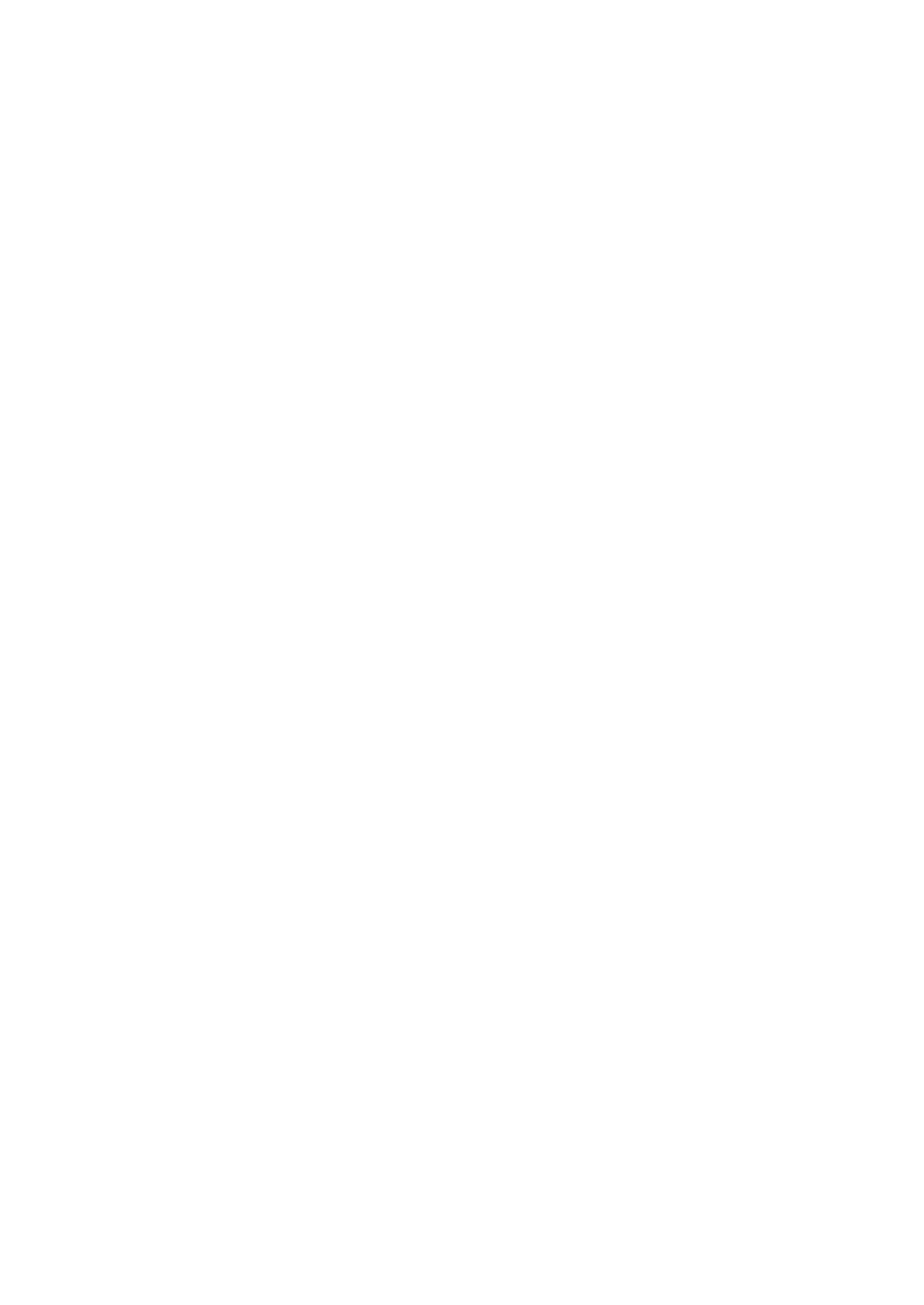| $\mathbf{I}$ . |                 |                                                                                 |     |  |
|----------------|-----------------|---------------------------------------------------------------------------------|-----|--|
| Π.             |                 |                                                                                 |     |  |
|                | A.              |                                                                                 |     |  |
|                | <b>B.</b>       |                                                                                 |     |  |
|                | C.              |                                                                                 |     |  |
|                |                 | 1.<br>2.                                                                        |     |  |
| III.           |                 |                                                                                 |     |  |
|                | A.              |                                                                                 |     |  |
|                |                 | 1.<br>2.<br>3.<br>4.                                                            |     |  |
|                | <b>B.</b>       |                                                                                 |     |  |
|                |                 | 1.<br>2.<br>3.<br>4.                                                            |     |  |
|                | C.              |                                                                                 |     |  |
|                |                 | 1.<br>2.<br>3.<br>4.<br>5.<br>6.<br>7.                                          |     |  |
| IV.            |                 |                                                                                 | .37 |  |
| V.             |                 | Amendment of the Price Band System During the Course of the Panel Proceedings37 |     |  |
| VI.            |                 |                                                                                 |     |  |
| VII.           |                 |                                                                                 |     |  |
| VIII.          |                 |                                                                                 |     |  |
|                | A.              |                                                                                 |     |  |
|                | <b>B.</b>       | Assessment of Chile's Price Band System in the Light of Article 4.2 and         |     |  |
|                | $\mathcal{C}$ . | The Interpretation of the Term "Ordinary Customs Duties" as used in Article     |     |  |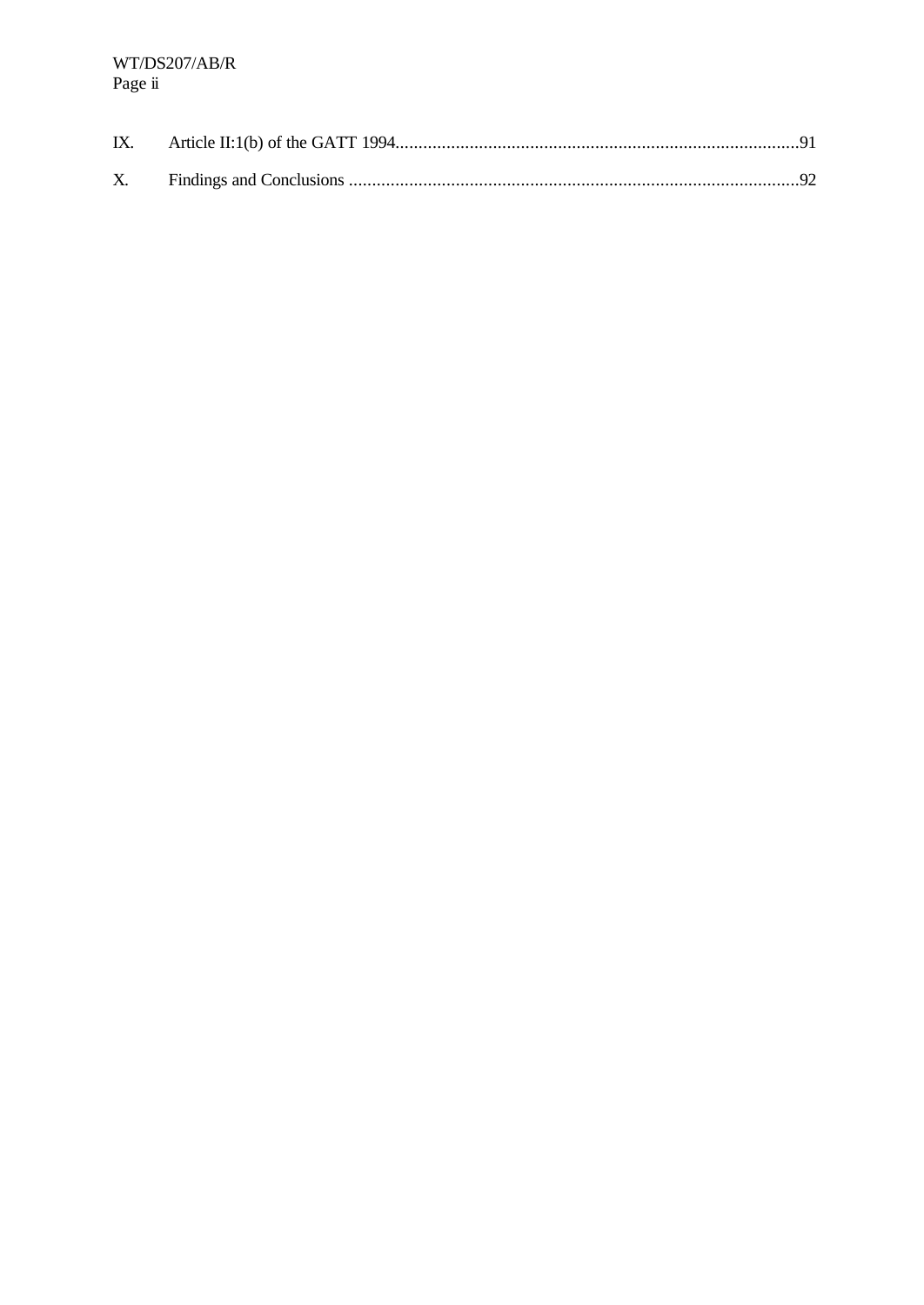#### WORLD TRADE ORGANIZATION APPELLATE BODY

#### **Chile – Price Band System and Safeguard Measures Relating to Certain Agricultural Products**

Chile, *Appellant* Argentina, *Appellee*

Australia, *Third Participant* Brazil, *Third Participant* Colombia, *Third Participant* Ecuador, *Third Participant* European Communities, *Third Participant* Paraguay, *Third Participant* United States, *Third Participant* Venezuela, *Third Participant*

AB-2002-2

Present:

Abi-Saab, Presiding Member Bacchus, Member Lockhart, Member

## **I. Introduction**

1. Chile appeals certain issues of law and legal interpretations developed in the Panel Report, *Chile –Price Band System and Safeguard Measures Relating to Certain Agricultural Products* (the "Panel Report"). $<sup>1</sup>$ </sup>

2. The Panel was established on 12 March 2001 to consider a complaint by Argentina with respect to: (i) Chile's price band system for certain agricultural products; and (ii) Chile's provisional and definitive safeguard measures imposed on the same products.<sup>2</sup> Before the Panel, Argentina claimed that Chile's price band system is inconsistent with Article II:1(b) of the *General Agreement on Tariffs and Trade 1994* (the "GATT 1994") and Article 4.2 of the *Agreement on Agriculture*. Argentina also claimed that the safeguard measures imposed by Chile constitute a violation of Article XIX:1(a) of the GATT 1994 and certain provisions of the *Agreement on Safeguards*.

 $1$ WT/DS207/R, 3 May 2002.

 $2WT/DS207/3$ , 23 May 2001. We note that Chile's price band system also applies to sugar. In its request for establishment of a Panel, Argentina challenges Chile's price band system generally without referring to any specific product categories. We note that the Panel's analysis of Chile's price band system covers the wheat, wheat flour and edible vegetable oil bands, but does not cover the sugar band.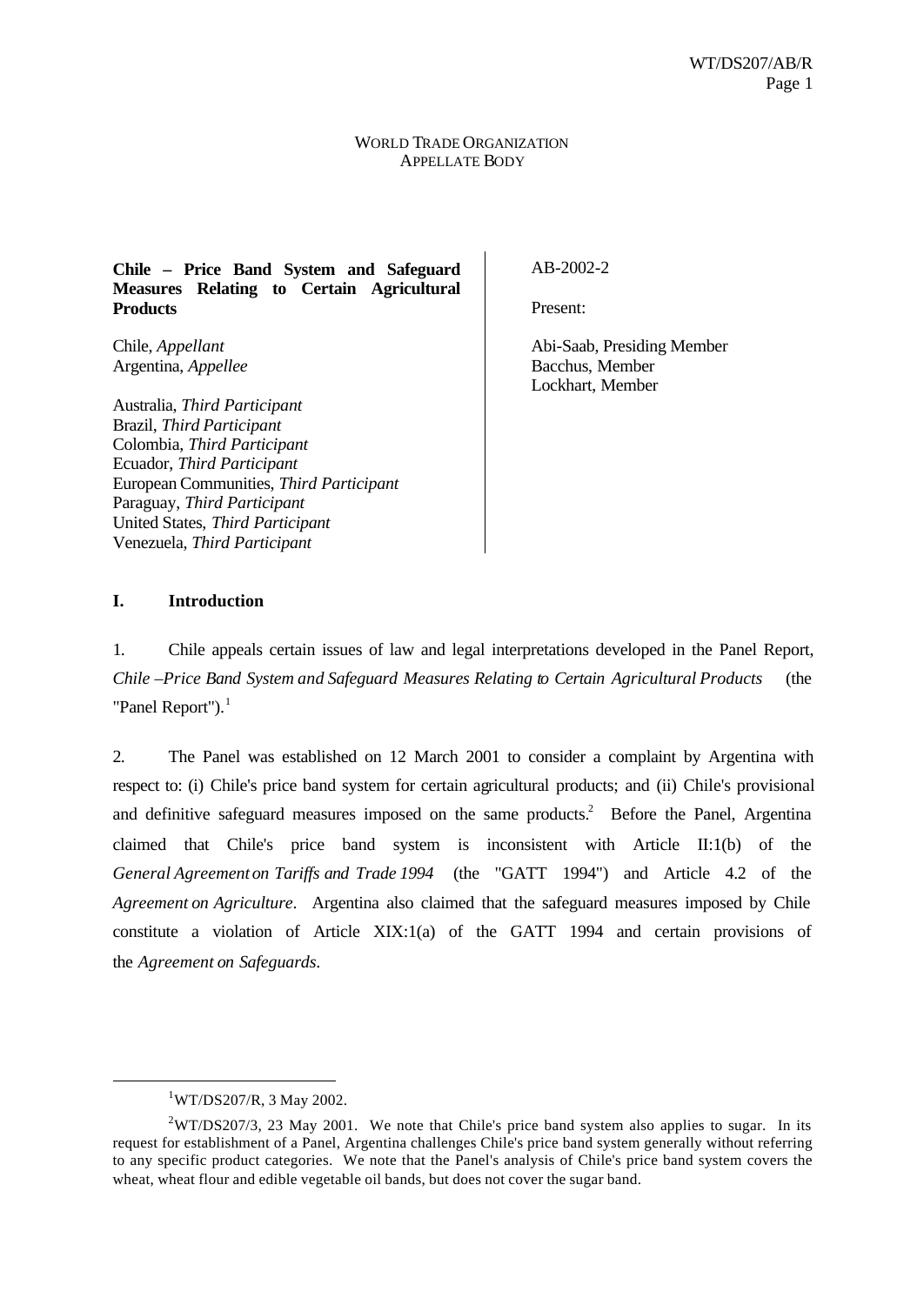3. In the Panel Report, circulated to Members of the World Trade Organization (the "WTO") on 3 May 2002, the Panel found that Chile's price band system is inconsistent with Article 4.2 of the Agreement on Agriculture and Article II:1(b) of the GATT 1994.<sup>3</sup> The Panel also found that Chile's safeguard measures on wheat, wheat flour and edible vegetable oils violated certain provisions of the Agreement on Safeguards and the GATT 1994.<sup>4</sup>

4. The Panel concluded that, to the extent Chile had acted inconsistently with the provisions of the GATT 1994, the *Agreement on Agriculture* and the *Agreement on Safeguards*, it had nullified or impaired the benefits accruing to Argentina under those Agreements.<sup>5</sup> The Panel recommended that the Dispute Settlement Body (the "DSB") request Chile to bring its price band system into conformity with the *Agreement on Agriculture* and the GATT 1994. The Panel did not, however, make recommendations with respect to the safeguard measures challenged by Argentina.<sup>6</sup>

5. On 24 June 2002, Chile notified the DSB of its intention to appeal certain issues of law covered in the Panel Report and certain legal interpretations developed by the Panel, pursuant to paragraph 4 of Article 16 of the *Understanding on Rules and Procedures Governing the Settlement of Disputes* (the "DSU"), and filed a Notice of Appeal pursuant to Rule 20 of the Working Procedures for Appellate Review (the "Working Procedures").<sup>7</sup> On 4 July 2002, Chile filed its appellant's submission.<sup>8</sup> On 19 July 2002, Argentina filed an appellee's submission.<sup>9</sup> On the same day, Australia, Brazil, Colombia, Ecuador, the European Communities, Paraguay, the United States, and Venezuela each filed a third participant's submission. <sup>10</sup>

l

5 *Ibid*., para. 8.2.

 $7$ WT/DS207/5, 26 June 2002.

8 Pursuant to Rule 21(1) of the *Working Procedures*.

9 Pursuant to Rule 22 of the *Working Procedures*.

<sup>10</sup>Pursuant to Rule 24 of the *Working Procedures*.

 $3$ Panel Report, para 8.1(a).

<sup>4</sup> *Ibid*., para 8.1(b).

<sup>&</sup>lt;sup>6</sup>Panel Report, para. 8.3. The Panel noted in paragraph 7.121 of its Report that "... the Panel received a communication from Chile stating that the safeguard measures on wheat and wheat flour had been terminated as of 27 July 2001" and that it was later "informed by Chile that the safeguard measure on vegetable oils would be terminated as of 26 November 2001." We note that Chile did not appeal the Panel's findings that its safeguard measures were inconsistent with certain provisions of the GATT 1994 and the *Agreement on Safeguards*.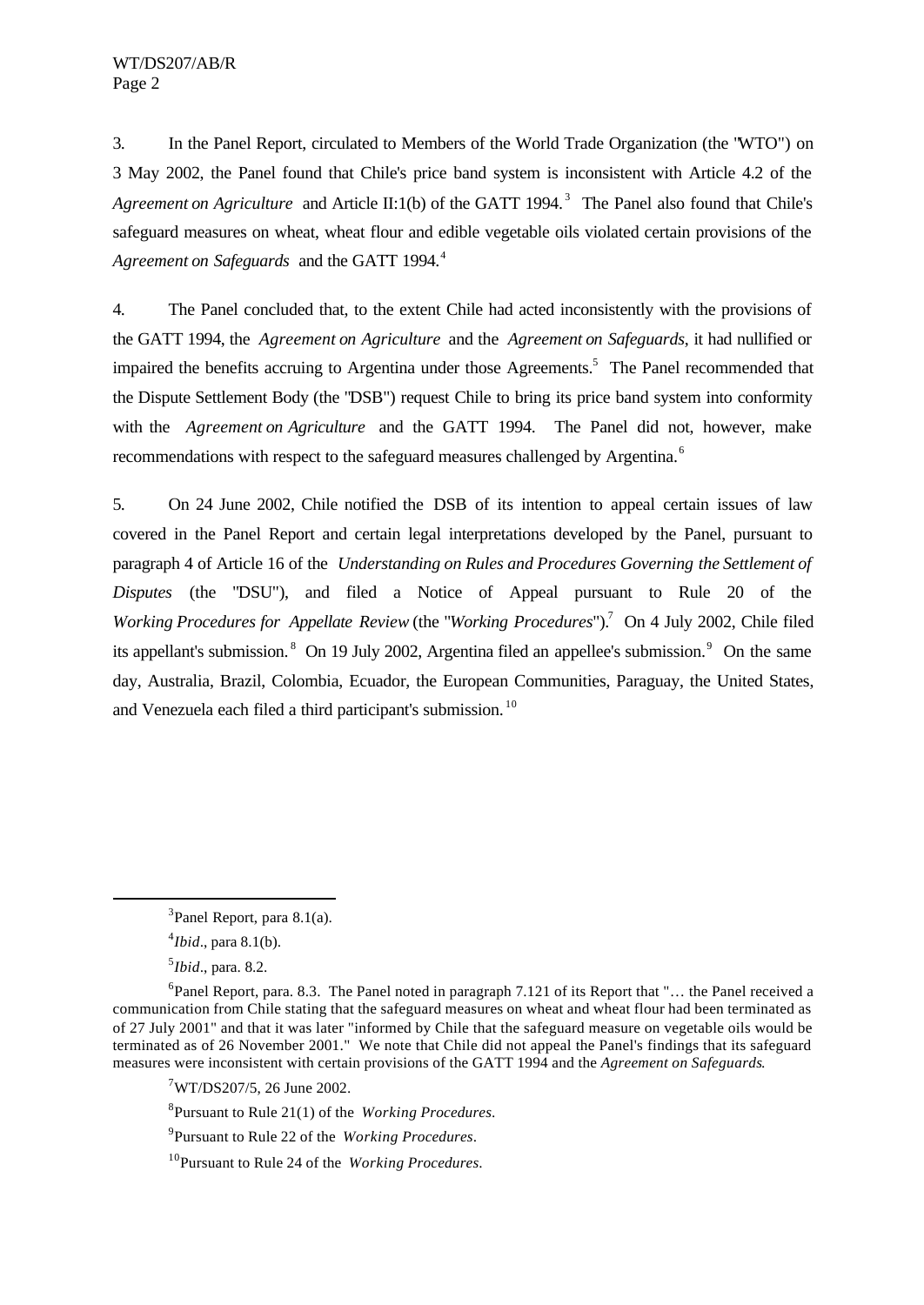6. On 19 July 2002, the Appellate Body received communications from Japan and Nicaragua stating that they wished to attend the oral hearing in this appeal, although neither wished to file a written submission in accordance with Rule 24 of the *Working Procedures*.<sup>11</sup> On 22 July 2002, the Appellate Body notified the participants and third participants that it was inclined to allow Japan and Nicaragua to attend the oral hearing as passive observers, if none of the participants or other third participants objected. No participant or third participant objected to Japan and Nicaragua *attending* the oral hearing. However, the European Communities considered that Japan and Nicaragua should be allowed to attend the oral hearing as third participants and not as passive observers. On 30 July 2002, the participants and third participants were informed that Japan and Nicaragua would be allowed to attend the oral hearing as passive observers.

7. The oral hearing was held on 6 and 7 August 2002.<sup>12</sup> The participants and third participants presented oral arguments and responded to questions put to them by the Members of the Appellate Body Division hearing the appeal.

8. A description of Chile's price band system is contained in paragraphs 2.1 to 2.7 of the Panel Report. Nevertheless, we consider it useful, at this stage, to provide an overview of the operation of the price band system, in particular in the light of the amendment that Chile made to the price band system during the Panel proceedings.<sup>13</sup>

 $11$ Japan and Nicaragua were third parties in the Panel proceedings.

<sup>12</sup>Pursuant to Rule 27 of the *Working Procedures*.

 $13$ We are, of course, mindful of the scope of appellate review pursuant to Article 17.6 of the DSU.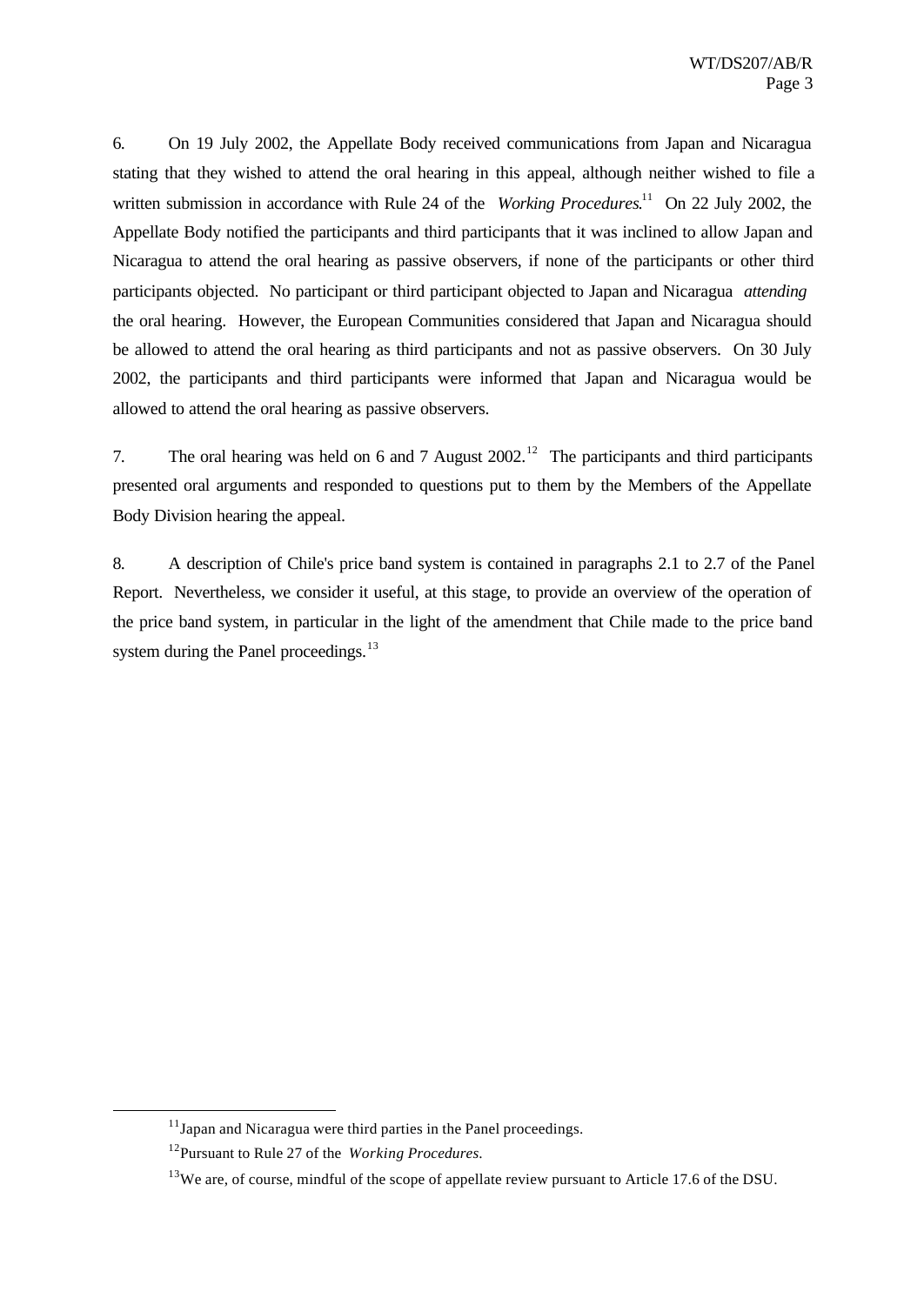## **II. Background**

l

#### A. *Legal Framework of Chile's Price Band System*

9. The price band system was established under Chilean Law No. 18.525 on the Rules on Importation of Goods.<sup>14</sup> The methodology for the calculation of the upper and lower thresholds of the price band system is set out in Article 12 of that law.<sup>15</sup>

<sup>15</sup>Article 12 of Law 18.525 states as follows:

For the sole purpose of ensuring a reasonable margin of fluctuation of domestic wheat, oil-seeds, edible vegetable oils and sugar prices in relation to the international prices for such products, specific duties are hereby established in United States dollars per tariff unit, or*ad valorem* duties, or both, and rebates on the amounts payable as *ad valorem* duties established in the Customs Tariff, which could affect the importation of such goods.

The amount of these duties and rebates, established in accordance with the procedure laid down in this Article, shall be determined annually by the President of the Republic, in terms which, applied to the price levels attained by the products in question on the international markets, make it possible to maintain a minimum cost and a maximum import cost for the said products during the internal marketing season for the domestic production.

For the determination of the costs mentioned in the preceding paragraph, the monthly average international prices recorded in the most relevant markets during an immediately preceding period of five calendar years for wheat, oil-seed and edible vegetable oils and ten calendar years for sugar shall be taken into consideration. These averages shall be adjusted by the percentage variation of the relevant average price index for Chile's foreign trade between the month to which they correspond and the last month of the year prior to that of the determination of the amount of duties or rebates, as certified by the Central Bank of Chile. They shall then be arranged in descending order and up to 25 per cent of the highest values and up to 25 per cent of the lowest values for wheat, oil-seed and edible vegetable oils and up to 35 per cent of the highest values and up to 35 per cent of the lowest values for sugar shall be removed. To the resulting extreme values there shall be added the normal tariffs and costs arising from the process of importation of the said products. The duties and rebates determined for wheat shall also apply to meslin and wheat flour. In this last case, duties and rebates established for wheat shall be multiplied by the factor 1.56.

The prices to which these duties and rebates are applied shall be those applicable to the goods in question on the day of their shipment. The National Customs Administration shall notify these prices on a weekly basis, and may obtain information from other public bodies for that purpose.

 $14$ Consolidated version of Law 18.525, Official Journal of the Republic of Chile, 30 June 1986 as amended by Law No. 18.591, Official Journal, 3 January 1987 and by Law No. 18.573, Official Journal, 2 December 1987. Panel Report, footnote 5 to para. 2.2. See Annex CHL-2 to Chile's First Written Submission to the Panel. Chile submits, and the Panel Report states, that a price band system has been in effect since 1983. See Panel Report, paras. 7.97 and 7.139.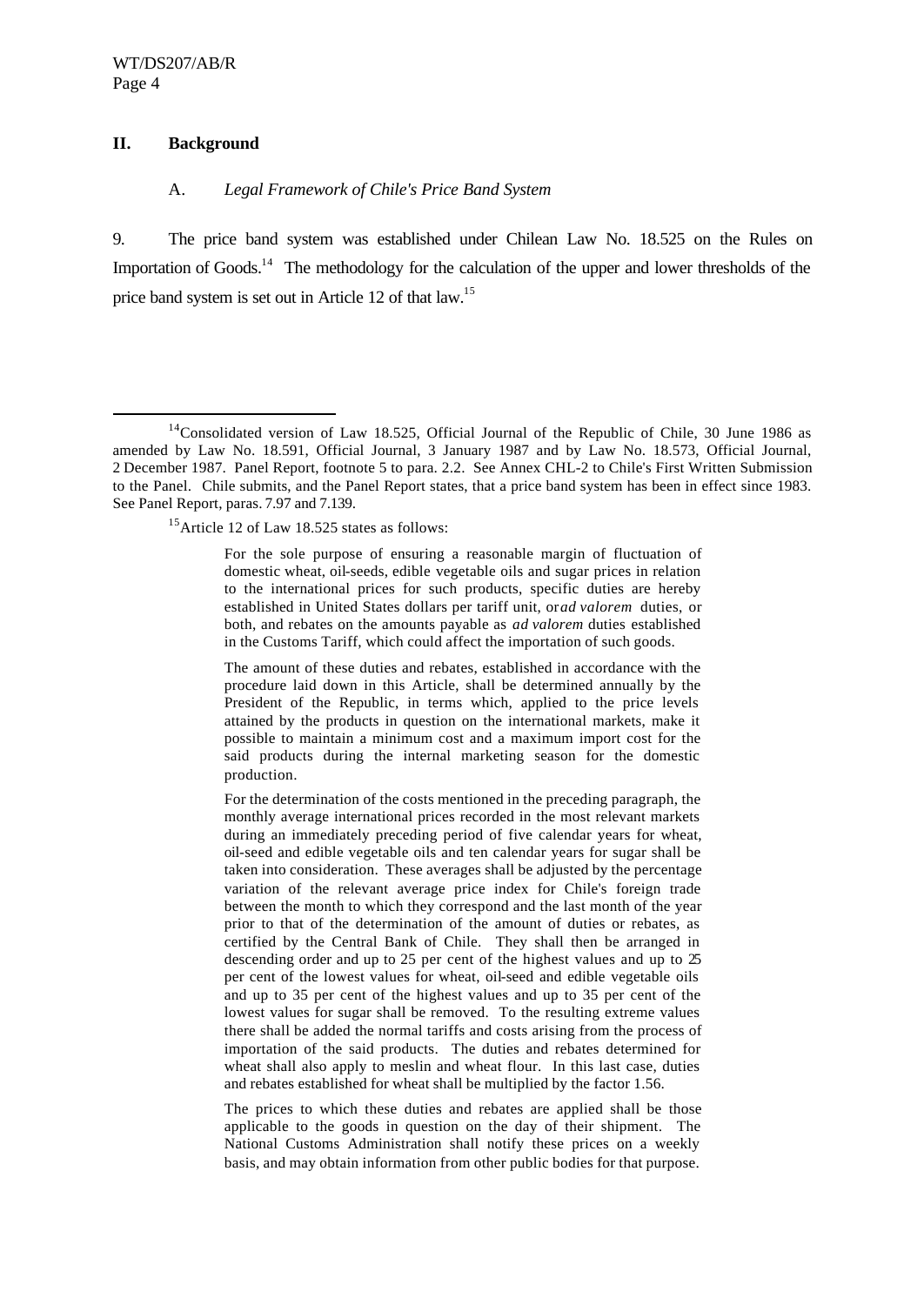10. At the second substantive meeting with the parties, Chile informed the Panel that Article 12 had been amended by Law 19.772, and submitted a copy of that law to the Panel.<sup>16</sup> The amendment is dated 19 November 2001. It provides, in relevant part, that the combination of the price band duty and the *ad valorem* duty may not exceed the rate of 31.5 per cent *ad valorem* bound in Chile's WTO Schedule (referred to below as the "cap").<sup>17</sup> Chile concedes that prior to the enactment of Law 19.772, the combination of the price band duty and the *ad valorem* duty did, at times, exceed Chile's bound rate.<sup>18</sup> At the oral hearing before us, Chile explained that Law 19.772 was merely declaratory in nature because the total amount of duties that could be applied on products subject to the price band system had been subject to a tariff binding since the Tokyo Round.

11. The objective of Chile's price band system as stated in Article 12 of Law 18.525 is to " ensur[e] a reasonable margin of fluctuation of domestic wheat, oil-seed, edible vegetable oil and sugar prices in relation to the international prices for such products  $\dots$ <sup>19</sup> (footnotes omitted)

<sup>&</sup>lt;sup>16</sup>See Panel Report, para. 2.3. The Panel was established 12 March 2001, more than six months before the amendment was enacted.

<sup>&</sup>lt;sup>17</sup>Article 2 of Law No. 19.772 added the following paragraph to Article 12 of Law 18.525:

The specific duties resulting from the application of this Article, added to the *ad valorem* duty, shall not exceed the base tariff rate bound by Chile under the World Trade Organization for the goods referred to in this Article, each import transaction being considered individually and using the c.i.f. value of the goods concerned in the transaction in question as a basis for calculation. To that end, the National Customs Service shall adopt the necessary measures to ensure that the said limit is maintained.

<sup>&</sup>lt;sup>18</sup>Chile's appellant's submission, para. 3 and footnote 2 in which Chile notes "[r]ecognizing that Chile … ha[s] breached those WTO commitments, Chile passed new legislation … to avoid the possibility of recurrence of such a breach of the binding."

<sup>&</sup>lt;sup>19</sup>Article 12 of Law 18.525. Panel Report, para. 7.40, referring to Chile's response to Question 9(f) of the Panel.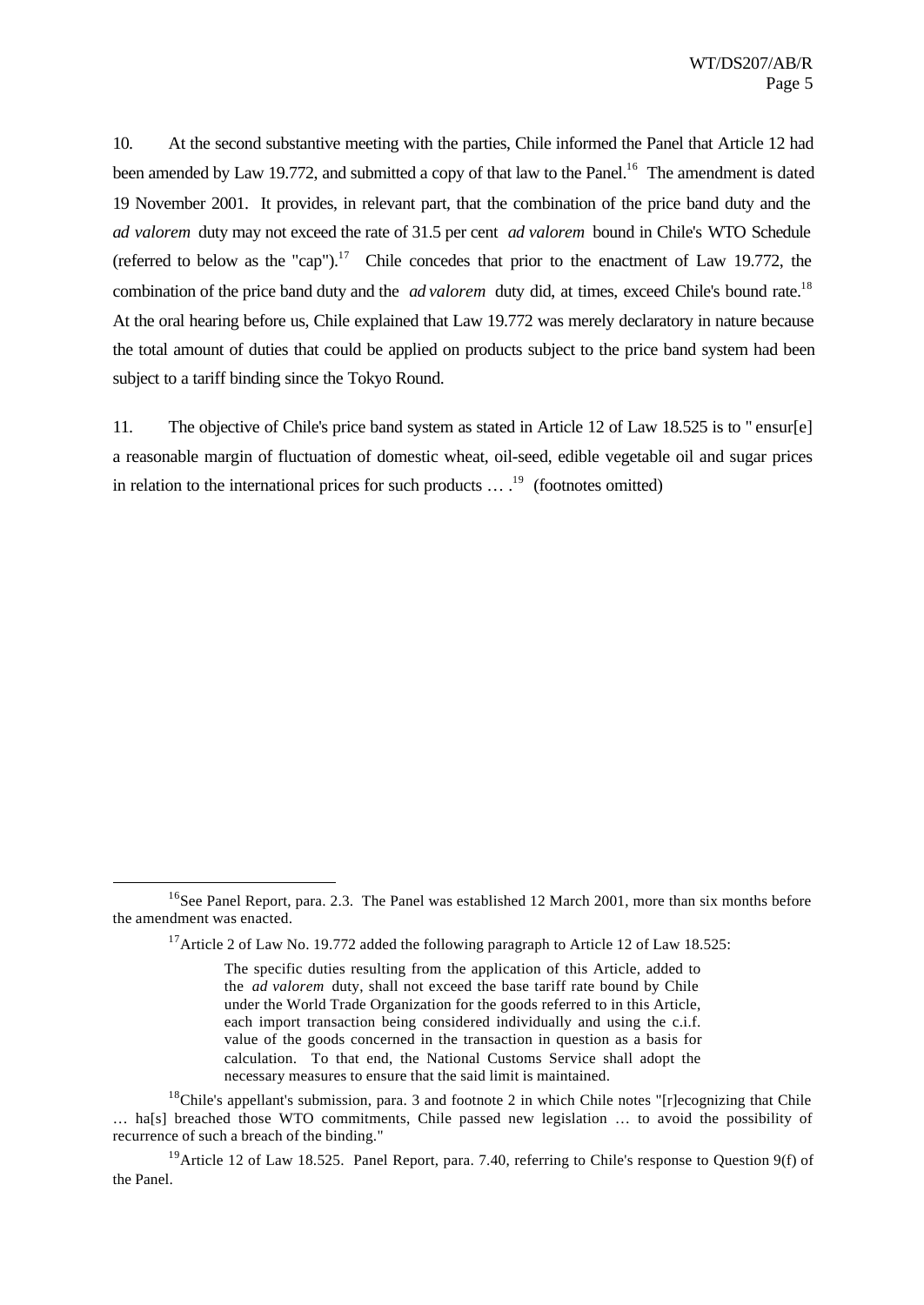l

## B. *Products Subject to Chile's Price Band System*

12. Price bands are calculated for each of the following product categories: (i) edible vegetable oils; (ii) wheat and wheat flour; and (iii) sugar. $^{20}$ 

# C. *Total Applicable Duties*

13. The total amount of duty that is applied to the products covered by the price band system consists of two components: (i) an *ad valorem* duty that reflects Chile's *applied* Most-Favoured Nation ("MFN") tariff rate; and (ii) a *specific price band duty* that is determined for each importation by comparing a reference price with the upper or lower threshold of a price band.

## 1. The *ad valorem* Duty

14. The *ad valorem* duty is the *applied* MFN rate which, under Chile's flat-tariff regime, is the same for all products. The MFN tariff rate *bound* by Chile in its WTO tariff schedule is 31.5 per cent. Chile has been reducing its *applied* MFN rates on an annual basis. The *applied ad valorem* rate in 2002 is 7 per cent.<sup>21</sup> It is applied to the transaction value of the imported product to achieve the *ad valorem* duty for that product.

## 2. The Specific Price Band Duty

15. The specific duty (the price band duty) will be examined in the following subsections, where we discuss the determination of: (i) the *upper and lower thresholds* of the price bands; (ii) the weekly *reference prices*; and (iii) the calculation of *specific price band duties* for particular shipments.

<sup>&</sup>lt;sup>20</sup>The following specific HTS subheadings are covered by the price band system: In the wheat or meslin product category, HTS subheading 1001.9000. In the wheat or meslin flour product category, HTS subheading 1101.0000. In the sugar product category, HTS subheading 1701.1100 cane sugar, 1701.1200 beet sugar, 1701.9100 sugar containing added flavouring or colouring matter, and 1701.9900 other. In the edible vegetable oils product category, HTS subheading 1507.1000 crude soya-bean oil, 1507.9000 other crude soyabean oil, 1508.1000 crude ground-nut oil, 1508.9000 other crude ground-nut oil, 1509.1000 virgin oil, 1509.9000 other, 1510.0000 other oils, 1511.1000 crude palm oil, 1511.9000 other crude palm oil, 1512.1110 crude sunflower-seed oil, 1512.1120 crude safflower oil, 1512.1910 other sunflower-seed oil, 1512.1920 other safflower oil, 1512.2100 crude cotton-seed oil, 1512.2900 other crude cotton-seed oil, 1513.1100 crude coconut (copra) oil, 1513.1900 other crude coconut (copra) oil, 1513.2100 crude palm kernel or babassu oil, 1513.2900 other crude palm kernel or babassu oil, 1514.1000 rapeseed, colza or mustard oil, 1514.9000 other, 1515.2100 maize (corn) oil, 1515.2900 other maize (corn) oil, 1515.5000 sesame oil, and 1515.9000 other sesame oil.

<sup>&</sup>lt;sup>21</sup>Chile intends to achieve an applied rate of zero in the year  $2010$ .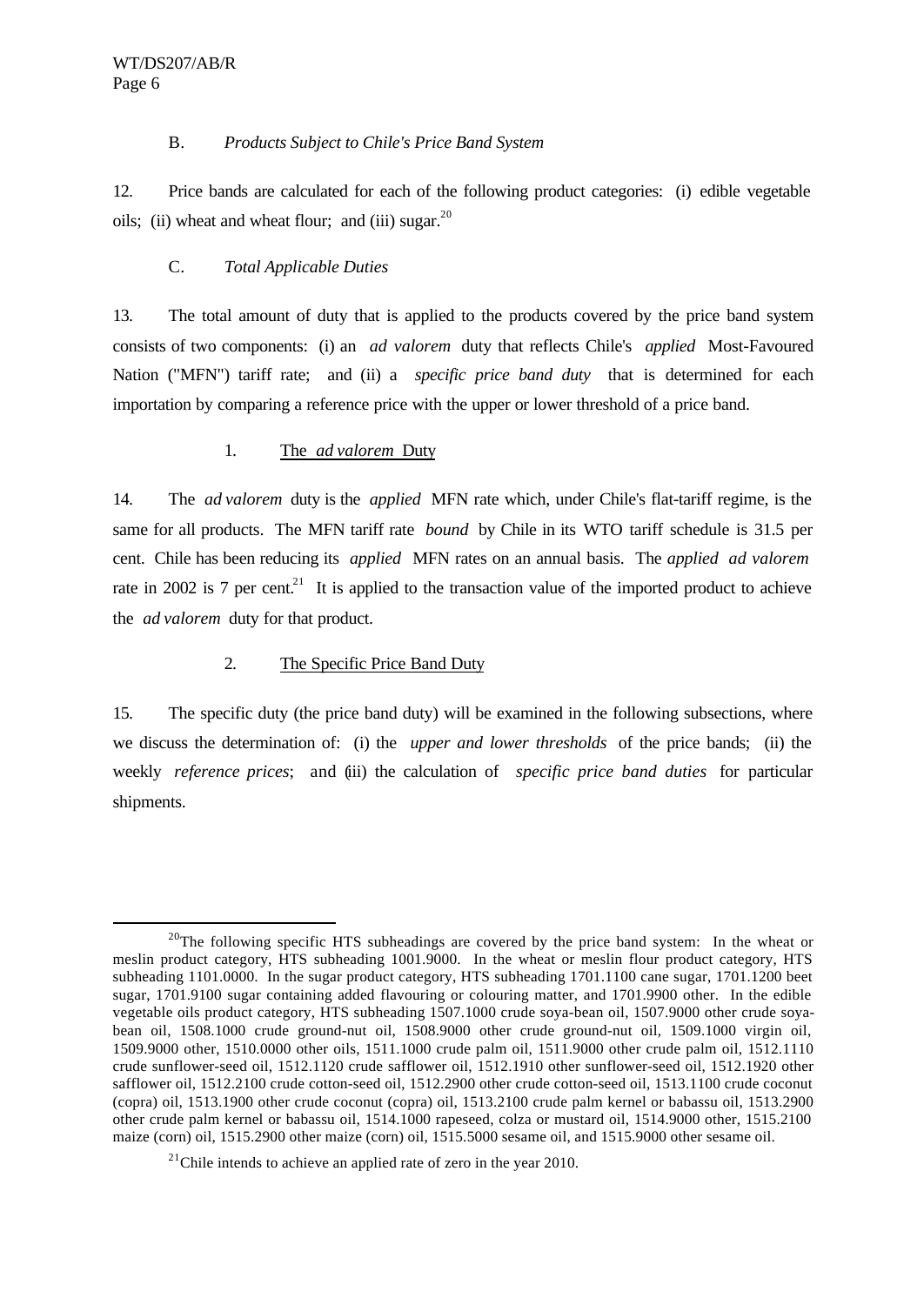(a) The "Price Bands"

16. The price bands provide upper and lower thresholds that are used to calculate the specific duty applicable to each importation of products subject to the price band system.

17. These price bands are determined on an annual basis through Decrees issued by the Executive.<sup>22</sup> The bands that apply to *wheat* and *wheat flour* are determined for the period 16 December – 15 December<sup>23</sup> and the band for *edible vegetable oils* corresponds to the period 1 November – 31 October.<sup>24</sup>

18. The upper and lower thresholds (that is, the ceiling and the floor prices) for each price band are determined in the following way:

- (a) Average monthly international prices for each product category are compiled:<sup>25</sup>
	- (i) in the case of *edible vegetable oils*, the price used is that of crude soya bean oil<sup>26</sup>, free on board (f.o.b.) Illinois, quoted on the Chicago Exchange;<sup>27</sup>
	- (ii) the price used for *wheat* is that quoted for Hard Red Winter No. 2, f.o.b. Gulf (Kansas Exchange).

The price bands for edible vegetable oils and wheat are calculated on the basis of the average monthly prices for the previous 60 months (5 years).

<sup>&</sup>lt;sup>22</sup>Panel Report, para. 2.4. See first written submission by Argentina to the Panel, footnotes 12 and 14 and Exhibits ARG-5 and ARG-7. However, the most recent decrees contained in the Panel record date from the year 1999.

 $^{23}$ The price band for wheat is used, however, to calculate the specific duty or rebate, which is then multiplied by a factor of 1.56 to obtain the specific duty or rebate for wheat flour. See Article 12 of Law 18.525, Argentina's first written submission to the Panel, para. 6 and footnote 7 thereto, and Chile's first written submission to the Panel, para. 15 and footnote 13.

 $24$ This overview does not cover the price band for sugar.

 $25$ "The calculations for each price made are made once a year, once all of the necessary elements are available, in other words, usually starting around February, as soon as the relevant inflation index calculated by the Central Bank of Chile on the basis of national foreign trade data is available." Chile's response to question 10(a) of the Panel.

 $26$ We note, however, that edible vegetable oils cover 25 tariff lines.

<sup>&</sup>lt;sup>27</sup>Panel Report, para. 2.6. Chile's response to Question 9(e) of the Panel. However, the Secretariat Report in Chile's Trade Policy Review states that the international prices used for edible oils is the f.o.b. price of raw soya in New York. WT/TPR/S/28, Box III.1, p. 46. Argentina states in its first written submission to the Panel that the price used is that of crude soya oil f.o.b. New York.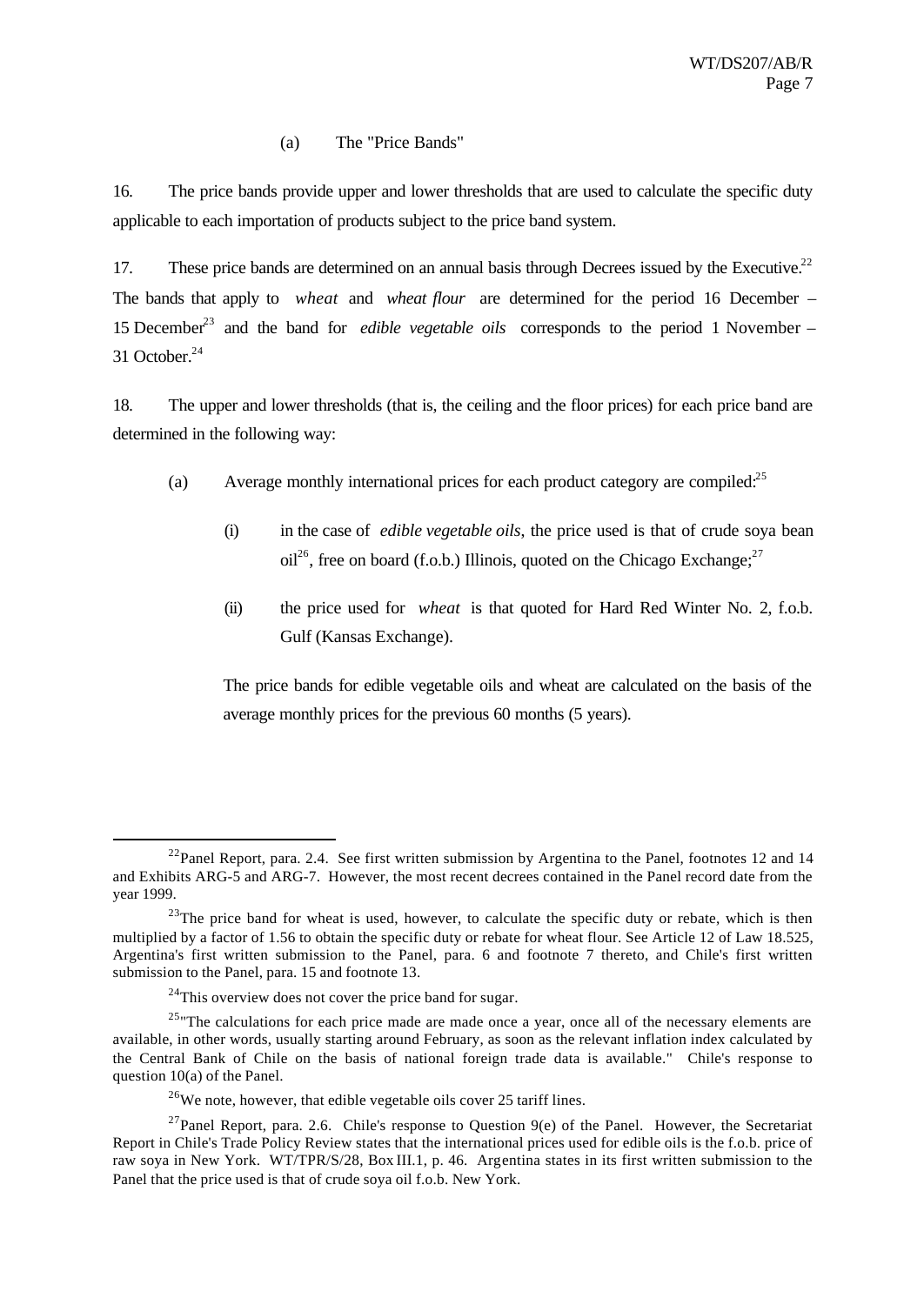- (b) These average prices are adjusted to account for international inflation using an external price index calculated by Chile's Central Bank.<sup>28</sup>
- (c) Once adjusted for inflation**,** the compiled monthly prices are listed in descending order and the "extreme" values are eliminated.

In the case of *wheat* and *edible vegetable oils*, the prices that represent the highest 25 per cent and the lowest 25 per cent of the prices compiled are eliminated. For example, in the case of wheat and edible vegetable oils, the 15 highest and the 15 lowest prices of the 60 compiled prices are eliminated from the calculation

(d) After the "extreme" values have been eliminated, *the remaining highest and lowest prices are selected for the calculation of the price band thresholds.*

For example, in the case of wheat and edible vegetable oils, of the 60 monthly prices compiled, the 16th and 44th highest monthly prices are selected for the calculation of the upper and the lower thresholds respectively.

(e) Import costs are then added to the "highest and lowest prices" that have been selected in order to convert them to a cost, insurance and freight ("c.i.f.") basis.

These "import costs" include the *ad valorem* tariff and costs such as freight, insurance, opening of a letter of credit, interest on credit, taxes on credit, customs agents' fees, unloading, transport to the plant and wastage costs. $^{29}$ 

No published legislation or regulation sets out how these "import costs" are calculated<sup>30</sup>

 $^{28}$ Law No. 18.525 states that the average prices shall be adjusted according to the percentage variation in the average price index relevant for Chile's foreign trade between the corresponding month and the last month in the year in which the specific duties are determined. At the oral hearing, Chile further explained that this price index also reflects domestic inflation and foreign exchange rate fluctuations.

<sup>&</sup>lt;sup>29</sup>Chile's first submission to the Panel, para. 15(4).

<sup>30</sup>Panel Report, para. 7.44.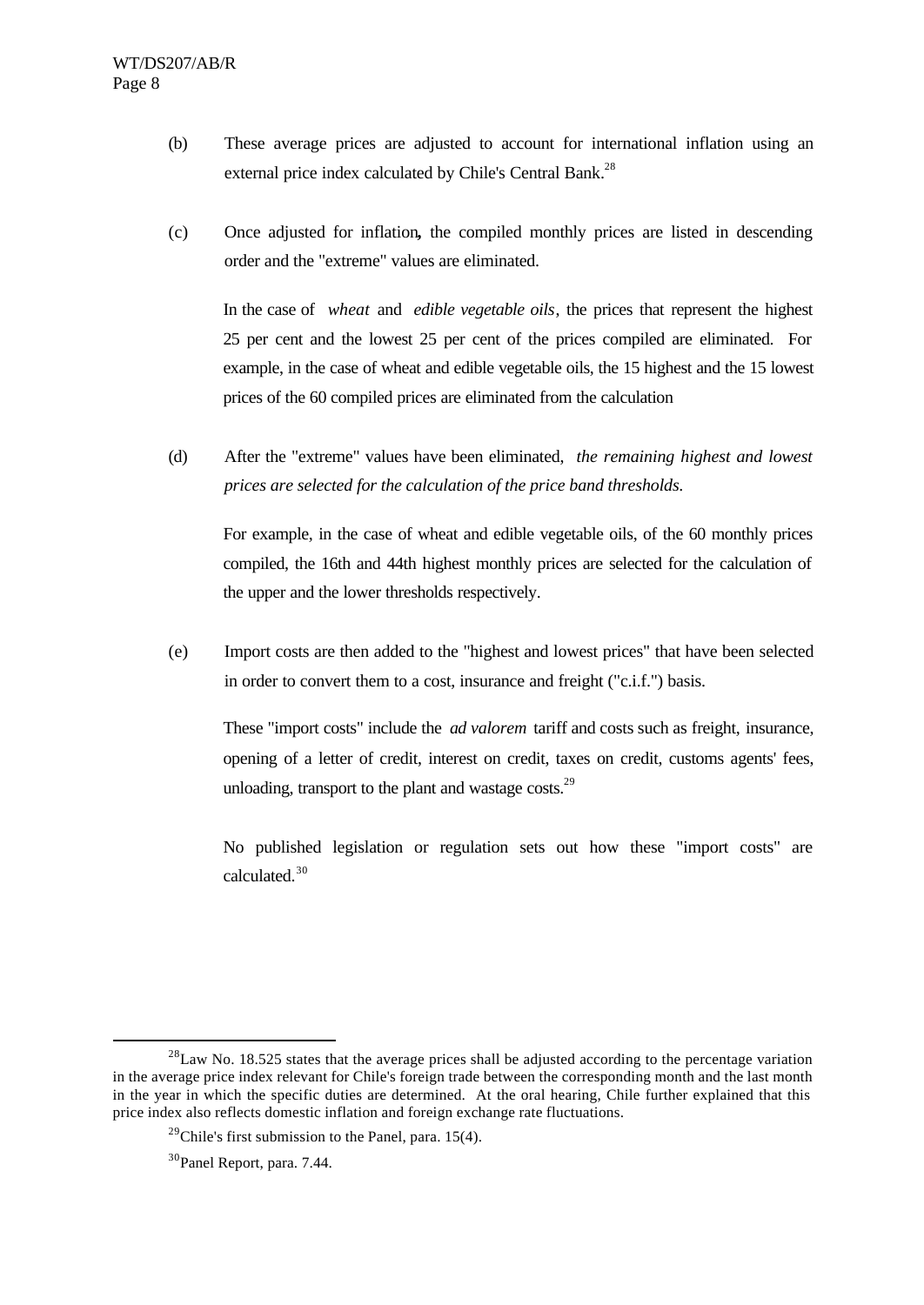(f) The adjusted prices constitute the upper and the lower thresholds of the price band for the product in question.

Returning to the earlier example of wheat and edible vegetable oils, the 16th highest monthly price (adjusted to reflect import costs) will represent the upper threshold of the price band, and the 44th highest price (with the same adjustments made) will represent the lower threshold of the price band.

19. The total amount of duty applicable is calculated by a customs agent who necessarily must be hired by the importer. The calculation is subject to revision by the customs authority. $31$ 

20. It should be noted that Chile's price bands are based on international market prices. Thus, over the long term, the upper and lower thresholds of the bands will fall when international prices fall and they will rise when those prices rise. The bands will be wider if prices fluctuate strongly.

## (b) The "Reference Price"

21. The reference prices for each product category are determined on a weekly basis (every Friday for the following week) by the customs authorities, using the *lowest* relevant f.o.b. price observed, at the time of *embarkation*, in the foreign "markets of concern" to Chile.<sup>32</sup> Thus, the weekly reference price will be the lowest f.o.b. price in any foreign "market of concern" during the previous week. The same weekly reference price applies to imports of all goods falling within the same product category, irrespective of the origin of the goods and regardless of the transaction value of the shipment.<sup>33</sup>

22. The determination of the reference price for a particular product category depends on the date of the bill of lading (more specifically, the week during which the goods are shipped). Thus, goods may arrive in Chile in *different* weeks, yet have the *same* import reference price applied to them if the dates of shipment from the exporting country fall within the *same* week. Similarly, goods may arrive in Chile in the *same* week and have *different* reference prices applied to them if the dates of shipment fall within *different* weeks.

23. There is no Chilean legislation or regulation, which specifies the international "markets of concern" to be used to calculate the applicable reference prices.<sup>34</sup> It seems, however, that the markets

 $31$ Panel Report, para. 6.15. Chile's response to questioning at the oral hearing.

 $32$ The reference price is thus unrelated to the transaction price of the particular shipment.

 $33$ Chile's response to question 9(a) of the Panel.

 $34$ Panel Report, para. 7.44. Chile's response to questioning at the oral hearing.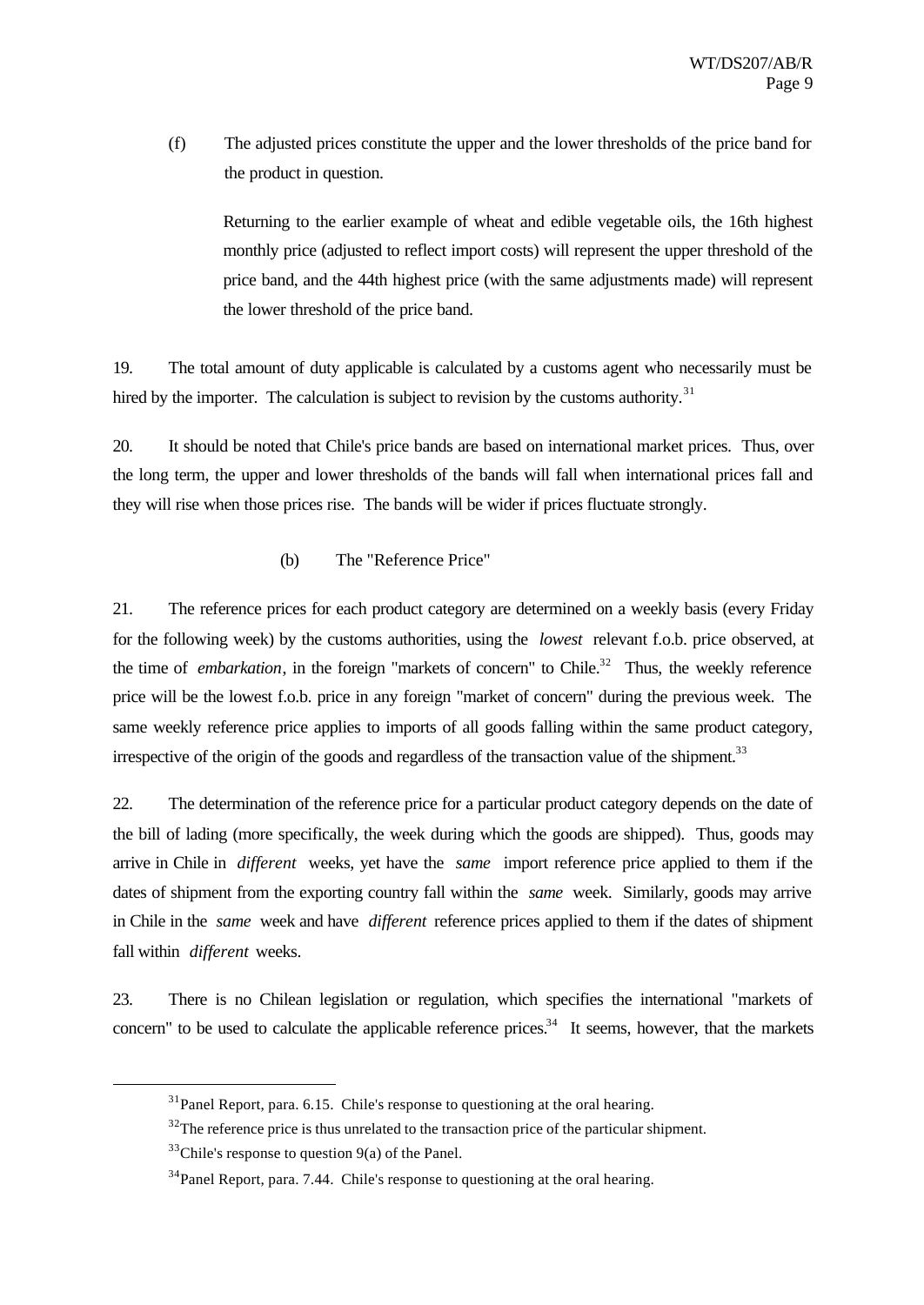and qualities chosen are intended to be representative of products actually "liable" to be imported to Chile. $35$ 

24. In the case of wheat, in calculating the reference price, Chile uses the lowest f.o.b. price for that product in "any market of concern". It is not clear whether Chile will use the lowest f.o.b. price for *any* quality of wheat as a reference price for *all* qualities of wheat.<sup>36</sup>

25. With respect to *edible vegetable oils,* Chile stated before the Panel that "the Reference Price has [generally] coincided with the price of crude soya bean oil, but in some cases it has corresponded to that of crude sunflower-seed oil." $37$  From the above, it is not clear whether the price for crude soya bean oil or crude sunflower-seed oil will be used as a reference price for *all* other edible vegetable oil products, including more expensive qualities of edible vegetable oils.

26. Contrary to the prices used for calculating the price bands, the lowest f.o.b. prices found in any market of concern and selected as reference prices are *not* adjusted for "usual import costs", and thus not converted to a c.i.f. basis.<sup>38</sup> We also note that the reference price will be the *lowest* f.o.b. price in *any* market of concern, and thus will *not* be representative of an average of prices found in any given foreign market of concern.

(c) Calculating the specific price band duty

27. The specific duty is levied on each shipment of a product subject to the price band system. The amount of the specific duty is determined once a week by comparing the weekly reference price with the upper and lower thresholds of the annually determined price band relating to the relevant product.

28. The specific duty, or rebate, is applied per tonne of the product as of the date of *exportation* (not importation) to Chile, regardless of the product's origin and of its transaction value.

29. The methodology used to calculate the applicable specific duty is the following:

<sup>&</sup>lt;sup>35</sup>Chile's response to questioning at the oral hearing.

<sup>&</sup>lt;sup>36</sup>See Argentina's first written submission to the Panel, para. 16. See also Panel Report, para. 7.44. Chile's response to questioning at the oral hearing.

 $37$ These edible vegetable oils are identified by reference to 25 tariff lines. There does not seem to be any further adjustment of the prices for crude soya bean oil or crude sunflower-seed oil to the products covered by the other tariff lines relating to other edible vegetable oil products. Chile's response to question 43(b) of the Panel. There is no "mark up" for edible vegetable oil products of "outstanding quality". Chile's response to question 44 of the Panel.

<sup>38</sup>Chile's response to question 9(d) of the Panel. Panel Report, para. 7.39.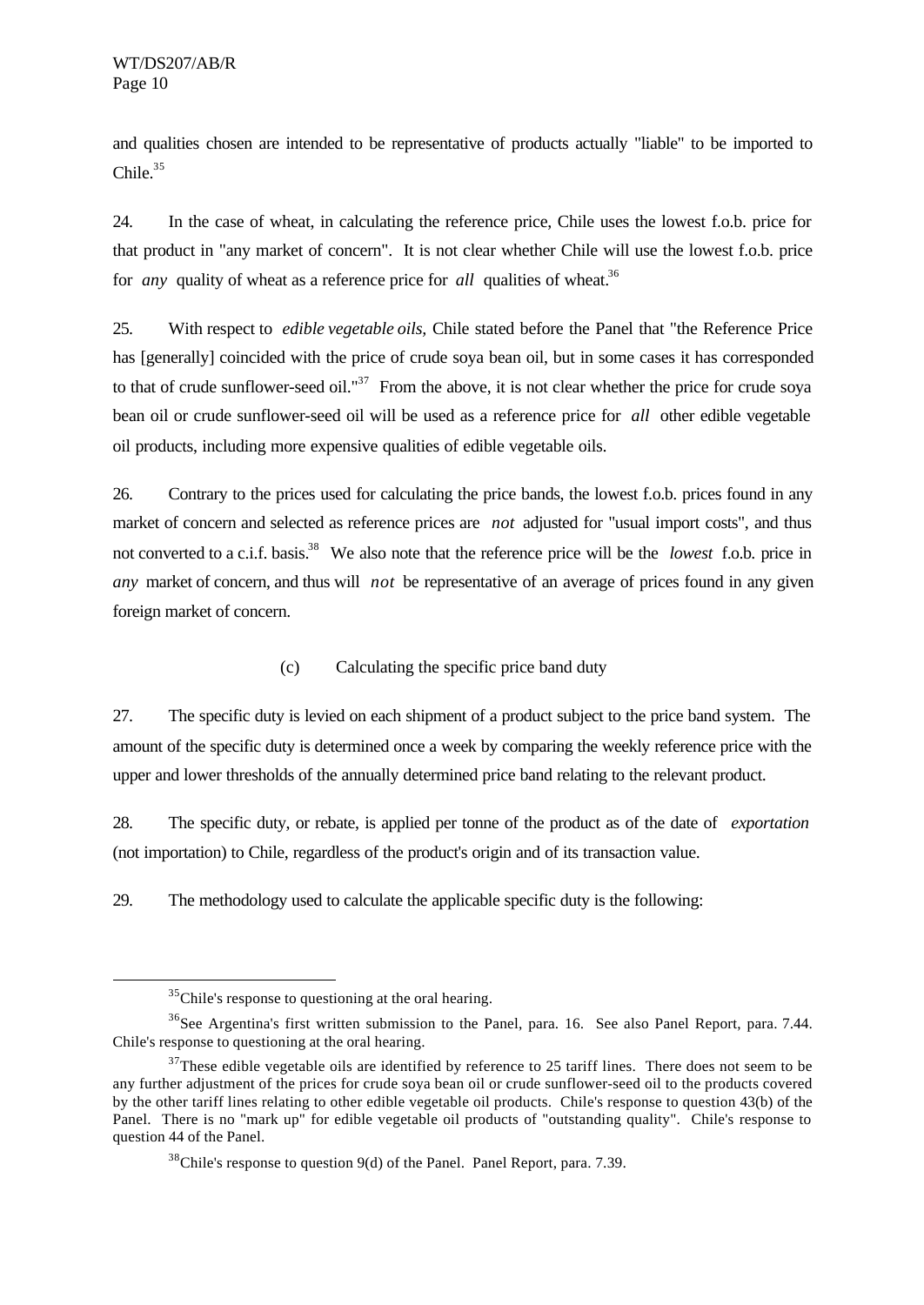- (a) Upon arrival of the shipment, the appropriate weekly *reference price* is selected according to the date of embarkation.
- (b) The *reference price* is compared to the *upper and lower thresholds* of the relevant price band:
	- (i) If the weekly reference price falls between the upper and lower thresholds of the price band, no specific duty is levied.

In such case, only the *ad valorem* duty is applied (Chile's *applied* MFN rate is currently 7 per cent *ad valorem*).<sup>39</sup>

(ii) If the weekly reference price is higher than the upper threshold of the price band, no specific duty is assessed. Instead, a *rebate* is granted, which is equal to the difference between the reference price and the upper threshold of the relevant price band.

The rebate is deducted from the *ad valorem* applied MFN duty. The total amount of duties on a product subject to the price band system can be as low as zero.

(iii) If the weekly reference price falls below the lower threshold of the price band, a specific duty equal to the difference between the reference price and the lower threshold is levied. In such case, the *ad valorem* duty will also be applied.

To make the price band system easier to administer, the annual decrees that establish the price bands contain a table that sets out a range of reference prices and the rebate or specific duty that will be applied in the case of each of those reference prices.<sup>40</sup> Once the reference price that applies for a particular week has been published, the corresponding specific price band duty or rebate for that reference price can be found in the table. $41$ 

<sup>39</sup>Chile's bound MFN tariff rate is at 31.5 per cent.

<sup>40</sup>Panel Report, para. 4.20.

<sup>41</sup>If the weekly reference price is *within* the price band, only the *ad valorem* duty rate applies.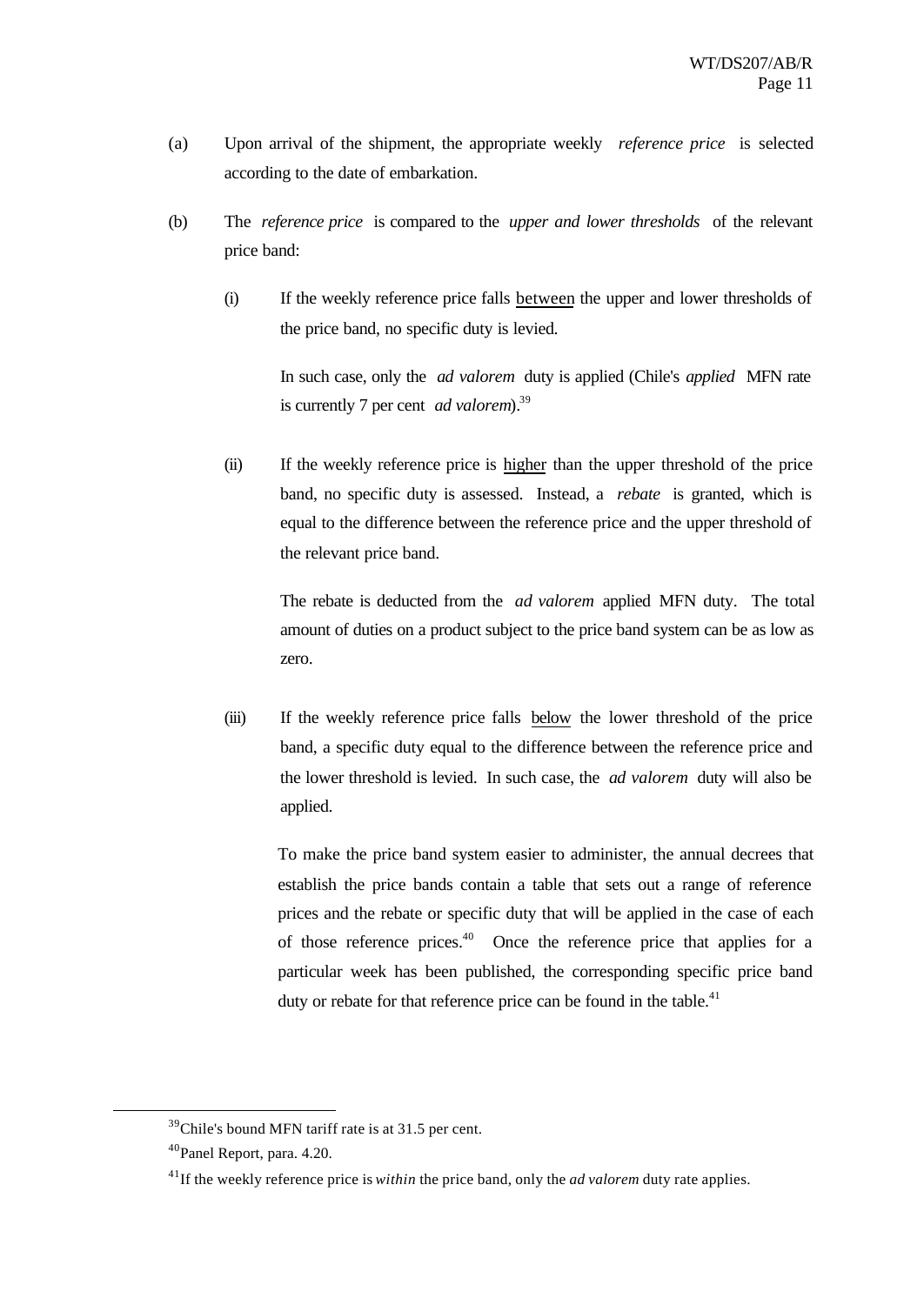30. In order not to impose duties in excess of the tariff rate *bound* in Chile's WTO schedule, the customs authorities would have to ensure that the combination of the *applied ad valorem* duty and the specific price band duty does not exceed 31.5 per cent of the transaction value of the shipment in question.

## **III. Arguments of the Participants and Third Participants**

- A. *Claims of Error by Chile Appellant*
	- 1. Article 11 of the DSU

31. Chile submits that the Panel exceeded its mandate and acted inconsistently with Article 11 of the DSU in finding that the duties imposed under its price band system are "other duties or charges" that are prohibited under the second sentence of Article II:1(b) of the GATT 1994, because Argentina made no claim or argument under the second sentence of Article II:1(b).

32. Chile maintains that the Panel's finding under the second sentence of Article II:1(b) goes against Article 3.2 of the DSU, which in Chile's view is the "central element" of the dispute settlement system that ensures "security and predictability in the multilateral trading system."<sup>42</sup> Chile stresses that the dispute settlement system can hardly be deemed predictable if panels find it within their discretion to make claims and arguments for the parties, and to proceed to make findings based on legal claims and arguments not presented without providing the parties with an opportunity for rebuttal.

33. Chile submits that the Panel's erroneous decision to make a finding under the second sentence of Article II:1(b) of the GATT 1994 deprived it of a fair right of response. Moreover, the Panel's approach resulted in inadequate argumentation of an issue of considerable importance to all WTO Members. Chile maintains that because the issue was never claimed or argued before the Panel, Chile made only "highly summary comments" in response to comments made by the United States (a third party) with respect to the second sentence of Article II:1(b).

34. Chile concedes that Argentina asked the Panel to rule on the consistency of the price band system with Article II:1(b) of the GATT 1994, but maintains that Argentina had made clear that its claim was for a violation of the first sentence of Article II:1(b), and that Argentina had never requested a finding or made any such claim or argument with respect to the second sentence of Article II:1(b). Chile asserts that all of Argentina's claims and arguments were predicated on the view

<sup>42</sup>Chile's appellant's submission, para. 24.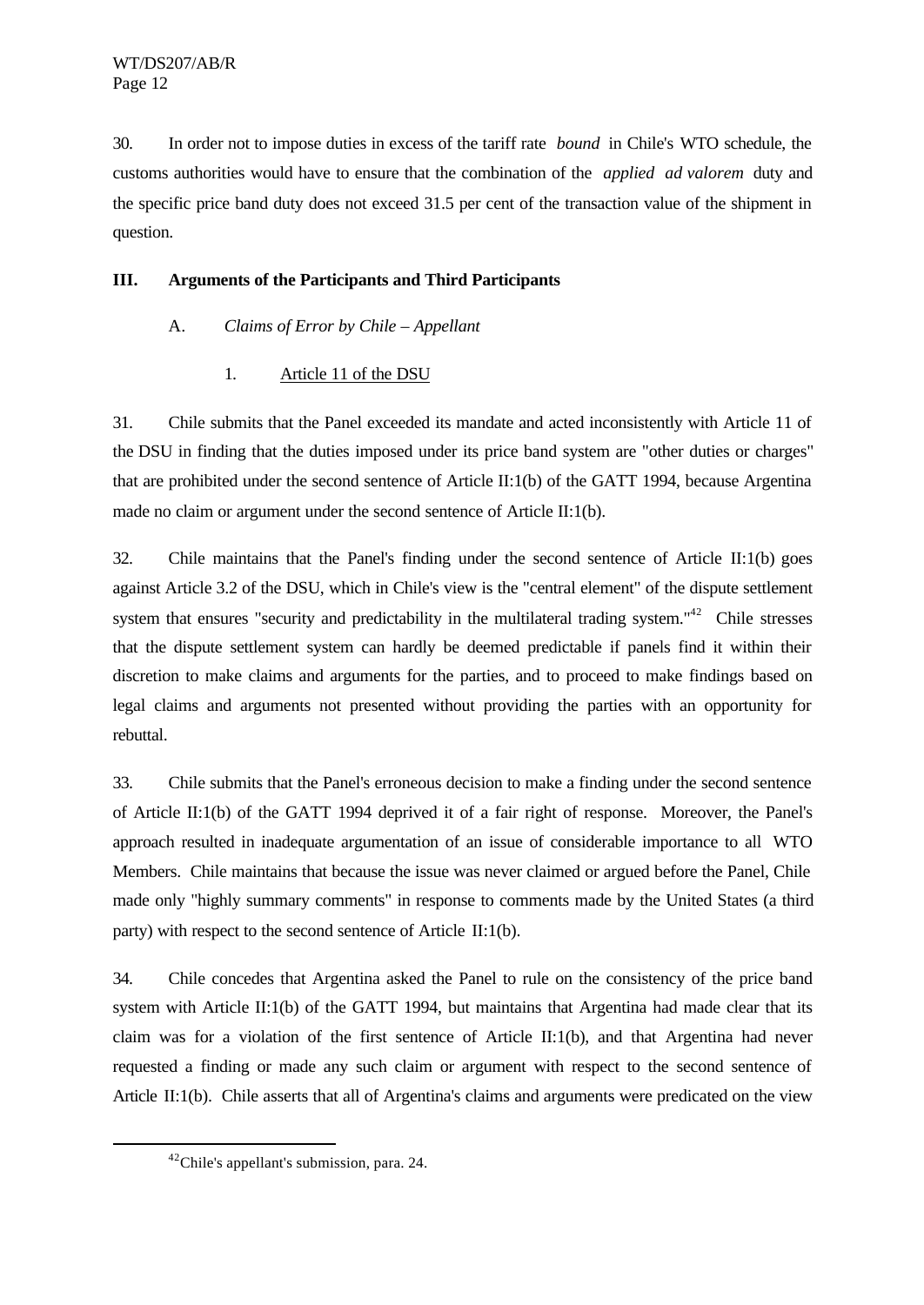that the duties resulting from Chile's price band system are "ordinary customs duties" that had led or could lead to a violation of the first sentence of Article II:1(b).<sup>43</sup> Chile argues that, had Argentina sought to maintain that the duties resulting from Chile's price band system were "other duties or charges", it would simply have requested a finding under the second sentence of Article II:1(b), because Chile obviously had not scheduled anything in the column for "other duties and charges" and the price band duties would thus have been prohibited.

35. Chile asserts that the Panel made the same error as did the panel in *United States – Import Measures on Certain Products from the European Communities* ("*US – Certain EC Products*"). Chile points out that in that case, the Appellate Body concluded that the panel had erred under Article 11 of the DSU when it determined that the United States violated a provision for which the European Communities did not make a claim.<sup>44</sup> Chile recognizes that in that case, the Appellate Body also held that a panel could develop its own legal reasoning related to a claim or defence that had been properly put before the panel by one of the parties to the dispute. However, according to Chile, that finding applies only in cases where the complainant has made a claim, and has argued for a finding on an issue, even though the argument used to justify the claim may not have corresponded precisely to the interpretation ultimately adopted by the panel. Chile submits that, here, Argentina did not make a claim or submit legal arguments under the second sentence of Article II:1(b) of the GATT 1994, and thus the Panel was not entitled to develop its own legal reasoning with respect to such claim or argument.

## 2. Order of Analysis

36. Chile contends that the Panel erred in choosing to examine Article 4.2 of the *Agreement on Agriculture* before examining Article II:1(b) of the GATT 1994, on the ground that Article 4.2 "deals more specifically and in detail with measures affecting market access of agricultural products.<sup>"45</sup> The *Agreement on Agriculture* may, in some respects, be more specific and detailed than the GATT 1994, but Article 4.2 is clearly *not* more specific or detailed than Article II:1(b) with regard to tariff commitments.

37. Chile recalls, moreover, that the term "ordinary customs duties" was first used in Article II:1(b), which clearly pre-dates the *Agreement on Agriculture*. The drafters of Article 4.2 borrowed the term "ordinary customs duties" from Article II:1(b). To understand the meaning of that term, it would thus have been appropriate for the Panel to begin its analysis with Article II:1(b). Had

<sup>43</sup>Panel Report, paras. 4.5-4.7.

<sup>44</sup>Appellate Body Report, WT/DS165/AB/R, adopted 10 January 2001, paras. 110-114.

<sup>45</sup>Panel Report, para. 7.16.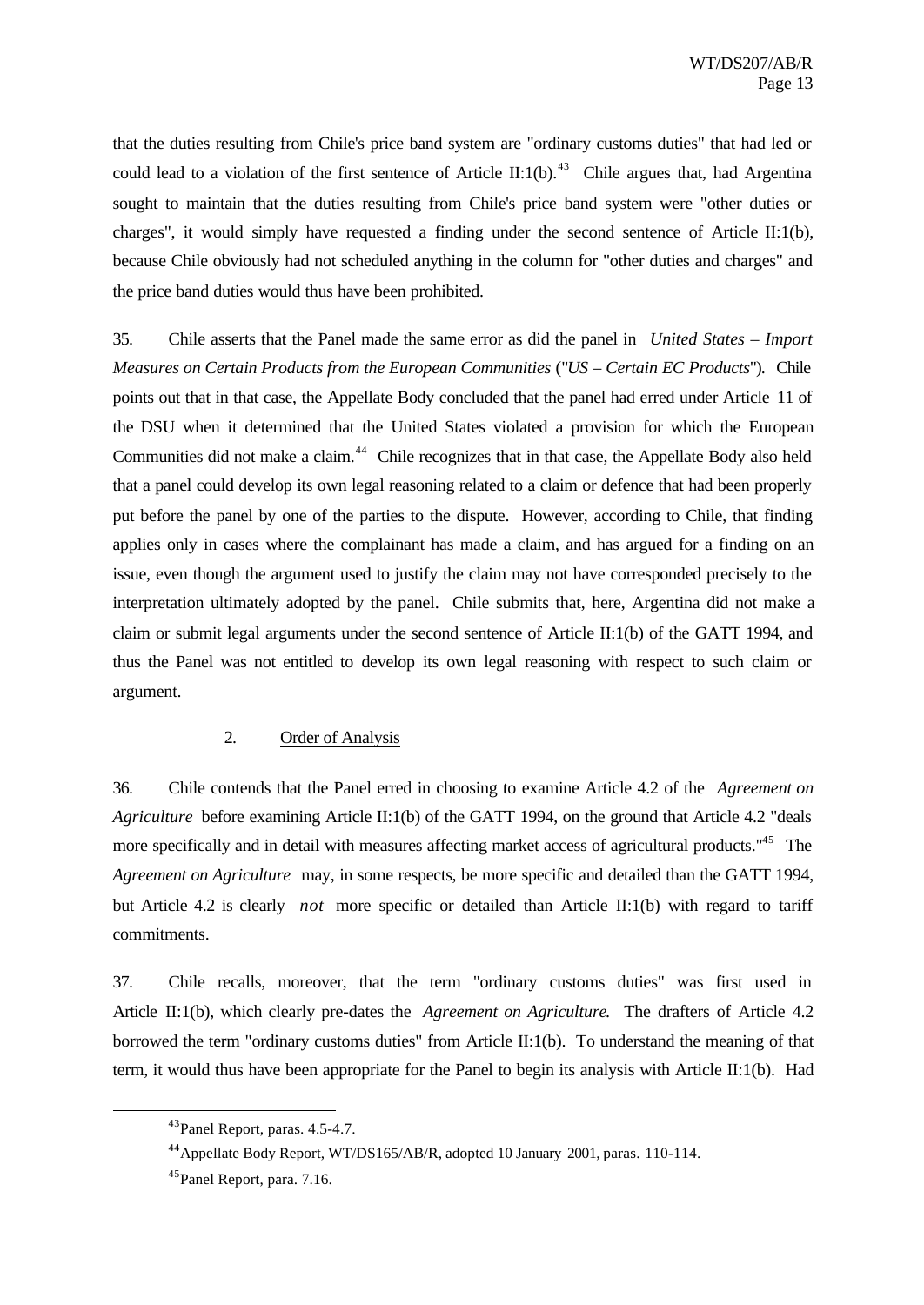the Panel done so, Chile suggests, it would most likely have avoided the error of inventing a new definition of ordinary customs duties that has no apparent basis in the text of Article II:1(b).

## 3. Article 4.2 of the *Agreement on Agriculture*

38. Chile submits that the Panel erred in concluding that the price band system is inconsistent with Article 4.2 of the *Agreement on Agriculture*. The Panel should have analyzed the text of Article 4.2 and the tariff schedules as concluded as part of the Uruguay Round Agreements, instead of basing its conclusions on pre-Uruguay Round documents. According to Chile, by doing so, the Panel would have found that the price band system is not a measure "of a kind which has been required to be converted" into ordinary customs duties, but rather is merely a system for determining the level of ordinary customs duties that will be applied up to the bound rate.

39. Chile considers that it was an error for the Panel to *first* decide that the price band system was a "similar measure" under footnote 1 of Article 4.2 before examining the main text of Article 4.2, in particular the phrase "measures of the kind which have been required to be converted into ordinary customs duties" contained therein. By doing so, the Panel did not attach sufficient weight to evidence of what was and what was not converted. In this respect, Chile notes that no country with a price band system in fact converted that system, no Member asked Chile to convert its price band system, and Argentina itself maintains a price band system for sugar.

40. Chile agrees with the Panel that the mere fact that a measure was not converted by a Member into an ordinary customs duty does not prove that the measure was not "of a kind which had been required to be converted". According to Chile, "the absence of conversions is a highly relevant fact", however<sup>46</sup>, and the way in which the European Communities converted its variable import levy is particularly relevant because it involved binding the tariff, but left in place a system similar to Chile's price band system.<sup>47</sup> Thus, the European Communities converted its levies in a way that made it "crystal clear"<sup>48</sup> that the tariffs would continue to vary, although subject to a high absolute cap. Chile maintains that the Panel should have taken this evidence into account. It proves that the drafters of the *Agreement on Agriculture* accepted that a variable import levy could be converted into an ordinary customs duty by imposing a "cap" on the amount of duties that could be levied, even when those duties would fluctuate below that "cap" in relation to a domestic target price.

<sup>46</sup>Chile's appellant's submission, para. 81.

<sup>47</sup>*Ibid*., para. 95.

<sup>48</sup>*Ibid*., para. 92.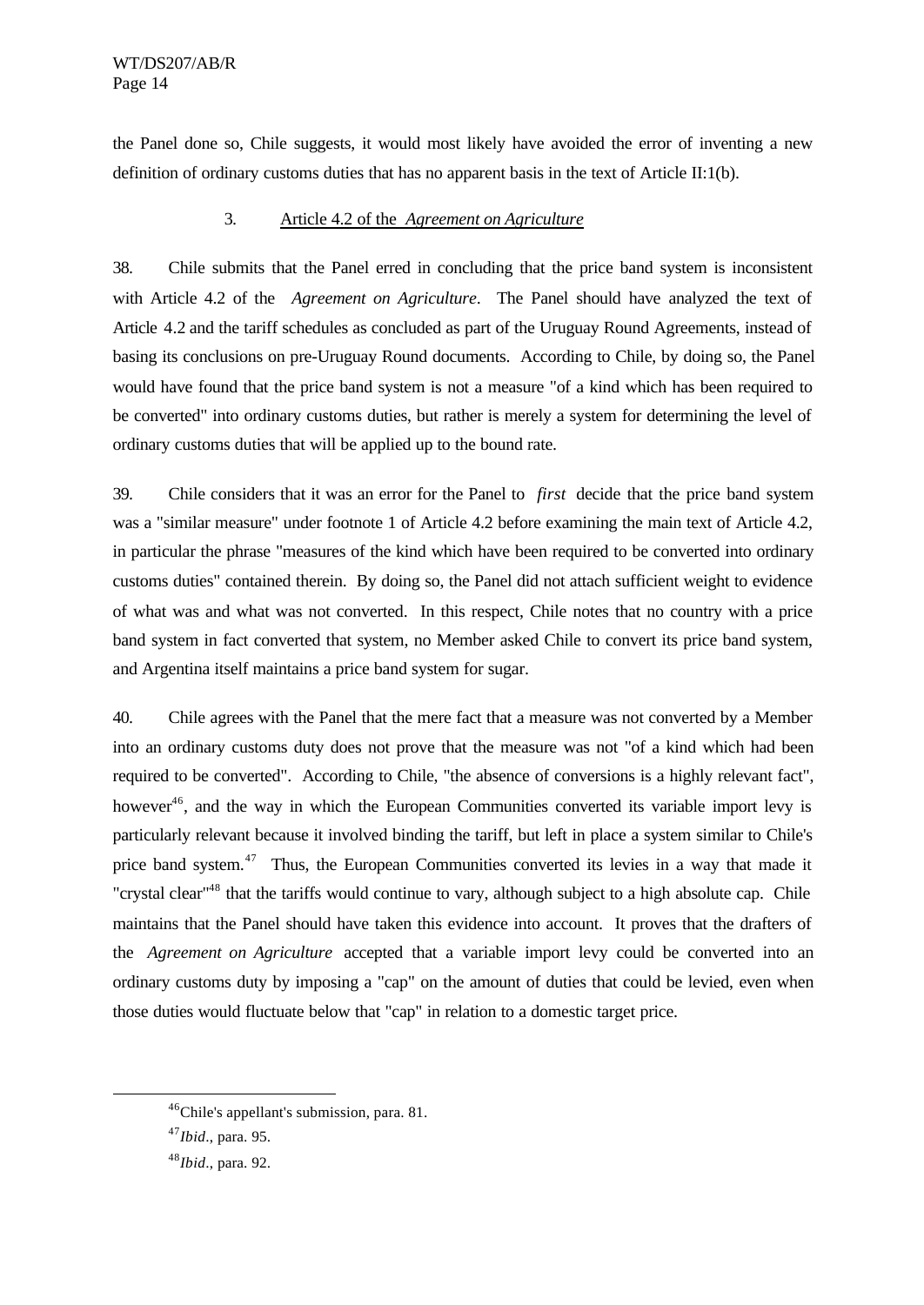41. Although Chile agrees with the Panel that footnote 1 is significant in discerning the meaning of Article 4.2 of the *Agreement on Agriculture*, it does not agree that all the measures listed therein "are characterized either by a lack of transparency and predictability, or impede transmission of world prices to the domestic market, or both."<sup>49</sup> In this respect, Chile submits that transparency and predictability are clearly not the defining characteristics for what is illegal and legal under footnote 1 of Article 4.2.

42. Chile suggests, moreover, that the Panel acted inconsistently with Articles 31 and 32 of the Vienna Convention on the Law of Treaties ("the Vienna Convention")<sup>50</sup>, by considering that it could "distill" the meaning of the terms "variable import levy" and "minimum import price" from selected Reports of GATT Committees and notifications of individual GATT Contracting Parties during a period before the launch of the Uruguay Round, although the Panel itself conceded that those documents do not constitute "preparatory work" within the meaning of Article 32 of the *Vienna Convention*. In making its "distillation", the Panel did not cite any evidence that the negotiators of the *Agreement on Agriculture* had even referred to the documents on which the Panel relied to "distill" its opinion of what was intended by the negotiators of that Agreement. The only justification provided by the Panel was that all GATT Contracting Parties "had access" to these documents. Chile concludes that the Panel appears to have "simply decided to invent its own definition of a variable import levy and minimum import price system, using pre-Uruguay Round documents developed for a different purpose."<sup>51</sup>

43. In Chile's view, the Panel then proceeded to assess incorrectly Chile's price band system by the standards it had "distilled" from those pre-Uruguay Round documents. It did not take proper account of the fact that the price band system tracks changes in world prices, moderating relatively high or low prices on a temporary basis, but always subject to a tariff binding, which prevents Chile from using the price band system to exclude goods below a target price. Chile stresses in this respect that it does not maintain target or support prices such that the lower threshold of the price band system operates as a "proxy" for internal prices.<sup>52</sup>

44. Moreover, in Chile's view, the Panel introduced its own objectives of transparency and predictability when interpreting Article 4.2 of the *Agreement on Agriculture* and Article II:1(b) of the GATT 1994, rather than focusing on the *Agreement on Agriculture*, which makes no mention of such objectives. Instead, its preamble clearly states that the long-term objective of the *Agreement on*

<sup>49</sup>Panel Report, para. 7.34.

 $50$ Done at Vienna, 23 May 1969, 1155 U.N.T.S. 331; 8 International Legal Materials 679.

 $51$ Chile's appellant's submission, para. 104.

<sup>52</sup>Panel Report, para. 7.45.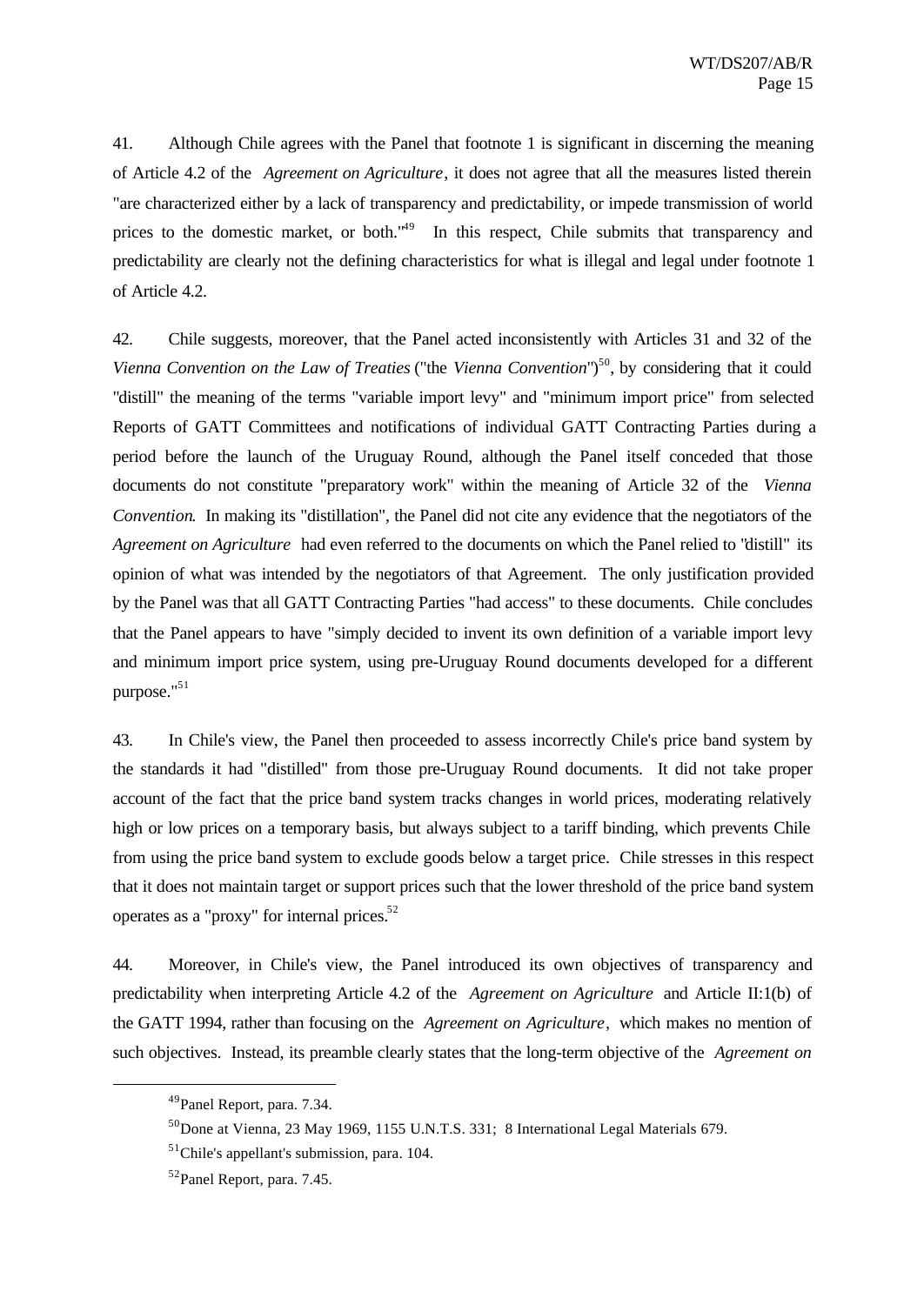*Agriculture* is "to provide for substantial progressive reductions in agriculture support and protection sustained over an agreed period of time, resulting in correcting and preventing restrictions and distortions in world agricultural markets."<sup>53</sup> According to Chile, the Panel's finding thereby produces an absurd result: contrary to the objective of obtaining lower tariffs in the *Agreement on Agriculture* and the GATT 1994, the Panel, in effect, finds the higher *bound* rate preferable to the lower *applied* rate under Chile's price band system.

45. For these reasons, Chile concludes that its price band system is consistent with Article 4.2 of the *Agreement on Agriculture*.

## 4. Article II:1(b) of the GATT 1994

46. Chile argues that the Panel erred in finding that the duties imposed under Chile's price band system are not "ordinary customs duties" within the meaning of the first sentence of Article II:1(b) of the GATT 1994, but rather are "other duties or charges" prohibited by the second sentence of that provision, unless scheduled according to the Understanding on the Interpretation of Article II:1(b) of the GATT 1994 (the Understanding on Article II:1(b)). Chile submits that, under the Panel's reading of Article II:1(b), it would be prohibited from applying a duty at rates that vary between zero and its bound rate of 31.5 per cent, but at the same time, it would be free to be more protectionist by applying a constant duty at its bound rate. Chile argues that, under the Panel's reasoning, it would also be free to change its applied rate from time to time for whatever reason it might decide, so long as the change in duty is not based on a formula.

47. Chile maintains that the Panel's approach to Article II:1(b) of the GATT 1994 appears to have been based primarily on the fact that the Panel had already decided that duties applied under the price band system were not "ordinary customs duties" within the meaning of Article 4.2 of the *Agreement on Agriculture*. On that basis, the Panel found that the duties resulting from Chile's price band system could not constitute "ordinary customs duties" under Article II:1(b) of the GATT, and thus had to be "other duties or charges".

48. Chile notes in this respect that, assuming the duties applied under the price band system were "other duties or charges", they would have been in violation of Article II:1(b) of the GATT 1994 from their inception in 1983, because Chile introduced the price band system *after* binding its duties on all the products concerned in 1980.

<sup>53</sup>*Agreement on Agriculture*, Preamble, para. 3.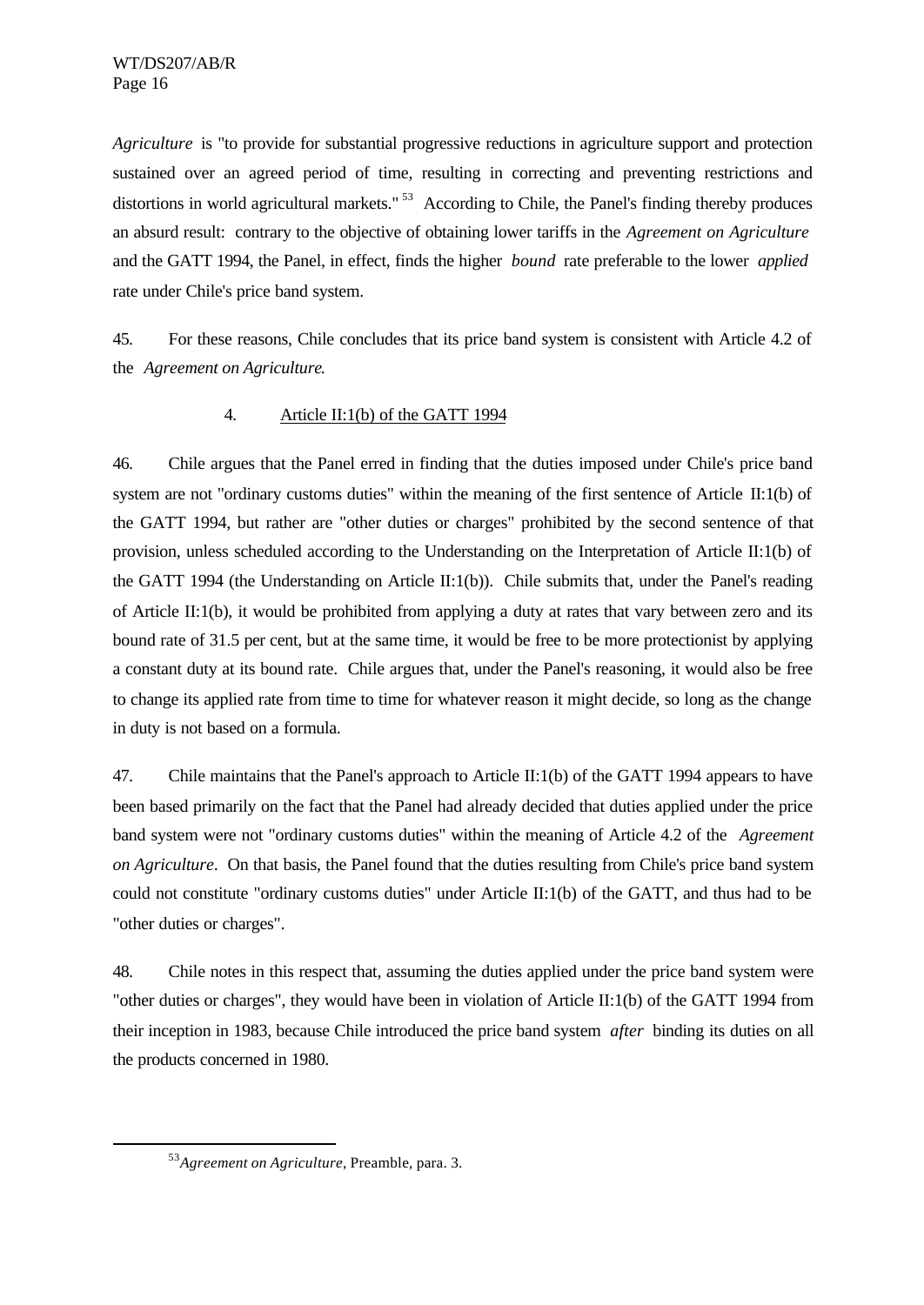49. Chile submits that the Panel erred in finding a normative content to "ordinary" customs duties on the grounds that Members' bindings of "ordinary customs duties" are always stated in *ad valorem* or specific terms. According to Chile, the Panel also erred in finding that "ordinary customs duties" must not take account of any other, *exogenous*, factors, such as, for instance, fluctuating world market prices.<sup>54</sup>

50. Chile sees no basis in logic or law for the Panel's conclusion that the existence of an "exogenous" basis for setting the level of part of the duty within the binding somehow renders the resulting duty other than "ordinary". In Chile's view, bindings set a ceiling on ordinary duties that can be applied to a product, but, as the Appellate Body found in *Argentina – Measures Affecting Imports of Footwear, Textiles, Apparel and Other Items* ("*Argentina – Textiles and Apparel* "), they do not thereby prescribe what form the bound duties must take.<sup>55</sup> Further, nothing in Article II:1(b) limits how the level of ordinary customs duties can be determined and expressed up to the level of the binding, so long as the binding is respected.

51. Chile further maintains that the purpose of Article II:1(b) and the Understanding on Article II:1(b) was not to create some new class of charge that, although applied at a rate below the tariff binding, was nonetheless forbidden because it was not the right type or kind of duty. Rather, Chile contends, the purpose of the second sentence of Article II:1(b) and the Understanding on Article II:1(b) was to ensure that bindings on "ordinary customs duties" could not be circumvented by the creation of new types of duties or charges on imports or by increasing existing "other duties or charges".

52. Chile further argues that the Panel erred in finding that "PBS duties are neither in the nature of *ad valorem* duties, nor specific duties nor a combination thereof<sup>56</sup> and points out that the decision to apply a duty at less than the bound rate will *always* be based on exogenous factors. Thus, there is no basis for saying that "exogenous factors" make applied duties not "ordinary".

53. Chile criticizes the statement of the Panel that the disallowance of the lowest 25 per cent of the monthly average prices makes the applied duty higher than it would be if all prices were included in the calculation of the price band. Chile argues that there is no legal basis in the WTO for asserting that the amount of the duty applied under the price band system is relevant in determining whether or not these duties are ordinary customs duties.

<sup>54</sup>Panel Report, para. 7.52.

<sup>&</sup>lt;sup>55</sup>Appellate Body Report, WT/DS56/AB/R and Corr.1, adopted 22 April 1998, DSR 1998:III, 1003, para. 46.

<sup>56</sup>Panel Report*,* para. 7.62.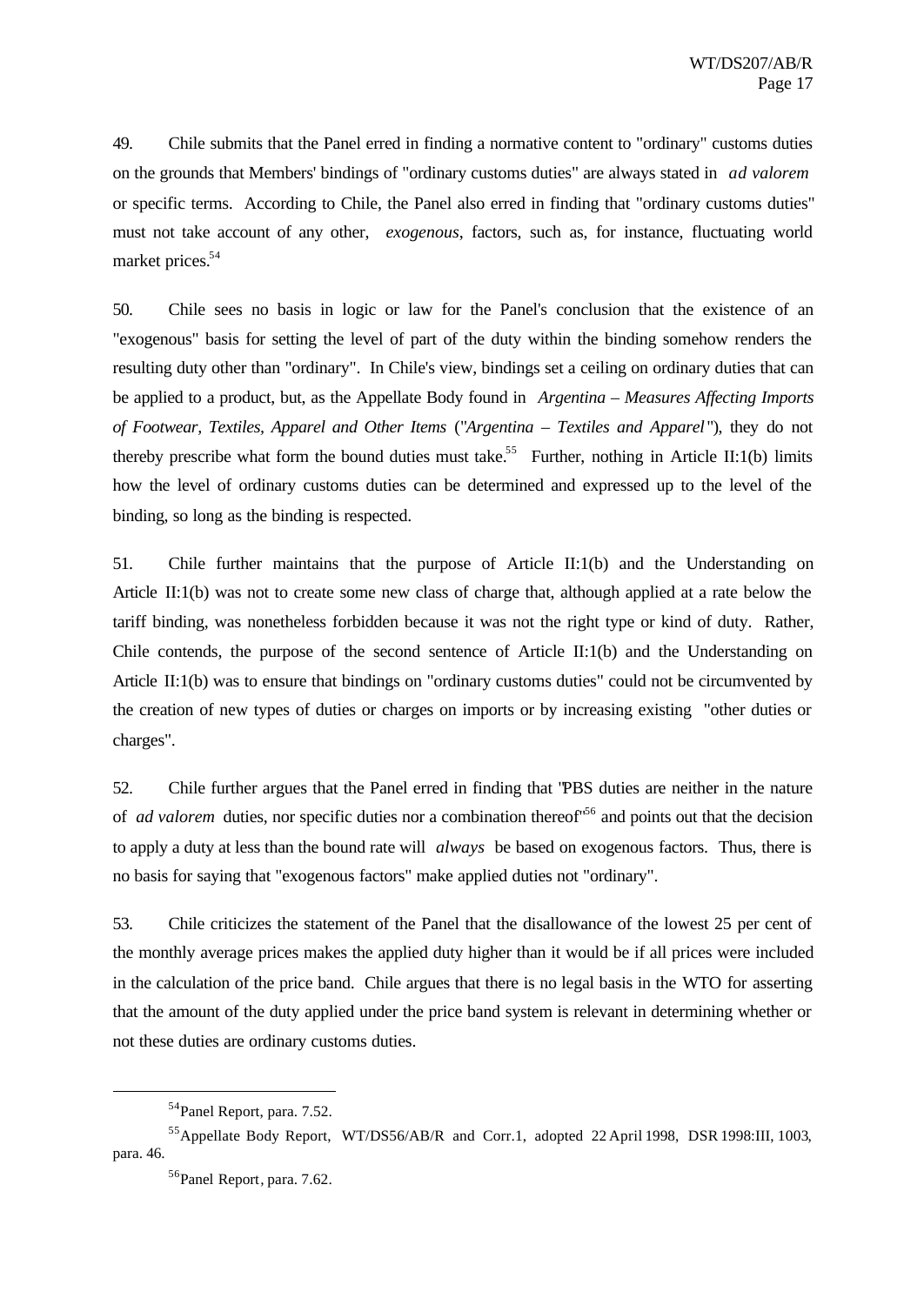54. Finally, Chile objects to the Panel's observation whereby the fact that the duty resulting from Chile's price band system is determined as of the date of exportation of the merchandise would violate Article I of the GATT 1994. Article I does not prohibit it from using the date of exportation to determine the applicable duty because using this date does not result in discrimination based on the origin of the products. Chile further submits that a "duty does not become an 'other duty or charge' because it may be applied in violation of the MFN rule".<sup>57</sup>

## B. *Arguments of Argentina – Appellee*

## 1. Article 11 of the DSU

55. Argentina disputes Chile's contention that the Panel's findings on the second sentence of Article II:1(b) are not within the Panel's mandate and are inconsistent with Article 11 of the DSU. Argentina takes the view that it properly set out a claim that the price band system violates Article II:1 of the GATT 1994 in its request for establishment of a panel. Argentina claims that its reference, in its request for establishment of a panel, to Chile's breach of "its commitments on tariff bindings" was recognized by the Panel, both parties and all third parties to refer to the obligations of Article II:1(b) of the GATT 1994.

56. Argentina asserts that it fully satisfied the requirements of Article 6.2 of the DSU, which requires that the request for the establishment of a panel identify the specific measures at issue and provide a brief summary of the legal basis of the complaint. Argentina contends that it clearly identified the measures at issue, namely Law 18.525 as amended by Law 18.591 and Law 19.546, as well as the regulations and complementary provisions and/or amendments, and that it identified the obligations of Article II as the legal basis for its claim.

57. Relying on the Appellate Body reports in *European Communities – Regime for the Importation, Sale and Distribution of Bananas* ("*EC – Bananas III*")<sup>58</sup> and *Korea – Definitive Safeguard Measures on Imports of Certain Dairy Products* ("*Korea – Dairy*")<sup>59</sup>, Argentina argues that Article 6.2 of the DSU does not require a complainant to spell out the full text of the Articles of the GATT 1994 or other covered agreements supporting a particular claim<sup>60</sup>, and that "whether the mere listing of the articles claimed to have been violated meets the standard of Article 6.2 must be

<sup>57</sup>Chile's appellant's submission, para. 76.

<sup>58</sup>Appellate Body Report, WT/DS27/AB/R, adopted 25 September 1997, DSR 1997:II, 591, para. 141.

<sup>59</sup>Appellate Body Report, WT/DS98/AB/R, adopted 12 January 2000, DSR 2000:I, 3, paras. 124 and 127.

 $60$ Argentina's appellee's submission, para. 20.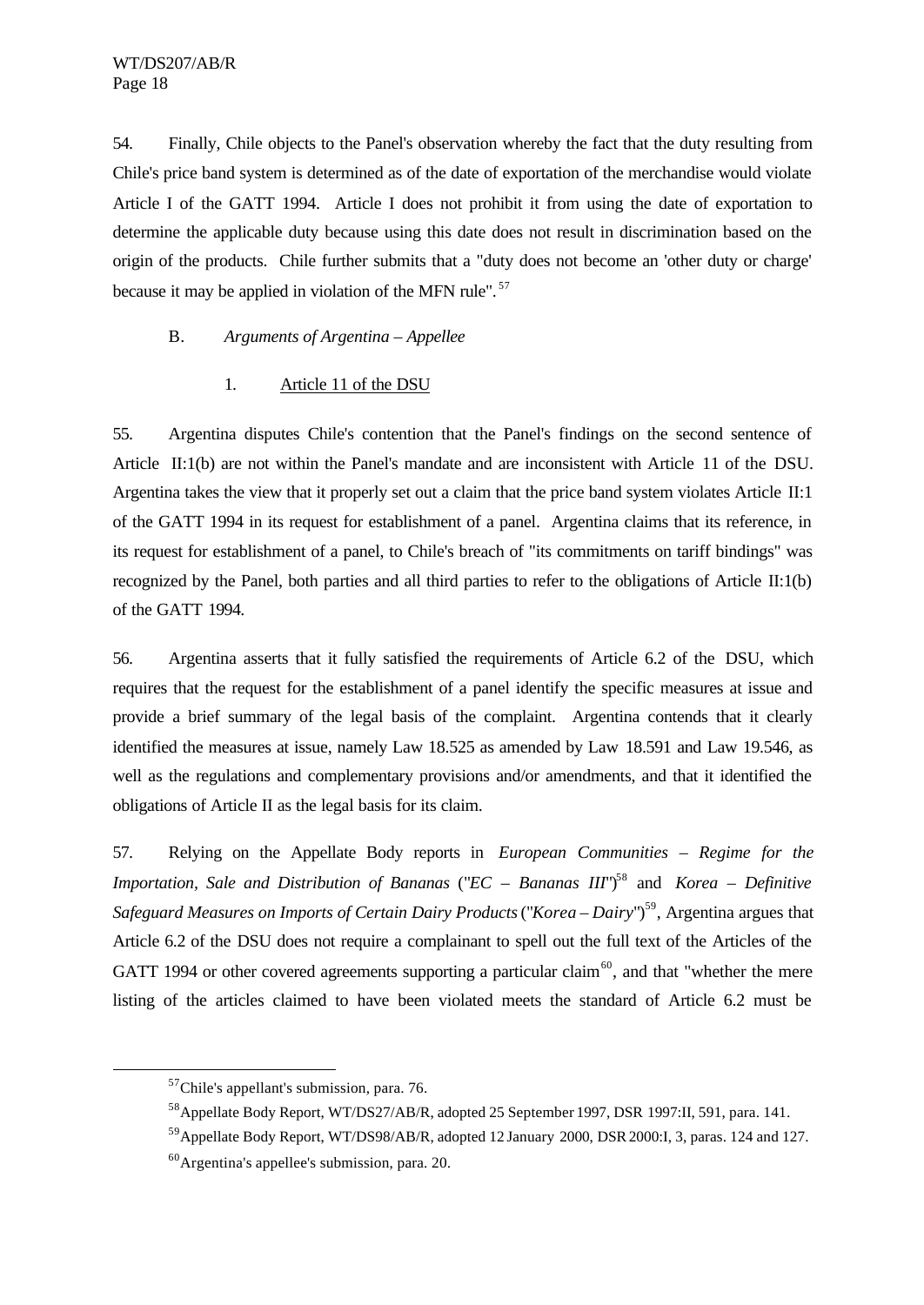examined on a case-by-case basis ... tak[ing] into account whether the ability of the respondent to defend itself was prejudiced ... ".<sup>61</sup>

58. Argentina contends that Chile's allegation as to the lack of a claim, under the second sentence of Article II:1(b), in Argentina's request for the establishment of a panel, is in fact a complaint relating to the alleged lack of arguments relating to the two sentences of Article II:1(b). Argentina recalls that the Appellate Body has clarified that, as opposed to claims, which must be set out in the panel request, "arguments" supporting those claims may be set out and progressively clarified during the course of the panel proceedings.<sup>62</sup> Argentina contends that this is what occurred in the proceedings before the Panel. Argentina argues that this appeal presents a different situation from that in *US – Certain EC Products*, where the panel made a finding on an issue for which a claim had not been made.

59. Argentina argues that, even if the Appellate Body determines that Article II:1(b) of the GATT 1994 sets forth more than one legal basis, it correctly identified the relevant specific legal basis. Argentina refers to *Thailand – Antidumping Duties on Angles, Shapes and Sections of Iron or Non-Alloy Steel and H-Beams from Poland* ("*Thailand – H Beams*"), a case involving multiple obligations stemming from the same article, where the Appellate Body concluded that whenever a paragraph informs the rest of an article, it suffices for the complainant to refer to the language of that paragraph in order for the claims under other sub-paragraphs of the article to be properly before the Panel.<sup>63</sup> The Appellate Body considered sufficient the simple listing of the article in question "[i]n view of the inter-linked nature of the obligations ... " in that article.<sup>64</sup> Argentina argues that the same conclusion applies in this case because the obligations in the first and second sentences of Article II:1(b) are inter-linked, as is evident from the use of the word "also" connecting the second sentence to the first. Argentina contends that Chile's assumption that the first and second sentences of Article II:1(b) are independent obligations is incorrect, because both sentences relate to the obligation of Members not to exceed their tariff bindings. Therefore, according to Argentina, the examination of Chile's price band duties' consistency with Article II:1(b) cannot exclude consideration of the second sentence of that Article.

60. Argentina maintains that, because the structure of Article II:1(b) is similar to that of Article III:2 of the GATT 1994, the statements of the Appellate Body in *Canada – Certain Measures*

<sup>61</sup>Appellate Body Report, *Korea – Dairy*, *supra*, footnote 59, para. 127.

<sup>62</sup>Appellate Body Report, *EC – Bananas III, supra,* footnote 58, para. 141.

<sup>&</sup>lt;sup>63</sup>Appellate Body Report, WT/DS122/AB/R, adopted 5 April 2001, paras. 90-93 and para. 106; Argentina's appellee's submission, para. 27.

<sup>64</sup>Appellate Body Report, *Thailand – H Beams*, *supra*, footnote 63, para. 93.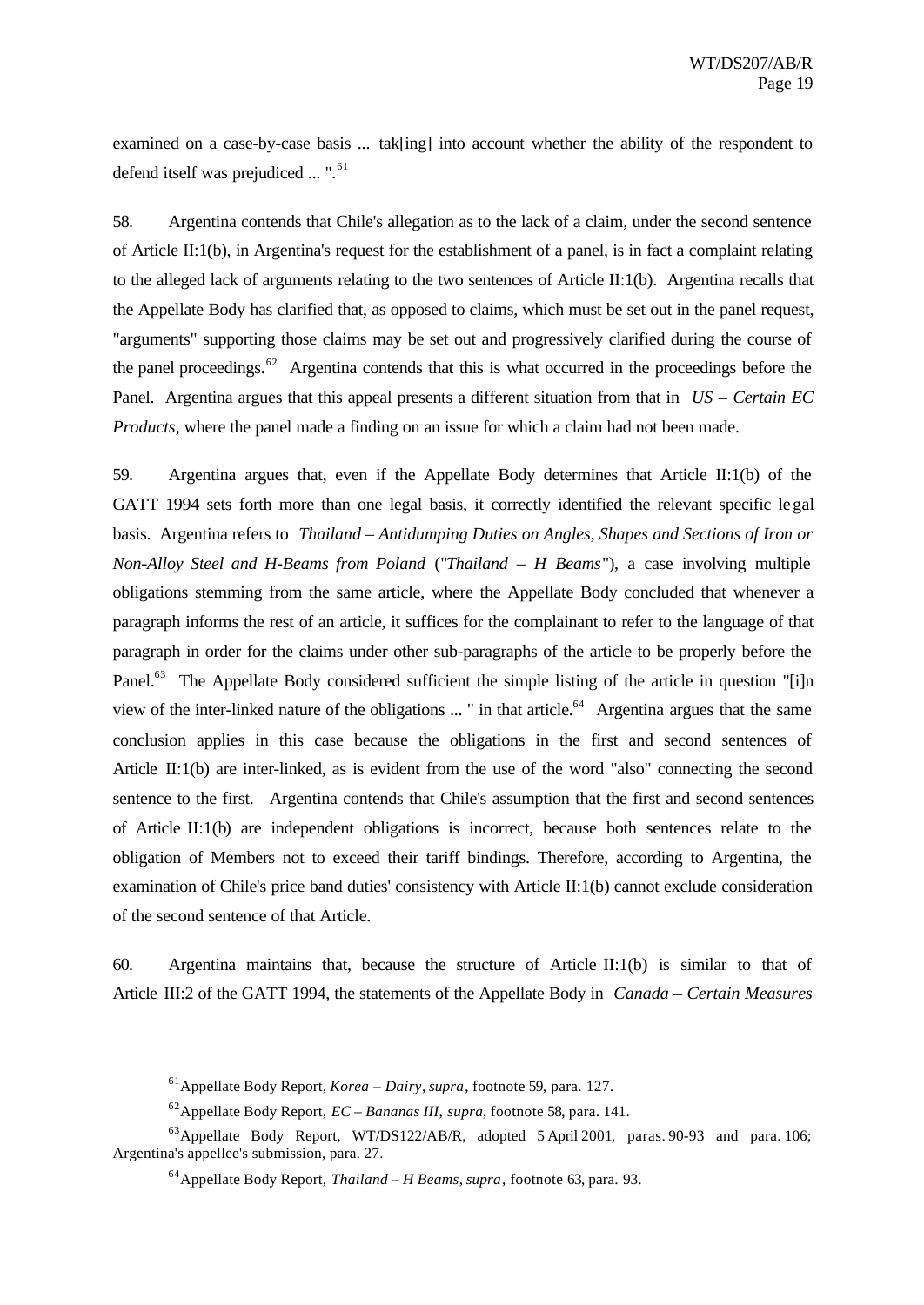*Concerning Periodicals* (*"Canada – Periodicals*")<sup>65</sup> are relevant. Argentina recalls that the Appellate Body found in that case that it could move from an examination of the first sentence of Article III:2 of the GATT 1994 to an examination of the second sentence as "part of a logical continuum."<sup>66</sup>

61. Argentina stresses that the fact that the second sentence of Article II:1(b) of the GATT 1994 is not specifically mentioned in the terms of reference did not impair the ability of Chile to defend itself. Although Argentina concedes that it directed most of its arguments to the first sentence of Article II:1(b), it maintains that Chile had ample notice of the claim because the issue of whether the duties resulting from Chile's price band system are ordinary customs duties or not was discussed during the Panel proceedings. Argentina contests Chile's allegation that it did not raise the issue of an infringement of the second sentence of Article II:1(b), and points to paragraphs 23 and 24 of its rebuttal submission to the Panel, where, in the context of its claim under Article  $II:1(b)$  of the GATT 1994, it stated that the duties resulting from Chile's price band system are not "ordinary customs duties". In addition, Argentina addressed the second sentence in its response to Question 3 posed by the Panel.<sup>67</sup>

62. Argentina adds that two third parties—the European Communities and the United States provided arguments regarding the second sentence of Article II:1(b) in responding to Question 3 of the Panel. According to Argentina, the arguments of the United States and the European Communities, supplementing its own arguments, provided a more than sufficient basis for the Panel to decide Argentina's claim under Article II:1(b). Moreover, Argentina argues that Chile's claim that it was deprived of a fair right of response regarding the second sentence of Article II:1(b)<sup>68</sup> is belied by the facts because Chile, like Argentina and the third parties, was itself asked to respond to Question 3 of the Panel on "other duties or charges" referred to in the second sentence of Article II:1(b). Accordingly, Chile was fully aware of the Panel's interest in the second sentence of Article II:1(b).

63. Argentina argues that, in any event, even if none of the parties had advanced arguments regarding the second sentence of Article II:1(b), the Panel would have had the right, indeed the duty, to develop its own legal reasoning to support the proper resolution of Argentina's claim. Argentina recalls that in *European Communities – Measures Concerning Meat and Meat Hormones* ("*EC – Hormones*"), the Appellate Body explicitly ruled that nothing in the DSU limits the faculty of a panel

<sup>65</sup>Appellate Body Report, WT/DS31/AB/R, adopted 30 July 1997, DSR 1997:I, p. 449.

<sup>66</sup>*Ibid*., at 469.

 $67$ Argentina's appellee's submission, para. 35.

<sup>68</sup>Chile's appellant's submission, para. 23.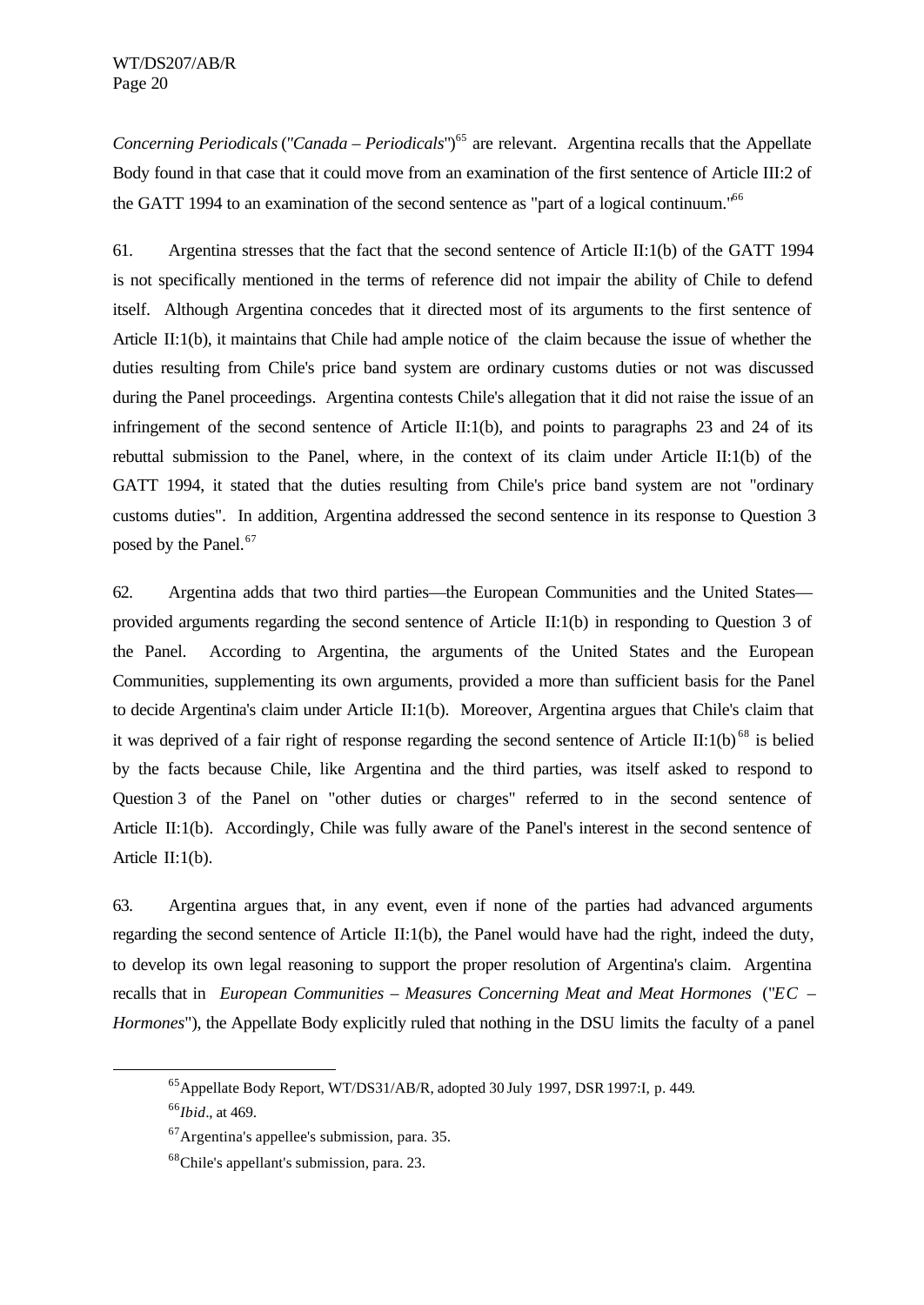freely to use arguments submitted by any of the parties—or to develop its own legal reasoning—to support its own findings and conclusions on the matter under its consideration. <sup>69</sup>

64. Argentina asserts that the Panel did no more than discharge its duty to make an objective assessment of the matter before it, by developing its legal reasoning on the basis of arguments advanced by the parties and third parties. Thus it did not breach its duty under Article 11 of the DSU. The standard for breaches of that provision is very high, as articulated by the Appellate Body in *Australia – Measures Affecting Importation of Salmon* ("*Australia – Salmon* ").<sup>70</sup> In Argentina's view, Chile has not demonstrated that the Panel in this case committed any error or abused its discretion in a manner that comes even close to the level of gravity required to sustain a claim under Article 11 of the DSU.

#### 2. Order of Analysis

65. Argentina asks the Appellate Body, *as a preliminary matter*, to reject Chile's "claim" that the Panel erred in choosing to examine Article 4.2 of the *Agreement on Agriculture* before examining Article II:1(b) of the GATT 1994. That claim is not properly before the Appellate Body because Chile failed to include it in its Notice of Appeal. Argentina notes that it was first made aware of "this aspect of Chile's challenge" when it received Chile's appellant's submission. According to Argentina, "the rules regarding notice of claims are designed to protect against precisely this type of situation."<sup>71</sup>

66. Argentina submits that—even if the Appellate Body were to find that Chile's "claim" was properly before it as a *procedural matter*—it should nevertheless reject the claim on *substantive grounds*. Argentina recalls the finding of the Appellate Body in *EC – Bananas III* that a panel should start its examination of a claim under the agreement which "deals specifically, and in detail" with the measure being challenged.<sup>72</sup> Argentina agrees with the Panel that Article 4.2 of the *Agreement on Agriculture* "deals more specifically and in detail with measures affecting market

…

<sup>69</sup>Appellate Body Report, WT/DS26/AB/R, WT/DS48/AB/R, adopted 13 February 1998, DSR 1998:I, 135*,* para. 156.

<sup>70</sup>Appellate Body Report, WT/DS18/AB/R, adopted 6 November 1998, DSR 1998:VIII, 3327, para. 266.

<sup>71</sup>Argentina refers more specifically to Rule 20(2)(d) of the *Working Procedures for Appellate Review*, which provides in pertinent part that:

A Notice of Appeal shall include the following information:

<sup>(</sup>d) a brief statement of the nature of appeal, including the allegations of errors in the issues of law covered in the panel report and legal interpretations developed by the Panel."

<sup>72</sup>Appellate Body Report, *supra*, footnote 58, para. 204.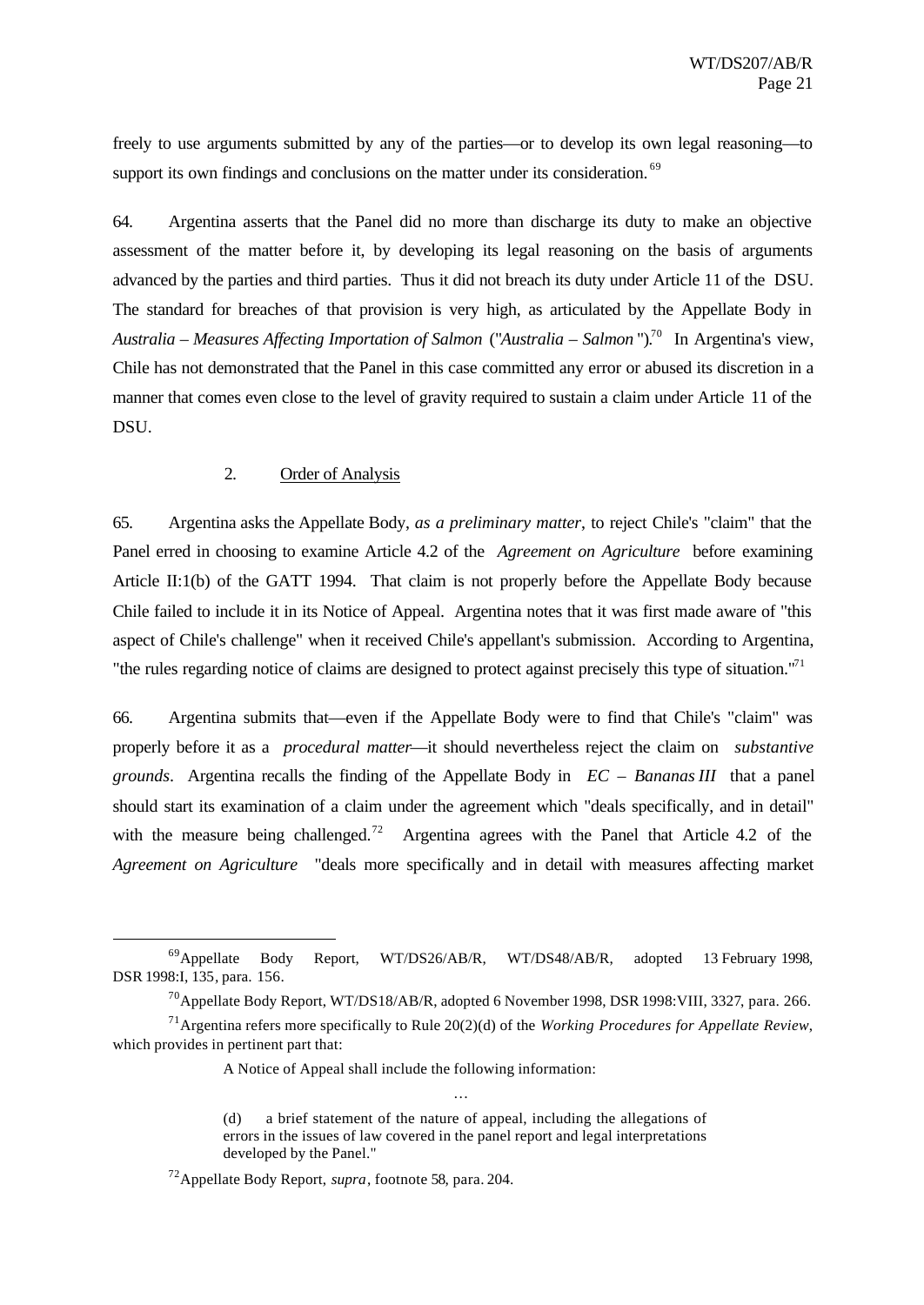access of agricultural products<sup>" 73</sup> because Chile's price band system applies only to agricultural products, whereas Article II:1(b) applies generally to trade in goods.

67. According to Argentina, Chile's argument that Article 4.2 of the *Agreement on Agriculture* is not a specific or more detailed way of addressing the prohibition against exceeding tariff bindings under Article II:1(b) of the GATT 1994 is "flawed" because the obligation contained in Article 4.2 would be rendered meaningless if it were reduced, as Chile proposes, to a simple tariff measure.<sup>74</sup> Article 4.2 has nothing to do with the obligation to respect tariff bindings. Argentina submits that this has been recognized by all participants in these proceedings, even by Chile, which concedes that the prohibitions in Article 4.2 of the *Agreement on Agriculture* apply without regard to whether the measures breach a tariff binding.

## 3. Article 4.2 of the *Agreement on Agriculture*

68. Argentina endorses the Panel's finding that Chile's price band system is inconsistent with Article 4.2 of the *Agreement on Agriculture*. According to Argentina, the Panel also came to the correct conclusion when it found that the duties resulting from Chile's price band system are not "ordinary customs duties" within the meaning of Article 4.2 and footnote 1 thereto.

69. Argentina submits that the Panel correctly applied the rules of interpretation under the *Vienna Convention* in its analysis of Article 4.2 and footnote 1 of the *Agreement on Agriculture*. Contrary to Chile's contention, the Panel did not proceed to analyze footnote 1 until after it had completed the analysis of the main text of Article 4.2 (on a textual and a contextual basis) and accounted for its object and purpose.

70. Argentina adds that the Panel acted consistently with Articles 31 and 32 of the *Vienna Convention* by resorting to the notifications of the GATT Contracting Parties and the Reports of the GATT Committees as supplementary means of interpretation. In doing so, the Panel examined documents which predated the entry into force of the Marrakesh Agreement Establishing the World Trade Organization (the "*WTO Agreement*"). In Argentina's view this was the correct way to proceed

<sup>73</sup>Panel Report, para. 7.16.

 $74$ Argentina's appellee's submission, para. 63.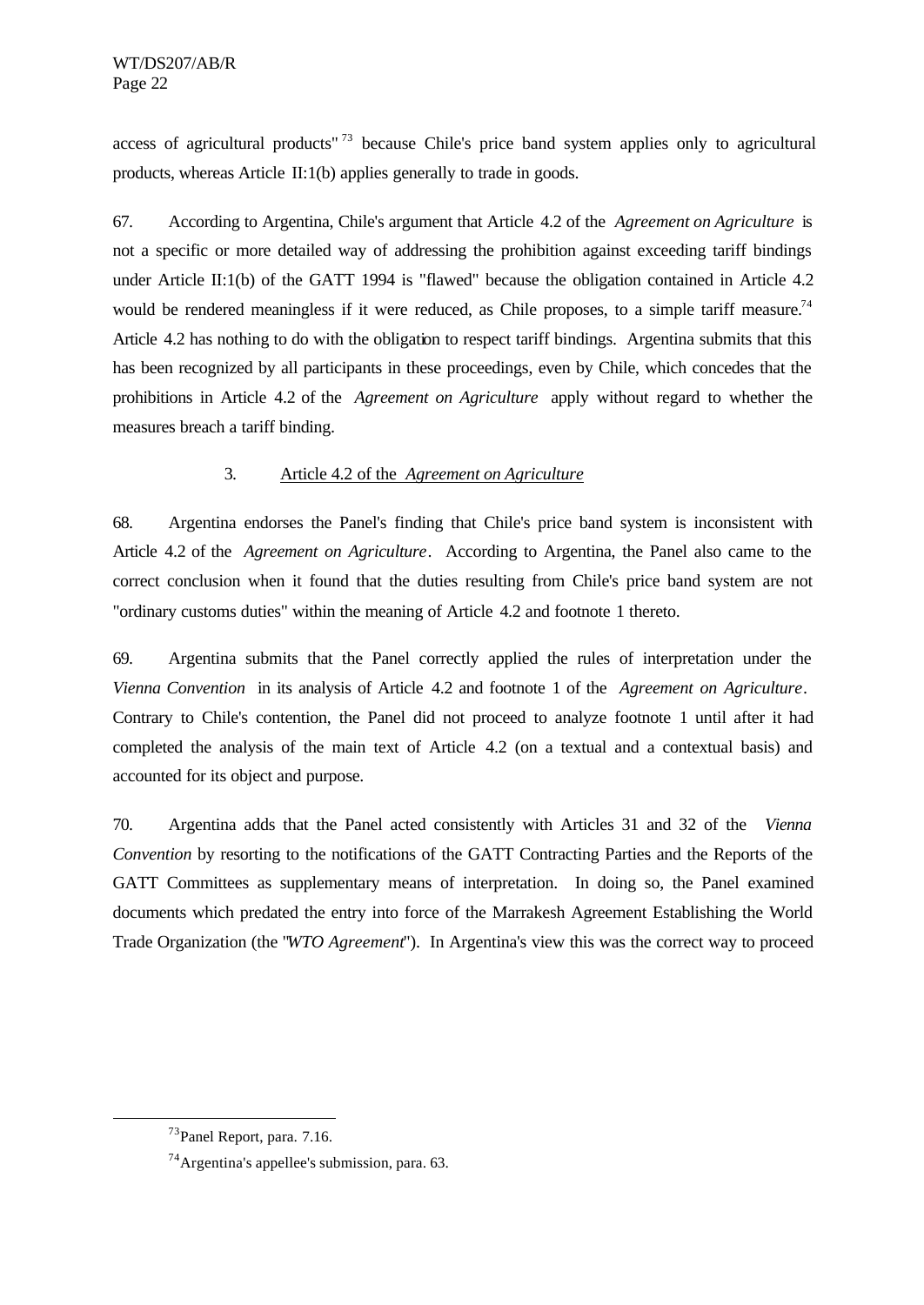because those documents form part of the GATT *acquis*<sup>75</sup> and also fall into the category of all material which the parties had before them when drafting the final text.<sup>76</sup>

71. Argentina points out that Chile fails to address the core issue of the Panel's findings that the price band system as such—the measure challenged by Argentina in these proceedings—is not simply a duty. Rather, it is a mechanism that imposes burdens on trade—such as lack of predictability and transparency—that are distinct from and, indeed, different in kind from ordinary customs duties. Argentina argues that Chile attempts to bridge the gap between ordinary customs duties and duties resulting from its price band system by arguing that a duty that varies by a formula is more predictable than one that varies by political decision. Argentina points out that the formula is itself based on a political decision and, moreover, the key is the variability of the duties imposed under the price band system. With the price band system one cannot know the actual duty. All that is known is a formula which will provide a number which changes over transactions. Thus Argentina concludes that, while Chile does have the power to set ordinary customs duties at or below its bound rate, this does not confer upon Chile the power to create an opaque mechanism by which it constantly varies its duties.

72. Argentina points out that, even without exceeding the bound level, the lower the applied *ad valorem* tariff (currently 7 per cent), the higher the additional specific duties resulting from the price band system. Consequently, when international prices are low, uncertainty increases, and the price band system's defective transmission of world prices insulates the domestic market from world market prices, up to the break-even prices. This inhibition of the transfer of world prices could be possible only through the application of something that is different from ordinary customs duties. According to Argentina, this is exactly the case of variable duties under the price band system, which are an exclusive function of exogenous factors, irrespective of either the transaction value, a characteristic of the product (that is, weight), or a combination thereof.

73. Argentina notes that, after making a finding as to what are the main characteristics of variable import levies and minimum import prices, the Panel concluded that a measure is similar "if, based on a weighing of the evidence before us, it shares sufficiently the fundamental characteristics outlined above."<sup>77</sup> Consequently, the Panel compared the price band system with the characteristics of those

<sup>75</sup>Appellate Body Report, *United States – Definitive Safeguard Measures on Imports of Circular Welded Carbon Quality Line Pipe from Korea*, WT/DS202/AB/R, adopted 8 March 2002, para. 174: "Following the *Vienna Convention* approach, we have also looked to the GATT *acquis* and to the relevant negotiating history of the pertinent treaty provisions."

 $76$ Argentina refers to footnote 596 of the Panel Report, where the Panel quotes the Chairman of the ILC (Yb. ILC, 1966, Vol. I, Part II, 204 at para. 25).

<sup>77</sup>Panel Report, para. 7.37.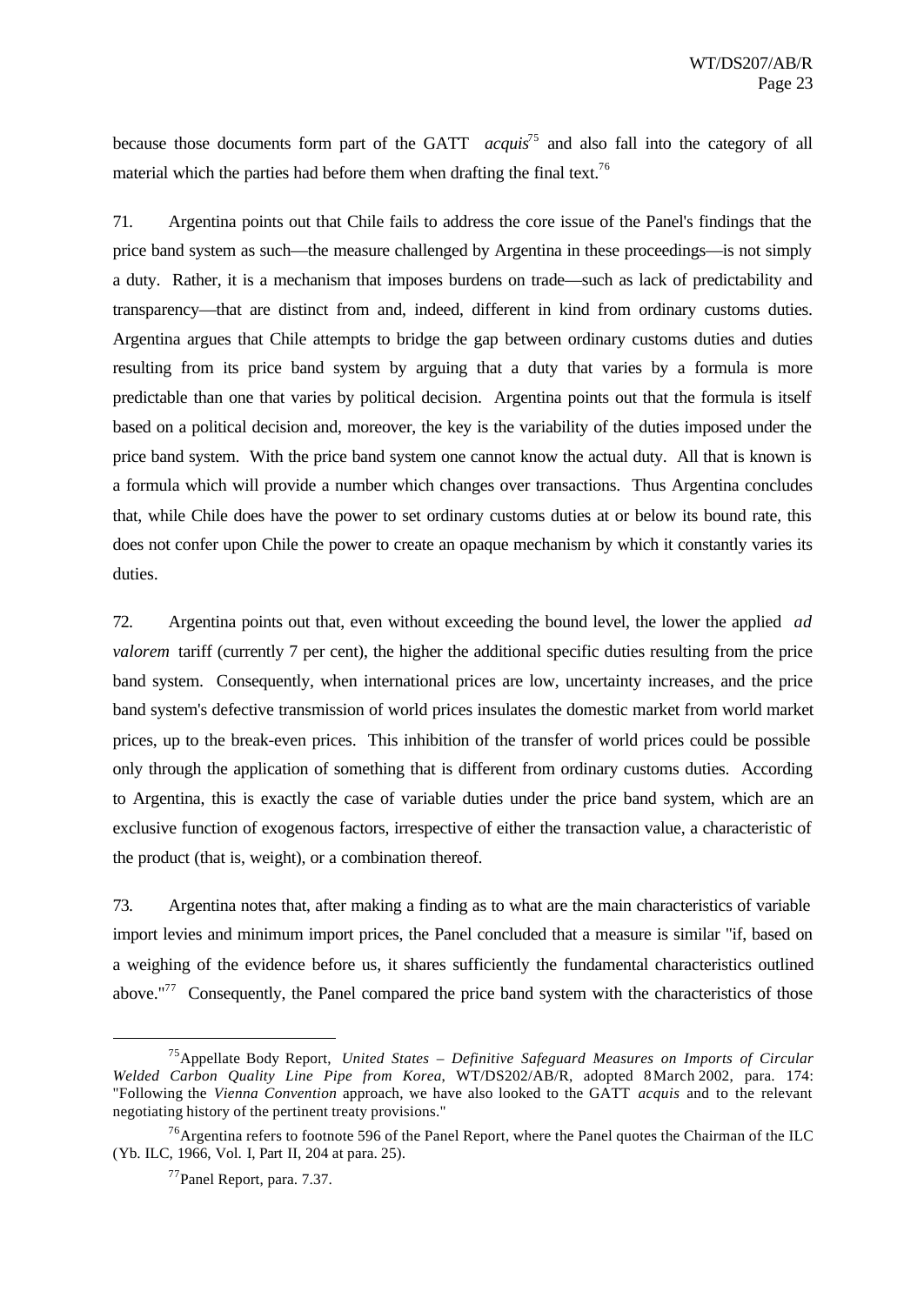two listed measures in footnote 1 of Article 4.2 and found the price band system to be a "hybrid instrument."<sup>78</sup> According to Argentina, this clearly refutes Chile's assertion that the Panel decided to "invent its own definition"<sup>79</sup> of "variable import levy" and "minimum import price".

74. Finally, Argentina rejects Chile's assertion that the price band system and measures listed in footnote 1 to Article 4.2 are not similar. Argentina disagrees with Chile's contention that the Panel incorrectly assessed the price band system when it found that the lower threshold of the price band system can operate in practice as a "proxy" to a minimum import price. This is a factual finding arising from the factual evidence put forward by Chile and Argentina during the Panel proceeding and, as such, is not subject to appellate review. Argentina believes that Chile fails to show that the measures are not "similar."

## 4. Article II:1(b) of the GATT 1994

75. Argentina endorses the Panel's finding that Chile's price band system is "similar" to both a "variable import levy" and a "minimum import price," and that, therefore, the price band duties are *not* "ordinary customs duties", but, rather, are "other duties or charges of any kind". Argentina, moreover, agrees with the Panel that Chile's price band system is in violation of the second sentence of Article II:1(b) because Chile failed to record the duties resulting from its price band system in the "other duties and charges" column of its Schedule, as it should have done in the light of the Understanding on Article II:1(b).

76. Argentina submits that, for purposes of Article II:1(b), the Panel did not need to address the specific legal nature of the duties resulting from Chile's price band system because the legal nature of such duties would have become relevant only if the price band system were found to be consistent with Article 4.2 of the *Agreement on Agriculture*. Moreover, Argentina argues that the Panel could not have, in any event, analyzed the WTO-consistency of the price band duties in isolation from the price band system without infringing its obligations under Article 11 of the DSU.

77. Argentina also notes that, in the Panel proceedings, it did not only challenge the "duties" resulting from Chile's price band system. Rather, it challenged the price band system *as such* by arguing that the price band system "does not ensure certainty in respect of market access for agricultural products<sup>"80</sup> and "caused Chile to breach its commitments on tariff bindings in relation to

<sup>78</sup>Panel Report, para. 7.46.

 $79$ Chile's appellant's submission, para. 104.

<sup>80</sup>Argentina's appellee's submission, para. 149. See also WT/DS207/2.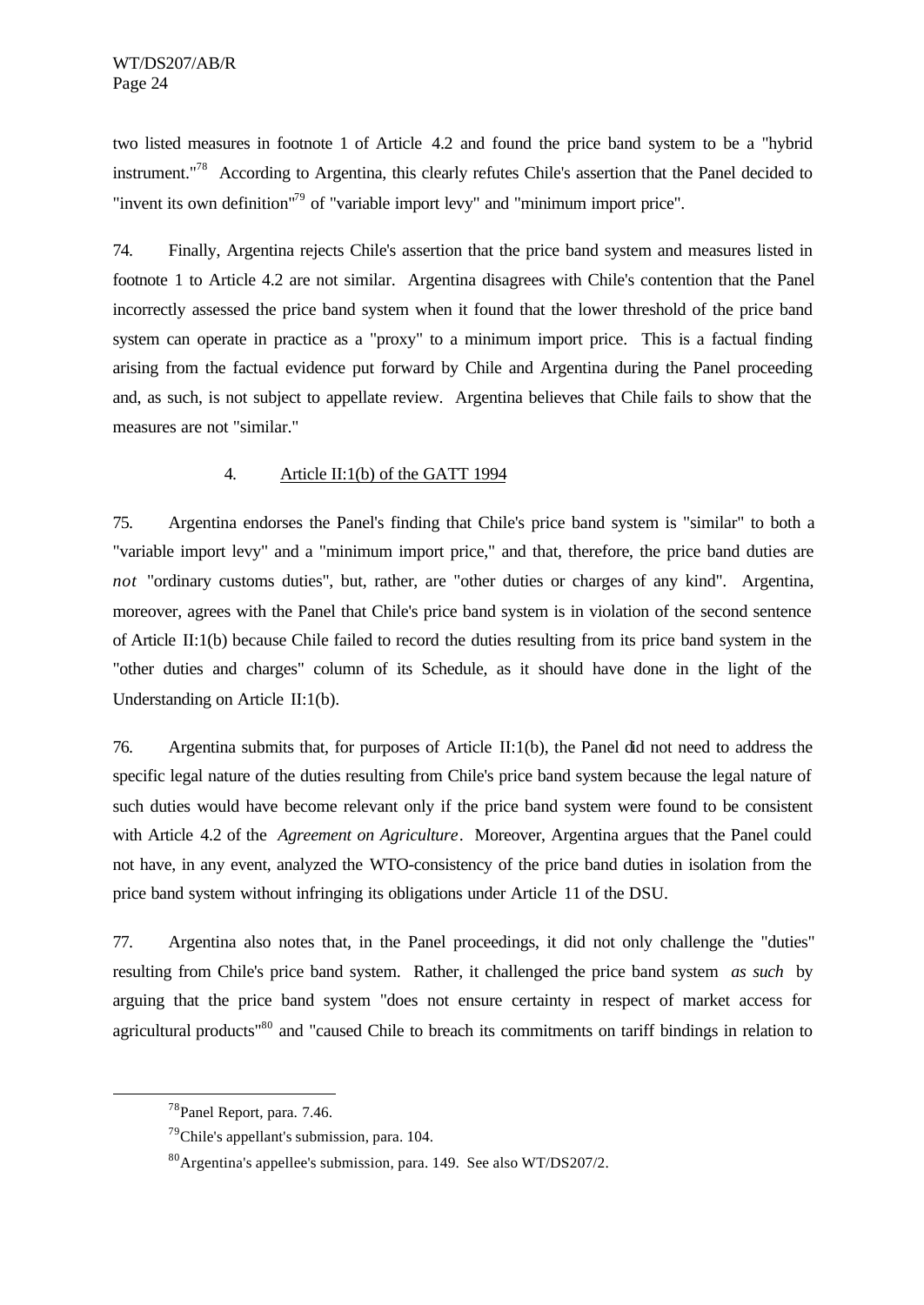the concessions set forth in its national schedule".<sup>81</sup> In addition to the fact that the price band system infringes Article 4.2, Argentina argues that a separate violation under Article II:1(b) can and should be found since Chile—by its own admission—has imposed duties in excess of its tariff binding.

78. Argentina thus asks the Appellate Body to uphold the Panel's finding that duties resulting from Chile's price band system constitute "other duties or charges" within the meaning of the second sentence of Article II:1(b).

79. However, if the Appellate Body were to *reverse* the Panel's findings under Article 4.2 that the price band system constitutes a similar border measure which had to be converted into an "ordinary customs duty", and to find that the price band system does not impose an "other duty or charge" within the meaning of the second sentence of Article II:1(b), Argentina requests the Appellate Body to complete the Panel's analysis by making a finding that Chile's price band system, and the variable duties resulting from it, are inconsistent with the first sentence of Article II:1(b).<sup>82</sup> According to Argentina, the Appellate Body would be able to complete the legal analysis in the case at hand because the factual findings of the Panel and the undisputed facts in the Panel record provide a sufficient basis for it to do so. In particular, Argentina notes that Chile has itself conceded that it has applied price band duties in excess of its tariff bindings. $83$  Thus, Argentina concludes that the Appellate Body could find a violation of the first sentence of Article II:1(b) even if it were to find that the price band duties are "ordinary customs duties". <sup>84</sup>

## C. *Arguments of the Third Participants*

#### 1. Australia

80. Australia considers that Chile's appeal raises important systemic issues concerning several of the covered agreements, in particular, the *Agreement on Agriculture*, and maintains that Article 4.2 of that Agreement prohibits WTO Members from introducing a price band system. In Australia's view, the term "variable import levy" in footnote 1 appears to refer to any *system* that allows for variation, but not to *ad hoc* changes that a government may make to the level of an applied tariff. The term "variable", therefore, seems to refer to variability that is inherent in a system, and not to "any variability". The existence of a binding in a Member's tariff schedule is not relevant for

<sup>81</sup>Argentina's appellee's submission, para. 149. See also WT/DS207/2.

<sup>82</sup>In support of its argument, Argentina refers to the Appellate Body reports in *European Communities – Measures Affecting the Importation of Certain Poultry Products*, WT/DS69/AB/R, adopted 23 July 1998, DSR 1998:V, 2031, para. 156, *Australia – Salmon*, *supra*, footnote 70, para. 117 and *European Communities – Measures Affecting Asbestos and Asbestos-Containing Products*, WT/DS135/AB/R, adopted 5 April 2001.

<sup>83</sup>Argentina's appellee's submission, para. 157.

<sup>84</sup>*Ibid*.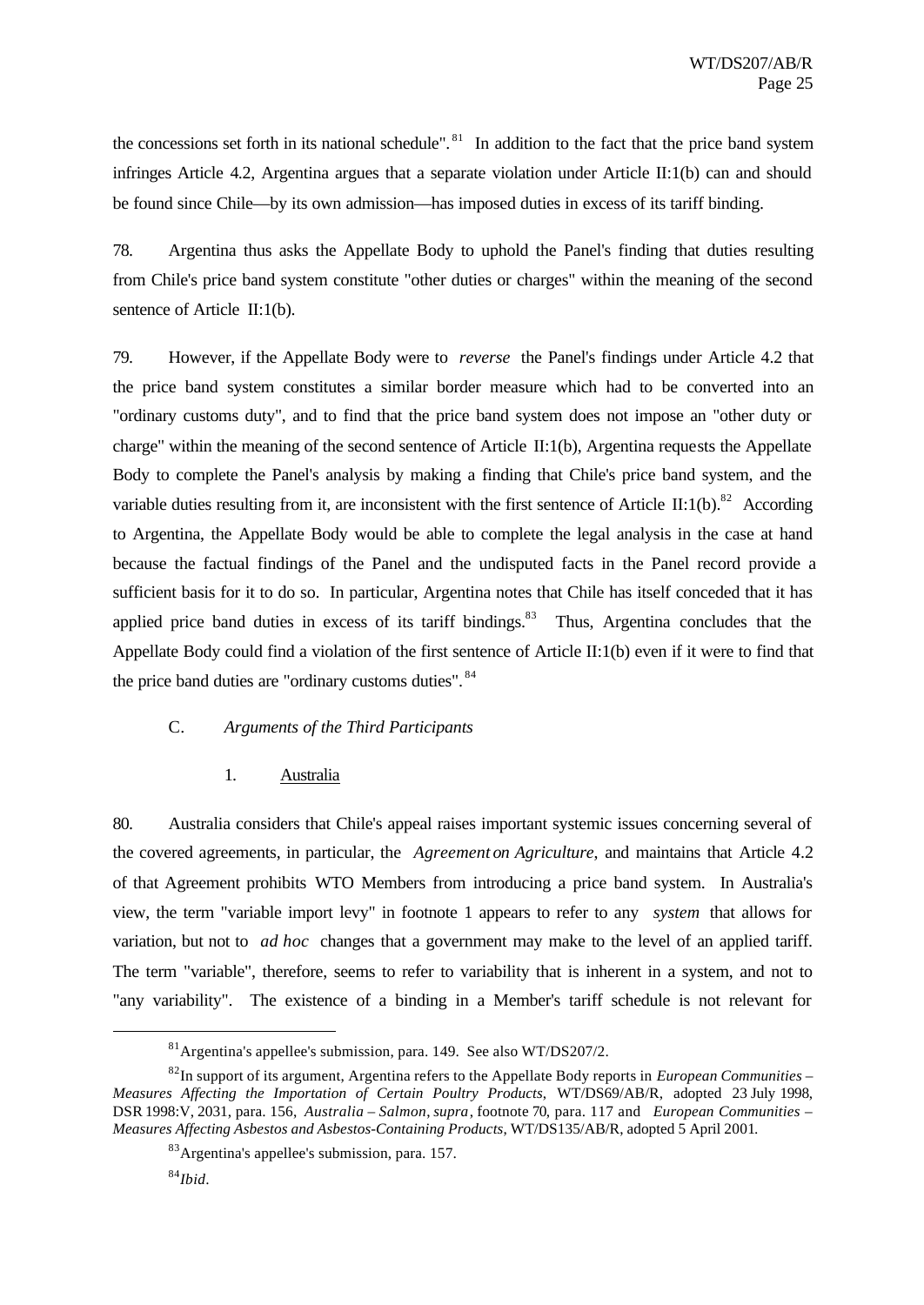purposes of determining whether a measure is a prohibited "variable import levy" under Article 4.2. Rather, the question of whether a Member applies duties in excess of its tariff binding is an issue that should be examined under Article II of the GATT 1994 and not under Article 4.2 of the *Agreement on Agriculture*. With respect to the meaning of "similar border measures" in Article 4.2, Australia agrees with the United States that, to be "similar", it is sufficient for a border measure to be "similar" to any *one* of the measures listed in footnote 1—without having to be similar to *all* of those measures. Australia further agrees with the United States that, to be "similar" to a "variable import levy", a border measure does not need to share *all* the "fundamental characteristics" of such a  $levv.<sup>85</sup>$ 

## 2. Brazil

## (a) Article 11 of the DSU

81. Brazil submits that the Panel's finding that Chile's price band system constitutes a violation of the second sentence of Article II:1(b) of the GATT 1994, is just a logical and necessary consequence of the Panel's finding that the price band system violates Article 4.2 of the *Agreement on Agriculture*. According to Brazil, GATT/WTO practice clearly sets out that panels are not compelled to accept the interpretations or legal reasoning developed by the parties to a dispute, even if all the parties to a dispute have similar or identical views.

## (b) Order of Analysis

82. Brazil considers that the Panel was correct in choosing to examine Article 4.2 of the *Agreement on Agriculture* before examining Article II:1(b) of the GATT.

83. Brazil notes that the price band system applies exclusively to agricultural products and thus is subject to the *Agreement on Agriculture*. Article 21.1 of the *Agreement on Agriculture* sets out that "the provisions of GATT 1994 … shall apply subject to the provisions of [the *Agreement on Agriculture*]".<sup>86</sup> (underlining in original) Therefore, Article 4.2 of the *Agreement on Agriculture* takes precedence over any conflicting GATT 1994 provision, which applies to goods in general. Thus, in the present case, according to Brazil, the *Agreement on Agriculture* is *lex specialis*, regardless of how detailed Article II:1(b) of GATT 1994 may be with respect to other goods not covered by the *Agreement on Agriculture*.

<sup>85</sup>Australia's response to questioning at the oral hearing.

<sup>86</sup>Brazil's statement at the oral hearing.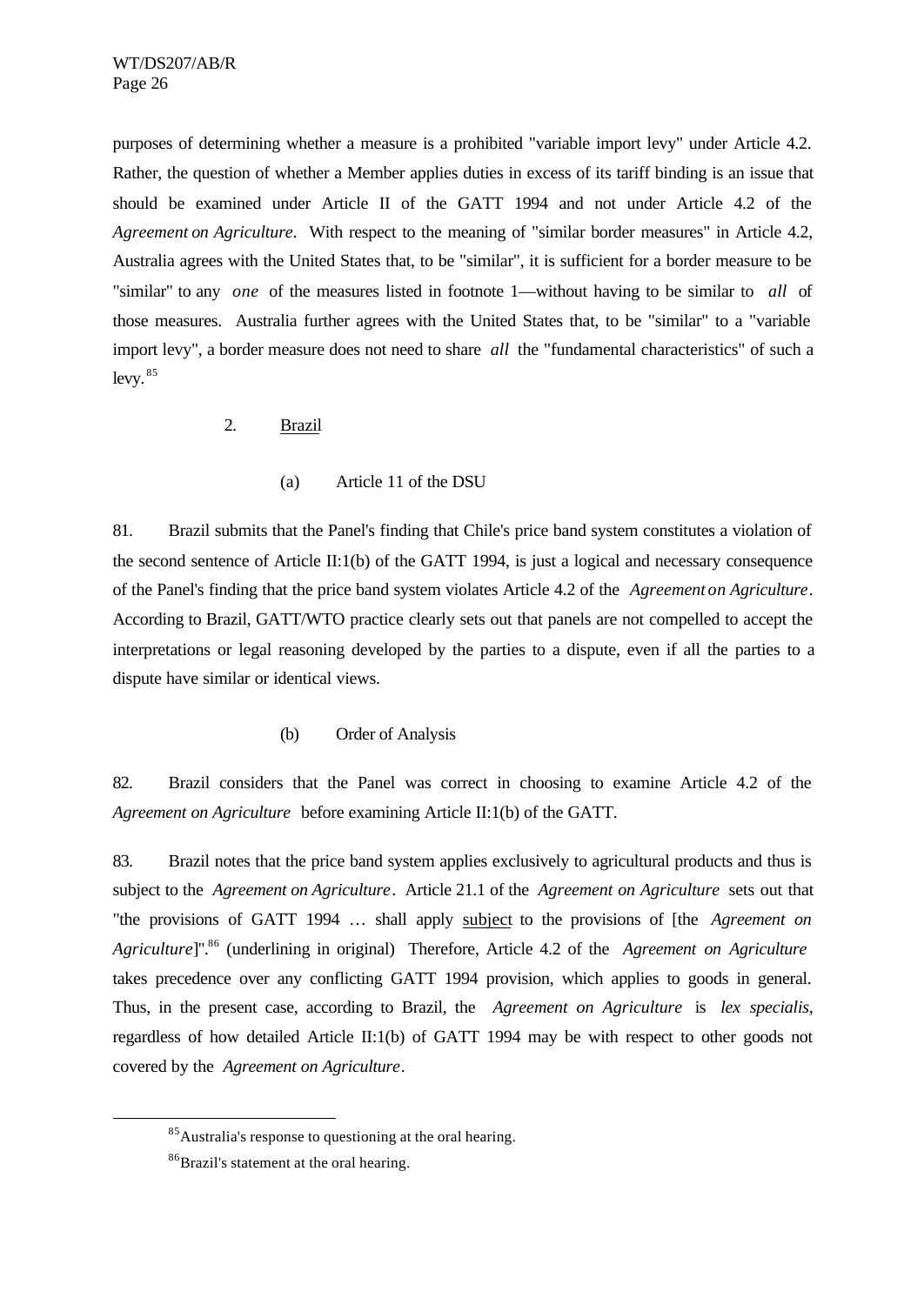## (c) Article 4.2 of the *Agreement on Agriculture*

84. Brazil agrees with the Panel's conclusion that substantial elements of Article 4.2 of the *Agreement on Agriculture* would be rendered void of meaning if that provision were to be read as only prohibiting those specific measures which other Members actually and specifically required to be converted and which in practice were converted at the end of the Uruguay Round.<sup>87</sup> Brazil submits, in this respect, that Chile does not seem to attach the necessary importance to the verb "maintain" in Article 4.2, which, according to Brazil, was clearly drafted to encompass the possibility that, at the end of the Uruguay Round, a Member had in place measures "of the kind which have been required to be converted", but decided not to convert those measures.

85. Brazil submits that Chile put undue emphasis on the fact that other WTO Members have not challenged its price band system before, although it notes that Chile concedes that the mere fact that a measure has not been challenged does not mean *ipso facto* that the measure is consistent with the *WTO Agreement*.

#### 3. Colombia

(a) Article 11 of the DSU

86. Colombia submits that the Panel acted inconsistently with Article 11 of the DSU by making a finding under the second sentence of Article II:1(b) of the GATT 1994 and, in doing so, deprived the parties and third parties to the dispute of a fair right of response.

#### (b) Article 4.2 of the *Agreement on Agriculture*

87. Colombia questions the role given by the Panel to the Punta del Este Declaration and the preamble to the *Agreement on Agriculture* when interpreting the meaning of the term "ordinary customs duties". According to Colombia, the Panel's interpretation of that term presupposes a level of commitments and a scope of obligations that are not reflected in the substantive provisions of the *Agreement on Agriculture*.

88. Colombia argues that the Panel erred in concluding that Chile's price band system is inconsistent with Article 4.2 of the *Agreement on Agriculture*. This error was a result of the erroneous interpretation that the Panel gave to the term "variable import levies". In Colombia's view, variable import levies were prohibited in Article 4.2 in order to prohibit a system which led to uncertainty resulting from the absence of any limitation on tariff variability. Article 4.2 cannot be

<sup>87</sup>Brazil refers to paragraph. 7.18 of the Panel Report.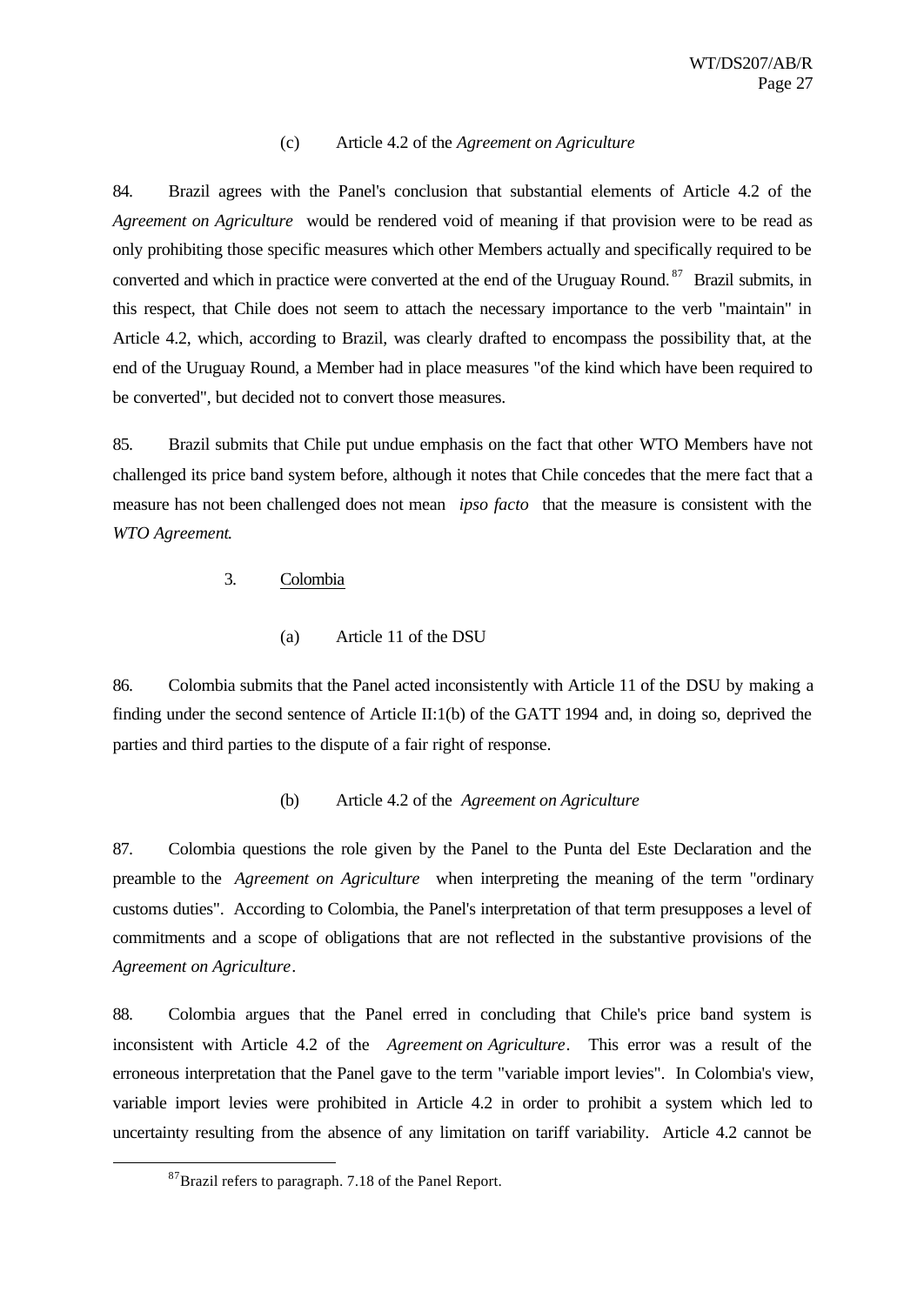interpreted in isolation from other Multilateral Trade Agreements, which provide for the elimination of certain measures through commitments that are not derived from Article 4.2.

89. Colombia concludes that Article 4.2 must be assessed in the light of Articles I and II of the GATT and in the light of the fact that the European Communities and a major group of countries made commitments under Article II of the GATT. According to Colombia, seen in its proper context, Article 4.2 does not impose on WTO Members an obligation to limit their agricultural tariff policies to the point of ruling out any variation in tariffs over time. Rather, the only obligation is not to impose tariffs in excess of a tariff binding.

- 4. Ecuador
	- (a) Article 11 of the DSU

90. Ecuador argues that the Panel exceeded its terms of reference when it ruled on the inconsistency of price band systems with the second sentence of Article II:1(b) of the GATT 1994, and in so doing, acted inconsistently with Article 11 of the DSU.<sup>88</sup>

(b) Order of Analysis

91. Ecuador submits that the Panel erred in choosing to examine Article 4.2 of the *Agreement on Agriculture* before examining Article II:1(b) of the GATT 1994. The Panel should first have determined whether the price band duties constitute "ordinary customs duties", and only then determined their conformity with Article II:1(b) and Article 4.2.

## (c) Article 4.2 of the *Agreement on Agriculture*

92. Ecuador argues that the Panel erred in concluding that *all* price band systems are prohibited by Article 4.2 of the *Agreement on Agriculture*. According to Ecuador, price band systems are "similar" to variable import levies or minimum prices only to the extent that their design, structure or mode of operation are similar to those variable import levies and minimum import prices. All price band systems are not *intrinsically* unstable, unpredictable and intransparent. The degree to which these features are present in a price band system will depend on the way it is designed and operated.

93. In this respect, Ecuador argues that if, for instance, the reference price is not the *lowest* price on world markets but rather a price that is more representative of world market prices, there is no

<sup>88</sup>Ecuador's third participant's submission, paras. 110 and 116.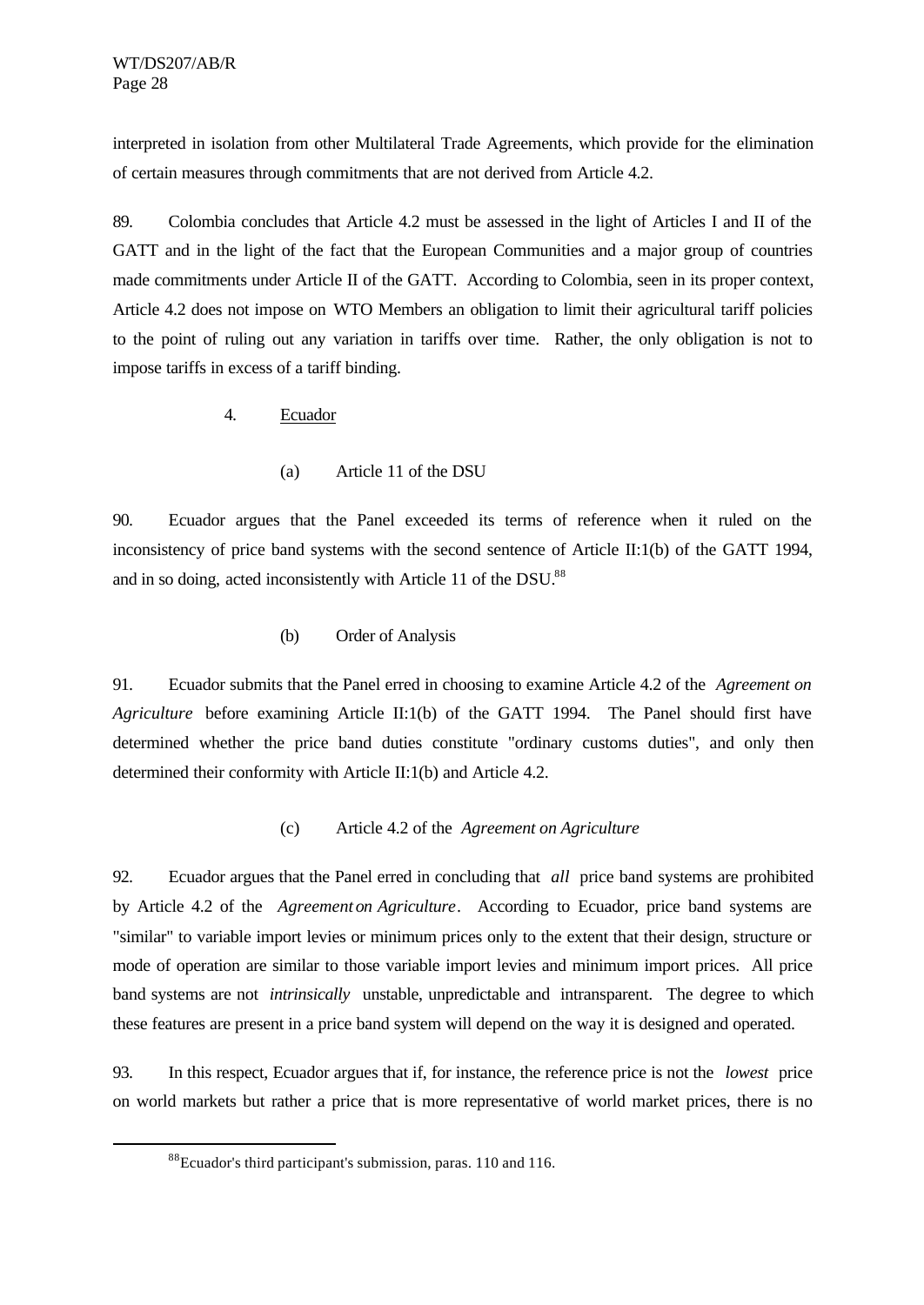reason to consider that the domestic market would be insulated from world price trends. Ecuador adds that if a price band system operates on the basis of *ad valorem* tariffs applicable to the transaction value of the imported goods, the applicable duty will fall in proportion to the price of the goods.

94. Ecuador further submits that the Panel failed to take into account, in the interpretation of Article 4.2, Article XXXVIII:2(a) of the GATT 1994, which requires Members to devise measures designed to stabilize and improve conditions of world markets for primary (usually agricultural) products, including measures designed to attain stable, equitable and remunerative prices for their exports.

#### (d) Article II:1(b) of the GATT 1994

95. Ecuador maintains that the first sentence of Article II:1(b) merely lays down the obligation not to exceed tariff bindings. Article II does not prohibit the imposition of any type of duty or the use of a formula for calculating such a duty, nor does it preclude modifying the type of duty applied, provided that the tariff binding is not exceeded.

96. Ecuador argues that the Panel's interpretation, however, appears to place two additional obligations on WTO Members: (i) not to record customs duties other than those that are *ad valorem*, specific, or a combination thereof; and (ii) not to apply any kind of formula in setting such duties. Ecuador stresses that neither of these obligations is based on the ordinary meaning of Article II:1(b), read in its context, and in the light of its object and purpose.

97. Ecuador adds that in *Argentina – Textiles and Apparel*, the Appellate Body affirmed the freedom of Members to determine the types and characteristics of the duties that they apply, by specifying that the sole obligation imposed by Article II:1(b), and its first sentence in particular, was not to exceed bound ceilings.<sup>89</sup>

98. Ecuador notes that all tariffs are linked to a variety of exogenous factors (e.g. tax revenue requirements, seasonal influence, development needs, and other political reasons) and concludes that there is no requirement, under the first sentence of Article II:1(b), to ban duties that are based on exogenous factors.

99. Ecuador concludes that the Panel went beyond its terms of reference when, having found that certain elements of *one* price band system were inconsistent with Article 4.2 of the *Agreement on Agriculture*, it extended its reasoning to *include* any type of duty resulting from *any*

<sup>89</sup>Appellate Body Report, *supra*, footnote 55, para. 46.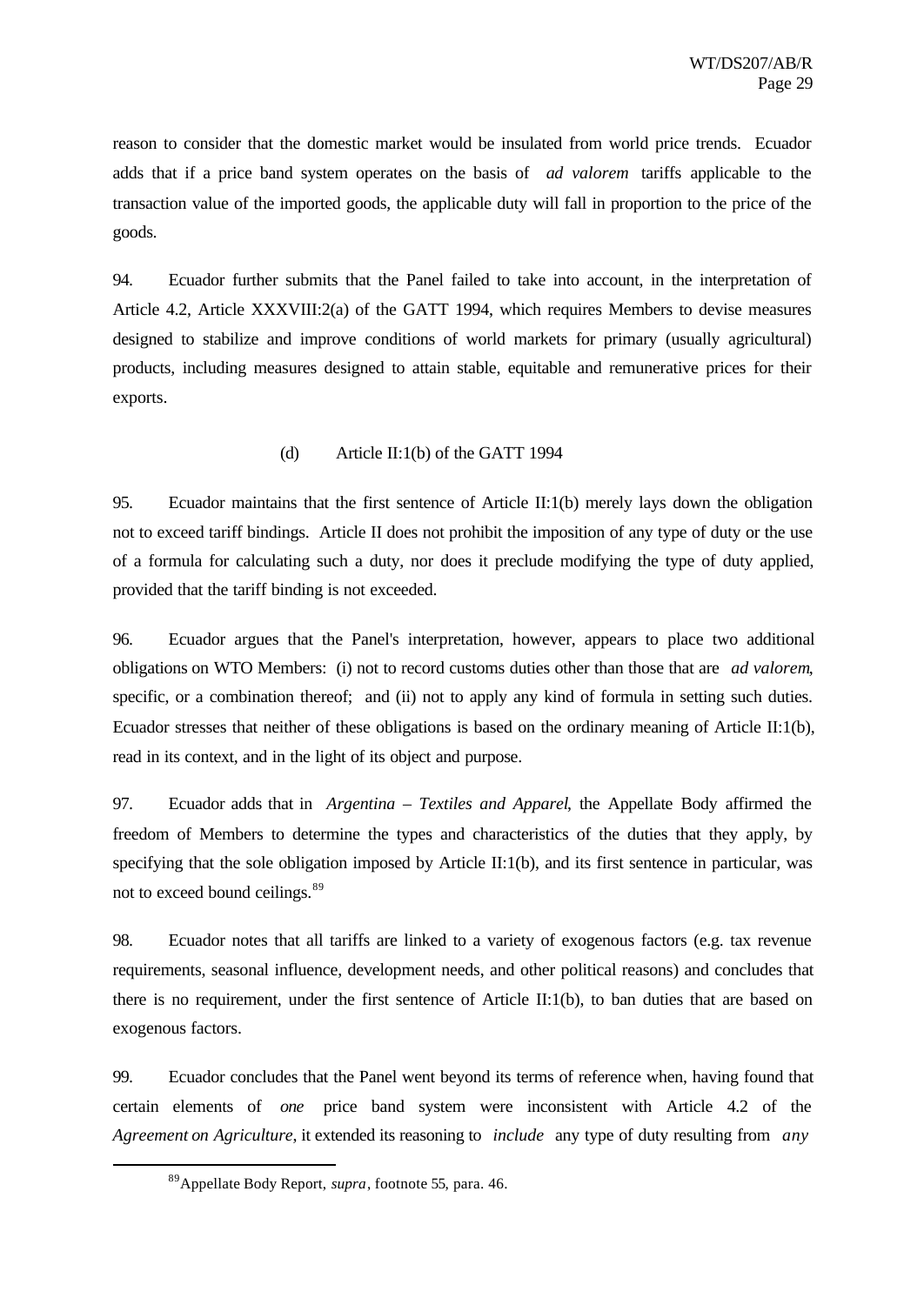price band system insofar as the calculation of such duty is based on exogenous factors. Ecuador submits that, by doing so, the Panel substituted itself for the will of the Members and legislated in their place by making a distinction where the rules do not, thus creating additional obligations for WTO Members and diminishing their rights under the WTO.

#### 5. European Communities

(a) Article 11 of the DSU

100. The European Communities alleges that the Panel exceeded its terms of reference. According to the European Communities, the first and second sentences of Article II:1(b) contain distinct legal obligations. Therefore, where a Member makes reference to one of these obligations and not the other, the terms of reference of the panel will not include the latter.

101. The European Communities advances no specific arguments under Article 11 of the DSU. It claims that, as a third party, it is not in a position to comment on whether Chile's rights of defence were prejudiced by the lack of clarity in the terms of reference, but notes that the second sentence of Article II:1(b) "was not the subject of any detailed discussion in the proceedings before the Panel in which the European Communities was involved". $90$  A panel is entitled to make a finding only if the complaining Member has actually made a claim with respect to a specific obligation. However, the European Communities contends that the question whether Argentina *actually* made a claim is an issue of fact that is tied to the determination of whether Chile's rights of defence were prejudiced, a subject on which it is not in a position to comment because, as a third party, it was not present during the entire Panel proceedings.

## (b) Article 4.2 of the *Agreement on Agriculture*

102. The European Communities asserts that the Panel erred in its interpretation of Article 4.2 of the *Agreement on Agriculture*. The European Communities submits that the Uruguay Round tariffication process involved the transformation of non-tariff barriers into tariff equivalents and the binding of those tariffs. For products which were already subject to a bound customs duty, certain reductions were required. Unbound customs duties, on the other hand, were required to be bound, and then made subject to reduction commitments. According to the European Communities, Article 4.2 is designed to prevent a Member from using measures which were required to be tariffied. The European Communities concludes that "ordinary customs duties" could not be subject to tariffication

 $90$ European Communities' third participant's submission, para. 13.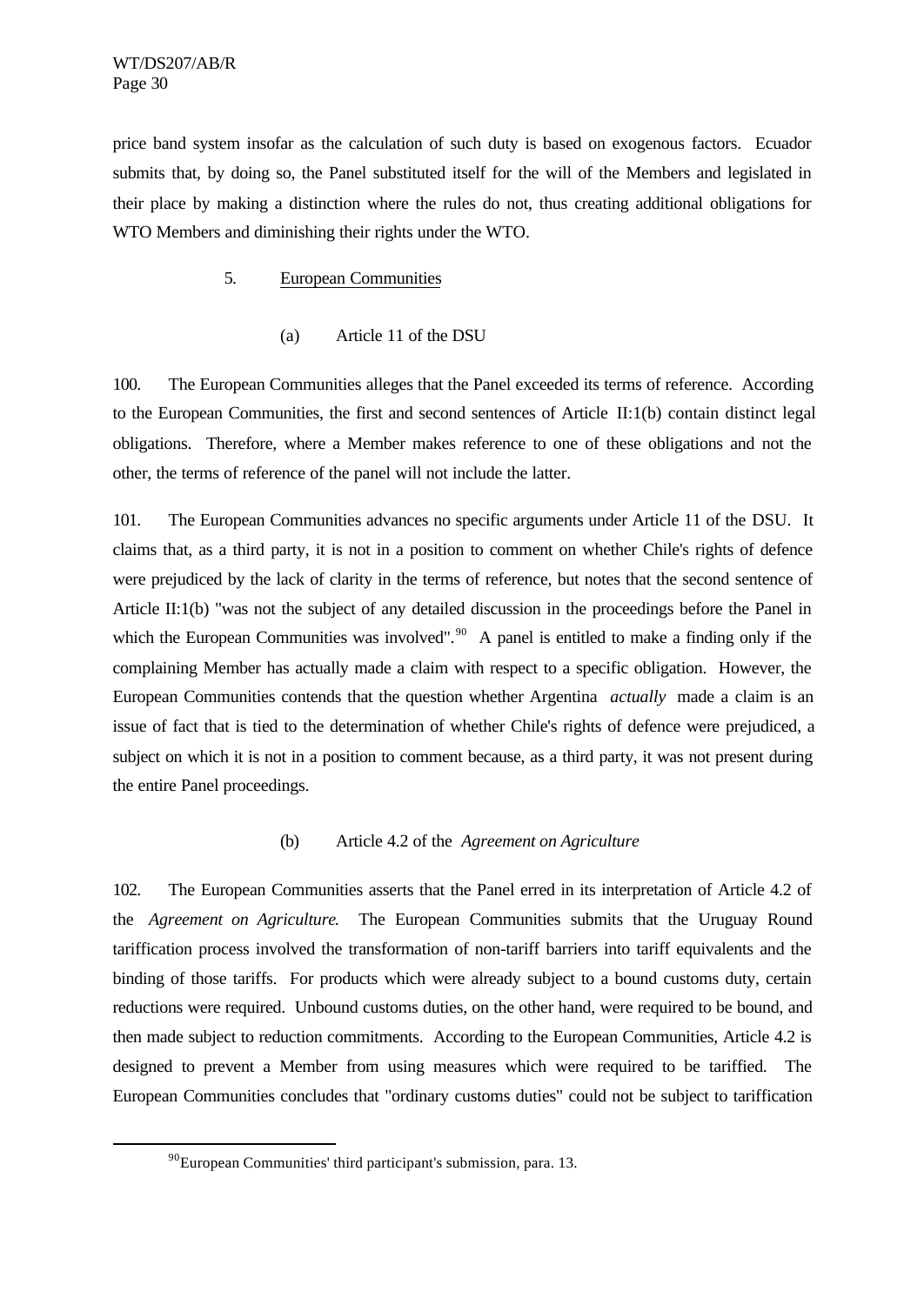and are thus not prohibited by Article 4.2. As a consequence, if Chile's price band system is found to be an ordinary customs duty, it need only be assessed for conformity with Article II:1(b) of the GATT. Should the Appellate Body consider that the Chile's price band system is not an ordinary customs duty, and that it must therefore be examined under Article 4.2, the European Communities submits that the Panel's interpretation of Article 4.2 is erroneous.

103. With respect to Article 4.2, the European Communities notes that the Panel's definition of "variable import levies" fails to capture the essential characteristics of such levies. The first essential characteristic of a variable import levy is that they are not bound and can vary without any limit. The second is that, as a result of not being bound, variable import levies have the effect of completely insulating the domestic market from any possible price competition from imports.

104. The European Communities argues that this latter essential characteristic is common to all the other measures listed in footnote 1 to Article 4.2, that is, all those measures operate to prevent price competition on all or a part of all imports. This characteristic is not shared by tariffs, however, where price competition with domestic products is (at least theoretically) possible. As Article 4.2 prohibits border measures "similar" to those listed, it must prohibit measures which prevent price competition on part of or all imports. The European Communities submits that where a tariff binding exists, price competition is at least theoretically possible for all imports. It concludes that, if a measure allows the possibility of price competition (at least theoretically), then that measure cannot be a "similar border measure" within the meaning of Article 4.2 (because it does not share the "essential characteristics" of the measures listed in footnote 1). The European Communities adds that, in its view, a measure that shares a fundamental characteristic with one, or some, of the measures listed in footnote 1, but not *all* of them, is not prohibited by Article 4.2. $91$ 

#### (c) Article II:1(b) of the GATT 1994

105. The European Communities submits that the Panel erred in its interpretation of "ordinary customs duties" in the first sentence of Article II:1(b) of the GATT 1994. First, the Panel failed to examine the relevance of the word "customs", which serves to distinguish the "ordinary customs duties" referred to in the first sentence of Article II.1(b) from "other duties and charges" in the second sentence of that provision. The principal objective behind "ordinary customs duties" is the collection of revenue and the protection of domestic production. By contrast, "other duties and charges" are typically maintained in separate legislation that does not form part of the tariff legislation. Such duties often have additional objectives beyond simple protection and revenue collection. The

 $91$ European Communities' responses to questioning at the oral hearing.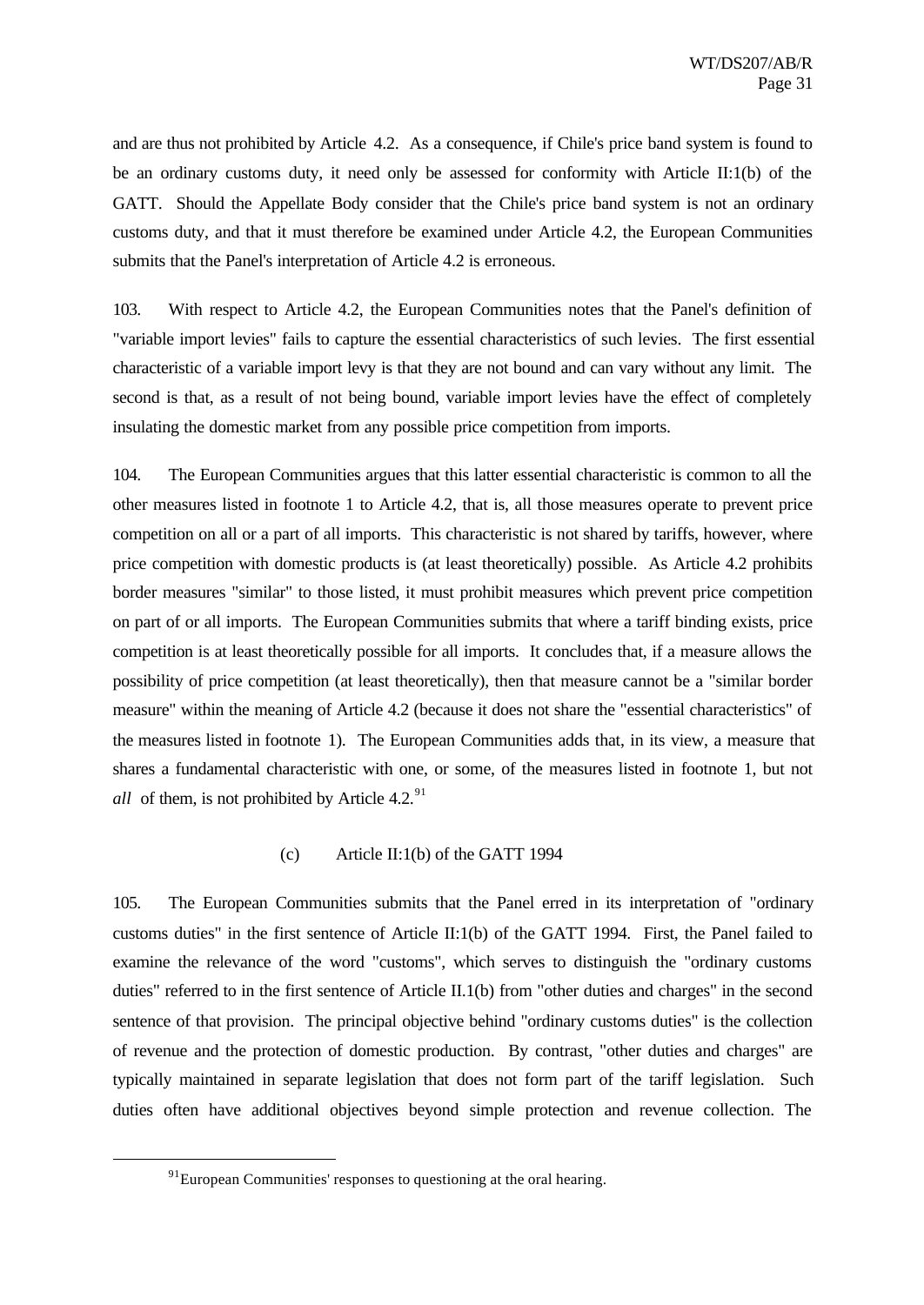European Communities mentions stamp taxes, deposit schemes, revenue duties and primage duties as examples of such "other duties and charges".

106. The European Communities argues that the Panel erred in suggesting that Members "invariably" express customs duties in specific or *ad valorem* terms, or in a combination thereof, and thus no exogenous factors play a role in the application of customs duties. According to the European Communities, such a broad reading of the term "exogenous" is problematic because certain duties are expressed in foreign currencies (for example, commodities are typically traded in US dollars) and thus the duty applied will depend on exchange rate fluctuations. In addition, seasonal duties are levied by some Members on certain products (often fruit and vegetables).

107. The European Communities maintains that the Panel failed to consider the ordinary meaning of the term "ordinary customs duties" in its context and in the light of the object and purpose of the GATT 1994. An examination of the context of Article II:1(b) would lead to the conclusion that being *ad valorem* or specific (or, conversely, not based on exogenous factors) is not the distinguishing feature of an "ordinary customs duty". The European Communities notes that the special safeguard duties which a Member may impose under Article 5 of the *Agreement on Agriculture* typically take the form of *ad valorem* or specific duties, although they are clearly not considered to be "ordinary customs duties" in the sense of Article II:1(b). According to the European Communities, the Panel never explains how it can distinguish between an *ad valorem* "ordinary customs duty" and an *ad valorem* "other duty or charge".

108. The conclusion that an "ordinary customs duty" cannot be distinguished from "other duties or charges" simply on the basis that it is *ad valorem* or specific (that is, not based on exogenous factors), is supported by the purpose of Article II:1(b). According to the European Communities, the whole thrust of Article II:1(b) is to protect the level of concessions negotiated in the successive tariff reduction negotiations which took place under the GATT, rather than to require a Member to apply a particular type of customs duty.

109. The European Communities further argues that, had the Panel examined the negotiating history of Article II:1(b) of the GATT 1947, it would not have found confirmation for its view that the drafters intended to limit "ordinary customs duties" to those not based on exogenous factors. Rather than confirming the Panel's interpretation of "ordinary customs duties", the negotiating history directly contradicts the Panel's conclusion, because it involved no discussion of the type of duties concerned.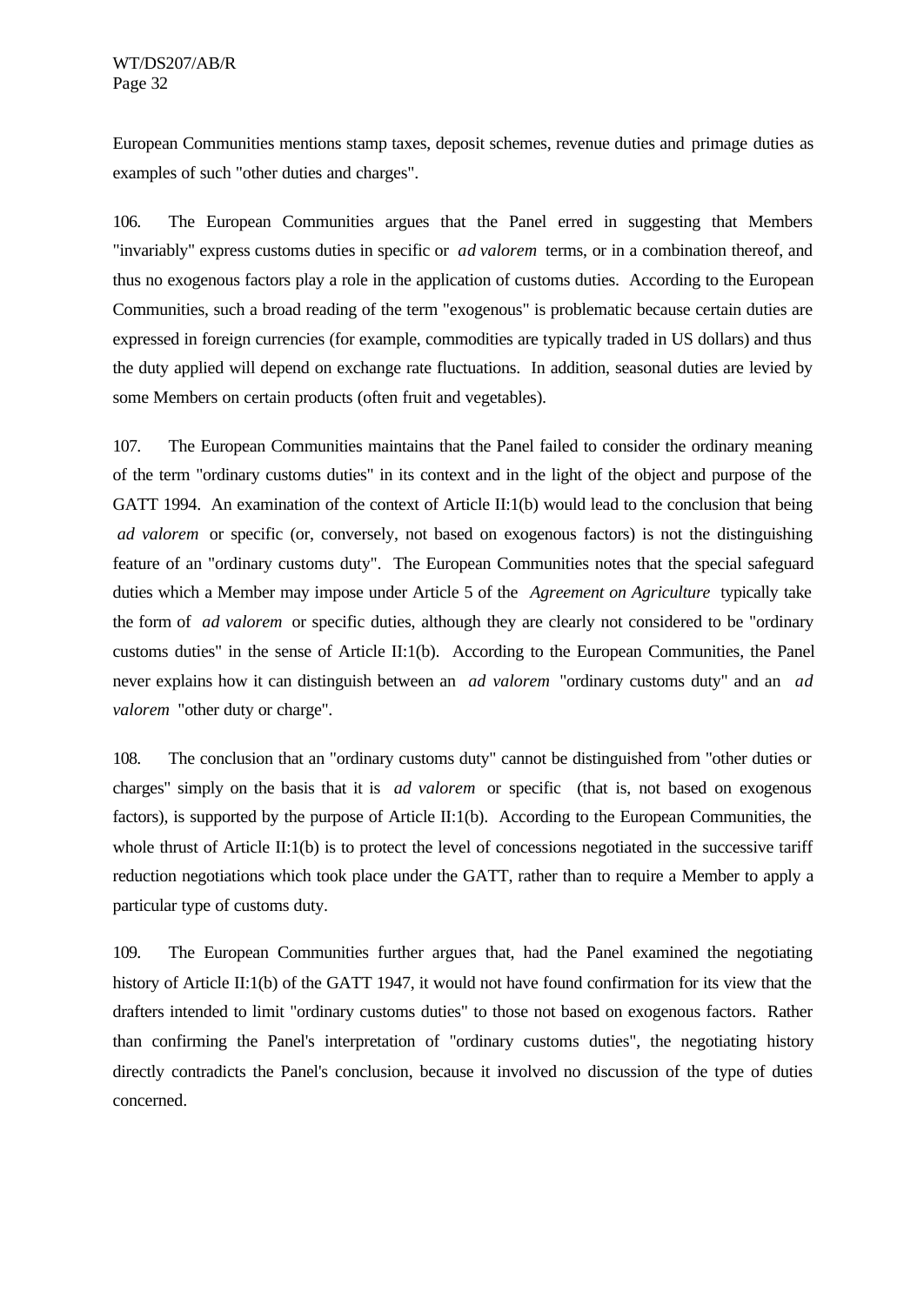110. The European Communities maintains that the negotiators in the Uruguay Round had recognized the difficulty of defining "ordinary customs duties" in the context of discussing a proposal by New Zealand, which was later to lead to the Understanding on Article II:1(b). Given the lack of explicit instruction as to the type of duty required by the phrase "ordinary customs duty", it was not for the Panel to assume a definition prohibiting customs duties based on exogenous factors. In so doing, it lightly assumed that WTO Members had taken on a more onerous obligation than that apparent from the text, contrary to the *in dubio mitius* principle referred to by the Appellate Body in *EC – Hormones*. 92

111. The European Communities seeks support for its reasoning in the findings of the Appellate Body in *Argentina – Textiles and Apparel*. According to the European Communities, the Appellate Body concluded in that case that Article II:1(b) does not provide for requirements as to the type of duty that a Member may apply; the essential obligation of Article II:1(b) is that customs duties should not be applied in excess of bound rates.<sup>93</sup>

### 6. United States

#### (a) Article 11 of the DSU

112. The United States offers no opinion in its submission as to whether Argentina presented arguments or evidence with respect to claims arising under the second sentence of Article II:1(b). However, the United States suggests that the issue is one of burden of proof rather than one of an objective assessment of the matter under Article 11 of the DSU.

### (b) Order of Analysis

113. The United States submits that the Panel followed the proper order of analysis in choosing to first examine Argentina's claim under Article 4.2 of the *Agreement on Agriculture* before examining its claim under Article II:1(b) of the GATT 1994. The Panel correctly reasoned that Chile's price band system applies exclusively to agricultural products and that Article 4.2 of the *Agreement on Agriculture* deals "more specifically and in detail" with measures affecting market access of agricultural products. In any event, according to the United States, the Panel's decision to proceed first with an assessment of Argentina's claim under Article 4.2 would not be a reversible error. Even if the Panel had commenced its work by interpreting Article II:1(b), the United States believes the Panel would have reached the same conclusions.

<sup>92</sup>Appellate Body Report, *supra*, footnote 69, footnote 154 to para. 165.

<sup>93</sup>Appellate Body Report, *Argentina – Textiles and Apparel*, *supra*, footnote 55, para. 46.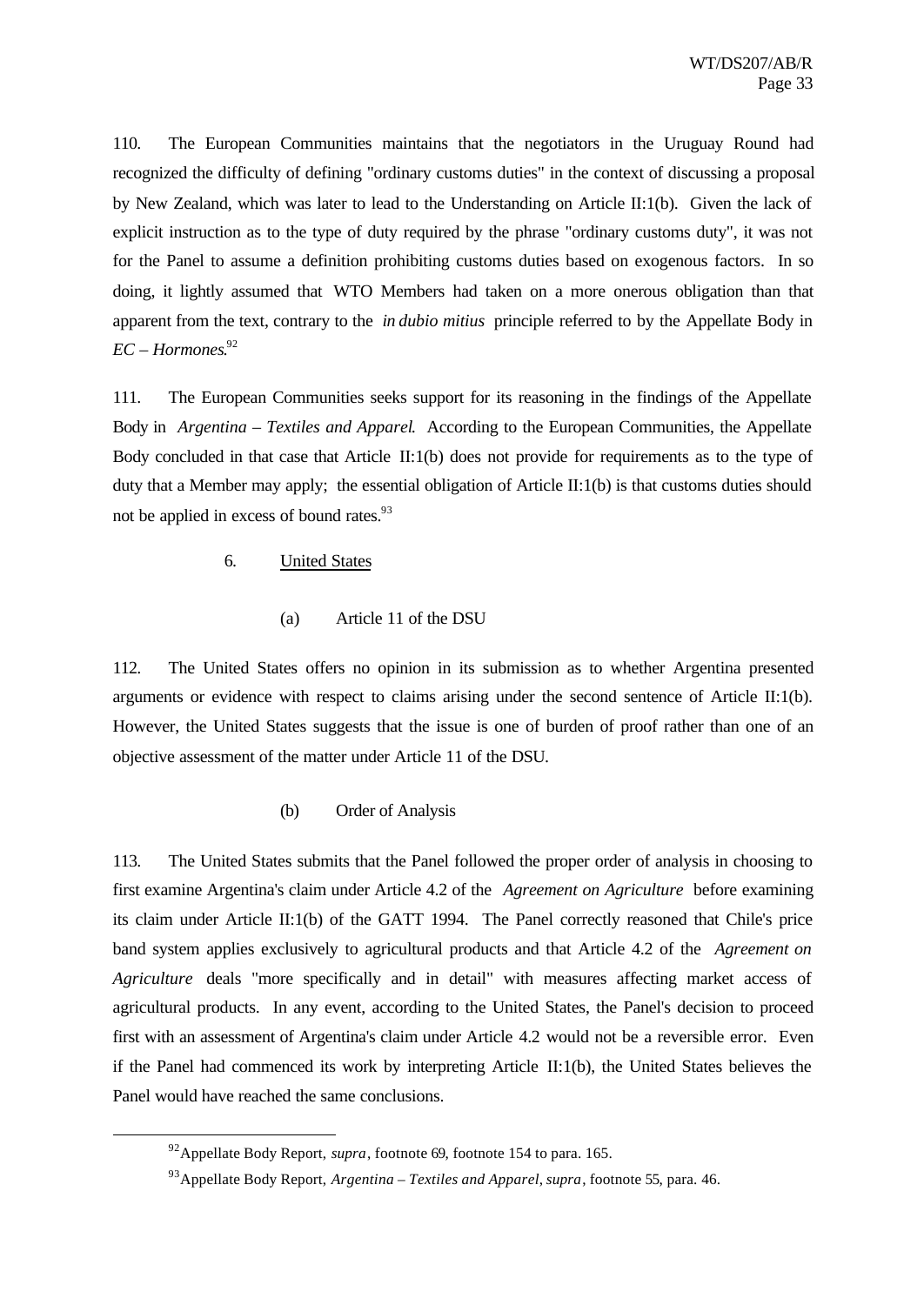(c) Article 4.2 of the *Agreement on Agriculture*

114. The United States considers that the Panel properly found that Chile's price band system is prohibited by Article 4.2 of the *Agreement on Agriculture*.

115. The United States submits that Chile's interpretation of Article 4.2 is not grounded in the text of Article 4.2 or important context. Instead, Chile presents a selective reading of the context provided by the schedule of the European Communities and "a lengthy exposition of the 'original intent' of the Uruguay Round negotiators it finds in the history surrounding the price band system and the tariffication of the European Communities' variable import levies." $94$  This alleged "evidence" regarding the European Communities' variable import levies can form at most one part of a proper analysis of Article 4.2 under the customary rules of interpretation of public international law.<sup>95</sup> The United States notes, however, that an examination of the European Communities' schedule reveals that *all* of the products on which variable import levies existed are now subject to tariff bindings, yet these bindings contain only specific rates or *ad valorem* plus specific rates of duty in the ordinary customs duty column. The United States further notes Chile's argument that the European Communities' conversion of its variable import levies made clear that they would vary, but adds that Chile neglects to mention that the "duty-paid import price" commitments to which it refers are *not* expressed in the ordinary customs duty column; rather, they are recorded as two headnotes to Section I (on Agricultural Products) of the European Communities' Schedule. Furthermore, the United States asserts that "Chile implies incorrectly that these duties *must* vary according to a formula ... but these headnotes merely provide for a cap on the duty that the EC will apply on certain goods." <sup>96</sup>

116. The United States also endorses the Panel's finding that, contrary to the suggestion of the European Communities and Chile, a variable levy cannot be distinguished from an ordinary customs duty simply because the latter is subject to a tariff binding. There is nothing in the texts of Article 4.2 or Article II:1(b) that suggests a variable import levy can exist *only* if it is not subject to a binding. If the Uruguay Round commitment concerning variable import levies was solely to prevent unbound levies, there would have been no need to include the variable import levy mechanism within

<sup>95</sup>*Ibid.*, para. 11.

<sup>94</sup>United States' third participant's submission, para. 3.

<sup>96</sup>*Ibid.*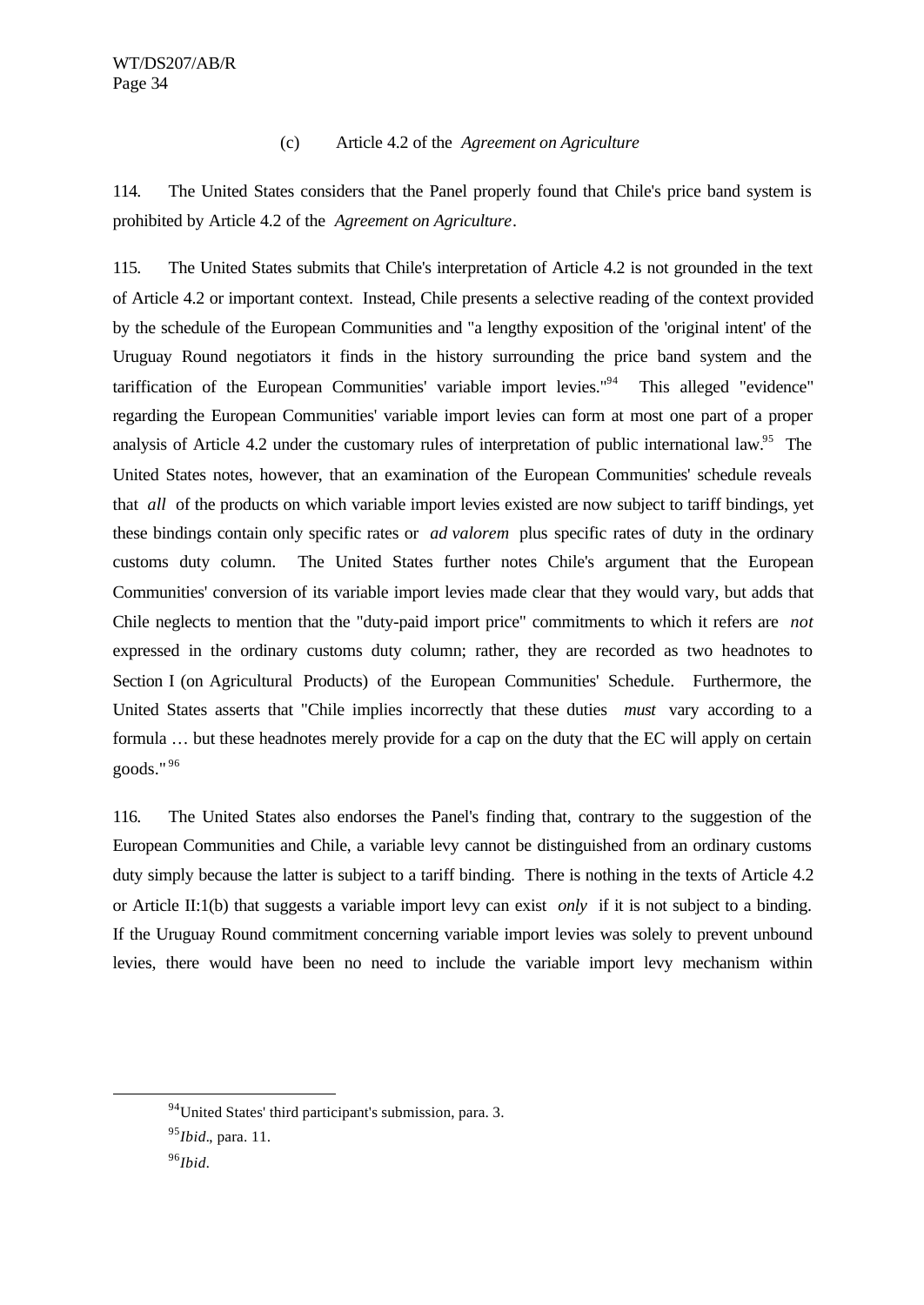Article 4.2. <sup>97</sup> Rather, it would have been sufficient to require that all agricultural tariffs be bound<sup>98</sup> because, as a result, variable import levies would have automatically ceased to exist. The United States also submits that a review of GATT documents reveals that there were numerous statements indicating that variable import levies could be subject to bindings without any suggestion that they would cease to be variable levies.<sup>99</sup>

117. For the United States, it is difficult to understand how merely *capping* the amount that can be collected *via* a variable import levy is tantamount to *converting* it into an ordinary customs duty, especially if the same measure applies both before and after. Thus, the United States concludes that "Chile's interpretation of the terms 'variable import levies' and 'ordinary customs duties' does not make sense of either the text or context of Article 4.2."<sup>100</sup>

118. With respect to the meaning of "similar border measures " in Article 4.2, the United States notes that, in its view, to be "similar" to a border measure listed in footnote 1, it is sufficient for a border measure to be "similar " to any *one* of the measures listed in that footnote 1—without having to be similar to *all* of those measures. A fundamental characteristic of variable import levies is not that they would *not* be subject to a binding. Even if it were, the United States maintains that to be "similar" to a "variable import levy", a border measure does not need to share *all* the "fundamental characteristics" of such a levy.<sup>101</sup>

### (d) Article II:1(b) of the GATT 1994

119. The United States endorses the Panel's finding that Chile's price band system is an "other duty or charge" within the meaning of the second sentence of Article II:1(b) of the GATT 1994.

- 7. Venezuela
	- (a) Article 11 of the DSU

120. Venezuela argues that the Panel acted inconsistently with Article 11 of the DSU and exceeded its terms of reference by making a finding under the second sentence of Article II:1(b) of the GATT 1994.

<sup>97</sup>United States' third participant's submission, para. 13.

<sup>98</sup>*Ibid*.

<sup>&</sup>lt;sup>99</sup>United States' statement at the oral hearing.

 $100$ United States' third participant's submission, para. 14.

 $101$ United States' response to questioning at the oral hearing.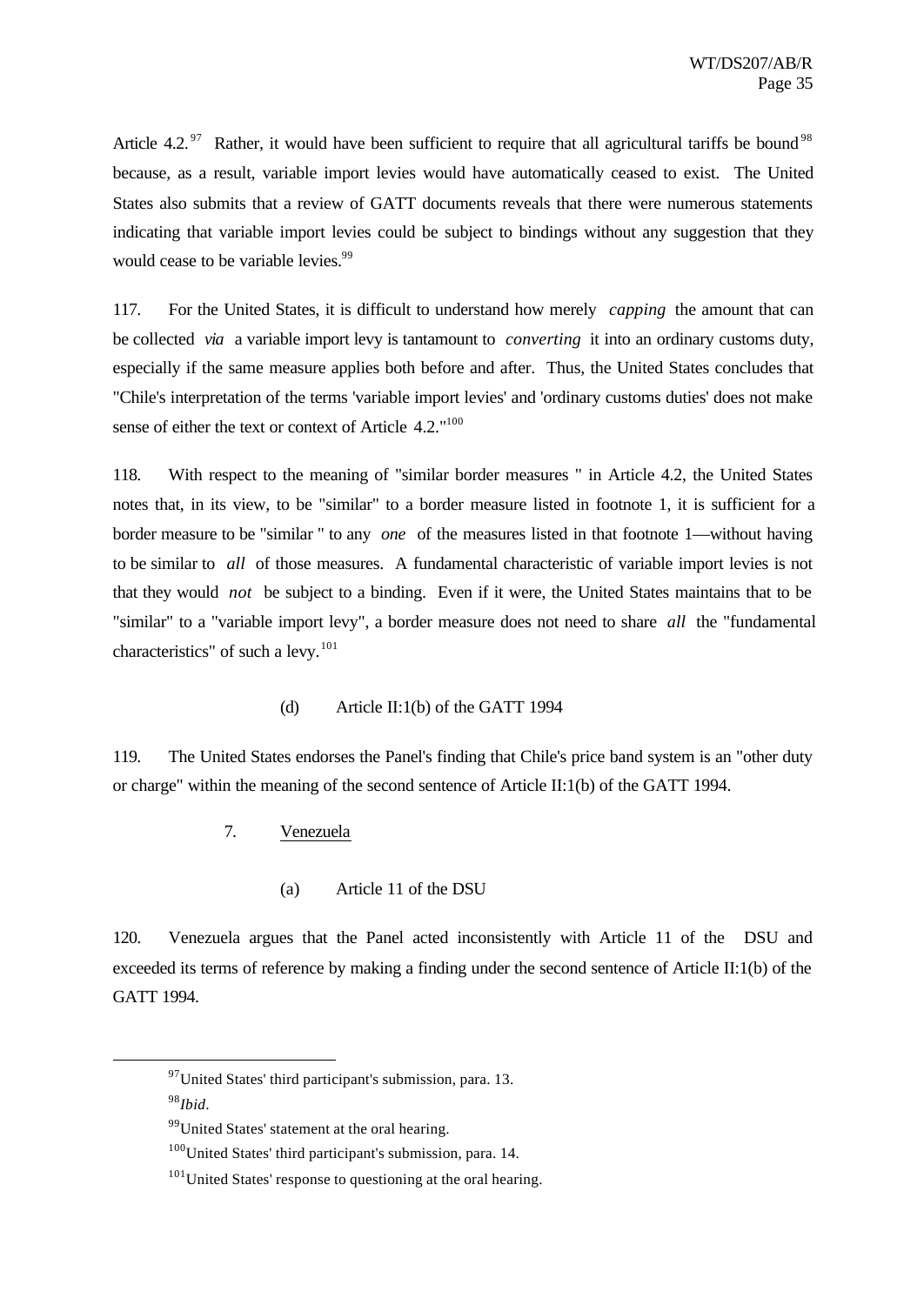## (b) Order of Analysis

121. Venezuela submits that the Panel erred in choosing to examine Article 4.2 of the *Agreement on Agriculture* before examining Article II:1(b) of the GATT 1994. According to Venezuela, the Panel should first have determined whether Chile's price band system constitutes an "ordinary customs duty", and only then determined whether it constituted a "measure of the kind which had been required to be converted" under Article 4.2 of the *Agreement on Agriculture*.

# (c) Article 4.2 of the *Agreement on Agriculture*

122. Venezuela contends that the Panel erred in its interpretation of Article 4.2. Moreover, Venezuela contends that the Panel erred in extending its findings to cover all the products that are subject to the price band system, even though one product in particular had been excluded by the complainant.

## (d) Article II:1(b) of the GATT 1994

123. Venezuela submits that in *Argentina – Textiles and Apparel*, the Appellate Body affirmed that WTO Members are free to decide the types and characteristics of the duties that they bind, and that the only obligation imposed by Article II:1(b) of the GATT 1994 is not to exceed bound rates.<sup>102</sup>

124. Venezuela concludes that the Panel went beyond its terms of reference when, having found that certain elements of *one* price band system were inconsistent with Article 4.2 of the *Agreement on Agriculture*, it extended its reasoning to *include* any type of duty resulting from *any* price band system insofar as the calculation of such duty is based on exogenous factors. Venezuela submits that by doing so, the Panel substituted itself for the will of the Members and legislated in their place by making a distinction where the rules do not, thus creating additional obligations for WTO Members and diminishing their rights under the WTO.

<sup>102</sup>Appellate Body Report, *supra*, footnote 55, para. 46.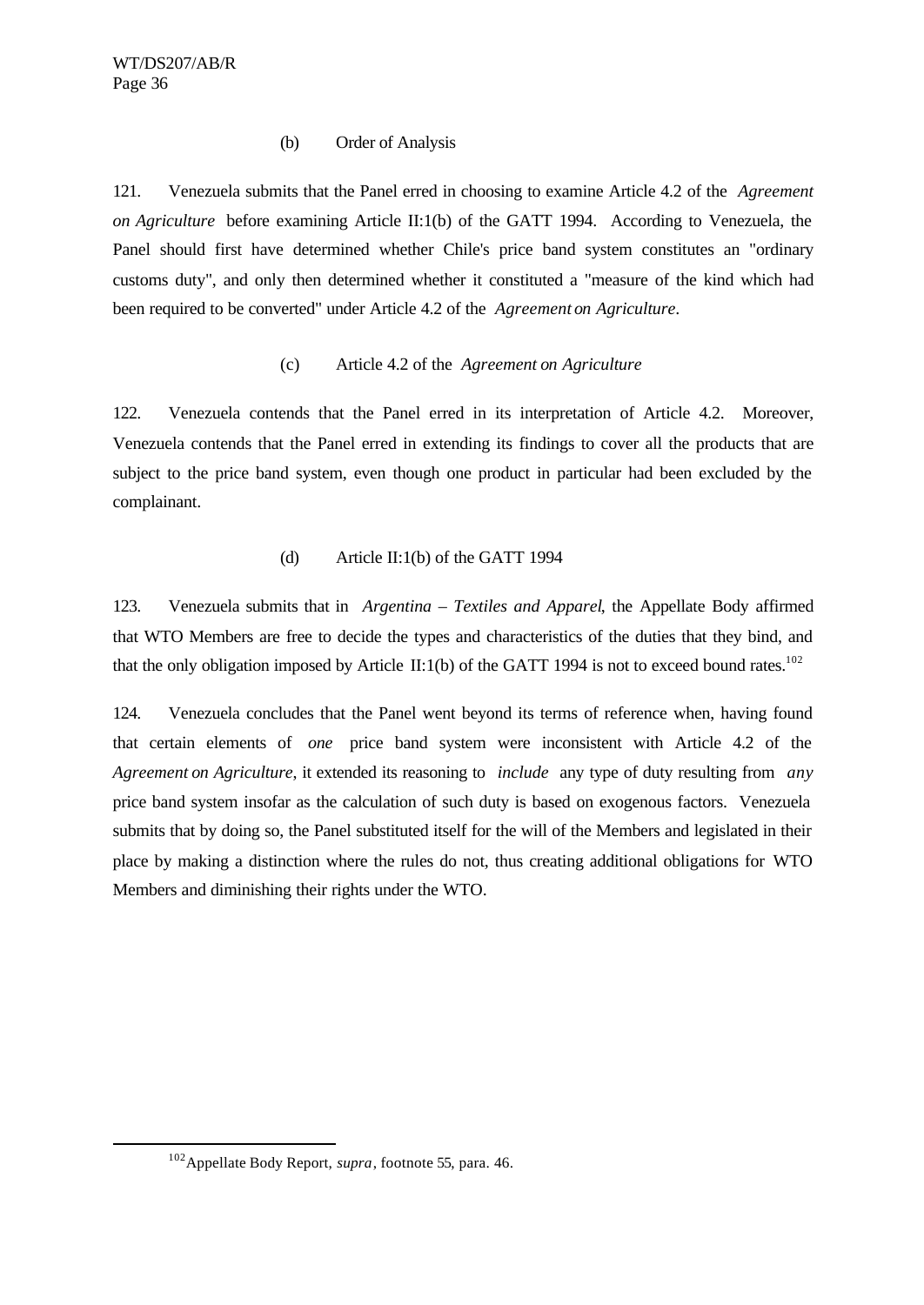#### **IV. Issues Raised in this Appeal**

- 125. The following issues are raised in this appeal:
	- (a) whether the Panel acted inconsistently with Article 11 of the DSU;
	- (b) whether the Panel erred in choosing to examine Article 4.2 of the *Agreement on Agriculture* before examining Article II:1(b) of the GATT 1994;
	- (c) whether, in examining Article 4.2 of the *Agreement on Agriculture*, the Panel erred in finding that:
		- (i) Chile's price band system constitutes a measure "similar" to a "variable import levy" and a "minimum import price system" within the meaning of footnote 1 of the *Agreement on Agriculture*;
		- (ii) the duties imposed under Chile's price band system are not "ordinary customs duties" within the meaning of Article 4.2 of the *Agreement on Agriculture*; and, ultimately, that
		- (iii) Chile's price band system is inconsistent with Article 4.2 of the *Agreement on Agriculture*; and
	- (d) whether the Panel erred in finding that the price band duties imposed by Chile are "other duties or charges" and, therefore, inconsistent with the second sentence of Article II:1(b) of the GATT 1994.

### **V. Amendment of the Price Band System During the Course of the Panel Proceedings**

126. Before considering these issues, we find it necessary to address a preliminary question relating to the effect of the amendment that Chile made to its price band system during the course of the Panel proceedings. Earlier, we described Chile's price band system based on the factual findings in the Panel Report.<sup>103</sup> We observed that the price band system was established under Law No. 18.525 of  $1986^{104}$ , and that the methodology for the calculation of the upper and lower thresholds of the price

<sup>&</sup>lt;sup>103</sup>See Section II of this Report.

<sup>104</sup>See *supra*, footnote 14.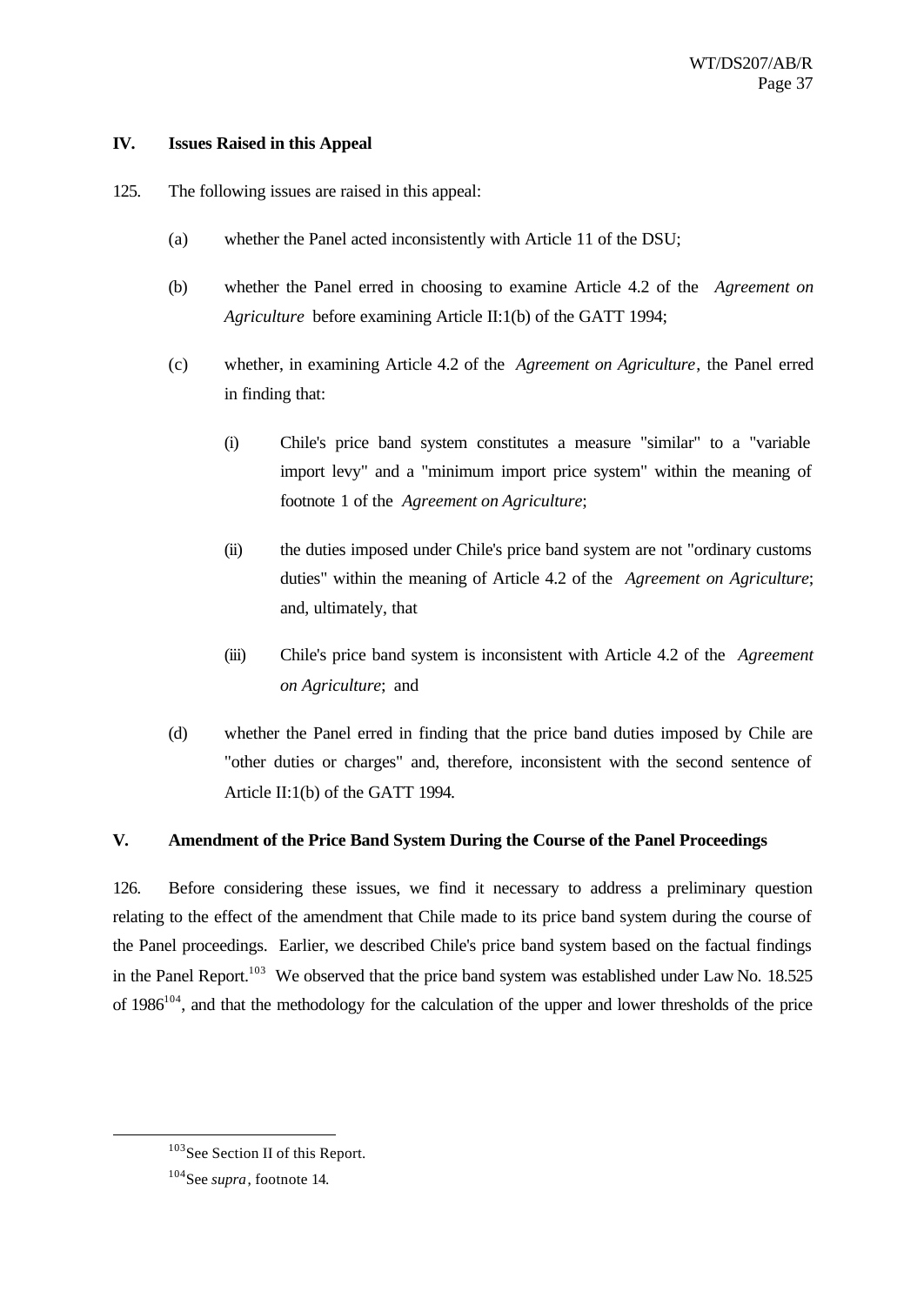l

bands is set out in Article 12 of that Law. We also pointed out that Chile amended Article 12 by enacting Law 19.772 (the "Amendment") during the course of the Panel proceedings.<sup>105</sup> We understand the Amendment to provide, in relevant part, that the combination of the duties resulting from Chile's price band system added to the *ad valorem* duty shall not exceed the rate of 31.5 per cent *ad valorem* bound in Chile's WTO Schedule.<sup>106</sup> According to Chile:

> Under Chilean law, Chile considers that its WTO commitments override other domestic statutes. *Recognizing that Chile nevertheless had breached those WTO Commitments, Chile passed new legislation on November 19, 2001 (Law No. 19.772) to avoid the possibility of a recurrence of such a breach of the binding.* ... . Hence, for purposes of this submission, Chile will consider that the Price Band System is subject to the 31.5% tariff binding as a matter of domestic law.<sup>107</sup> (emphasis added)

<sup>106</sup> Article 2 of Law No. 19.772 added the following paragraph to Article 12 of Law 18.525:

The specific duties resulting from the application of this Article, added to the *ad valorem* duty, shall not exceed the base tariff rate bound by Chile under the World Trade Organization for the goods referred to in this Article, each import transaction being considered individually and using the c.i.f. value of the goods concerned in the transaction in question as a basis for calculation. To that end, the National Customs Service shall adopt the necessary measures to ensure that the said limit is maintained.

 $107$ Chile's appellant's submission, footnote 2. See also Chile's statement that:

Chile has been able, *more often that not*, to apply duties below the bound level … (emphasis added)

Chile's appellant's submission, para. 3. In addition, Chile states:

In 1998, there was a precipitous decline in the world price of wheat and wheat flour followed in 1999 by a similar decline in the world price of edible vegetable oil, such that fully offsetting the decline in world prices in those products relative to the previous five years under the price band formula could not be done without breaching the 31.5% binding. *To avoid disastrous effects on Chilean farmers from the plummeting world prices, Chilean authorities chose to apply duties under the price band formula without regard to the cap. Recognizing that this was inconsistent with Chilean commitments under the WTO*, the Government of Chile informed its trading partners of this situation and initiated informal consultations to obtain a waiver under Article XI of the Marrakesh Agreement. After several months of consultations, it became evident that Chile's main trading partners had strong opposition to the waiver. Instead, interested WTO members suggested that Chile either take safeguard action (during which time, the Chilean Congress was considering the implementation of a safeguard law) or renegotiate its tariff bindings according to Article XXVIII of GATT 1994. Chile chose to enact a safeguard law and took safeguard actions.\* (emphasis added)

Chile's appellant's submission, para. 13.

\_\_\_\_\_\_\_\_\_\_\_

<sup>105</sup>See *supra*, footnote 17, para. 10.

<sup>\*</sup> *See* Law No. 19.612 of 28 May 1999, Official Journal of the Republic of Chile, 31 May 1999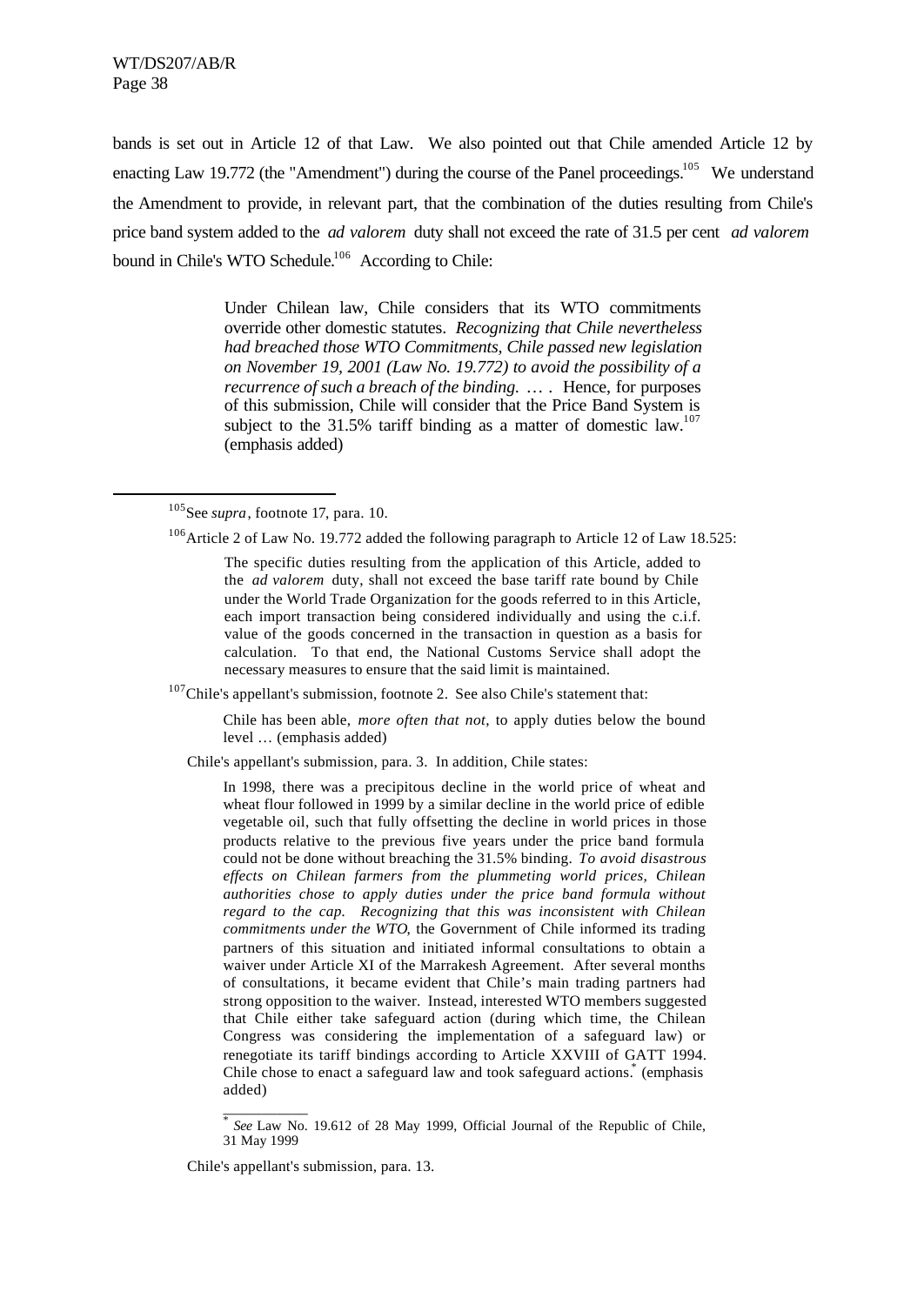127. For the purpose of identifying the measure in this appeal, it is necessary to consider whether the subject of this appeal is Chile's price band system as amended by Law 19.772, or the price band system as it existed before the entry into force of that Law. To do so, we will look first at how the Panel dealt with this question, and we will look then at the views of the participants, before making our own determination.

128. Chile informed the Panel of the Amendment at the second substantive meeting with the parties.<sup>108</sup> The Panel explained its "understanding from Chile's explanation ... that this amendment to Article 12 of Law 18.525 puts in place a cap on the Chilean PBS duties to avoid that those duties, in conjunction with the 8 per cent applied rate, exceed the 31.5 per cent bound rate."<sup>109</sup> The Panel also recorded Argentina's view that:

> [Argentina] is not in [a] position to confirm the precise content of the Chilean Exhibit given that Argentina does not have adequate information to express a definitive view on this issue. As far as Argentina knows, Chile has not yet even issued the regulations necessary to implement the new measure. $110$

129. The Panel recalled that previous panels had dealt with the issue of measures amended during dispute settlement proceedings, and quoted the following passage from the Panel Report in *Indonesia – Certain Measures Affecting the Automobile Industry* ("*Indonesia – Autos* "):

> … in previous GATT/WTO cases, where a measure included in the terms of reference was otherwise terminated or amended after the commencement of the panel proceedings, panels have nevertheless made findings in respect of such a measure.

l

<sup>110</sup>Argentina's response to question 45 of the Panel.

<sup>111</sup>Panel Report, WT/DS55/R and Corr.1,2,3,4, WT/DS59/R and Corr.1,2,3,4, WT/DS64/R and Corr.1,2,3,4, adopted 23 July 1998, DSR 1998:VI, 2201, para. 14.9.

<sup>&</sup>lt;sup>108</sup>Panel Report, paras. 7.3 and 7.4. According to Chile:

<sup>…</sup> these Chilean actions have eliminated the measures that Argentina has challenged before this Panel under Article II of the GATT 1994 […]. Even if Argentina were correct in every respect in its allegations under those WTO provisions -- which Chile denies -- it is difficult to understand how, in terms of the purpose of the dispute settlement system, there could be a more "positive solution" to the dispute for Argentina than […] the enactment of legislation assuring that the tariff binding will not be breached in the future.

Chile's oral statement at the Panel's second meeting with the parties, para. 6.

<sup>&</sup>lt;sup>109</sup>Panel Report, para. 7.5.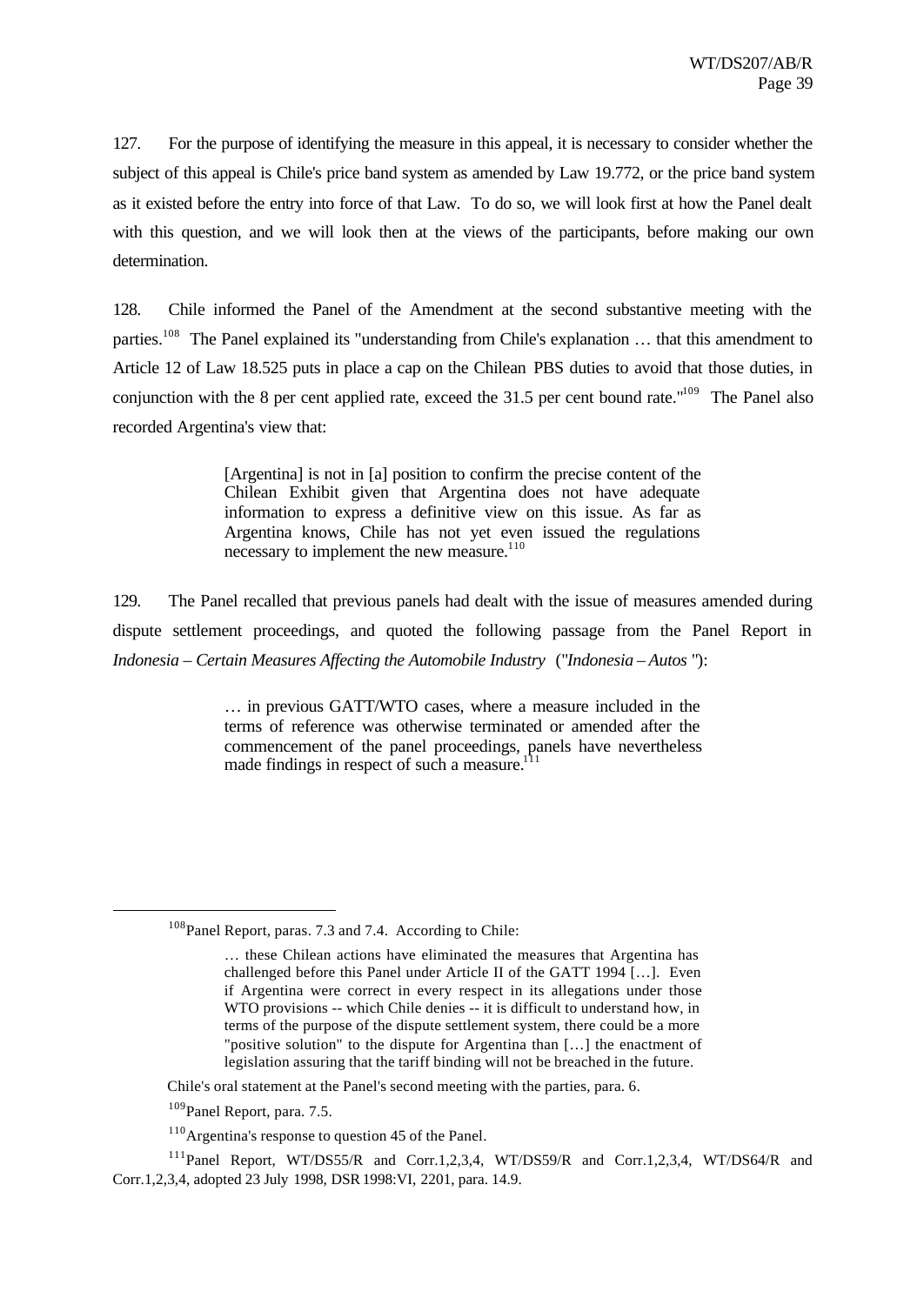WT/DS207/AB/R Page 40

The Panel saw "no reason to deviate from [this] practice of [previous GATT/WTO] panels". <sup>112</sup>

130. The Panel stated further:

… that *we would be prejudging our examination of Argentina's claims regarding the Chilean PBS if we were to accept without further analysis that the change introduced by Chile is relevant* to the consistency of the Chilean PBS with its obligations under the WTO Agreement. We can only assess the relevance of the change introduced by Chile to the WTO-consistency of its PBS after having determined what Chile's obligations are with respect to its PBS under the provisions of GATT 1994 and the Agreement on Agriculture included in Argentina's request for establishment. We would be acting in a manner inconsistent with our duties under Article 11 of the DSU if we were to refrain from making findings for the sole reason that Chile amended the challenged measure at a late stage of the proceedings. $113$  (emphasis added)

The Panel concluded as follows:

l

We will therefore examine the Chilean PBS as challenged by Argentina in these proceedings, and make findings accordingly.<sup>114</sup>

<sup>113</sup>Panel Report, para. 7.7.

<sup>114</sup>*Ibid.*, para. 7.8.

<sup>&</sup>lt;sup>112</sup>Panel Report, para. 7.7. In footnote 567 of the Panel Report, the Panel noted that the panel in *Indonesia – Autos* referred in this regard to:

<sup>…</sup> the panel report on *United States - Measures Affecting Imports of Wool Shirts and Blouses from India ("US – Wool Shirts and Blouses"),* WT/DS33/R, adopted on 23 May 1997; the US restriction was withdrawn shortly before the issuance of the panel report; panel report on *EEC - Restrictions on Imports of Dessert Apples, Complaint by Chile*, adopted on 22 June 1989, BISD 36S/93; panel report on *EEC-Restrictions on Imports of Apples, Complaint by the United States*, adopted on 22 June 1989, BISD 36S/135; panel report on *United States - Prohibition of Imports of Tuna and Tuna Products from Canada*, adopted on 22 February 1982, BISD 29S/91; panel report on *EEC - Restrictions on Imports of Apples from Chile*, adopted on 10 November 1980, BISD 27S/98; and panel report on *EEC - Measures on Animal Feed Proteins*, adopted on 14 March 1978, BISD 25S/49. The panel noted that in the panel report on *United States - Section 337 of the Tariff Act of 1930*, BISD 36S/345, adopted on 7 November 1989, the challenged measure was amended during the panel process but the panel refused to take into account such amendment. We note that this was also the line taken by the Appellate Body in *Argentina - Textiles and Apparel*, WT/DS56/AB/R, adopted on 22 April 1998, para. 64.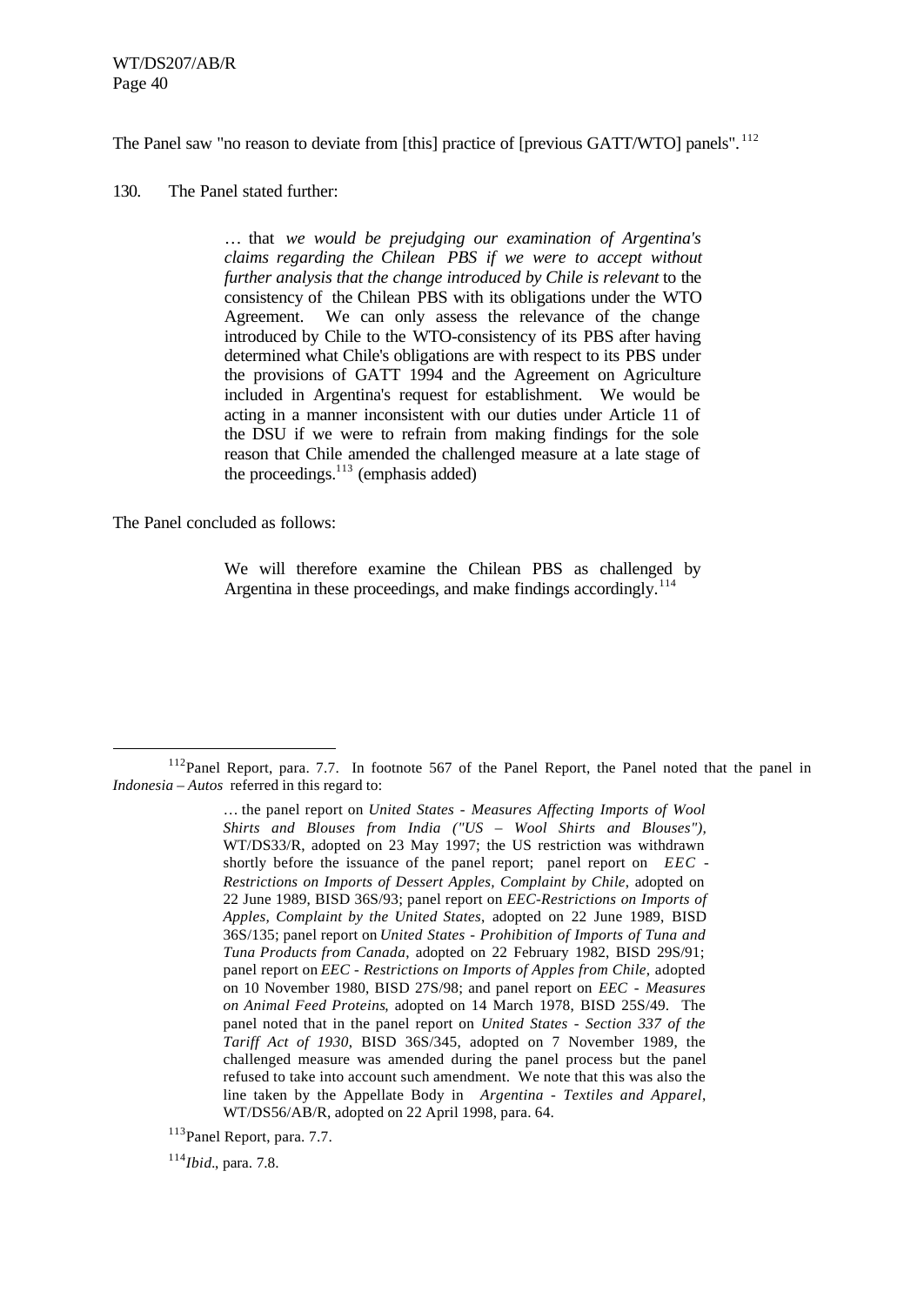131. In its appellant's submission, Chile describes the measure in this appeal as the price band system subject to a cap on the total duty applied equal to the bound Chilean rate of duty for the product concerned<sup>115</sup> and as amended by Law No. 19.772. In response to questioning at the oral hearing, Chile explained that Law 19.772 was merely declaratory in nature, because the total amount of duties that could be applied on products subject to the price band system had been subject to a tariff binding since the Tokyo Round.<sup>116</sup> According to Chile, the Amendment did not change this longstanding tariff binding; it merely "reinforced" Chile's existing international obligations.<sup>117</sup> Chile observed that the Amendment served to "reassure" Chile's trading partners that there will be no recurrence of a breach by Chile of its tariff binding.<sup>118</sup>

132. Argentina does not state explicitly in its appellee's submission whether, in its view, the measure in issue is Chile's price band system "as amended" by Law 19.772, or the price band system as it stood before that Amendment. Nevertheless, Argentina addresses in detail<sup>119</sup> Chile's arguments relating to Chile's price band system with a cap, and concludes that "the Panel's analysis is wellfounded because it properly addressed Chile's arguments relating to the price band system *with* a cap."<sup>120</sup> (emphasis added) Earlier in its submission, Argentina notes that it "clearly identified the measures at issue: Law 18.525, as amended by Law 18.591 and subsequently by Law 19.546, as well as the regulations and complementary provisions and/or amendments."  $121$  Thus, although Argentina does not explicitly refer to "Law 19.772" when describing the measure, it does refer to "amendments".

133. In response to questioning at the oral hearing, Argentina maintained that the measure in issue is the price band system as set out in the Panel's terms of reference, that is, *before* the Amendment. However, Argentina also noted that the Panel appeared to have ruled on the price band system as it stood both *before and after* the Amendment. Chile agreed with Argentina that the Panel ruled on

<sup>&</sup>lt;sup>115</sup>Chile's appellant's submission, para. 11:

To the extent the reference price of the product concerned is below the bottom of the price band as of the date of exportation to Chile, the *ad valorem* duty is increased by that specific amount per tonne, *subject to a cap on the total duty applied equal to the bound Chilean rate of duty for the product concerned* (currently 31.5% as a result of a reduction agreed in the Uruguay Round). (emphasis added)

<sup>116</sup>Chile's response to questioning at the oral hearing. Chile's tariff binding was at 35 per cent *ad valorem* after the Tokyo Round; it was reduced to 31.5 per cent *ad valorem* as of the conclusion of the Uruguay Round.

 $117$ Chile's response to questioning at the oral hearing.

<sup>118</sup>*Ibid.* According to Chile, Law 19.772 merely corrected a domestic administrative procedure of Chile's customs authorities.

<sup>119</sup>Argentina's appellee's submission, paras. 115-123.

<sup>120</sup>*Ibid.*, para. 122.

<sup>121</sup>*Ibid.*, para. 19.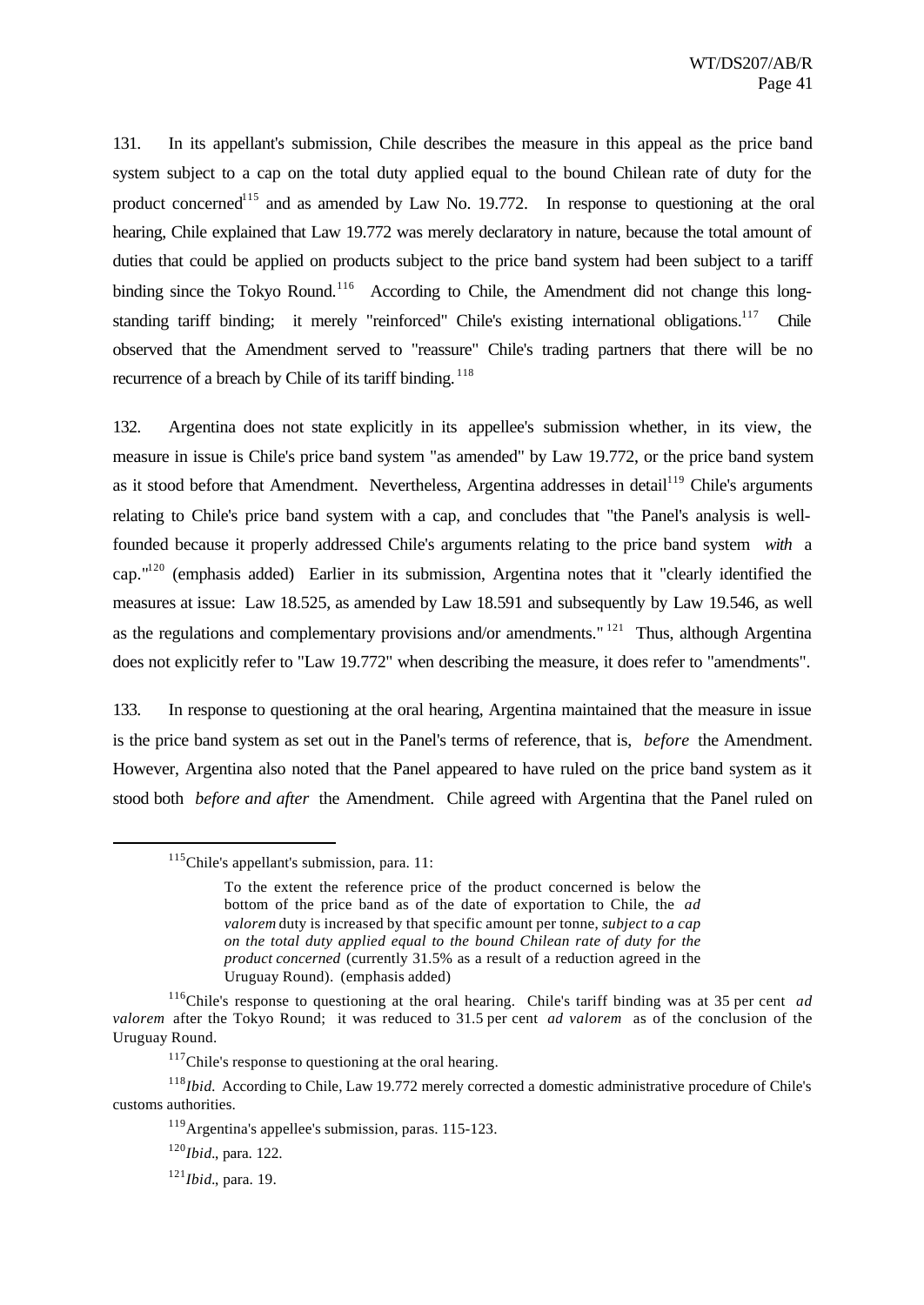both the original and the "amended" price band system.<sup>122</sup> According to Argentina, it was appropriate for the Panel to do so in the light of arguments put forward by Chile in the Panel proceedings regarding the "amended" price band system. Argentina argues that it was also appropriate for Argentina to react to Chile's arguments that related to the Amendment. The question whether we take the Amendment into account is not a "problem of jurisdiction", according to Argentina, because, even after the Amendment, the "identity of the measure remains the same".<sup>123</sup> Argentina maintains that it is "in a position to receive an adjudication" from us on the "amended" price band system.<sup>124</sup>

134. With these arguments in mind, we turn now to consider whether the measure in this appeal is the price band system as amended by Law 19.772, or the price band system as it existed before the Amendment.

135. First of all, we note that Argentina's request for the establishment of a panel refers to the measure in issue as the price band system "under Law 18.525, as amended by Law 18.591 and subsequently by Law 19.546, *as well as the regulations and complementary provisions and/or amendments*" (emphasis added). Such *amendments*, in our view, include Law 19.772. The broad scope of the Panel request suggests that Argentina intended the request to cover the measure even as amended. Thus, we conclude that Law 19.772 falls within the Panel's terms of reference.

136. We recall that, in *Brazil – Export Financing Programme for Aircraft*, a question arose as to the identity of the measure there. In that dispute, regulatory changes relevant to the measure were put in place after consultations were held, but before the panel was established. We determined that the regulatory changes "did not change the essence" of the measure:

> We are confident that the specific measures at issue in this case are the Brazilian export subsidies for regional aircraft under PROEX. Consultations were held by the parties on these subsidies, and it is these same subsidies that were referred to the DSB for the establishment of a panel. We emphasize that the regulatory instruments that came into effect in 1997 and 1998 *did not change the* essence of the export subsidies for regional aircraft under PROEX.<sup>125</sup> (emphasis added)

 $122$ Chile's response to questioning at the oral hearing.

 $123$ Argentina's response to questioning at the oral hearing.

<sup>124</sup>*Ibid*.

<sup>&</sup>lt;sup>125</sup> Appellate Body Report, WT/DS46/AB/R, adopted 20 August 1999, DSR 1999:III, 1161, para. 132.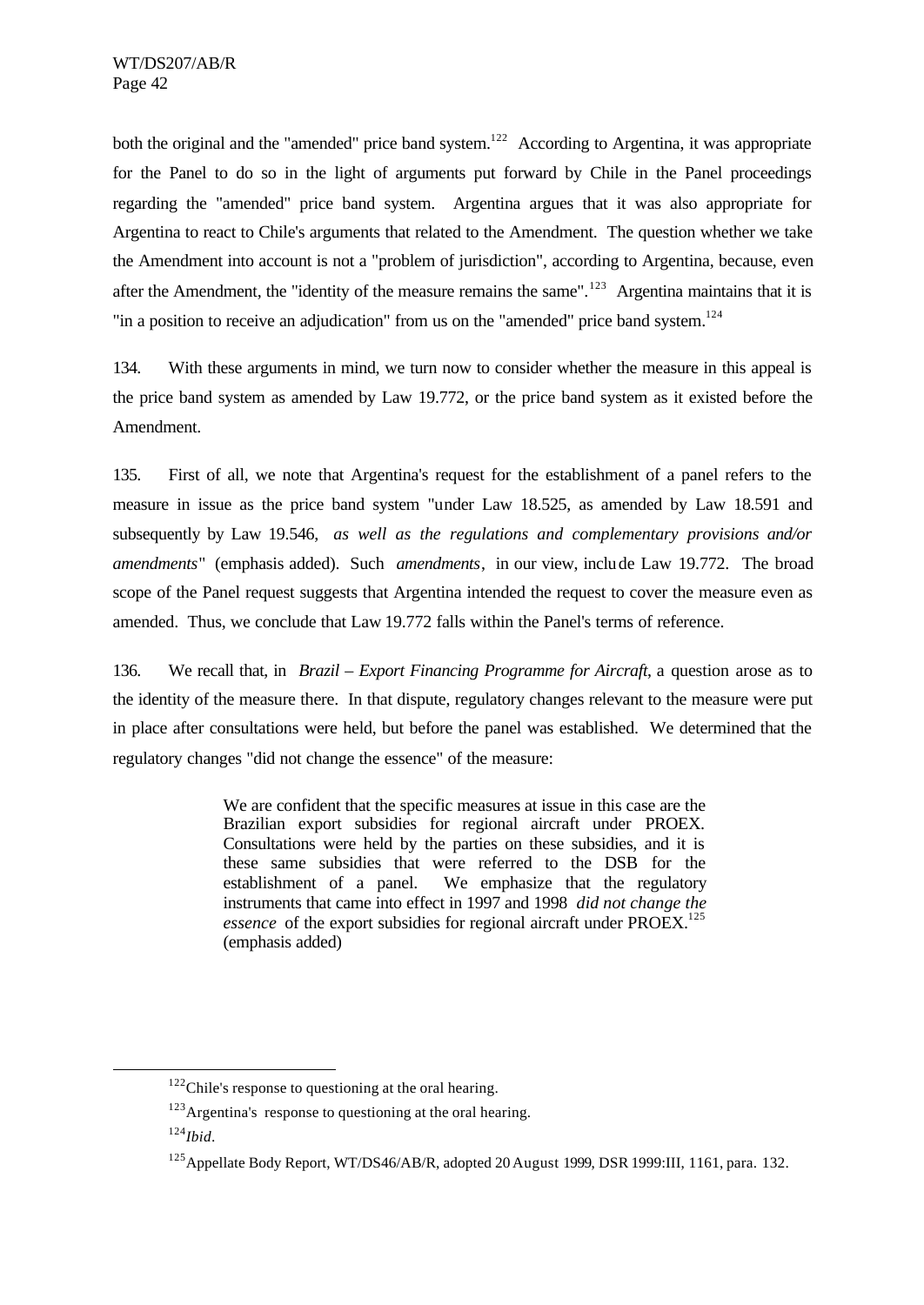137. In this case, the facts are somewhat different, because the Amendment was enacted *after* the Panel had been established and *while* the Panel was engaged in considering the measure. However, we do not see why this difference should affect our approach in determining the identity of the measure. We understand the Amendment as having clarified the legislation that established Chile's price band system. However, the Amendment does not change the price band system into a measure *different* from the price band system that was in force before the Amendment. Rather, as we have pointed out, Article 2 of Law No. 19.772 simply amends Article 12 of Law No. 18.525 by *adding* a final paragraph to that provision. In its amended form, Law No. 18.525 incorporates the additional paragraph, making explicit that there is a cap on the amount of the total tariff that can be applied under the system at the tariff rate of 31.5 per cent *ad valorem*, which has been bound in Chile's Schedule since the entry into force of the *WTO Agreement*.

138. We note, moreover, that the panel in *Argentina – Safeguard Measures on Imports of Footwear* ("*Argentina – Footwear (EC)* "), decided to examine *modifications* made to the measure in issue *during* the panel proceedings, on the ground that the modifications in question did:

> … *not constitute entirely new safeguard measures* in the sense that they were based on a different safeguard investigation, but are *instead modifications of the legal form of the original definitive measure, which remains in force in substance* and which is the subject of the complaint. $^{126}$  (emphasis added)

Although we were not asked to review that particular finding on appeal, we agree with that panel's approach, which is based on sound reasoning and is consistent with our reasoning here.

139. We understand that, like the safeguard measure in the *Argentina – Footwear (EC)* case, Chile's price band system remains essentially the same after the enactment of Law 19.772. The measure is not, in its essence, any different because of that Amendment. Therefore, we conclude that the measure before us in this appeal includes Law 19.772, because that law amends Chile's price band system without *changing its essence*.

140. Our conclusion is supported by the object and purpose of the WTO dispute settlement system. Article 3.7 of the DSU provides, in relevant part, that:

> The aim of the dispute settlement mechanism is *to secure a positive solution to a dispute* . (emphasis added)

 $126$ Panel Report, WT/DS121/R, adopted 12 January 2000, as modified by the Appellate Body Report, WT/DS121/AB/R, DSR 2000:II, 575, para. 8.45.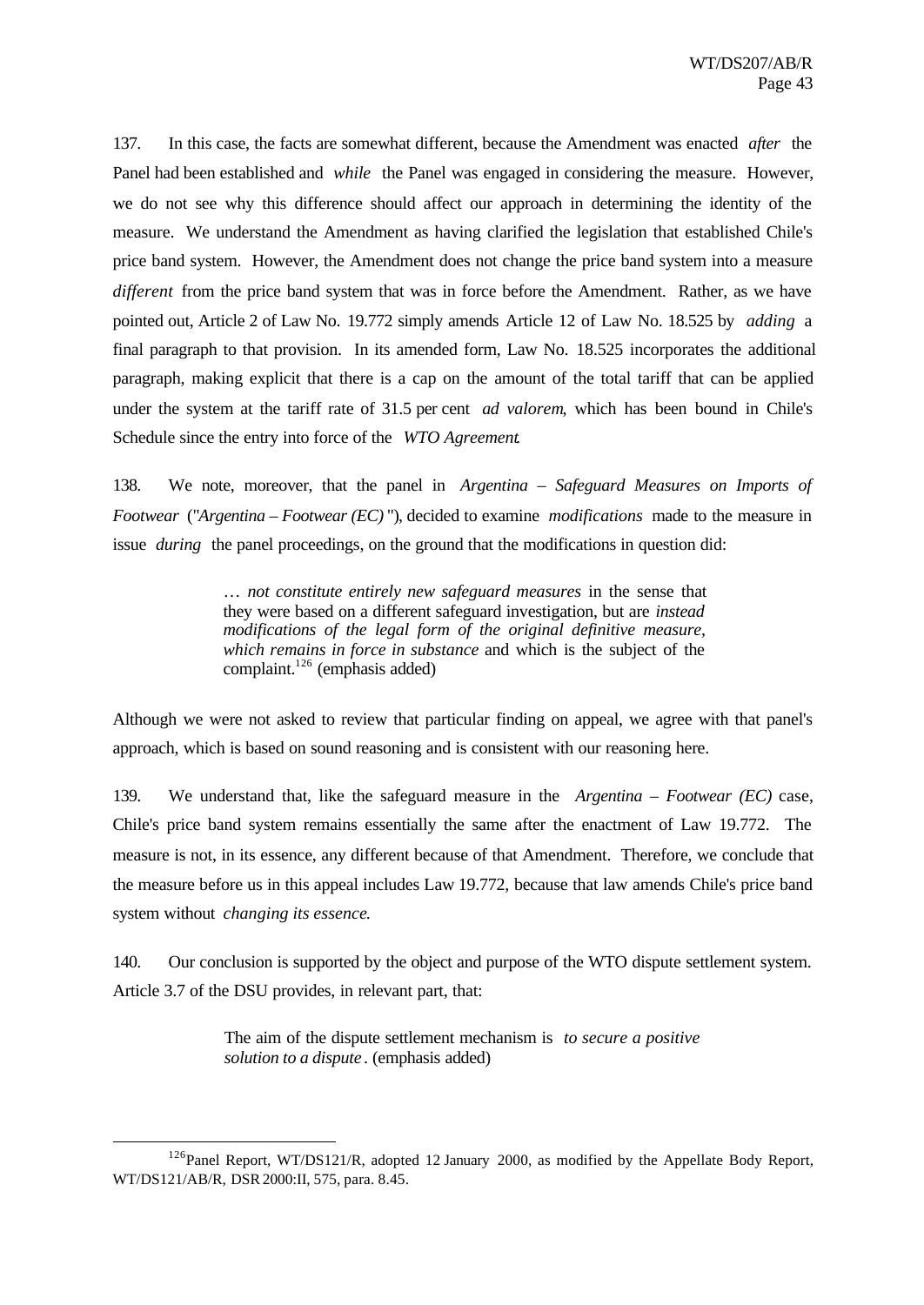### 141. This is affirmed in Article 3.4 of the DSU, which stipulates:

Recommendations or rulings made by the DSB shall be aimed at achieving a *satisfactory settlement of the matter* in accordance with the rights and obligations under this Understanding and under the covered agreements. (emphasis added)

142. We also observed, in *Australia – Salmon*, that the:

… *aim [of the dispute settlement system] is to resolve the matter at issue and "to secure a positive solution to a dispute".* To provide only a partial resolution of the matter at issue would be false judicial economy. A panel has to address those claims on which a finding is necessary in order *to enable the DSB to make sufficiently precise recommendations and rulings so as to allow for prompt compliance by a Member* with those recommendations and rulings "in order to *ensure effective resolution of disputes to the benefit of all Members.*<sup>"127</sup> (emphasis added)

143. Although we made this statement in a somewhat different context—relating to when panels exercise judicial economy—we believe that these general principles and considerations confirm our conclusion in this appeal. We consider it appropriate for us to rule on the price band system as currently in force in Chile, that is, as amended by Law 19.772, to "secure a positive solution to the dispute" and to make "sufficiently precise recommendations and rulings so as to allow for prompt compliance". Further, as we have observed, the participants to this dispute do not object to our doing so.

144. We emphasize that we do not mean to condone a practice of amending measures during dispute settlement proceedings if such changes are made with a view to shielding a measure from scrutiny by a panel or by us. We do not suggest that this occurred in this case. However, generally speaking, the demands of due process are such that a complaining party should not have to adjust its pleadings throughout dispute settlement proceedings in order to deal with a disputed measure as a "moving target". If the terms of reference in a dispute are broad enough to include amendments to a measure—as they are in this case—and if it is necessary to consider an amendment in order to secure a positive solution to the dispute—as it is here—then it is appropriate to consider the measure *as amended* in coming to a decision in a dispute.

<sup>127</sup>Appellate Body Report, *supra*, footnote 70*,* para. 223.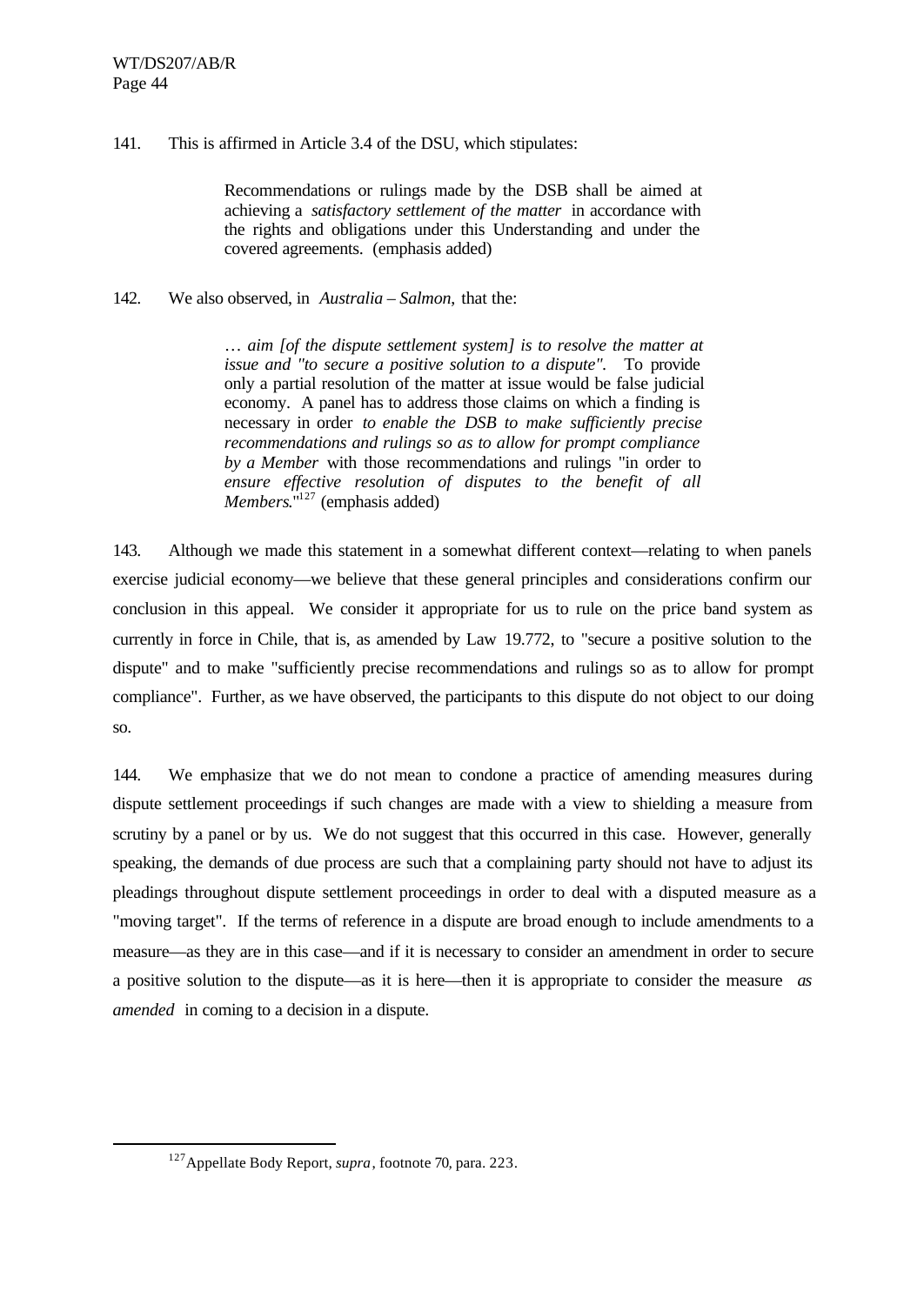## **VI. Article 11 of the DSU**

145. We next ask whether the Panel acted inconsistently with Article 11 of the DSU. Chile argues that the Panel did so because the Panel made a finding under the *second* sentence of Article II:1 (b) of the GATT 1994, even though Argentina made no claim or argument under that sentence.

146. The first sentence of Article II:1(b) of the GATT 1994 reads as follows:

The products described in Part I of the Schedule relating to any Member, which are the products of territories of other Members, shall, on their importation into the territory to which the Schedule relates, and subject to the terms, conditions or qualifications *set forth in that Schedule*, *be exempt from ordinary customs duties in excess* of those set forth and provided therein. (emphasis added)

The second sentence of that provision states:

Such products shall also be exempt from all *other duties or charges* of any kind imposed on or in connection with the importation *in excess* of those imposed on the date of this Agreement or those directly and mandatorily required to be imposed thereafter by legislation in force in the importing territory on that date. (emphasis added)

147. The Panel's reasoning and findings under Article II:1(b) of the GATT 1994 may be summarized as follows. The Panel began by finding that the *first* sentence of Article II:1(b) is not applicable to the Chilean price band duties, because the Panel had already found that they are not "ordinary customs duties":

> We have found above that the Chilean PBS is a border measure "other than an ordinary customs duty", which is prohibited under Article 4.2 of the Agreement on Agriculture. We have also found that "ordinary customs duties" must have the same meaning in Article 4.2 of the Agreement on Agriculture and Article II:1(b) of GATT 1994. *Consequently, the Chilean PBS duties not constituting ordinary customs duties, their consistency with Article II:1(b) cannot be assessed under the first sentence of that provision,* which only applies to ordinary customs duties.<sup>128</sup> (emphasis added)

<sup>128</sup>Panel Report, para. 7.104.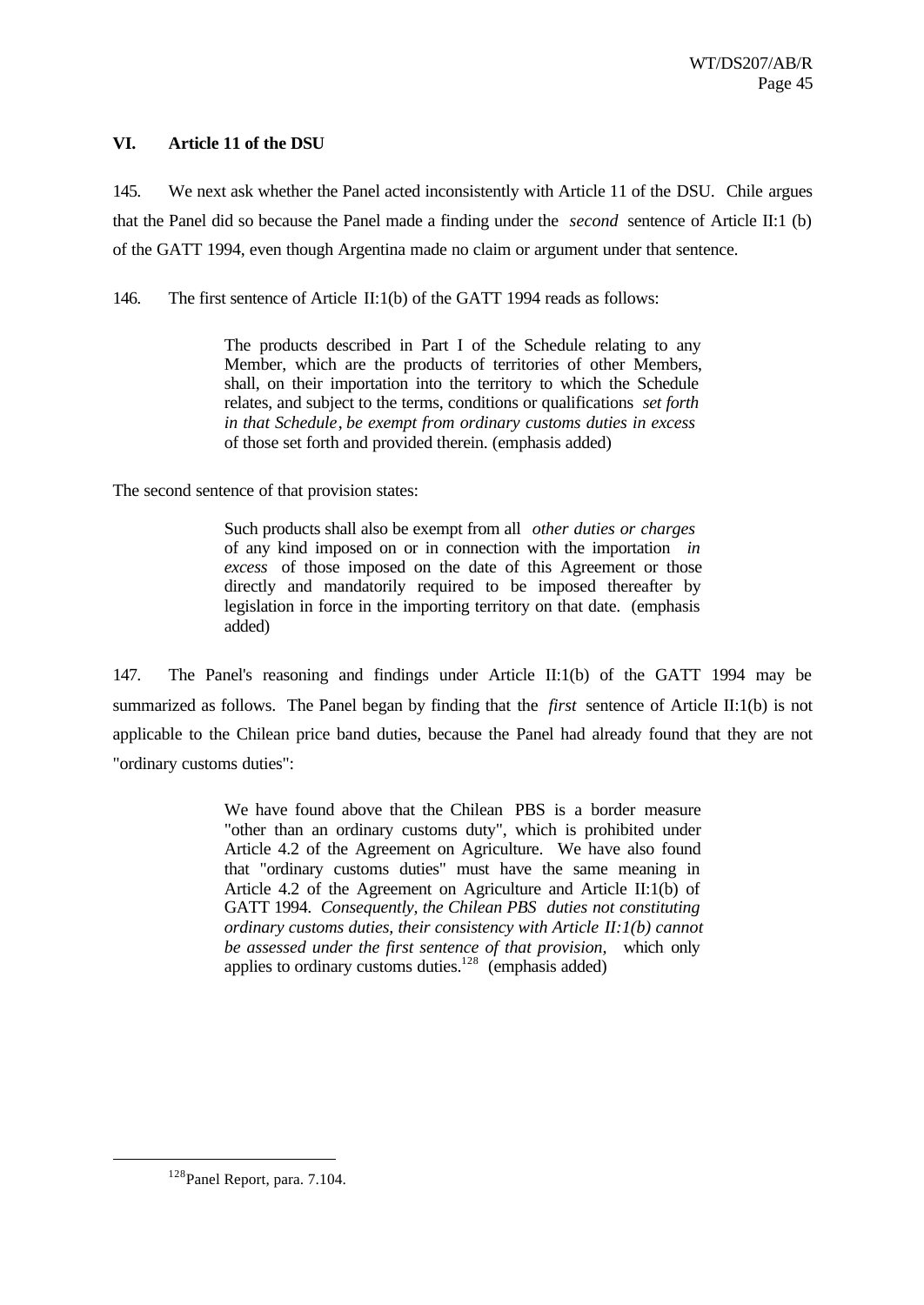148. Having determined that the duties resulting from Chile's price band system could not be assessed under the *first* sentence of Article II:1(b), the Panel then proceeded to examine those duties under the *second* sentence of Article II:1(b). The Panel stated:

> The next question is whether the Chilean PBS duties could be considered as "other duties or charges of any kind" imposed on or in connection with importation, under the *second* sentence of Article II:1(b). We have already indicated that all "other duties or charges of any kind" should in our view be assessed under the second sentence of Article II:1(b). Pursuant to the Uruguay Round Understanding on the Interpretation of Article II:1(b), such other duties or charges had to be recorded in a newly created column "other duties and charges" in the Members' Schedules.<sup>129</sup>

The Panel observed that Chile did not record its price band system in its Schedule under the column for "other duties and charges" as governed by the *second* sentence:

> If other duties or charges were not recorded but are nevertheless levied, they are inconsistent with the *second* sentence of Article II:1(b), in light of the Understanding on the Interpretation of Article II:1(b). We note that Chile did not record its PBS in the "other duties and charges" column of its Schedule.<sup>130</sup> (emphasis added)

The Panel concluded that:

… the Chilean PBS duties are inconsistent with Article II:1(b) of the GATT 1994.<sup>131</sup>

149. Chile appeals this finding, and argues that the Panel ruled on a claim that was neither made nor argued. Chile maintains that the Panel exceeded its mandate and deprived Chile of a "fair right of response".<sup>132</sup> In addressing this issue, we will examine, first, whether Argentina made a claim under the second sentence of Article II:1(b) of the GATT 1994, and, next, whether the Panel acted inconsistently with Article 11 of the DSU in making a finding under that sentence. To determine whether Argentina made a claim under the second sentence of Article II:1(b), we look first

<sup>129</sup>Panel Report, para. 7.105.

<sup>130</sup>*Ibid.*, para. 7.107.

<sup>131</sup>*Ibid.*, para. 7.108.

<sup>&</sup>lt;sup>132</sup>Chile's appellant's submission, para. 23.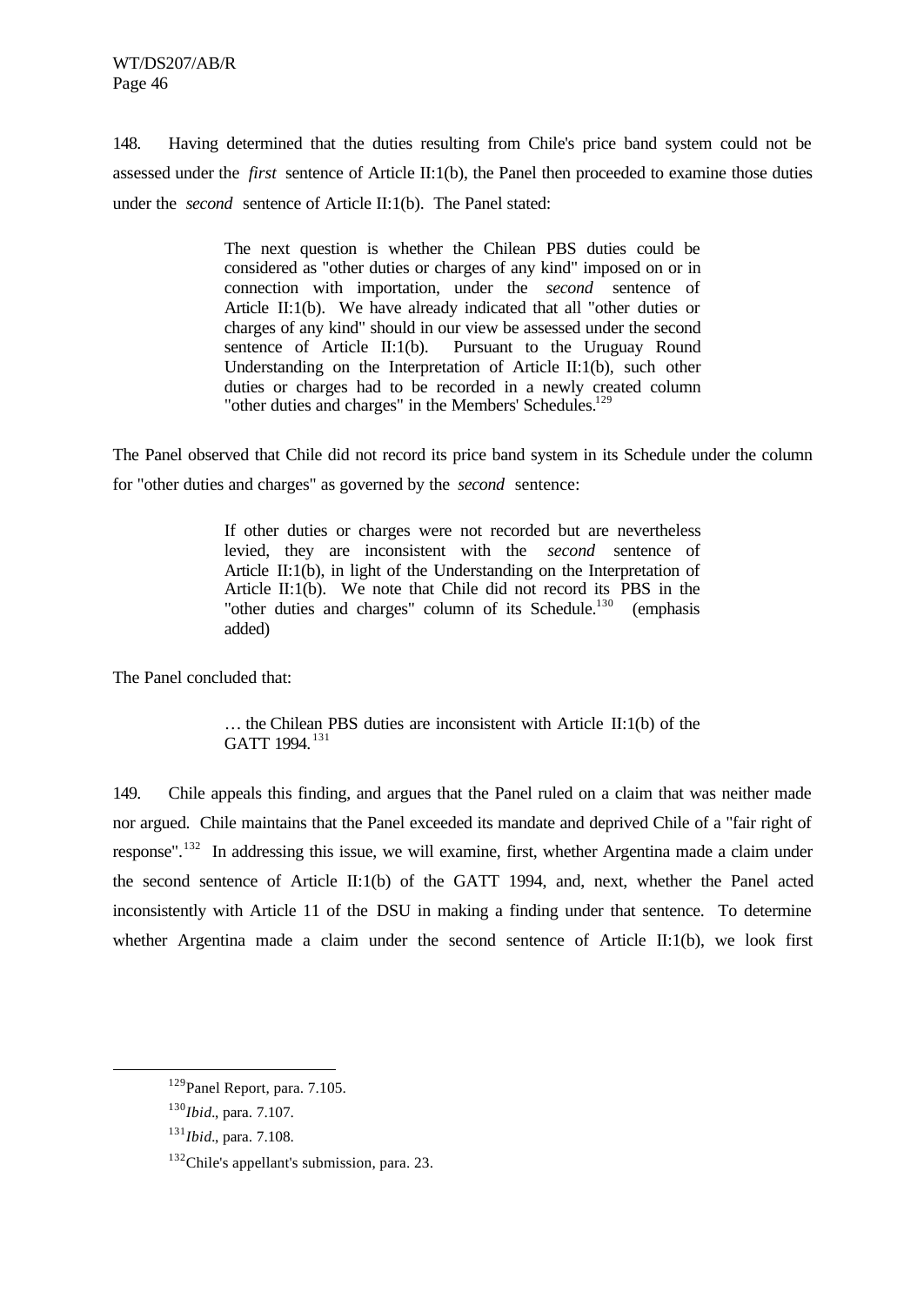to Argentina's request for the establishment of a panel, which determines the Panel's terms of reference. Argentina's request reads in relevant part:

> Under Law 18.525, as amended by Law 18.591 and subsequently by Law 19.546, as well as the regulations and complementary provisions and/or amendments, Chile applies a PBS which is inconsistent with *various provisions of the GATT 1994* and with the Agreement on Agriculture.

> The price band system does not ensure certainty in respect of market access for agricultural products and has caused Chile to breach its commitments on tariff bindings in relation to the concessions set forth in its national schedule. Argentina submits that the said legislation is inconsistent with *Article II of the GATT 1994* and with Article 4 of the Agreement on Agriculture.<sup>133</sup> (emphasis added)

150. The Panel request refers to Article II of the GATT 1994 in general terms. No specific reference is made to any of the seven paragraphs or eight subparagraphs of Article II of the GATT 1994. Argentina's request clearly does not limit the scope of Argentina's claims to the *first* sentence of Article II:1(b). Therefore, we find that Article II in its entirety—including the second sentence of Article II:1(b)—is within the Panel's terms of reference.

151. This, however, is not the end of our inquiry on this issue. Chile does not dispute that Argentina included Article II:1(b) in the request for the establishment of a panel.<sup>134</sup> However, Chile submits that making a general reference to Article II in the Panel request is not dispositive of whether Argentina *has actually made a claim* under the *second* sentence of Article II:1(b), and, thus, of whether the Panel was entitled to make a finding under that provision.

152. Chile argues that Argentina did not make a claim under Article II:1(b) because Argentina did not articulate such a claim in any of its submissions before the Panel. In making this argument, Chile relies on our Report in *US – Certain EC Products*, where we said, with respect to a claim relating to another provision of the covered agreements:

<sup>133</sup>WT/DS207/2, 19 January 2001.

<sup>&</sup>lt;sup>134</sup>We note that Chile has not challenged the sufficiency of the request for establishment of a panel under Article 6.2 of the DSU. This was confirmed by Chile at the oral hearing. Therefore, we need not and do not decide whether the request for establishment of a panel would or would not be sufficient under Article 6.2 of the DSU.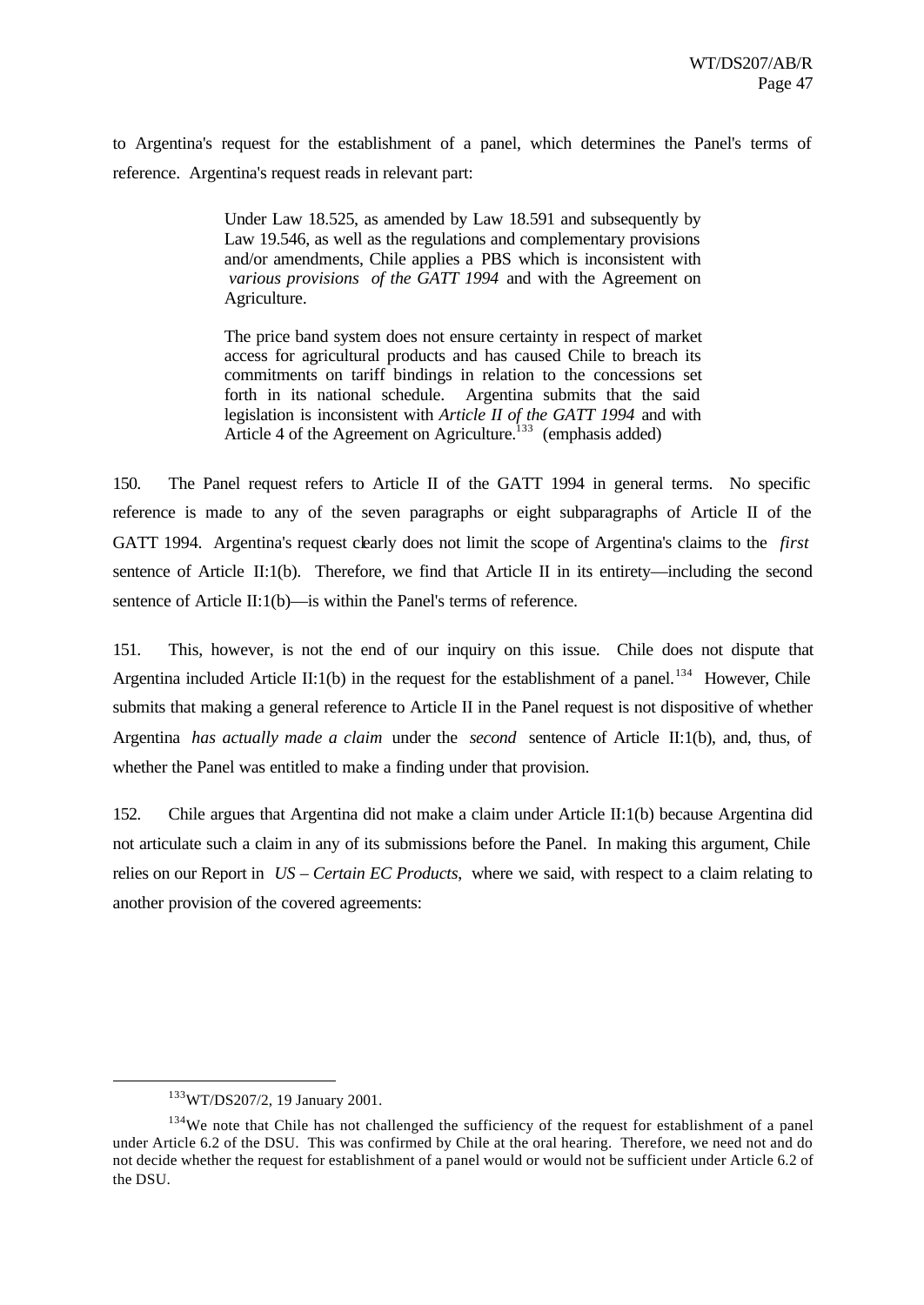l

… the fact that a claim of inconsistency with Article 23.2(a) of the DSU can be considered to be within the Panel's terms of reference does not mean that the European Communities actually made such a claim.<sup>135</sup>

153. The question before us in this appeal is whether the claim that Argentina *actually made* before the Panel was limited to the first sentence of Article II:1(b), or whether that claim also included the second sentence of that provision.

154. According to the Panel, Argentina contended, in its first written submission that:

The PBS *as such* violates Article II:1(b) since its application has led Chile in specific cases to collect duties *in excess* of the rates bound in its National Schedule No. VII and

The PBS also violates Article II:1(b) because, by its structure, design and mode of application, it *potentially* leads to the application of specific duties in violation of the bound tariff of  $31.5$  per cent.<sup>136</sup> (emphasis added)

155. Argentina's contentions, in its first submission to the Panel, referred to Article II:1(b) in general; no explicit reference is made either to the first or the second sentence. However, despite this general language, a close examination of Argentina's first submission reveals that Argentina addressed *only* the obligation set out in the first sentence of Article II:1(b), and *not* that in the second sentence.

156. In its first submission, Argentina focused on the argument that Chile exceeded its bound rate of 31.5 per cent in imposing price band duties. Argentina must necessarily have been referring in this submission only to Chile's obligations under the first sentence of Article II:1(b), because 31.5 per cent is the rate that Chile has bound in the column of its Schedule for *ordinary customs duties*. Ordinary

<sup>135</sup>Appellate Body Report, *supra*, footnote 44, para. 112. We also stated in that case: "An analysis of the Panel record shows that, with the exception of two instances during the Panel proceedings, the European Communities did not refer *specifically* to Article 23.2(a) of the DSU … Our reading of the Panel record shows us that, throughout the Panel proceedings in this case, the European Communities made *arguments* relating only to its claims that the United States acted inconsistently with Article 23.1 and Article 23.2(c) of the DSU." (footnotes omitted, emphasis in original). Appellate Body Report, para. 112. We noted as well that: "The Panel record does show that the European Communities made several references to what it termed the 'unilateral determination' of the United States. However, … [a]t no point did the European Communities link the notion of a 'unilateral determination' on the part of the United States with a violation of Article 23.2(a)." Appellate Body Report, para. 113.

<sup>&</sup>lt;sup>136</sup>Panel Report, paras. 4.5.-4.7; Argentina's first written submission to the Panel, pp. 8 and 16.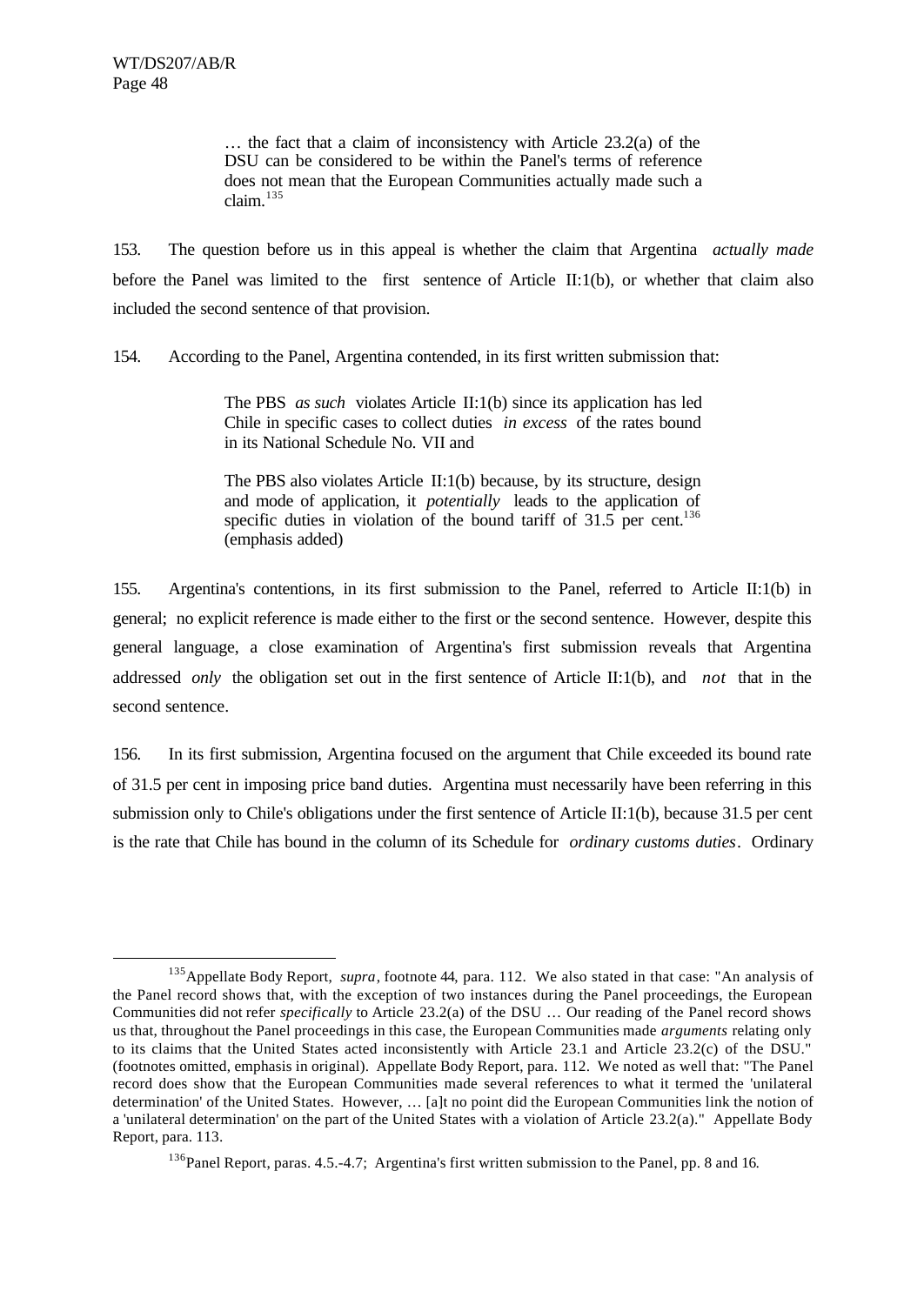customs duties are governed by the *first* sentence of Article II:1(b); they are not relevant to the *second* sentence. Argentina could not have been referring in this submission to Chile's obligations under the second sentence of Article II:1(b), because Chile has not scheduled any other duties or charges governed by that sentence. Argentina refered also in this submission to the "structure, design and mode of application"<sup>137</sup> of Chile's price band system as being *potentially* violative of the 31.5 per cent bound rate, but this rate applies only to duties falling under the first sentence of Article II:1(b).

157. We conclude, therefore, that Argentina did not articulate a claim under the second sentence of Article II:1(b) in its first submission.

158. However, as Argentina points out, we ruled in *EC – Bananas III* that:

There is *no requirement* in the DSU or in GATT practice for arguments *on all claims* relating to the matter referred to the DSB *to be set out in a complaining party's first written submission* to the panel. …

We do *not* agree with the Panel's statement that a "*failure to make a claim in the first written submission cannot be remedied by later submissions* or by incorporating the claims and arguments of other complainants".  $138$  (emphasis added)

For this reason, it is necessary to determine whether Argentina articulated a claim under the second sentence of Article II:1(b) in subsequent submissions to the Panel.

159. Argentina concedes that it directed most of its arguments during the Panel proceedings to the first sentence of Article II:1(b).<sup>139</sup> However, Argentina states that it addressed the second sentence of

<sup>&</sup>lt;sup>137</sup>Argentina's second oral statement to the Panel, para. 4. Panel Report, para. 4.7.

<sup>138</sup>Appellate Body Report, *supra,* footnote 58, paras. 145, 147.

<sup>139</sup>Argentina's appellee's submission, para. 35.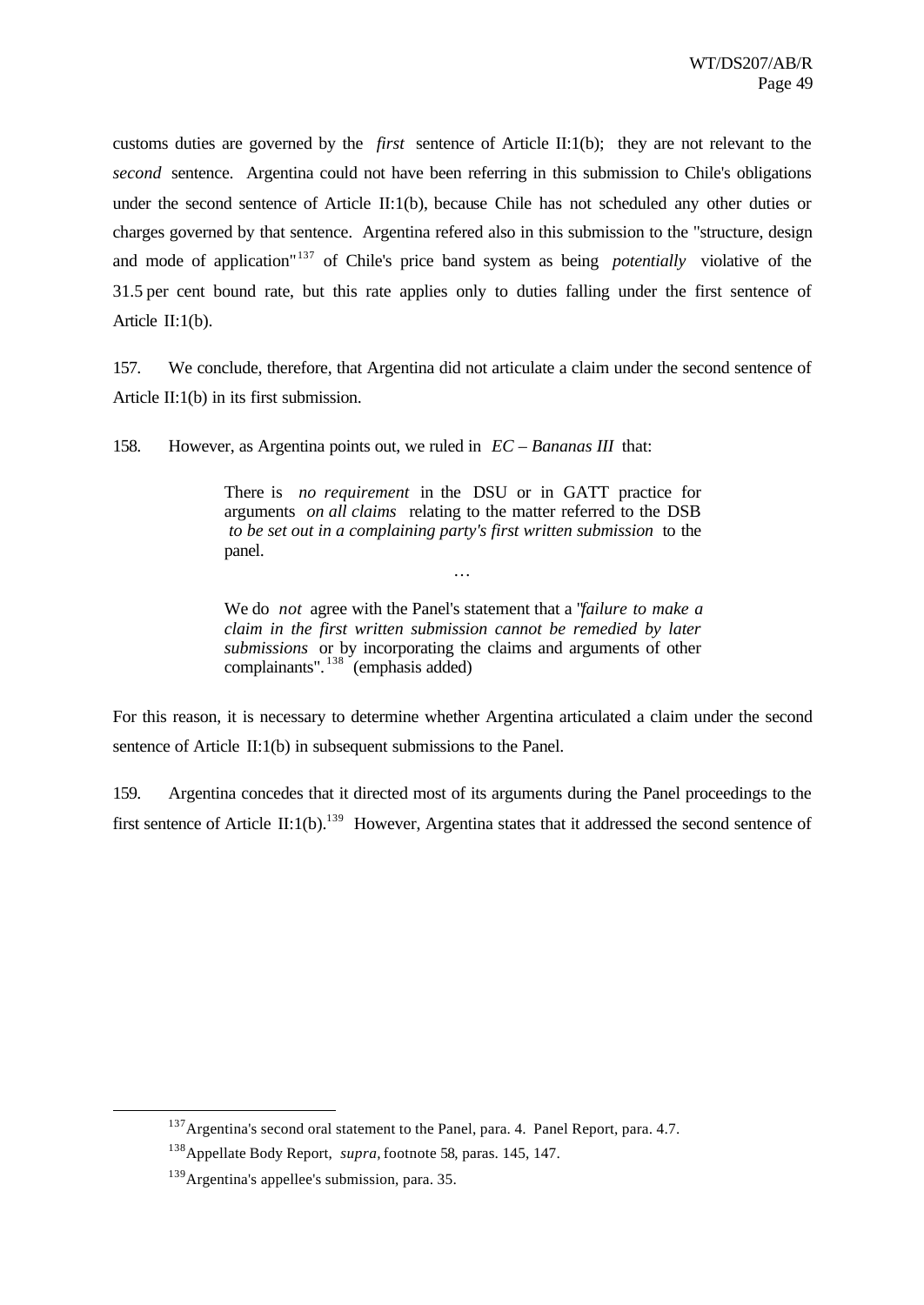WT/DS207/AB/R Page 50

l

that provision in its response to Question 3 posed by the Panel, which reads in relevant part as  $follows:$ <sup>140</sup>

> [Response to Question 3(b):] Under Article II:1(b) of the GATT 1994, other duties or charges are merely those that do not constitute "ordinary customs duties", such as the other duties or charges which appear in columns 6 and 8 of the national schedules, as appropriate.

> [Response to Question 3(c):] "Other duties or charges of any kind" within the meaning of Article II:1(b) of the GATT 1994 cannot be considered as "similar border measures other than ordinary customs duties".

> [Response to Question 3(d):] The bound duty level for what is considered to be "other duties and charges of any kind" is the rate registered in that column. Consequently, that level is the one to be considered in determining inconsistency with Article II:1(b) of the GATT 1994, without prejudice to the consistency of other duties or charges with other obligations under the GATT 1994.

160. Argentina contends that, in this response to Question 3 of the Panel, there are arguments relating to a claim under the *second* sentence of Article II:1(b). Yet this response sets out only a general description of Argentina's interpretation of the second sentence of Article II:1(b), and one that was offered by Argentina only because the Panel asked for it. There is, in this response, no discussion whatsoever of Chile's price band system, or of how it relates to the obligation in that sentence. Nor is there any suggestion in this response that Chile's price band system is in violation of the second

<sup>&</sup>lt;sup>140</sup>The following parts of Question 3 relate to the second sentence of Article II:1(b):

Question 3(b): Please discuss the difference between *ordinary* customs duties and *other* duties and charges of any kind.

Question 3(c): If "similar border measures other than ordinary customs duties" within the meaning of Footnote 1 to Article 4.2 of the *Agreement on Agriculture* cannot be considered "ordinary customs duties" within the meaning of Article II:1(b), first sentence, of GATT 1994, please state whether in your view some of those measures could be considered "other duties or charges of any kind" within the meaning of Article II:1(b), second sentence, of GATT 1994.

Question 3(d): The Understanding on the Interpretation of Article II:1(b) of GATT 1994 ("the Understanding") provides, in paragraph 1, that "the nature and level of any 'duties or charges' levied on bound tariff items […] shall be recorded in the Schedules of concessions annexed to GATT 1994 against the tariff items to which they apply. Paragraph 2 of the Understanding provides that "[t]he date as of which 'other duties or charges' are *bound*, for the purposes of Article II, shall be 15 April 1994. (emphasis added) Thus, at the end of the Uruguay Round, pursuant to the Understanding, 'other duties or charges' were for the first time bound in the Schedules, in a separate column. In the light of the Understanding, are "other duties or charges of any kind" in your view inconsistent with Article II:1(b) of GATT 1994 because they exceed the bound tariff rate recorded in the bound rate column of the Schedule, or, rather, because they exceed the bound rate in the "other duties and charges" column of the Schedule? [On p. 4 of Chile's Schedule (Arg-10), for instance, these columns would correspond to columns Nos 4 ("*Tipo Consolidado del Derecho*") and 8 ("*Demas Derechos y Cargas*"), respectively.]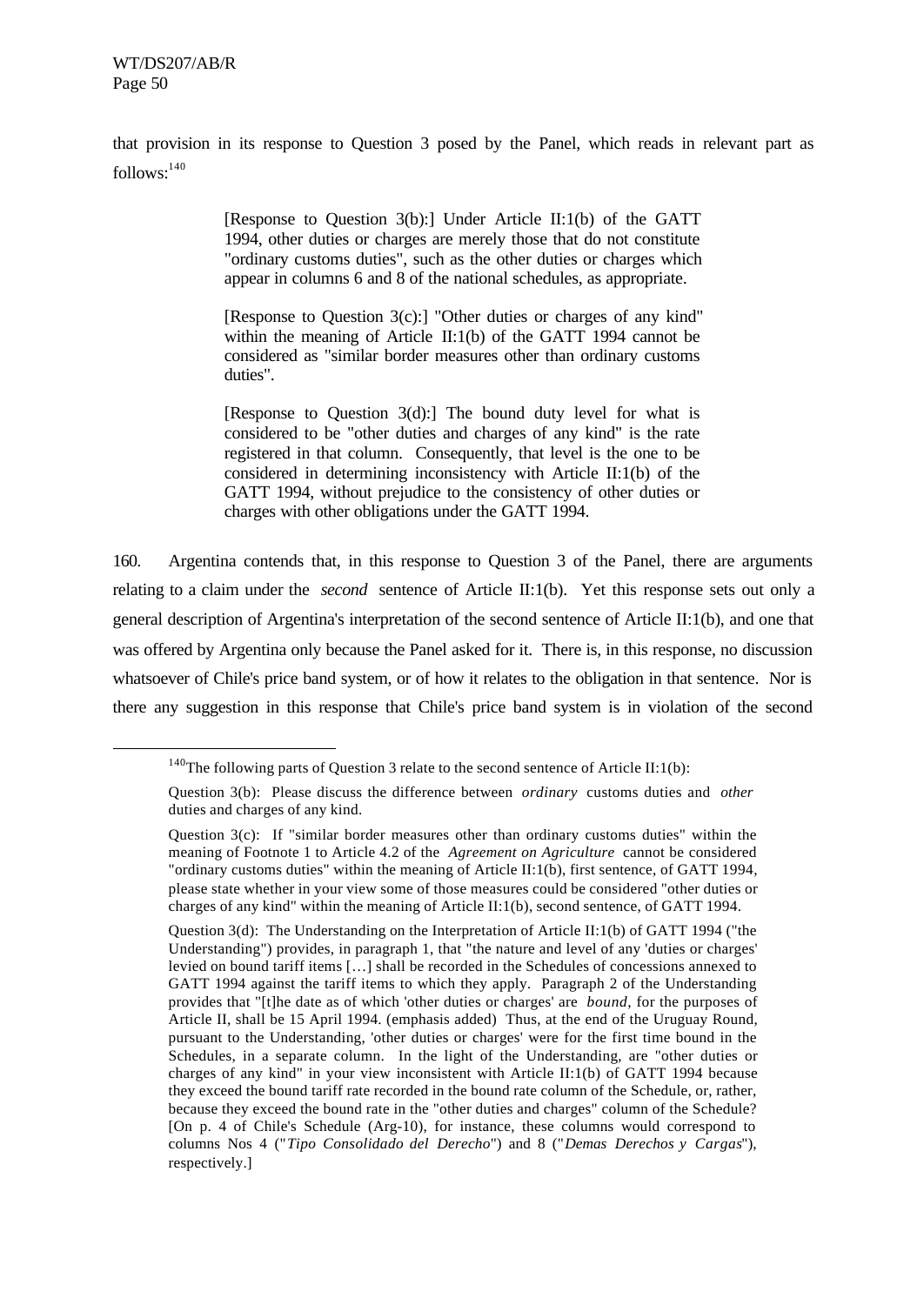sentence of Article II:1(b). Furthermore, Argentina expresses no view in this response as to how the concept of "other duties or charges", within the meaning of the second sentence of Article II:1(b), could or would relate to the claims it raised. We note as well that Argentina did not refer at all to these responses in subsequent proceedings before the Panel.

161. Argentina also asserts that it articulated a claim under the second sentence of Article II:1(b) in its rebuttal submission<sup> $141$ </sup>, where Argentina argues:

> 23. Argentina repeats once again that it does not question and never has questioned Chile's right to apply specific duties, as long as those duties are consistent with multilateral rules and regulations. However, the Chilean PBS is not a specific duty. Indeed, by its structure, design and mode of application, the PBS violates Article II:1(b) of the GATT 1994, since it has the potential to cause Chile to exceed its tariff binding. (underlining in original)

> 24. This is so because, as just stated, we are not dealing with a specific duty which constitutes an "ordinary customs duty"  $-$  a duty which, since it does not result in the levying of duties in excess of the bound rate, would not be the subject of a complaint by Argentina with respect to Article II:1(b) of the GATT 1994. Here, we are dealing with a surcharge whose structure, design and mode of application potentially leads to a violation of Chile's binding.

162. Neither of these paragraphs cited by Argentina from its rebuttal submission even mentions the second sentence of Article II:1(b). Moreover, these paragraphs appear at the beginning of a section in the rebuttal submission, entitled "Potential violation", in which Argentina seeks to explain its argument that Chile's price band system potentially violates the bound 31.5 per cent tariff rate. As we have already noted, that argument cannot be related to the *second* sentence of Article II:1(b), because that sentence has nothing to do with the bound 31.5 per cent tariff rate. Moreover, Chile concedes that it did not schedule its price band system under the column for "other duties or charges" governed by the second sentence of Article II:1(b). Therefore, if a violation of the second sentence were in issue, it would not be "potential," but certain.

163. Argentina contends also that two third parties—the United States and the European Communities—"provided argumentation regarding the second sentence of Article II:1(b)."<sup>142</sup> In support of this contention, Argentina cites those third parties' responses to Question 3 posed by the Panel. However, even if these responses could be interpreted in the way Argentina would have us do—an issue which we need not decide in this appeal—these responses could not, in any event, assist Argentina in making a claim under the second sentence of Article II:1(b). These are the statements of

<sup>&</sup>lt;sup>141</sup> Argentina's rebuttal submission to the Panel, paras. 23 and 24.

<sup>&</sup>lt;sup>142</sup> Argentina's appellee's submission, para. 39.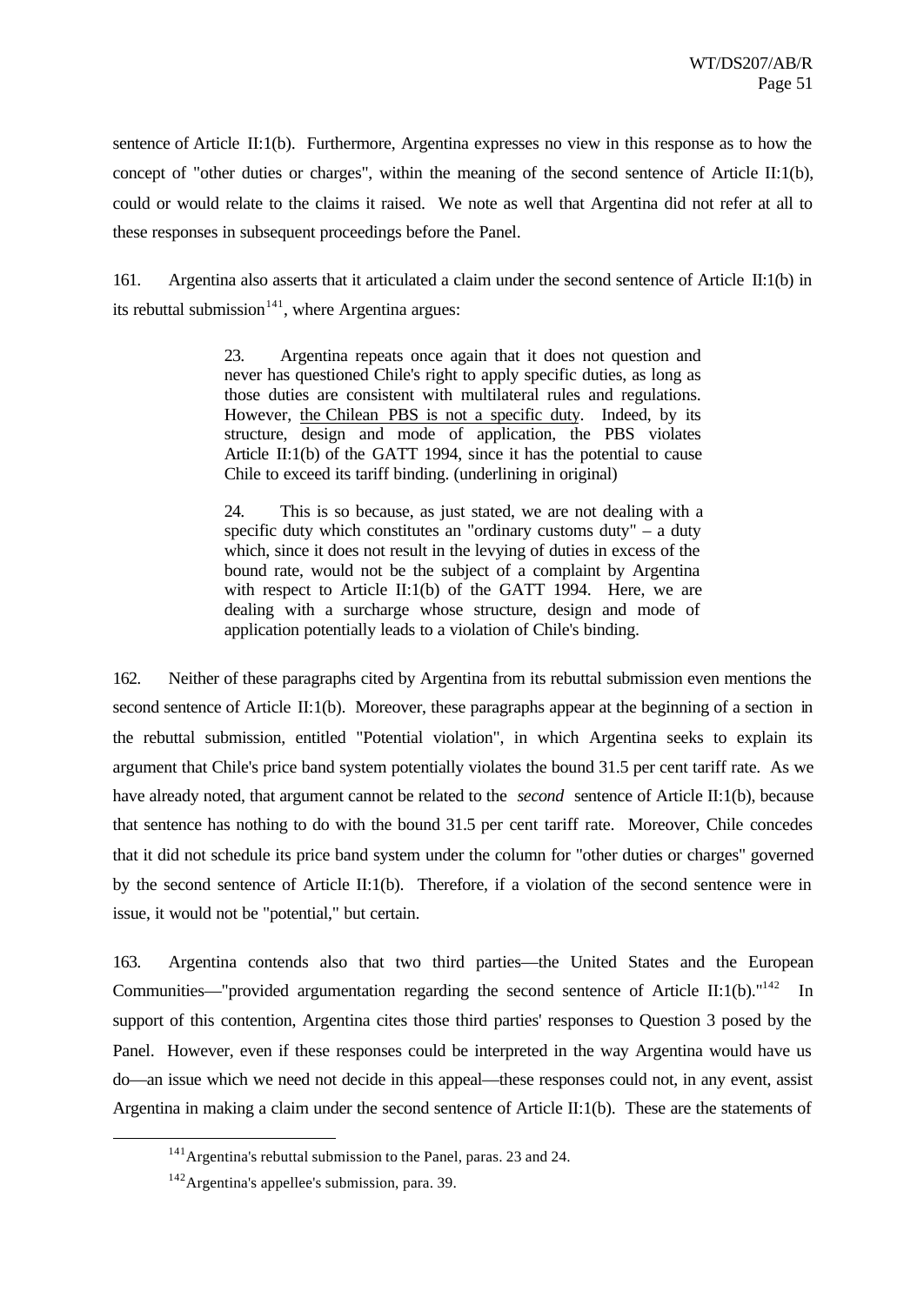third parties to this dispute. Third parties to a dispute cannot make claims. It was for Argentina, as the claimant, to make its claim; Argentina cannot rely on third parties to do so on its behalf. Moreover, we note that Argentina did not adopt these arguments of the third parties in subsequent proceedings.

164. In addition, Argentina contends that it made a claim under the second sentence of Article II:1(b) in the context of its arguments to the Panel under Article 4.2 of the *Agreement on Agriculture*, where it argued that duties resulting from Chile's price band system were not ordinary customs duties for the purposes of Article 4.2.<sup>143</sup> With this argument, Argentina appears to suggest that a claim may be made implicitly, and need not be made explicitly. We do not agree. The requirements of due process and orderly procedure dictate that claims must be made explicitly in WTO dispute settlement. Only in this way will the panel, other parties, and third parties understand that a specific claim has been made, be aware of its dimensions, and have an adequate opportunity to address and respond to it. WTO Members must not be left to wonder what specific claims have been made against them in dispute settlement. As we said in *India – Patent Protection for Pharmaceutical and Agricultural Chemical Products (India – Patents)*:

> All parties engaged in dispute settlement under the DSU must be fully forthcoming from the very beginning both as to the claims involved in a dispute and as to the facts relating to those claims. Claims must be stated clearly.<sup>144</sup>

165. For all these reasons, we conclude that, although Argentina's request for the establishment of a panel was phrased broadly enough to include a claim under both sentences of Article II:1(b) of the GATT 1994, a close examination of Argentina's submissions reveals that the only claim made by Argentina was under the *first* sentence of Article II:1(b).

<sup>&</sup>lt;sup>143</sup> Argentina's response to questioning at the oral hearing.

<sup>&</sup>lt;sup>144</sup>Appellate Body Report, WT/DS50/AB/R, adopted 16 January 1998, DSR 1998:I, 9, para. 94. We recall that we are not, here, dealing with an issue under Article 6.2 of the DSU, which provides:

The request for the establishment of a panel shall be made in writing. It shall indicate whether consultations were held, identify the specific measures at issue and provide a brief summary of the legal basis of the complaint sufficient to present the problem clearly. In case the applicant requests the establishment of a panel with other than standard terms of reference, the written request shall include the proposed text of special terms of reference.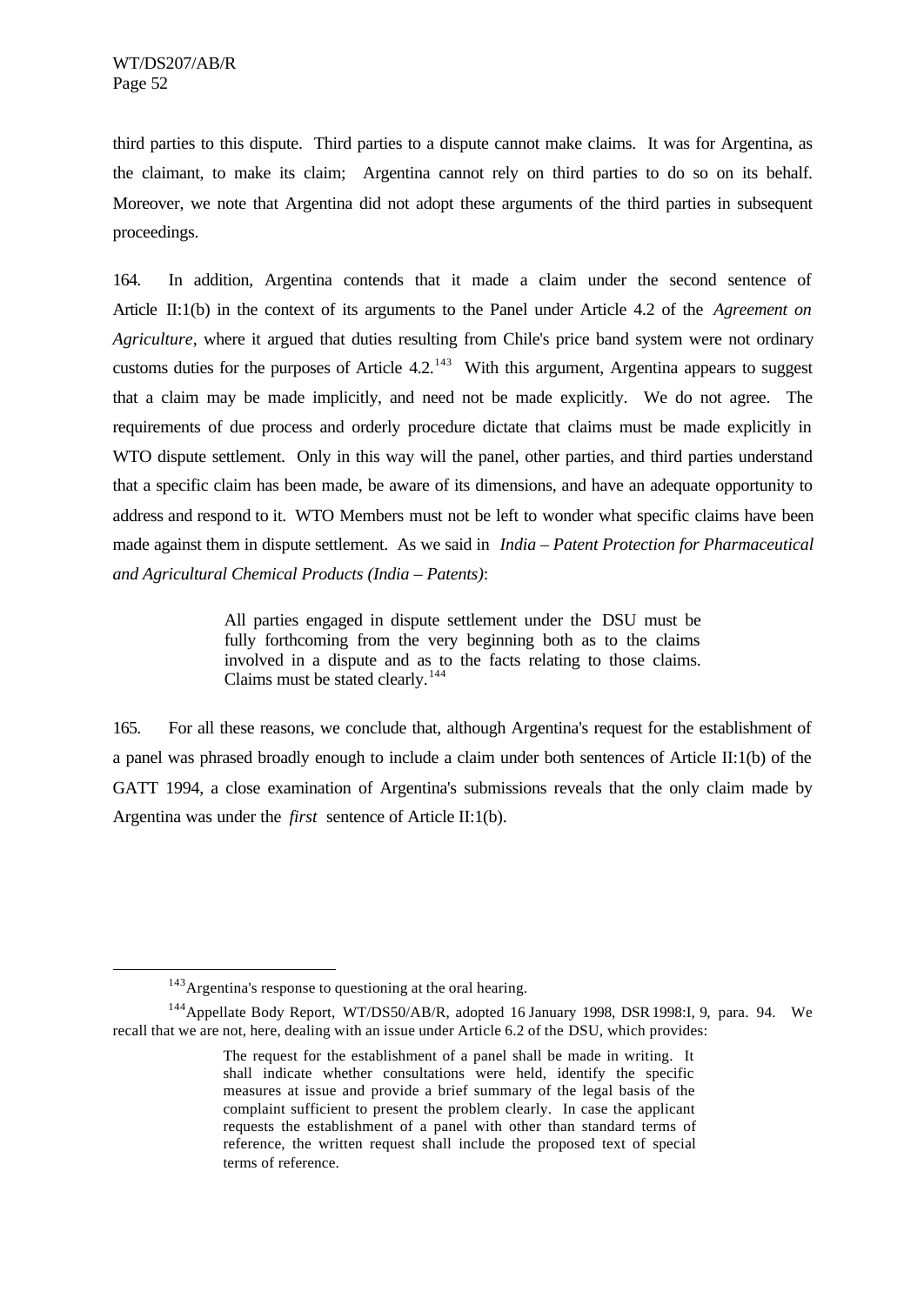166. We are mindful that Argentina argues that, "[e]ven if none of the parties had advanced arguments regarding the second sentence of Article II:1(b) of the GATT 1994, the Panel would have had the *right*, indeed the *duty*, to develop its own legal reasoning to support the proper resolution of Argentina's claim."<sup>145</sup> (emphasis added) Argentina purports to find support for this position in our ruling in *EC – Hormones*, where we said that:

> … nothing in the DSU limits the faculty of a panel freely to use arguments submitted by any of the parties – or to develop its own legal reasoning – to support its own findings and conclusions on the matter under its consideration.<sup>146</sup>

167. However, Argentina's reliance on our ruling in *EC – Hormones* is misplaced. In *EC – Hormones*<sup>147</sup>, and in *US – Certain EC Products*<sup>148</sup>, we affirmed the capacity of panels to develop their own legal reasoning in a context in which it was clear that the complaining party had made a claim on the matter before the panel. It was also clear, in both those cases, that the complainant had advanced arguments in support of the finding made by the panel—even though the arguments in support of the claim were not the same as the interpretation eventually adopted by the Panel. The situation in this appeal is altogether different. No claim was properly made by Argentina under the *second* sentence of Article II:1(b). No legal arguments were advanced by Argentina under the *second* sentence of Article II:1(b). Therefore, those rulings have no relevance to the situation here.

168. Contrary to what Argentina argues, given our finding that Argentina has not made a *claim* under the *second* sentence of Article II:1(b), the Panel in this case had neither a "right" nor a "duty" to develop its own legal reasoning to support a claim under the second sentence. The Panel was not

<sup>145</sup>Argentina's appellee's submission, para. 48.

<sup>146</sup>Appellate Body Report, *supra*, footnote 69, para. 156. (Argentina's appellee's submission, para. 49) Argentina also relies on our Report in *US – Certain EC Products*, *supra*, footnote 44, at para. 123, where we held that "... the Panel was not obliged to limit its legal reasoning in reaching a finding to arguments presented by the European Communities. We, therefore, do not consider that the Panel committed a reversible error by developing its own legal reasoning." (Argentina's appellee's submission, para. 49)

<sup>147</sup>Appellate Body Report, *supra*, footnote 69, para. 156.

<sup>148</sup>Appellate Body Report, *supra*, footnote 44, para. 123. We note that the discussion above referring to our finding in *US – Certain EC Products* that a claim had not been made refers to the alleged claim under Article 23.2 of the DSU. The finding regarding a panel's ability to develop its own legal reasoning referred to a claim under Article 21.5 of the DSU, which had been made.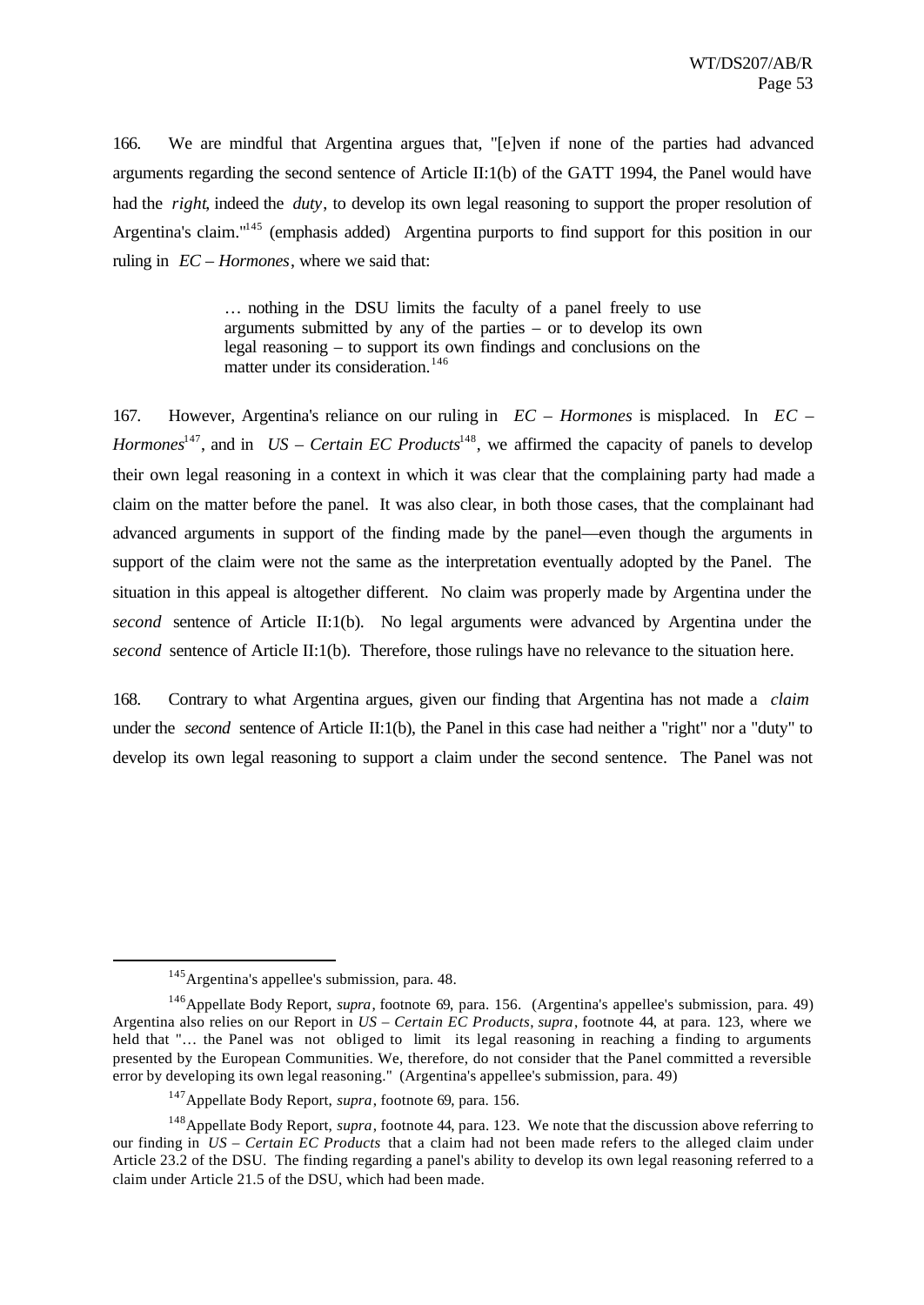entitled to make a claim for Argentina<sup>149</sup>, or to develop its own legal reasoning on a provision that was not at issue. $150$ 

169. With all this in mind, we turn next to examine whether the Panel acted inconsistently with Article 11 of the DSU, as claimed by Chile. Article 11 of the DSU provides:

## *Article 11*

## *Function of Panels*

The function of panels is to assist the DSB in discharging its responsibilities under this Understanding and the covered agreements. Accordingly, a panel should make an *objective assessment of the matter before it*, including an objective assessment of the facts of the case and the applicability of and conformity with the relevant covered agreements, and make such other findings as will assist the DSB in making the recommendations or in giving the rulings provided for in the covered agreements. Panels should consult regularly with the parties to the dispute and give them adequate opportunity to develop a mutually satisfactory solution. (emphasis added)

170. Chile argues that the Panel made a finding on a provision under which no claim or argument was made, and that this "deprived Chile of a fair right of response". <sup>151</sup> Therefore, according to Chile, the Panel exceeded its mandate and, thus, acted inconsistently with Article 11.

171. In contrast, Argentina argues that the Panel acted consistently with Article 11. Argentina submits that the standard for breaches of Article 11 is "very high"<sup>152</sup>, and asserts that the Panel did not "deliberately disregard" or "refuse to consider" or "wilfully distort" or "misrepresent" the evidence before it.<sup>153</sup> Argentina also claims that Chile did not "demonstrate in any way that the Panel committed an 'egregious error that calls into question the good faith' of the Panel."<sup>154</sup> In Argentina's

<sup>149</sup>Appellate Body Report, *Japan – Measures Affecting Agricultural Products*, WT/DS76/AB/R, adopted 19 March 1999, DSR 1999:I, 277, paras. 129-130.

<sup>150</sup>Argentina also seeks to rely on our reasoning in *Canada – Periodicals*, *supra*, footnote 65, where we said that the relationship between the first and second sentences of Article III:2 of the GATT 1994 was such that we could move from an examination of the first sentence of that Article to an examination of the second sentence as "part of a logical continuum." Argentina's appellee's submission, para. 154. We do not agree with Argentina that our reasoning in *Canada – Periodicals* is relevant in this regard. In our view, the first and second sentences of Article II:1(b) prescribe distinct obligations, and do not form part of a logical continuum.

<sup>&</sup>lt;sup>151</sup>Chile's appellant's submission, para. 23.

<sup>&</sup>lt;sup>152</sup>Argentina's statement at the oral hearing.

<sup>153</sup>Argentina's appellee's submission, para. 46.

<sup>154</sup>*Ibid.*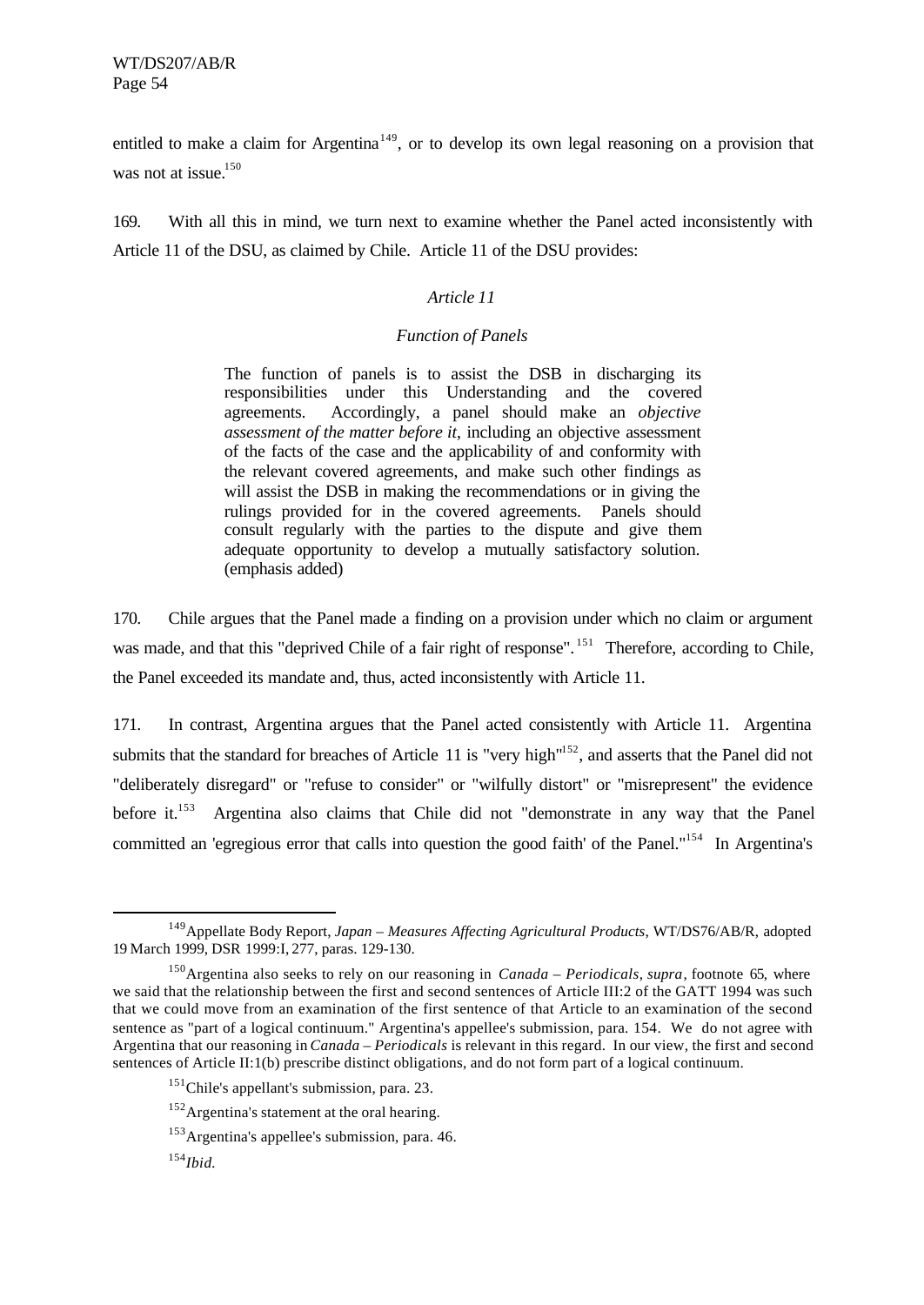view, Chile has not demonstrated that the Panel in this case abused its discretion in a manner that comes even close to the level of gravity required to sustain a claim under Article 11 of the DSU.

172. We agree with Argentina that the Panel did not refuse to consider, did not distort, and did not misrepresent any evidence relating to Chile's alleged violation of the second sentence of Article II:1(b). Indeed, there was no such evidence before the Panel. Nor, in our view, did the Panel commit an error that in any way calls into question the Panel's good faith. But the obligations under Article 11 of the DSU go beyond a panel's appreciation of the evidence before it. Article 11 obliges panels not only to make "an objective assessment of the facts of the case", but also "an objective assessment of the matter before it."

173. In this case, the Panel made a finding on a claim that was *not* made by Argentina. Having determined that the duties resulting from Chile's price band system could not be assessed under the first sentence<sup>155</sup> of Article II:1(b) of the GATT 1994, the Panel then proceeded to examine the measure under the second sentence of that provision. In so doing, the Panel assessed a provision that was not a part "of the matter before it". As we have explained, the terms of reference were broad enough to have included a claim under the second sentence of Article II:1(b). However, Argentina did not articulate a claim under that sentence; nor did Argentina submit any arguments on the consistency of Chile's price band system with the second sentence. Therefore, as with our finding in *US – Certain EC Products*, the second sentence of Article II:1(b) was not the subject of a claim before the Panel. Because it made a finding on a provision that was not before it, the Panel, therefore, did not make an objective assessment *of the matter before it*, as required by Article 11. Rather, the Panel made a finding on a matter that was *not* before it. In doing so, the Panel acted *ultra petita* and inconsistently with Article 11 of the DSU.

174. There is, furthermore, the requirement of due process. As Argentina made no claim under the second sentence of Article II:1(b) of the GATT 1994, Chile was entitled to assume that the second sentence was not in issue in the dispute, and that there was no need to offer a defence against a claim under that sentence. We agree with Chile that, by making a finding on the second sentence—a claim that was neither made nor argued—the Panel deprived Chile of a "fair right of response". <sup>156</sup>

<sup>155</sup>Panel Report, para. 7.104.

<sup>&</sup>lt;sup>156</sup>Chile's appellant's submission, para. 23.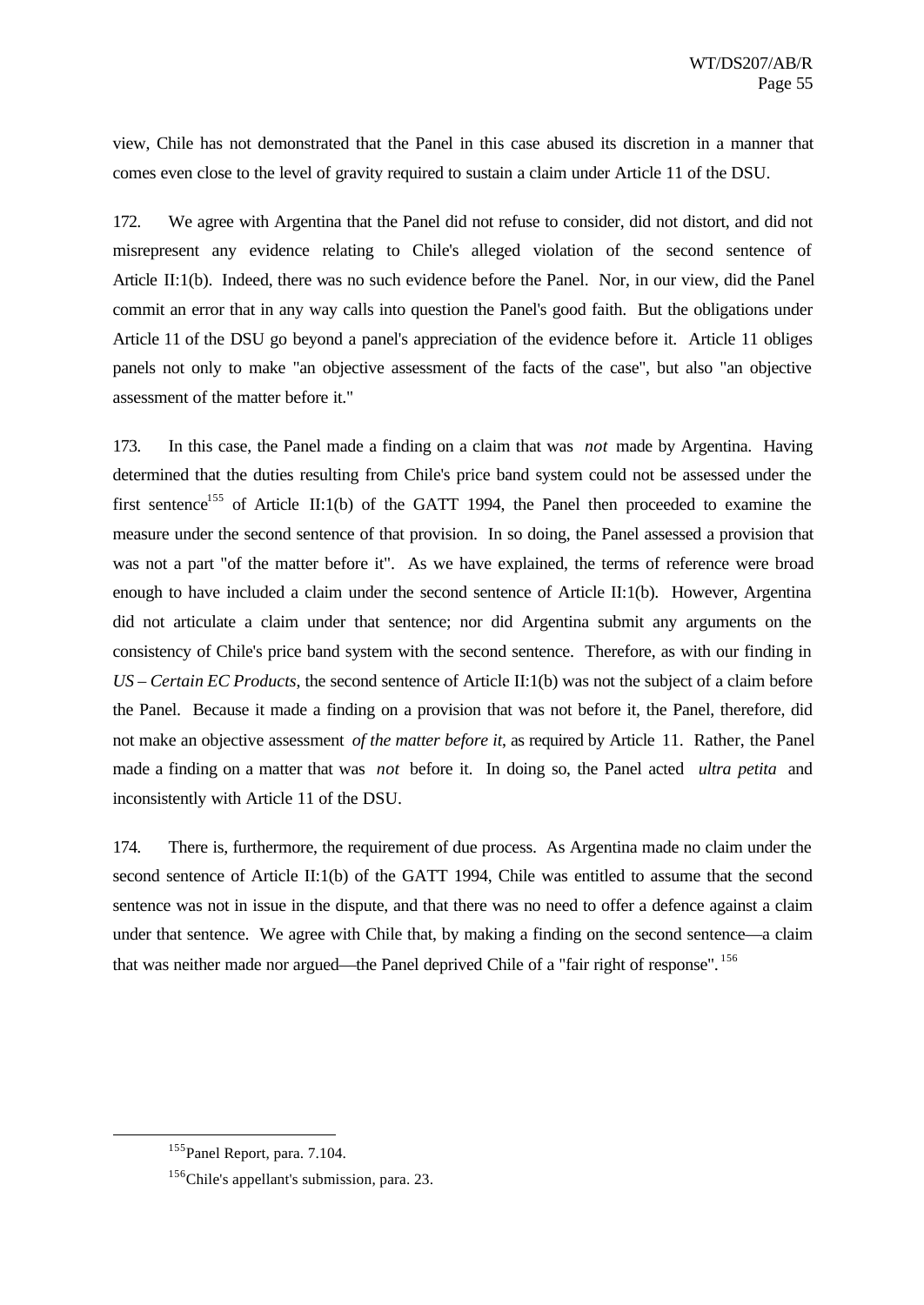175. As we said in *India – Patents*, "… the demands of due process … are implicit in the DSU".<sup>157</sup> And, as we said in *Australia – Salmon* on the right of response, "[a] fundamental tenet of due process is that a party be provided with an opportunity to respond to claims made against it".<sup>158</sup> Chile contends that this fundamental tenet of due process was not observed on this issue.

176. As we said earlier, Article 11 imposes duties on panels that extend beyond the requirement to assess evidence objectively and in good faith, as suggested by Argentina. This requirement is, of course, an indispensable aspect of a panel's task. However, in making "an objective assessment of the matter before it", a panel is also duty bound to ensure that due process is respected. Due process is an obligation inherent in the WTO dispute settlement system. A panel will fail in the duty to respect due process if it makes a finding on a matter that is not before it, because it will thereby fail to accord to a party a fair right of response. In this case, because the Panel did not give Chile a fair right of response on this issue, we find that the Panel failed to accord to Chile the due process rights to which it is entitled under the DSU.

177. For these reasons, we find that, by making a finding in paragraph 7.108 of the Panel Report that the duties resulting from Chile's price band system are inconsistent with Article II:1(b) of the GATT 1994 on the basis of the *second* sentence of that provision, which was not part of the matter before the Panel, and also by thereby denying Chile the due process of a fair right of response, the Panel acted inconsistently with Article 11 of the DSU. Therefore, we reverse that finding.

# **VII. Order of Analysis**

l

178. Chile argues that the Panel erred in choosing to examine Argentina's claim under Article 4.2 of the *Agreement on Agriculture* before examining its claim under Article II:1(b) of the GATT 1994. Argentina, on the other hand, endorses the order of analysis followed by the Panel.

179. Before addressing the substance of Chile's argument, we note that Argentina raises a procedural objection, alleging that Chile introduced this point for the first time in its appellant's submission, when, as Argentina sees it, Chile should have included this "allegation of error" in its

<sup>157</sup>Appellate Body Report, *supra*, footnote 144, para. 94.

<sup>158</sup>Appellate Body Report, *supra*, footnote 70, para. 278.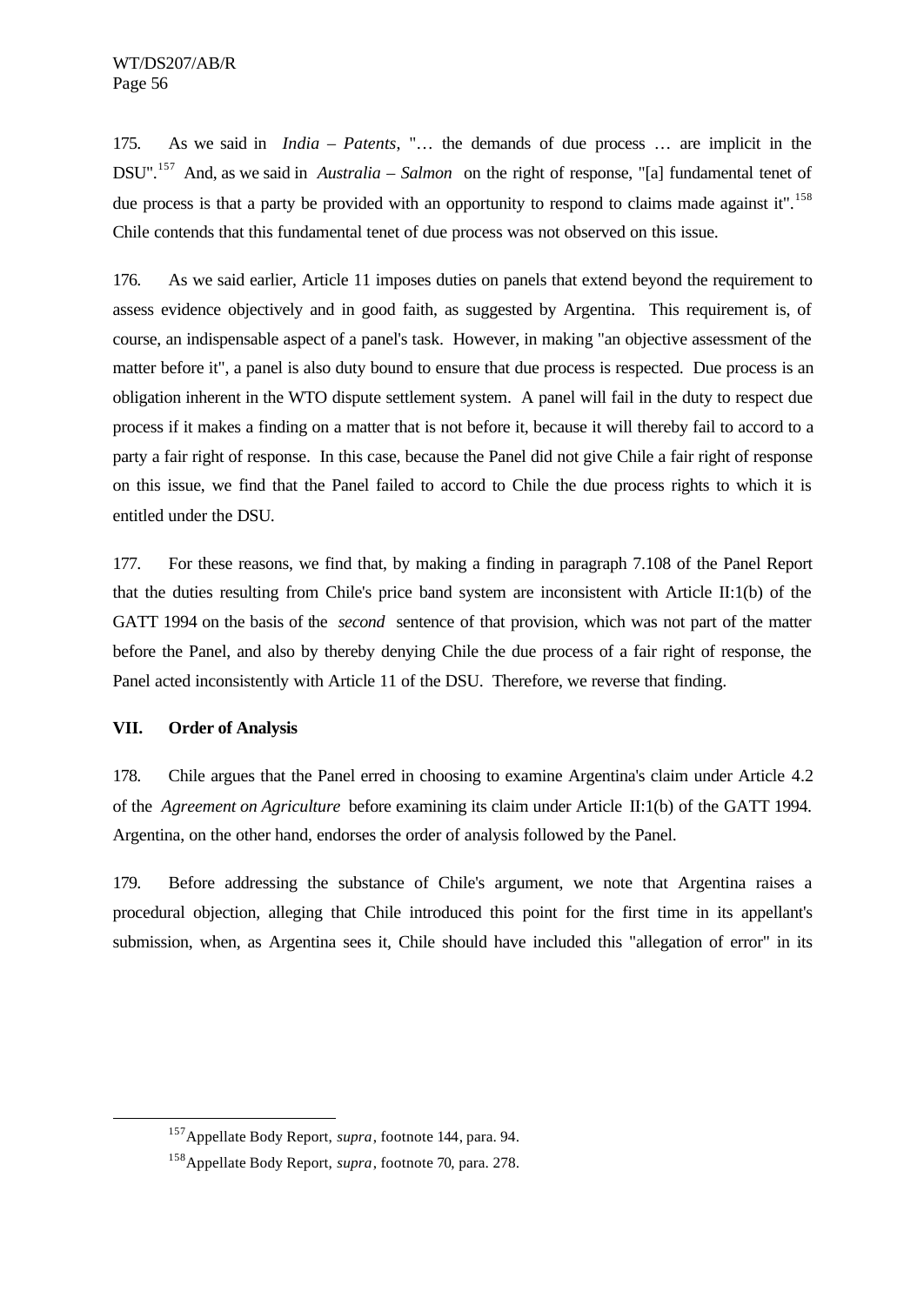Notice of Appeal pursuant to Rule 20(2)(d) of the *Working Procedures for Appellate Review*. 159

180. We addressed a similar issue in *United States – Import Prohibition of Certain Shrimp and Shrimp Products*. There, we stated that:

> The *Working Procedures for Appellate Review* enjoin the appellant to be *brief* in its notice of appeal in setting out "the nature of the appeal, including the allegations of errors". We believe that, in principle, the "nature of the appeal" and "the allegations of errors" are sufficiently set out where the notice of appeal adequately identifies the findings or legal interpretations of the Panel which are being appealed as erroneous. The notice of appeal is not expected to contain the reasons why the appellant regards those findings or interpretations as erroneous. The notice of appeal is not designed to be a summary or outline of the arguments to be made by the appellant. The legal arguments in support of the allegations of error are, of course, to be set out and developed in the appellant's submission.<sup>160</sup> (underlining added, emphasis in original)

181. Further, in *EC – Bananas III*, we stated, in the context of Article 6.2 of the DSU, that:

In our view, there is a significant difference between the *claims* identified in the request for the establishment of a panel, which establish the panel's terms of reference under Article 7 of the DSU, and the *arguments* supporting those claims, which are set out and progressively clarified in the first written submissions, the rebuttal submissions and the first and second panel meetings with the parties.

Article 6.2 of the DSU requires that the *claims* but not the *arguments*, must all be specified sufficiently in the request for the establishment of a panel  $\dots$  .<sup>161</sup> (emphasis in original)

…

182. In our view, this distinction between claims and legal arguments under Article 6.2 of the DSU is also relevant to the distinction between "allegations of error" and legal arguments as contemplated by Rule 20 of the *Working Procedures.* Bearing this distinction in mind, we do *not*

<sup>159</sup>Rule 20(2)(d) of the *Working Procedures for Appellate Review* provides in pertinent part that: A Notice of Appeal shall include the following information:

...

<sup>(</sup>d) a brief statement of the nature of appeal, including the *allegations of errors* in the issues of law covered in the panel report and legal interpretations developed by the Panel. (emphasis added)

<sup>&</sup>lt;sup>160</sup>Appellate Body Report, WT/DS58/AB/R, adopted 6 November 1998, DSR 1998:VII, 2755, para. 95.

<sup>161</sup>Appellate Body Report, *EC – Bananas III*, *supra*, footnote 58, paras. 141, 143.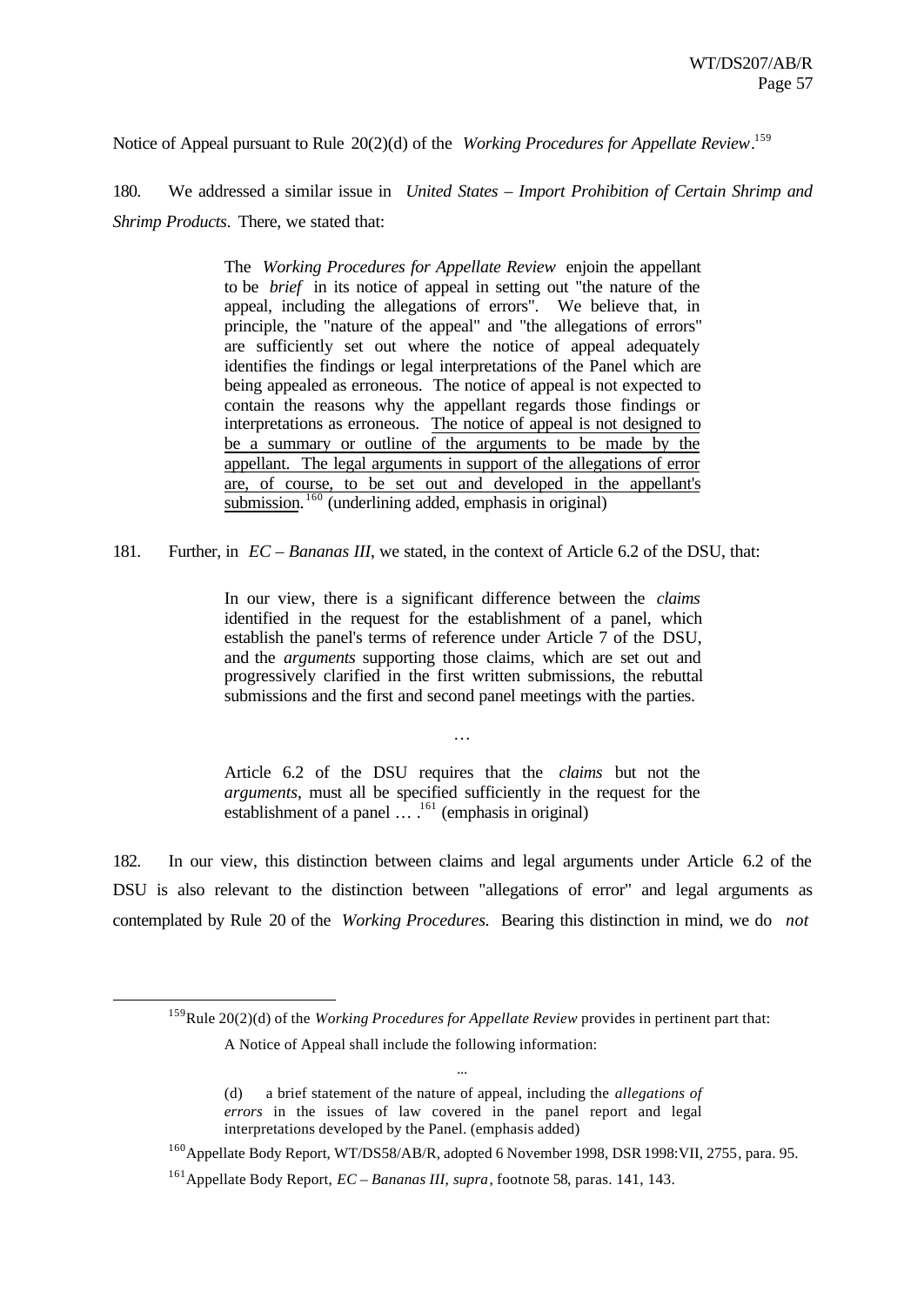agree with Argentina that Chile's arguments regarding the order of analysis chosen by the Panel amount to a separate "allegation of error" that Chile *should have*—or *could have*—included in its Notice of Appeal. In fact, we do not see, nor has Argentina explained, what *separate* "allegation of error" could have been made, or what legal basis for such "allegation of error" there could have been. Rather than making a separate "allegation of error", Chile has, in our view, simply set out a *legal argument* in support of the issues it raised on appeal relating to Article 4.2 of the *Agreement on Agriculture* and Article II:1(b) of the GATT 1994.<sup>162</sup>

183. Therefore, we reject Argentina's procedural objection, and we turn next to the substantive question before us, which is whether the Panel erred in deciding to address Argentina's claims under Article 4.2 of the *Agreement on Agriculture* before addressing Argentina's claims under Article II:1(b) of the GATT 1994.

184. On this substantive question, we observe first that, in approaching the analysis the way it did, the Panel relied on our ruling in *EC – Bananas III*. In that appeal, we stated that:

> Although Article X:3(a) of the GATT 1994 and Article 1.3 of the *Licensing Agreement* both apply, the Panel, in our view, should have applied the *Licensing Agreement* first, since this agreement deals specifically, and in detail, with the administration of import licensing procedures. If the Panel had done so, then there would have been no need for it to address the alleged inconsistency with Article X:3(a) of the GATT 1994. $163$  (underlining added)

Applying this reasoning, the Panel concluded that it should begin by examining Argentina's claims under Article 4.2 of the *Agreement on Agriculture*, because that Agreement "deals more specifically and in detail with measures affecting market access of agricultural products". <sup>164</sup>

185. On appeal, Chile questions this decision by the Panel, and maintains that Article 4.2 of the *Agreement on Agriculture* "clearly is not specific or more detailed than Article II:1(b) with regard to tariff commitments". In Chile's view, Article II:1(b) deals with tariff bindings, whereas Article 4.2 deals with non-tariff measures.<sup>165</sup> Thus, as Chile sees it, the two provisions deal with *different* 

<sup>&</sup>lt;sup>162</sup>Indeed, Chile suggests in paragraph 34 of its appellant's submission that, had the Panel begun with Article II:1(b), it would "most likely have avoided the error of inventing a new definition of 'ordinary customs duties' which has no apparent basis in the text of Article II:1(b)." Thus Chile is in fact making a legal argument in support of a substantive claim under Article II:1(b).

<sup>163</sup>Appellate Body Report, *supra*, footnote 58, para. 204.

<sup>&</sup>lt;sup>164</sup>Panel Report, para. 7.16.

<sup>&</sup>lt;sup>165</sup>Chile's response to questioning at the oral hearing.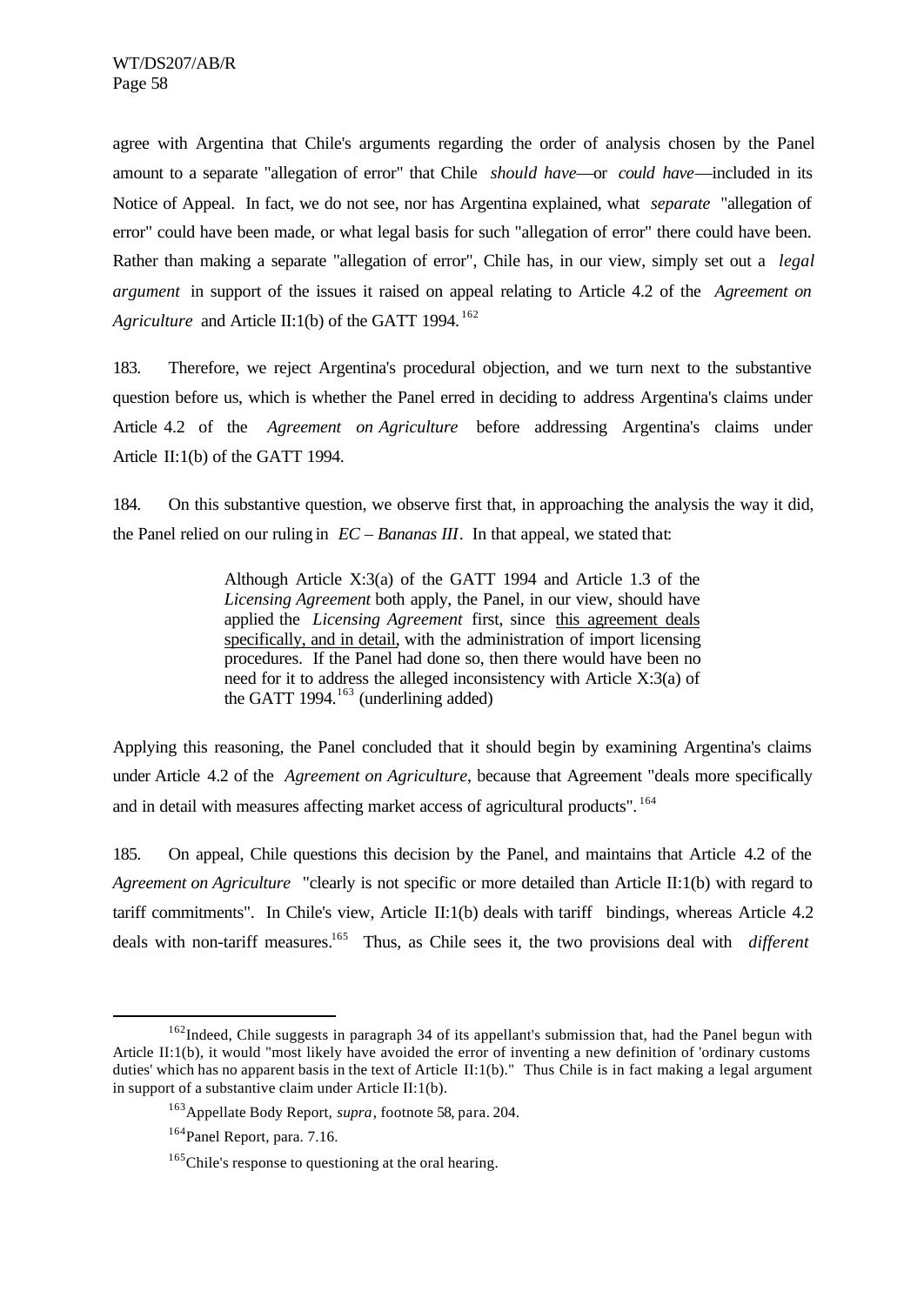subjects. Accordingly, Chile appears to argue that the approach we articulated in *EC – Bananas III* does not apply to a relationship between two provisions that do not concern the same subject.

186. It is clear, as a preliminary matter, that Article 4.2 of the *Agreement on Agriculture* applies *specifically* to agricultural products, whereas Article II:1(b) of the GATT applies *generally* to trade in *all* goods. Moreover, Article 21.1 of the *Agreement on Agriculture* provides, in relevant part, that the provisions of the GATT 1994 apply "subject to the provisions" of the *Agreement on Agriculture*. In our Report in *EC – Bananas III*, we interpreted Article 21.1 to mean that:

> … the provisions of the GATT 1994 … apply to market access commitments concerning agricultural products, except to the extent that the *Agreement on Agriculture* contains specific provisions dealing specifically with the same matter.<sup>166</sup>

187. With these considerations in mind, we turn now to Chile's contention that Article 4.2 of the *Agreement on Agriculture* "is not a specific or more detailed way of addressing the prohibition against exceeding tariff bindings under Article II:1(b)".<sup>167</sup> Our consideration of this argument requires a comparison of these two provisions in these two covered agreements. Article 4.1 of the *Agreement on Agriculture* explains that market access concessions for agricultural products relate to tariff bindings and to reductions of tariffs, as well as to other market access commitments that can be found in Members' Schedules. Article 4.2 requires Members not to maintain "any measures of the kind which have been required to be converted into ordinary customs duties", and provides an illustrative list of measures "other than ordinary customs duties". Article 4.2 prevents WTO Members from *circumventing* their commitments on "ordinary customs duties" by prohibiting them from "maintaining, reverting to, or resorting to" measures other than "ordinary customs duties". The first sentence of Article II:1(b) of the GATT 1994 *also* deals with "ordinary customs duties", by requiring Members *not* to impose "ordinary customs duties" in excess of those recorded in their Schedules. Thus, the obligations in Article 4.2 of the *Agreement on Agriculture* and those in the first sentence of Article II:1(b) of the GATT both deal with "ordinary customs duties" and market access for imported products. As we see it, the difference between the two provisions is that Article 4.2 of the *Agreement on Agriculture* deals *more specifically* with preventing the circumvention of tariff commitments on *agricultural products* than does the first sentence of Article II:1(b) of the GATT 1994. Thus, in our view, this argument by Chile is flawed.

188. Chile argues, as well, that the drafters of Article 4.2 of the *Agreement on Agriculture* borrowed the term "ordinary customs duties" from Article II:1(b) of the GATT 1947, and that,

<sup>166</sup>Appellate Body Report, *supra*, footnote 58, para. 155.

<sup>&</sup>lt;sup>167</sup>Chile's appellant's submission, para. 29.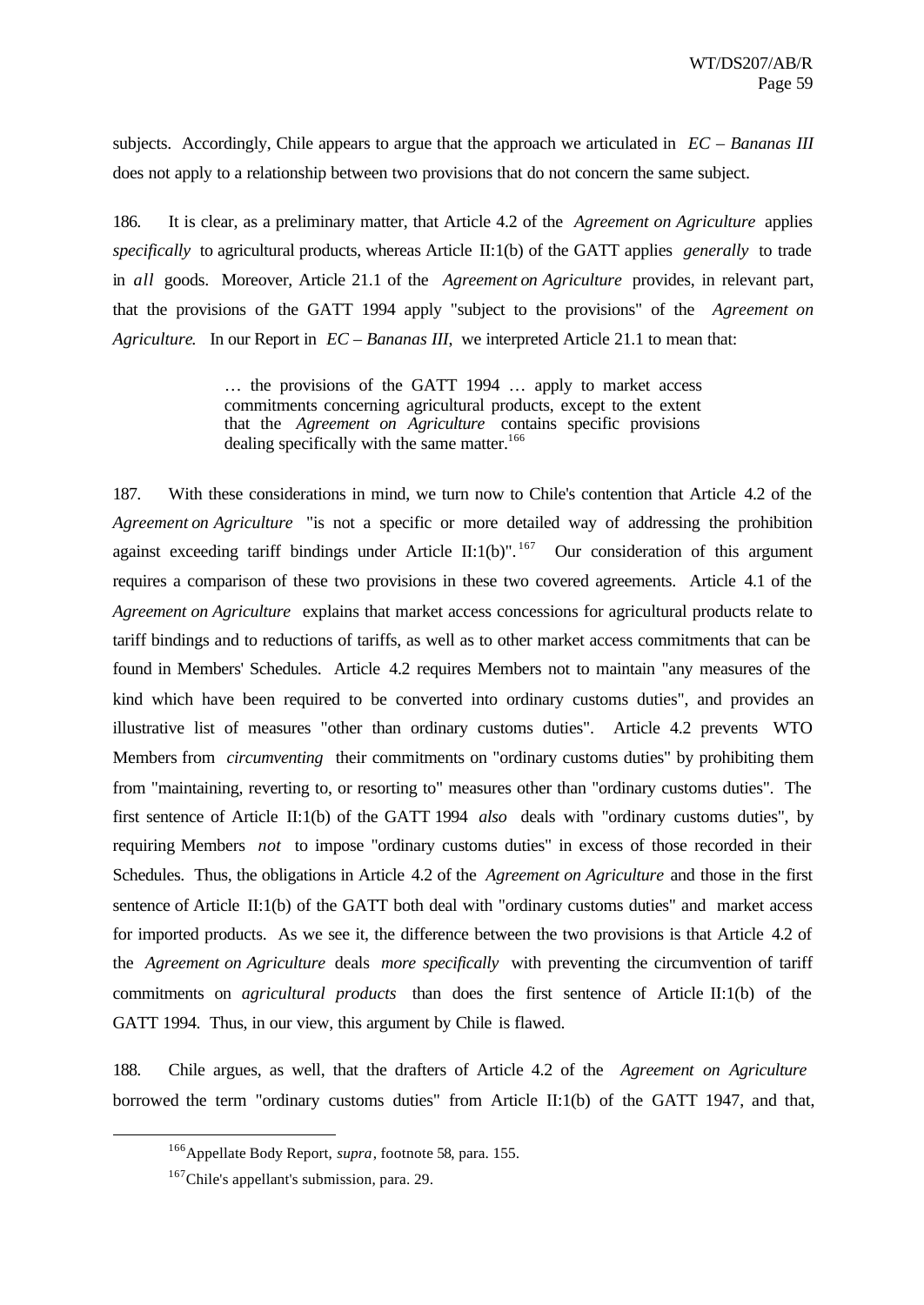therefore, Article II:1(b) of the GATT 1994 should be addressed before addressing Article 4.2 of the *Agreement on Agriculture.* Certainly it is true that Article 4.2 of the *Agreement on Agriculture* and Article II:1(b) of the GATT 1994 both refer to "ordinary customs duties". And we agree with the Panel that the term "ordinary customs duties" should be interpreted in the same way in both of these provisions. However, Article 4.2 of the *Agreement on Agriculture* and Article II:1(b) of the GATT 1994 must be examined *separately* to give meaning and effect to the distinct legal obligations arising under these two different legal provisions. The obligations arising from either of these provisions must not be read into the other. Therefore, the mere fact that the term "ordinary customs duties" in Article 4.2 derives from Article II:1(b) of the GATT 1947 does not suggest that Article II:1(b) should be examined before Article 4.2. Thus, we find no merit in this additional argument by Chile.

189. As these two provisions, in these two covered agreements, establish distinct legal obligations, it is our view that the outcome of this case would be the same, whether we begin our analysis with an examination of the issues raised under Article 4.2 of the *Agreement on Agriculture*,or with those raised under Article II:1(b) of the GATT 1994. Indeed, Chile itself concedes that the Panel could have come to a correct interpretation of both Article 4.2 and Article II:1(b) even by following the order of analysis that the Panel chose to adopt.<sup>168</sup> Chile, moreover, concedes that the Panel's decision to proceed first with an assessment of Argentina's claim under Article 4.2 would "not, by itself, be a reversible error".<sup>169</sup> We understand Chile to mean by this that the order of analysis would not, taken alone, alter the outcome of the case.

190. Finally, as a practical matter, even if we were to begin our analysis with Article II:1(b) of the GATT 1994—as Chile suggests—and were to find no violation of that provision because duties were not imposed in excess of a tariff binding—we would, nonetheless, be required to examine thereafter the consistency of Chile's price band system with Article 4.2 of the *Agreement on Agriculture*. Even if the duties resulting from the application of Chile's price band system did not exceed Chile's tariff binding, that system could nonetheless constitute a measure prohibited by Article 4.2. Indeed, and as we have already pointed out, Article 21.1 of the *Agreement on Agriculture* mandates that the provisions of the GATT 1994 apply *subject to* the provisions of the *Agreement on Agriculture*. Hence, any finding under Article II:1(b) of the GATT 1994 would be subject to further inquiry under the *Agreement on Agriculture*. In contrast, if we were to find first that Chile's price band system is inconsistent with Article 4.2 of the *Agreement on Agriculture*, we would not need to make a separate finding on whether the price band system also results in a violation of Article II:1(b) of the

<sup>&</sup>lt;sup>168</sup>Chile's appellant's submission, para. 35.

 $169$ Chile's response to questioning at the oral hearing.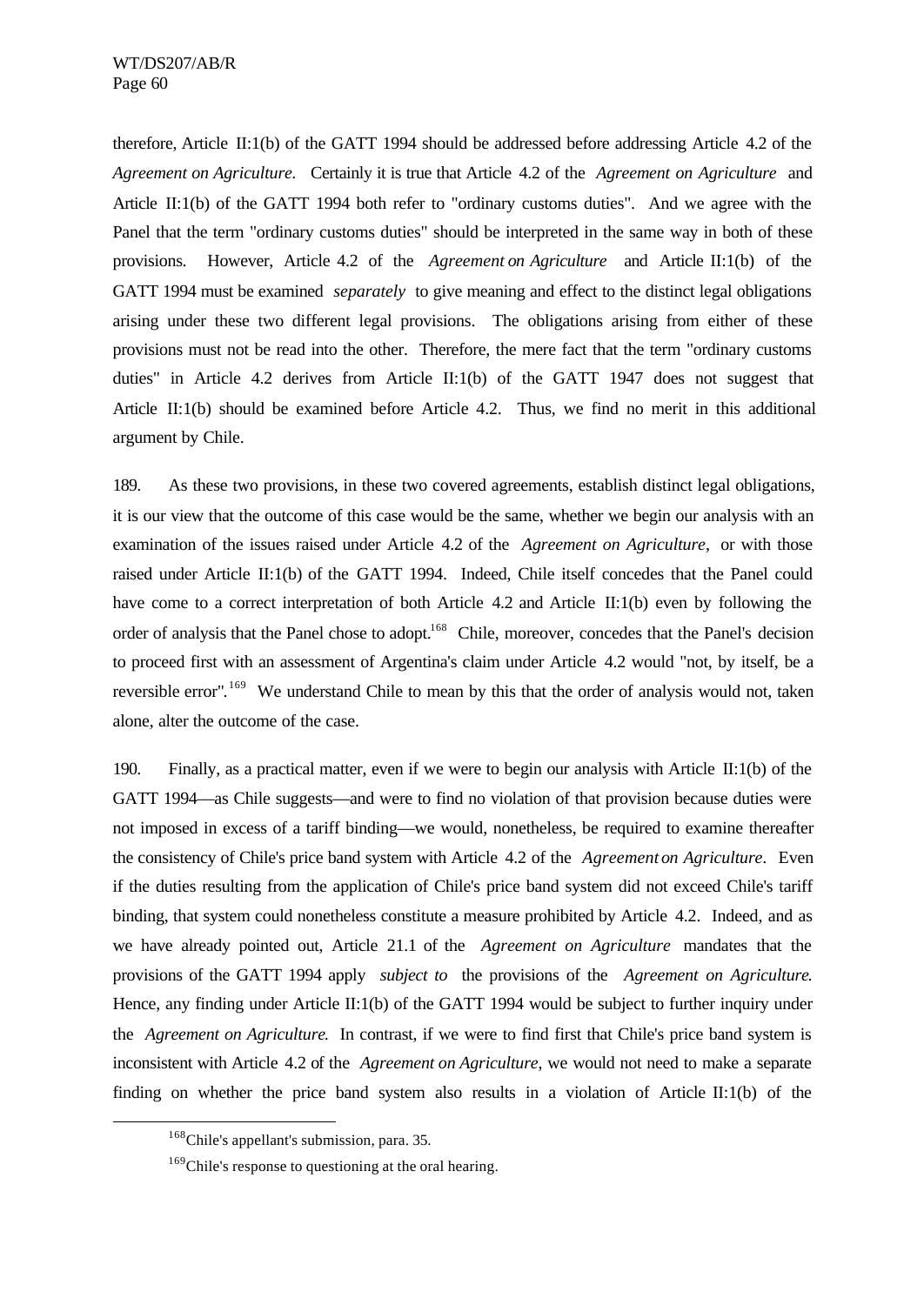GATT 1994 in order to resolve this dispute. This is because a finding that Chile's price band system as such is a measure prohibited by Article 4.2 would mean that the duties resulting from the application of that price band system *could no longer be levied*—no matter what the level of those duties may be. Without a price band system, there could be no price band duties.

191. We therefore conclude that the Panel did not err in choosing to examine Argentina's claim under Article 4.2 of the *Agreement on Agriculture* before examining Argentina's claim under Article II:1(b) of the GATT 1994. Our own analysis will follow the same order.

# **VIII. Article 4.2 of the** *Agreement on Agriculture*

192. Argentina argued before the Panel that Chile's price band system is a measure "of the kind which has been required to be converted into ordinary customs duties" and which, by the terms of Article 4.2 of the *Agreement on Agriculture*, Members are required not to "maintain". Argentina claimed that, in maintaining the price band system, Chile is acting inconsistently with Article 4.2.

193. In reply, Chile contended before the Panel that Chile's price band system is *not* a measure "of the kind which has been required to be converted into ordinary customs duties" by virtue of Article 4.2 of the *Agreement on Agriculture*. According to Chile, the duties resulting from Chile's price band system are "ordinary customs duties", and Chile's price band system—which is merely a system for determining the level of those duties—is, therefore, consistent with Article 4.2.

194. The Panel found Chile's price band system to be inconsistent with Chile's obligations under Article 4.2 of the *Agreement on Agriculture*. The Panel concluded that:

> … the Chilean PBS is "a similar border measure other than ordinary customs duties" which is not maintained "under balance-of-payment provisions or under other general, non-agriculture specific provisions of GATT 1994 or of the other Multilateral Trade Agreements in Annex 1A to the WTO Agreement", within the meaning of footnote 1 to the Agreement on Agriculture. We therefore conclude that the Chilean PBS is a measure "of the kind which ha[s] been required to be converted into ordinary customs duties", within the meaning of Article 4.2 of the Agreement on Agriculture. By maintaining a measure which should have been converted, *Chile has acted inconsistently with Article 4.2 of the Agreement on Agriculture*. 170

<sup>&</sup>lt;sup>170</sup>Panel Report, para. 7.102.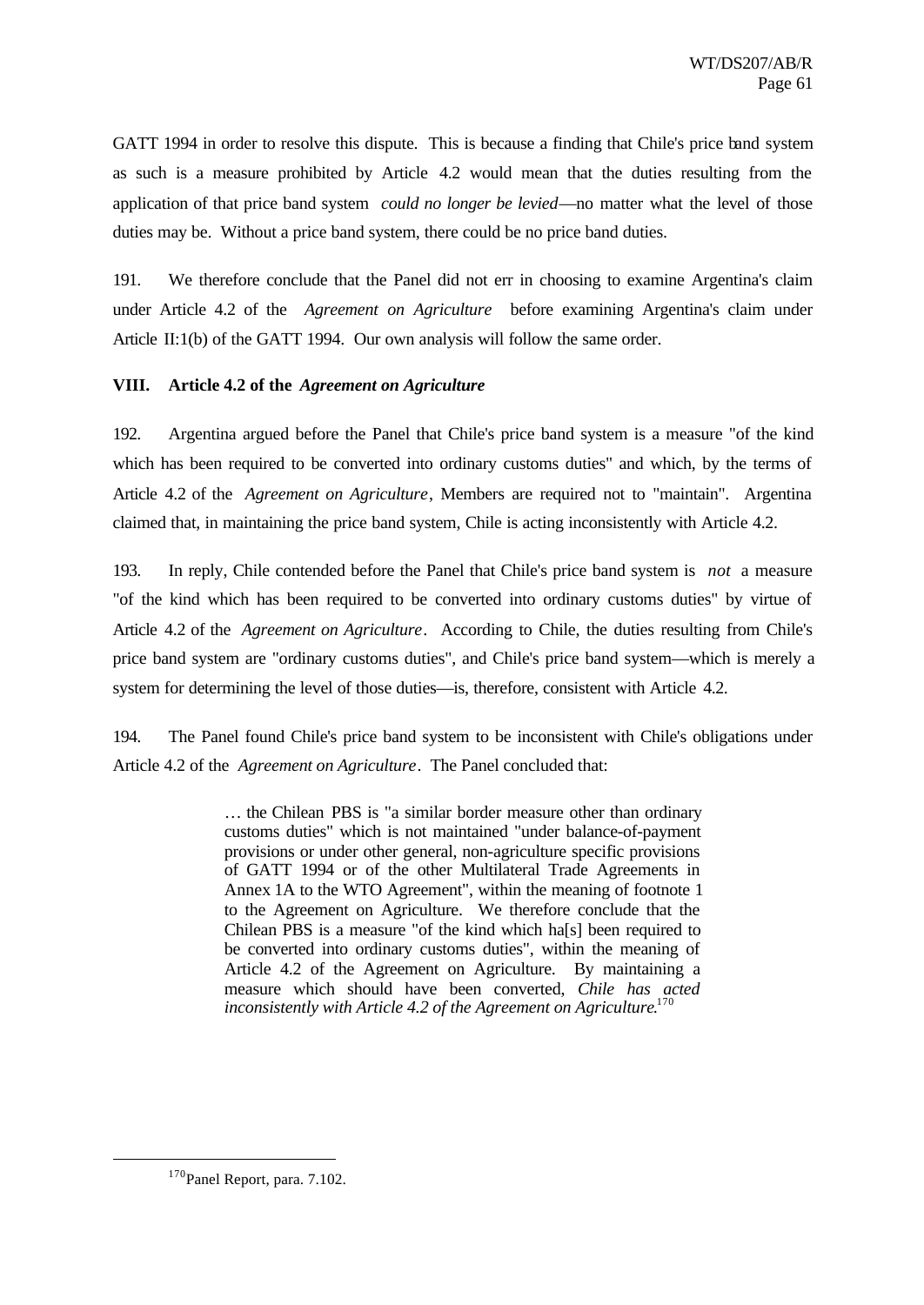195. Chile appeals the Panel's findings under Article 4.2 of the *Agreement on Agriculture,* arguing that the Panel erred in finding that:

- Chile's price band system constitutes a border measure "similar to" a "variable import levy" and a "minimum import price" within the meaning of footnote 1 and Article 4.2;
- the duties imposed under Chile's price band system are not "ordinary customs" duties", within the meaning of Article 4.2 and footnote 1; and, ultimately, that
- Chile's price band system is inconsistent with Article 4.2.

196. Before addressing these specific issues appealed by Chile, we recall that the preamble to the *Agreement on Agriculture* states that an objective of that Agreement is "to establish a fair and market-oriented agricultural trading system", and to initiate a reform process "through the negotiation of commitments on support and protection and through the establishment of strengthened and more operationally effective GATT rules and disciplines".<sup>171</sup> The preamble further states that, to achieve this objective, it is necessary to provide for reductions in protection, "resulting in correcting and preventing restrictions and distortions in world agricultural markets,"<sup>172</sup> through achieving "specific binding commitments," *inter alia*, in the area of market access.<sup>173</sup>

197. We are certainly aware of the importance of agricultural and primary products to many developing country Members of the WTO. We are mindful also that the significance of trade in such products is reflected in a number of places in the covered agreements, including the *Agreement on Agriculture*. In the preamble to the *Agreement on Agriculture*, it is said that developed country Members agreed that, in implementing their commitments on market access, they "would take fully into account the particular needs and conditions of developing country Members by providing for a greater improvement of opportunities and terms of access for agricultural products of particular interest to these Members".<sup>174</sup> In addition, the *Agreement on Agriculture* allows for certain special and differential treatment for developing country Members relating to the treatment of agricultural

<sup>&</sup>lt;sup>171</sup>Preamble to the *Agreement on Agriculture*, recital 2.

<sup>172</sup>*Ibid.*, recital 3.

<sup>173</sup>*Ibid.*, recital 4.

<sup>174</sup>*Ibid.*, recital 5.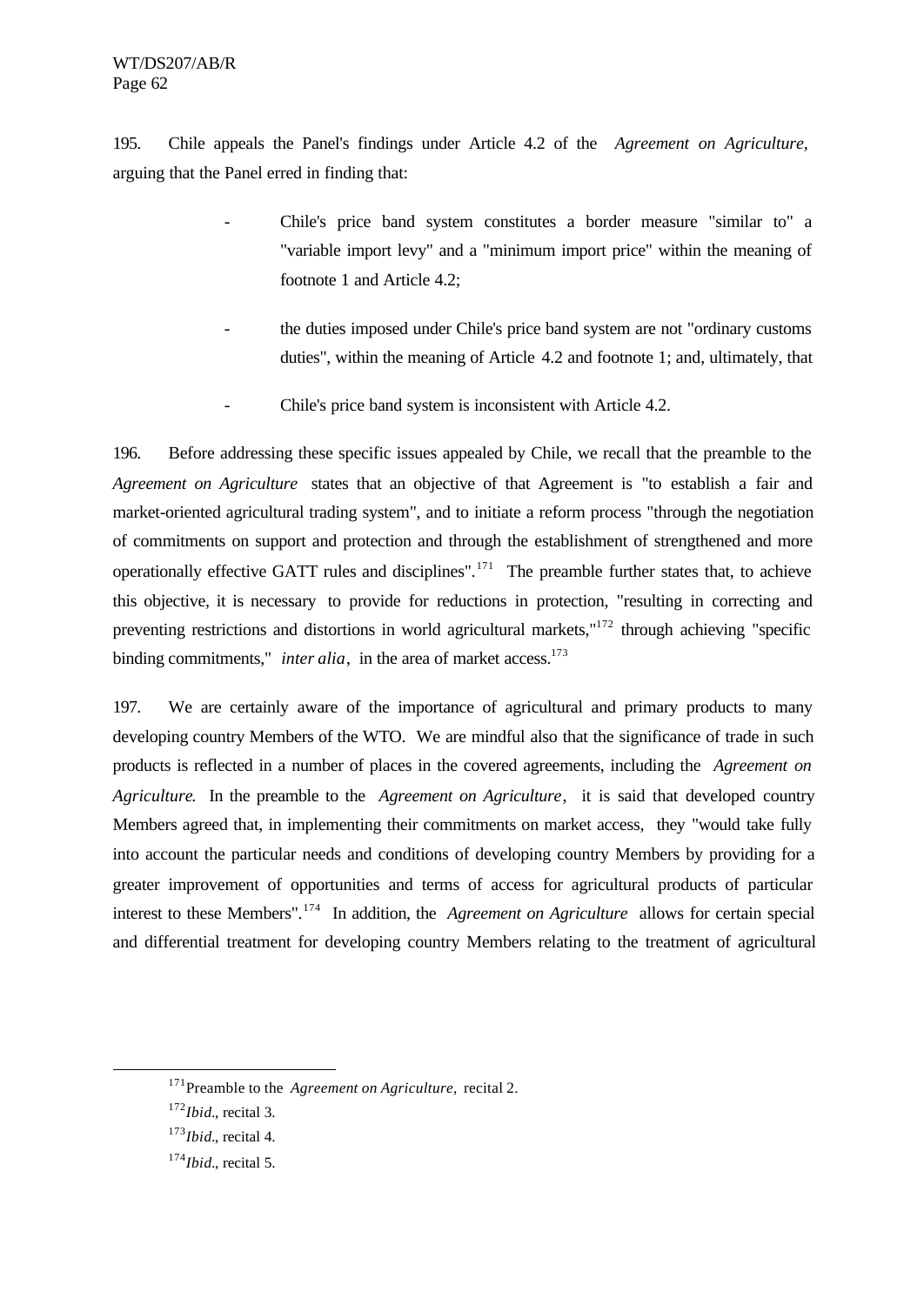products. Article 15 is the general provision of the *Agreement on Agriculture* dealing with special and differential treatment for developing country Members. It stipulates that such treatment "shall be provided as set out in the relevant provisions of this Agreement and embodied in the Schedules of concessions and commitments."<sup>175</sup> Thus, special and differential treatment for developing country Members applies, under the *Agreement on Agriculture*, only where and to the extent that it is specifically provided for in that Agreement.

198. The *Agreement on Agriculture* does not exempt developing country Members from the requirement not to maintain measures prohibited by Article 4.2 of that Agreement. Although Annex 5 on "Special Treatment with Respect to Paragraph 2 of Article 4" permits certain derogations by developing countries from some of the requirements of Article 4.2, these are not relevant here.

199. In these circumstances, although the participants in this dispute are developing country Members, we are not required to apply any of these specialized provisions in coming to our decision in this appeal. Moreover, both Chile and Argentina confirmed, in response to questioning at the oral hearing, that the fact that they both are developing countries has no relevance in this dispute.

200. That said, we turn now to Article 4, which is the main provision of Part III of the *Agreement on Agriculture.* As its title indicates, Article 4 deals with "Market Access".<sup>176</sup> During the course of the Uruguay Round, negotiators identified certain border measures which have in common that they restrict the volume or distort the price of imports of agricultural products. The negotiators decided that these border measures should be converted into ordinary customs duties, with a view to ensuring enhanced market access for such imports. Thus, they envisioned that ordinary customs duties would, in principle, become the only form of border protection. As ordinary customs duties are more transparent and more easily quantifiable than non-tariff barriers, they are also more easily compared between trading partners, and thus the maximum amount of such duties can be more easily reduced in future multilateral trade negotiations. The Uruguay Round negotiators agreed that market access would be improved—both in the short term and in the long term—through bindings and reductions of tariffs and minimum access requirements, which were to be recorded in Members' Schedules.

<sup>&</sup>lt;sup>175</sup>Article 15 on "Special Treatment" provides in relevant part:

In keeping with the recognition that differential and more favourable treatment for developing country Members is an integral part of the negotiation, special and differential treatment in respect of commitments shall be provided as set out in the relevant provisions of this Agreement and embodied in the Schedules of concessions and commitments.

<sup>&</sup>lt;sup>176</sup>Part III contains only one other provision, namely, Article 5, which provides for a special safeguard mechanism that may be used to derogate from the requirements of Article 4 when certain conditions are met. We will discuss Article 5 later in this section.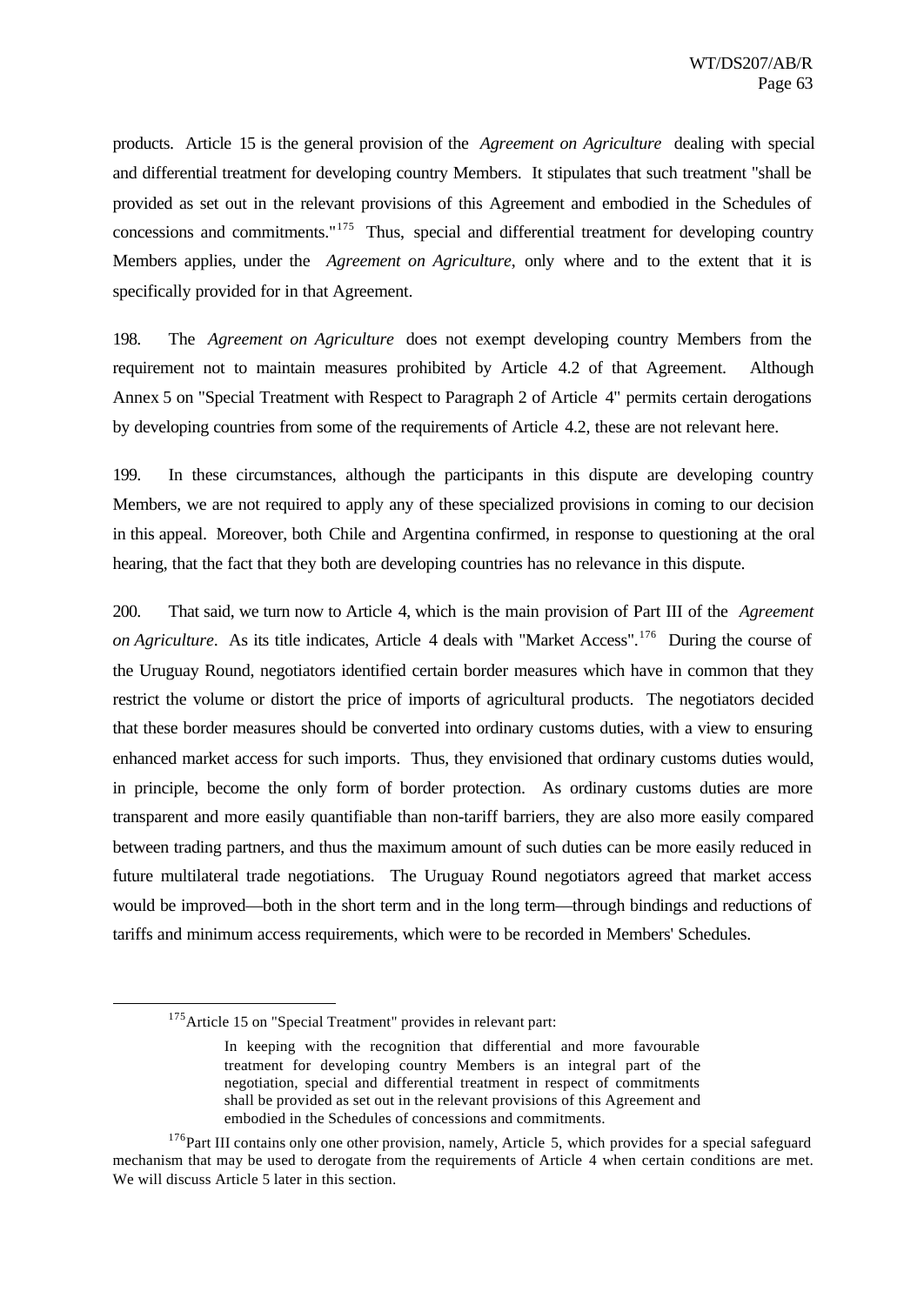201. Thus, Article 4 of the *Agreement on Agriculture* is appropriately viewed as the legal vehicle for requiring the conversion into ordinary customs duties of certain market access barriers affecting imports of agricultural products. Article 4 provides, in its entirety:

### *Market Access*

1. Market access concessions contained in Schedules relate to bindings and reductions of tariffs, and to other market-access commitments as specified therein.

2. Members shall not maintain, resort to, or revert to any measures of the kind which have been required to be converted into ordinary customs duties<sup>1</sup>, except as otherwise provided for in Article 5 and Annex 5.  $\overline{\phantom{a}}$  . The contract of the contract of the contract of the contract of the contract of the contract of the contract of the contract of the contract of the contract of the contract of the contract of the contract of

<sup>1</sup>These measures include quantitative import restrictions, variable import levies, minimum import prices, discretionary import licensing, non-tariff measures maintained through state-trading enterprises, voluntary export restraints, and similar border measures other than ordinary customs duties, whether or not the measures are maintained under country-specific derogations from the provisions of GATT 1947, but not measures maintained under balance-ofpayments provisions or under other general, non-agriculture-specific provisions of GATT 1994 or of the other Multilateral Trade Agreements in Annex 1A to the WTO Agreement.

202. In our examination of the issues appealed relating to Article 4.2 and to footnote 1, we will address the Panel's general interpretation of both before discussing, in detail, the specific issues raised by Chile regarding these provisions. Then we will review the Panel's assessment of Chile's price band system in the light of our general interpretation of Article 4.2, and also of our interpretations of the specific categories of measures listed in footnote 1 to which the parties and the Panel referred. These categories include "variable import levies", "minimum import prices" and "similar border measures other than ordinary customs duties".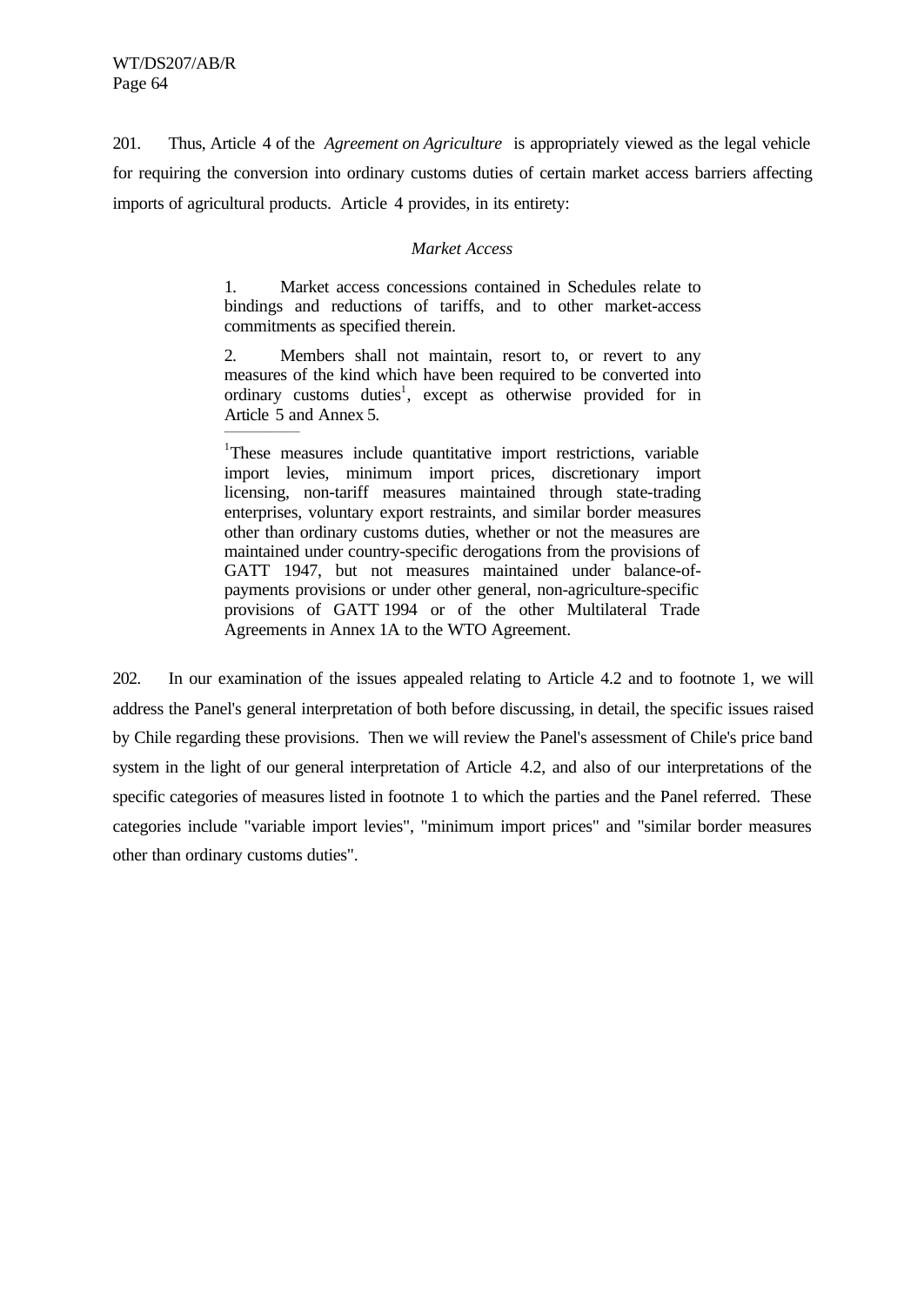203. We emphasize that we have been asked, in this appeal, to examine the measure before us— Chile's price band system—for its consistency with certain of Chile's WTO obligations. We have not been asked to examine any other measure of any other WTO Member. Therefore, we need not, and do not, offer any view on the consistency with WTO obligations of price band systems in general, or the consistency with WTO obligations of any specific price band system that may be applied by any other Member.

## A. *General Interpretative Analysis of Article 4.2 and Footnote 1*

204. We turn first to the ordinary meaning of Article 4.2, in its context and in the light of its object and purpose.<sup>177</sup> This provision requires Members not to maintain, resort to, or revert to certain kinds of measures with a view to "implementing their commitments on market access"<sup>178</sup> for imports of agricultural products. These requirements of Article 4.2, which came into effect with the entry into force of the *WTO Agreement* on 1 January 1995, apply to "any measures of the kind which have been required to be converted into ordinary customs duties". The meaning and scope of this underlined phrase is a central issue in this case.

205. We begin with a consideration of the use of the present perfect tense in the phrase "any measures of the kind which *have been required* to be converted into ordinary customs duties". Chile sees a special significance in the use of this tense; Argentina does not. Chile asserts that the use of the present perfect tense (that is, "*have been required* to be converted") in Article 4.2 should be borne in mind when interpreting this provision.<sup>179</sup> In Chile's view, it is "highly relevant"<sup>180</sup>, for the interpretation of Article 4.2, that no country *actually converted* a price band system into tariffs during the Uruguay Round negotiations, and also that no Member *requested* Chile to convert Chile's price band system into tariffs during those negotiations. Chile concedes, however, that a measure is

<sup>177</sup>Article 31 of the *Vienna Convention*.

<sup>178</sup>Preamble of the *Agreement on Agriculture,* recital 5.

 $179$ Chile criticizes the Panel's order of analysis within Article 4. In Chile's view, the Panel moved too quickly from interpreting the terms "any measures of the kind" in paragraph 2 to the specific categories of measures listed in footnote 1. Chile alleges that, in doing so, the Panel failed to attribute sufficient significance to the entire phrase "*which have been required to be converted into ordinary customs duties"* (emphasis added) in the main text of paragraph 2, except to note that this wording did not necessarily mean that only the measures that were actually converted were banned. Chile refers in particular to paragraphs 7.18-7.19 of the Panel Report. Chile's appellant's submission, para. 87. We note, however, that the text of paragraph 2 itself directs the interpreter to footnote 1. Given that, in interpreting Article 4.2, we address the terms of the provision in a different sequence than did the Panel, and because the result of our interpretation is essentially the same as that reached by the Panel, we do not find it necessary to address Chile's contention in more detail.

<sup>&</sup>lt;sup>180</sup>Chile's response to questioning at the oral hearing.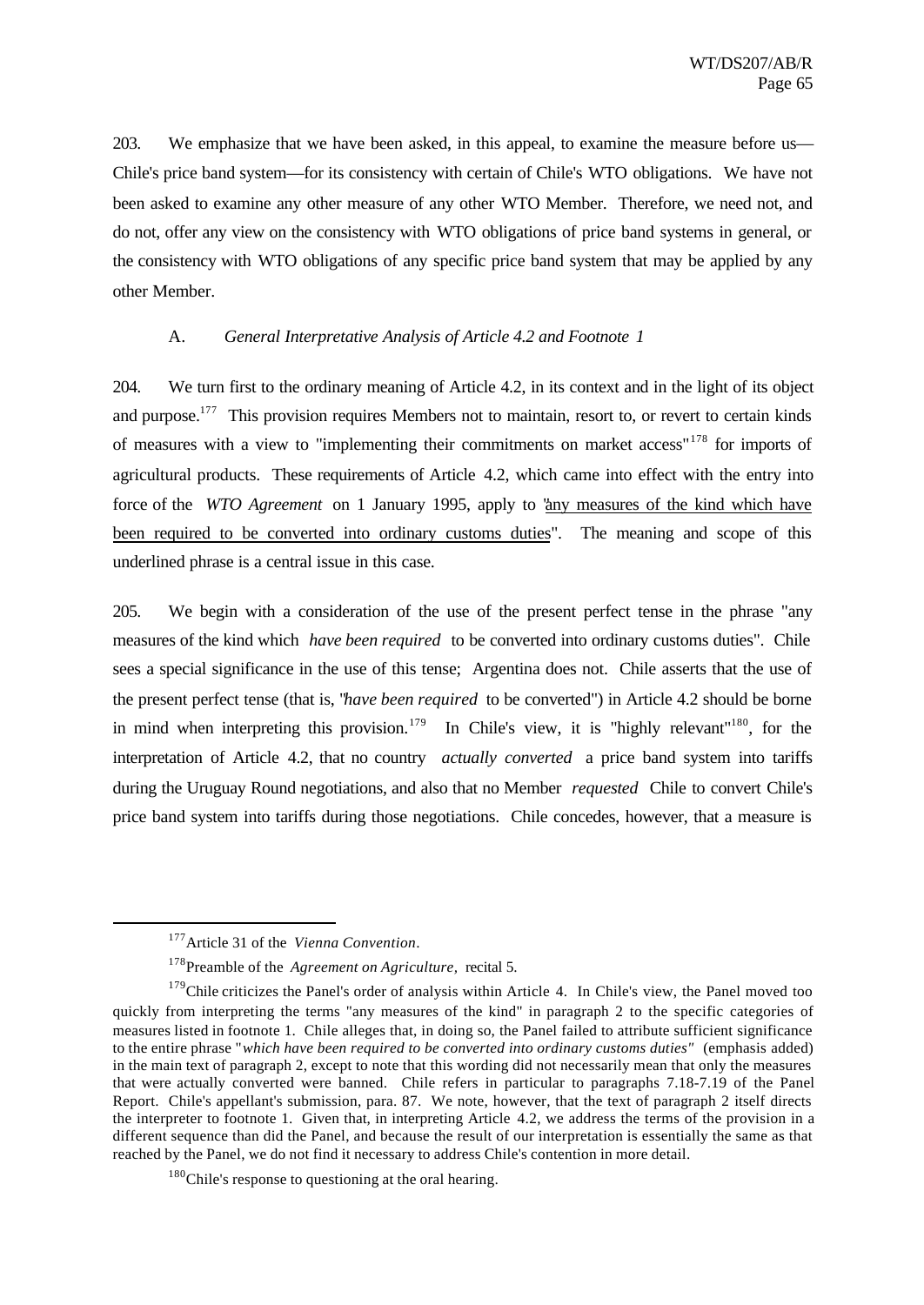not necessarily consistent with Article 4.2 simply because the measure was neither actually converted nor requested to be converted by the end of the Uruguay Round.<sup>181</sup>

206. We agree with Chile that Article 4.2 of the *Agreement on Agriculture* should be interpreted in a way that gives meaning to the use of the present perfect tense in that provision—particularly in the light of the fact that most of the other obligations in the *Agreement on Agriculture* and in the other covered agreements are expressed in the present, and not in the present perfect, tense. In general, requirements expressed in the present perfect tense impose obligations that came into being in the past, but may continue to apply at present.<sup>182</sup> As used in Article 4.2, this temporal connotation relates to the date *by which* Members had to convert measures covered by Article 4.2 into ordinary customs duties, as well as to the date *from which* Members had to refrain from maintaining, reverting to, or resorting to, measures prohibited by Article 4.2. The conversion into ordinary customs duties of measures within the meaning of Article 4.2 began *during* the Uruguay Round multilateral trade negotiations, because ordinary customs duties that were to "compensate" for and replace converted border measures were to be recorded in Members' draft WTO Schedules by the *conclusion* of those negotiations. These draft Schedules, in turn, had to be verified before the signing of the *WTO Agreement* on 15 April 1994. Thereafter, there was no longer an option to replace measures covered by Article 4.2 with ordinary customs duties in excess of the levels of previously bound tariff rates. Moreover, as of the date of entry into force of the *WTO Agreement* on 1 January 1995, Members are required not to "maintain, revert to, or resort to" measures covered by Article 4.2 of the *Agreement on Agriculture*.

207. If Article 4.2 were to read "any measures of the kind which *are* required to be converted", this would imply that if a Member—for whatever reason—had failed, by the end of the Uruguay Round negotiations, to convert a measure within the meaning of Article 4.2, it could, *even today*, replace that measure with ordinary customs duties in excess of bound tariff rates.<sup>183</sup> But, as Chile and Argentina have agreed, this is clearly not so.<sup>184</sup> It seems to us that Article 4.2 was drafted in the present perfect tense to ensure that measures that were required to be converted as a result of the Uruguay Round—but were not converted—could not be maintained, by virtue of that Article, from the date of the entry into force of the *WTO Agreement* on 1 January 1995.

<sup>&</sup>lt;sup>181</sup>Chile's appellant's submission, para. 81.

<sup>182</sup>G. Leech and J. Svartvik, *A Communicative Grammar of English*, (Longman, 1979), paras 112-119. R. Quirk and S. Greenbaum, *A University Grammar of English*, (Longman, 1979), paras. 328-330.

 $^{183}$ Bound tariffs could, however, be renegotiated pursuant to Article XXVIII of the GATT 1994.

<sup>&</sup>lt;sup>184</sup>At the oral hearing, the participants and third participants agreed that such replacement rights expired as of the entry into force of the *WTO Agreement*.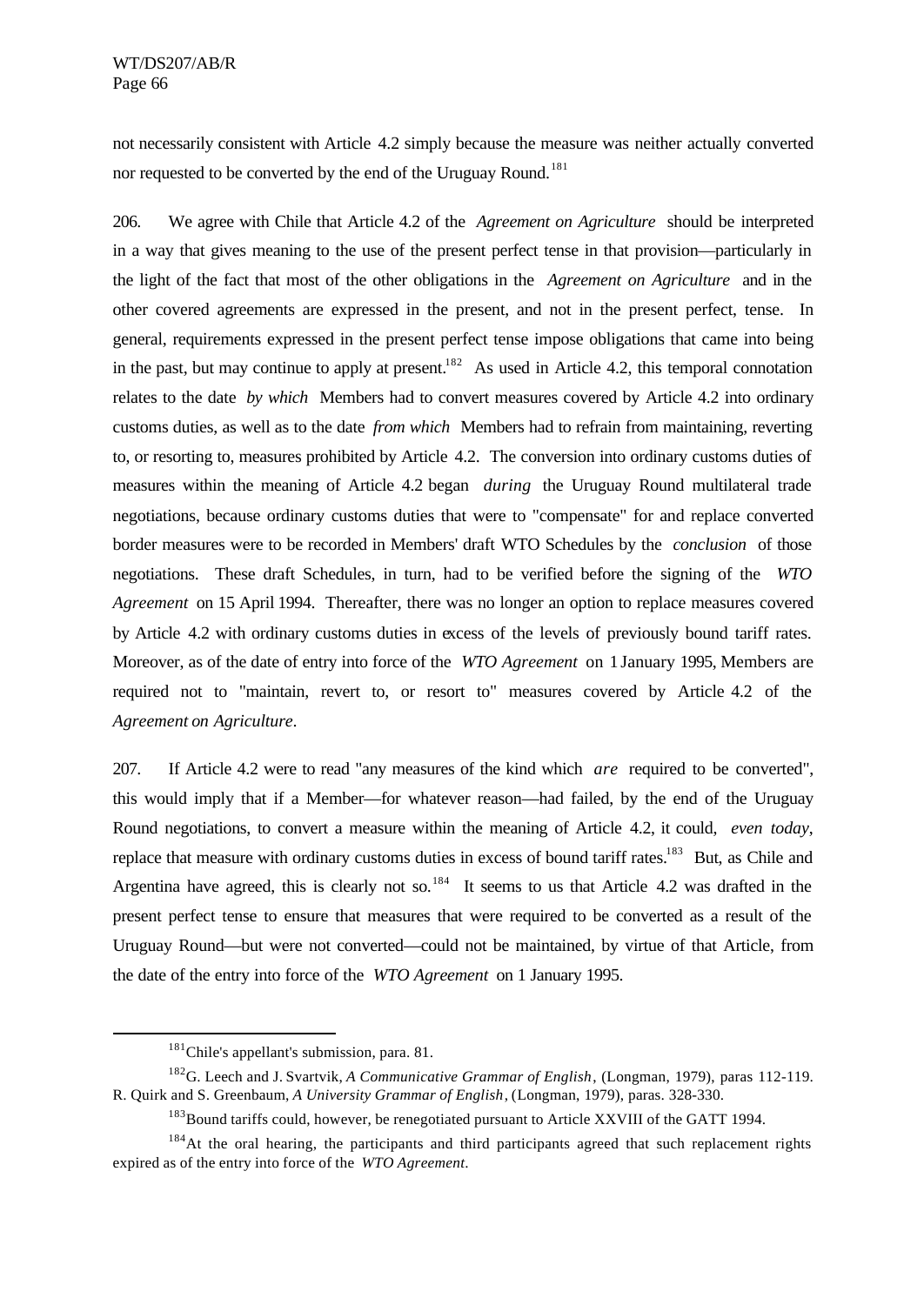208. Thus, contrary to what Chile argues, giving meaning and effect to the use of the present perfect tense in the phase "have been required" does not suggest that the scope of the phrase "any measures of the kind which have been required to be converted into ordinary customs duties" must be limited only to those measures which were *actually* converted, or were *requested* to be converted, into ordinary customs duties by the end of the Uruguay Round. Indeed, in our view, such an interpretation would fail to give meaning and effect to the word "*any*" and the phrase "*of the kind*", which are descriptive of the word "measures" in that provision. A plain reading of these words suggests that the drafters intended to cover a broad category of measures. We do not see how proper meaning and effect could be accorded to the word "any" and the phrase "of the kind" in Article 4.2 if that provision were read to include only those specific measures that were singled out to be converted into ordinary customs duties by negotiating partners in the course of the Uruguay Round.

209. The wording of footnote 1 to the *Agreement on Agriculture* confirms our interpretation. The footnote imparts meaning to Article 4.2 by enumerating examples of "measures of the kind which have been required to be converted", and which Members must not maintain, revert to, or resort to, from the date of the entry into force of the *WTO Agreement*. Specifically, and as both participants agree<sup>185</sup>, the use of the word "include" in the footnote indicates that the list of measures is illustrative, not exhaustive. And, clearly, the existence of footnote 1 suggests that there will be "measures of the kind which have been required to be converted" that were *not* specifically identified during the Uruguay Round negotiations. Thus, in our view, the illustrative nature of this list lends support to our interpretation that the measures covered by Article 4.2 are not limited only to those that were *actually* converted, or were requested to be converted, into ordinary customs duties during the Uruguay Round.

210. Footnote 1 also refers to a residual category of "similar border measures other than ordinary customs duties", which indicates that the drafters of the Agreement did not seek to identify all "measures which have been required to be converted" during the Uruguay Round negotiations. The existence of this residual category confirms our interpretation that Article 4.2 covers more than merely the measures that had been specifically identified or challenged by other negotiating partners in the course of the Uruguay Round.

211. Further, the context of Article 4.2 confirms our interpretation. Article 5.1 of the *Agreement on Agriculture*, the only provision in addition to Article 4 that is included in Part III of that Agreement, specifies that a Member may, under certain conditions, impose a special safeguard on imports of an agricultural product "in respect of which measures referred to in [Article 4.2] *have been*

<sup>&</sup>lt;sup>185</sup>Participants' responses to questioning at the oral hearing.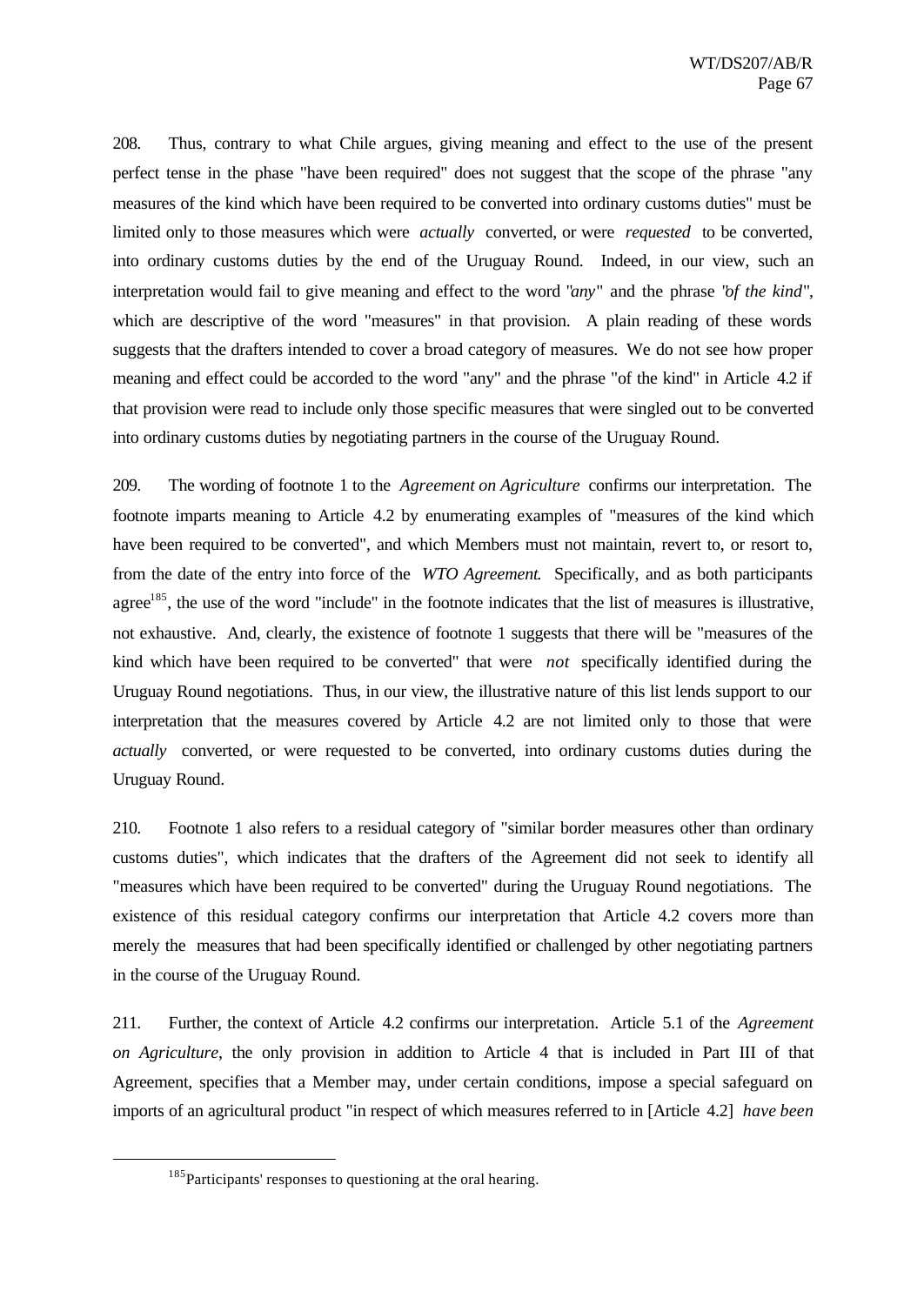*converted* into an ordinary customs duty". (emphasis added) In our view, the phrase "have been required to be converted" in Article 4.2 has a broader connotation than the phrase "have been converted" in Article  $5.1^{186}$  Therefore, it is perfectly apt that Article  $5.1$  speaks of such special safeguards only with respect to those agricultural products for which measures covered by Article 4.2 "have been converted"—that is, have in fact already been converted—into ordinary customs duties. Article 5.1 illustrates that, where the drafters of the *Agreement on Agriculture* wanted to limit the application of a rule to measures that have *actually* been converted, they used specific language expressing that limitation.

212. Thus, the obligation in Article 4.2 not to "maintain, resort to, or revert to any measures of the kind which have been required to be converted into ordinary customs duties" applies from the date of the entry into force of the *WTO Agreement*—regardless of whether or not a Member converted any such measures into ordinary customs duties before the conclusion of the Uruguay Round. The mere fact that no trading partner of a Member singled out a specific "measure of the kind" by the end of the Uruguay Round by requesting that it be converted into ordinary customs duties, does not mean that such a measure enjoys immunity from challenge in WTO dispute settlement. The obligation "not [to] maintain" such measures underscores that Members must not continue to apply measures covered by Article 4.2 from the date of entry into force of the *WTO Agreement*. 187

213. Chile's argument that it is "highly relevant" that no country that had a price band system in place before the conclusion of the Uruguay Round actually converted it into ordinary customs duties<sup>188</sup> gives rise to another question, namely: is this practice relevant in interpreting Article 4.2 because it constitutes "subsequent practice in the application of the treaty which establishes the agreement of the parties regarding its interpretation", within the meaning of the customary rule of interpretation codified in Article 31(3)(b) of the *Vienna Convention*? In our Report in *Japan – Taxes on Alcoholic Beverages*, we defined such "subsequent practice" as:

<sup>&</sup>lt;sup>186</sup>In this context, we note that a special safeguard can be imposed only on those agricultural products for which a Member has reserved its right to do so in its Schedule.

 $187$ The obligation in Article 4.2 "not [to] resort to" can be understood as meaning that Members must not introduce new measures "of the kind" that it has not had in place in the past; the obligation "not [to] revert to" can be read in the sense that Members may not, at some later stage after the entry into force of the WTO, reenact measures prohibited by Article 4.2. At the oral hearing, the participants agreed that the obligations not to "resort to, or revert to" prohibited measures are less relevant to this dispute than the obligation to "not maintain" such measures.

<sup>188</sup>Chile's appellant's submission, para. 95.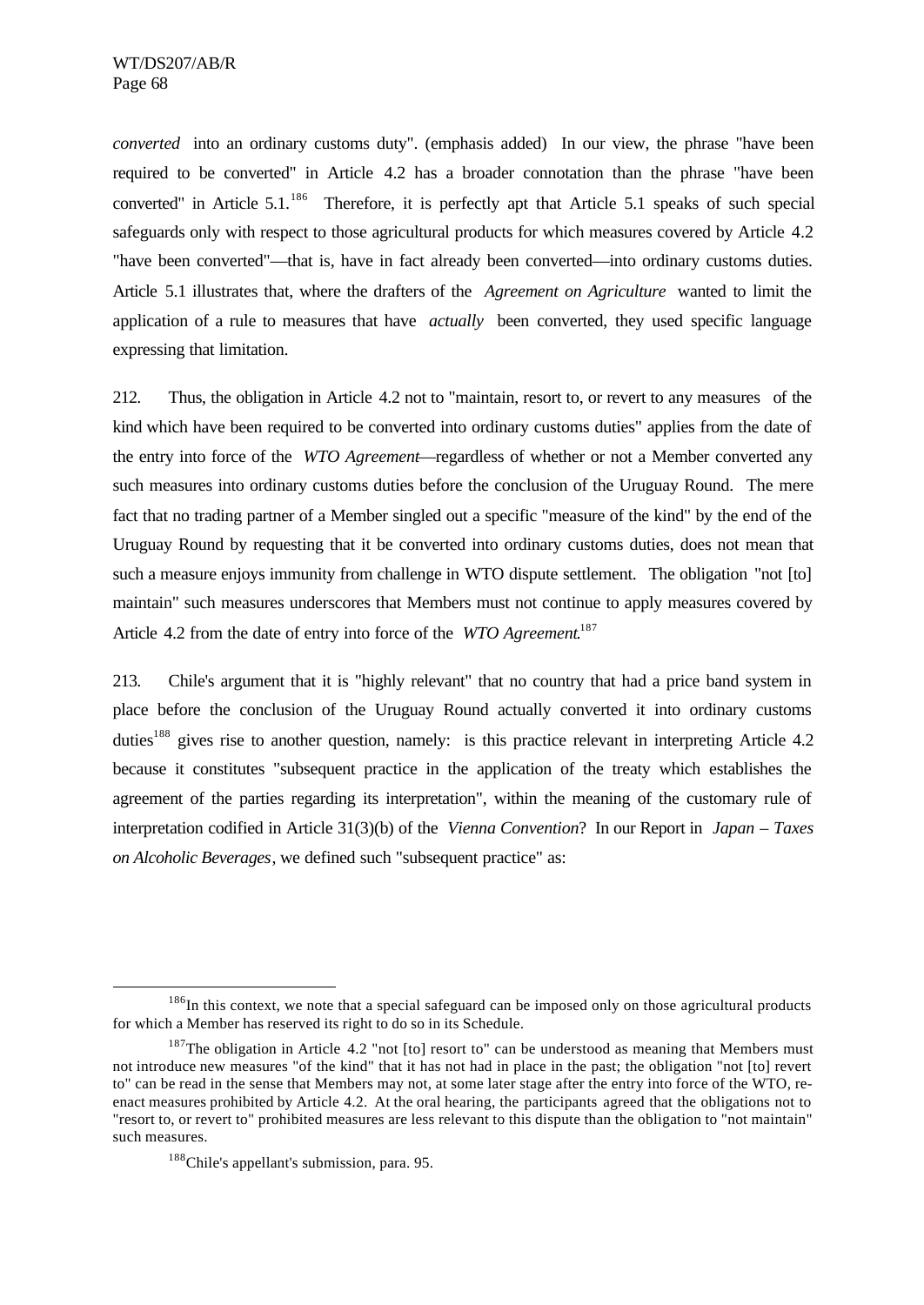… a 'concordant, common and consistent' sequence of acts or pronouncements which is sufficient to establish a discernible pattern implying the agreement of the parties [to a treaty] regarding its interpretation.<sup>189</sup>

214. Neither the Panel record nor the participants' submissions on appeal suggests that there is a discernible pattern of acts or pronouncements implying an agreement among WTO Members on the interpretation of Article 4.2. Thus, in our view, this alleged practice of some Members does not amount to "subsequent practice" within the meaning of Article 31(3)(b) of the *Vienna Convention.*

215. The requirements not to "maintain, resort to, or revert to" in Article 4.2 apply to "measures of the kind which have been required to be *converted into ordinary customs duties*". Obviously, what already *is* an ordinary customs duty need not and cannot be *converted into* an ordinary customs duty. Both before the Panel, and also on appeal, Chile has argued that the *duties* resulting from Chile's price band system *are* "ordinary customs duties". Chile maintains also that its price band *system* is *not* a measure of the kind which has been required to be converted, but is rather a system for determining the level of ordinary customs duties that will be applied between zero and the bound rate. Chile's argument raises the question of what was meant—before the conclusion of the Uruguay Round—by the requirement to *convert* "measures of the kind" into "ordinary customs duties".

216. Article 4.2 speaks of "measures of the kind which have been required to be *converted* into ordinary customs duties". The word "convert" means "undergo transformation".<sup>190</sup> The word "converted" connotes "changed in their nature", "turned into something different". <sup>191</sup> Thus, "measures which have been required to be converted into ordinary customs duties" had to be transformed into something they were not—namely, ordinary customs duties. The following example illustrates this point. The application of a "variable import levy", or a "minimum import price", as the terms are used in footnote 1, can result in the levying of a specific duty equal to the difference between a reference price and a target price, or minimum price. These resulting levies or specific duties take the same *form* as ordinary customs duties. However, the mere fact that a duty imposed on an import at the border is in the same *form* as an ordinary customs duty, does not mean that it is *not* a "variable import levy" or a "minimum import price". Clearly, as measures listed in footnote 1, "variable import levies" and "minimum import prices" had to be *converted into* ordinary customs duties by the end of the Uruguay Round. The mere fact that such measures result in the payment of duties does not exonerate a Member from the requirement not to maintain, resort to, or revert to those measures.

<sup>189</sup>Appellate Body Report, WT/DS8/AB/R, WT/DS10/AB/R, WT/DS11/AB/R, adopted 1 November 1996, DSR 1996:I, 97, at 107.

<sup>190</sup>*The New Shorter Oxford Dictionary*, L. Brown (ed.) (Clarendon Press), 1993, Vol. I, p. 502. <sup>191</sup>*Ibid*.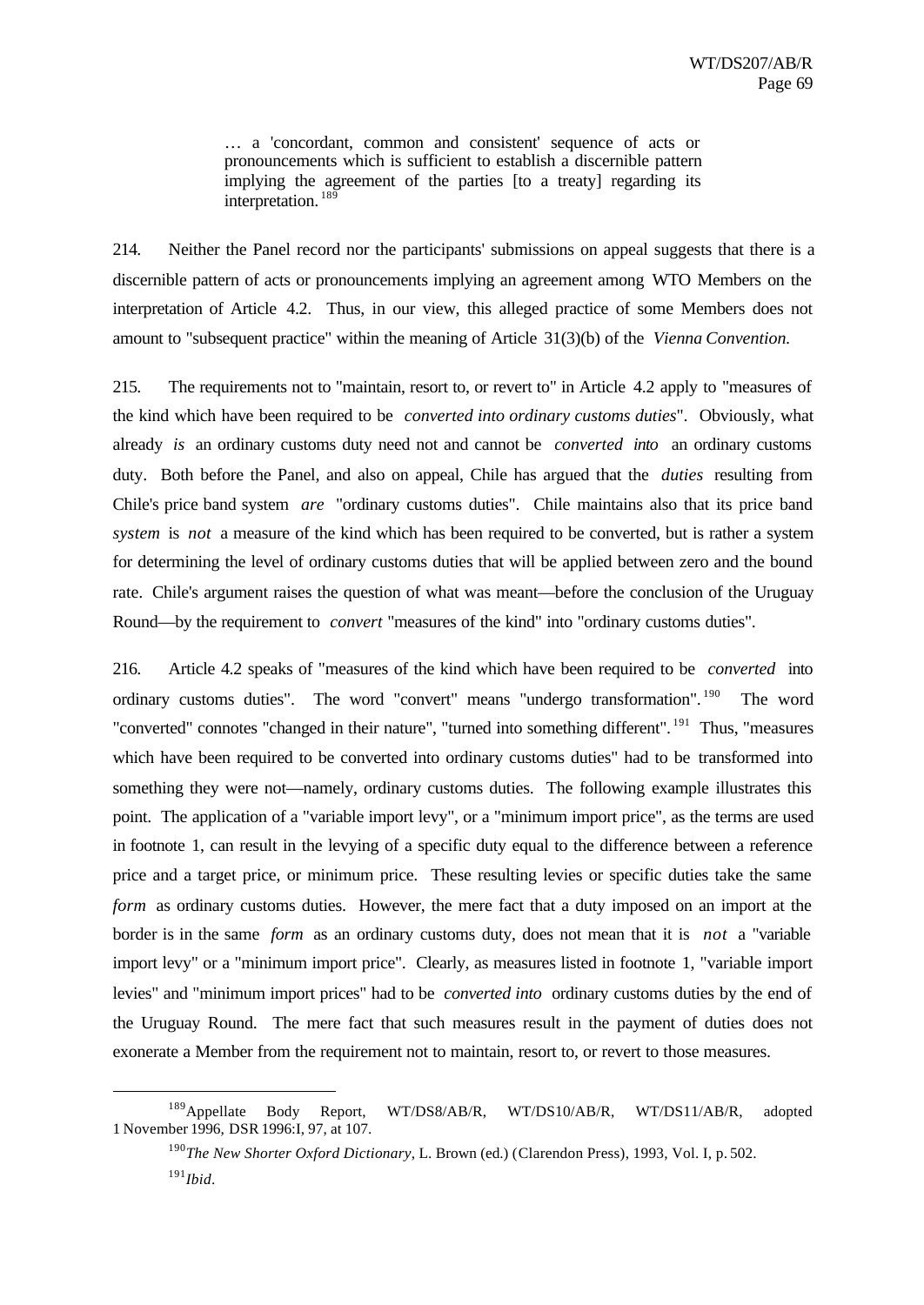217. Article 5, also found in Part III of the *Agreement on Agriculture* on "Market Access", lends contextual support to our interpretation of Article 4.2. In our view, the existence of a market access exemption in the form of a special safeguard provision under Article 5 implies that Article 4.2 should *not* be interpreted in a way that permits Members to maintain measures that a Member would not be permitted to maintain *but for* Article 5, and, much less, measures that are even more trade-distorting than special safeguards. In particular, if Article 4.2 were interpreted in a way that allowed Members to maintain measures that operate in a way similar to a special safeguard within the meaning of Article 5—but without respecting the conditions set out in that provision for invoking such measures—it would be difficult to see how proper meaning and effect could be given to those conditions set forth in Article 5.<sup>192</sup>

### B. *Assessment of Chile's Price Band System in the Light of Article 4.2 and Footnote 1*

218. We turn now to the Panel's finding that Chile's price band system is a border measure similar to a variable import levy and a minimum import price within the meaning of footnote 1 to Article 4.2 of the *Agreement on Agriculture.*<sup>193</sup>

219. Footnote 1 lists six categories of border measures and a residual category of such measures that are *included* in "measures of the kind which have been required to be converted into ordinary customs duties" within the meaning of Article  $4.2^{194}$ . The list is illustrative, and includes "quantitative import restrictions, variable import levies, minimum import prices, discretionary import licensing, non-tariff measures maintained through state-trading enterprises, voluntary export restraints, and similar border measures other than ordinary customs duties". These kinds of measures were identified by the negotiators of the *Agreement on Agriculture* as measures that had to be converted into ordinary customs duties in order to ensure enhanced market access for imports of agricultural products.

220. Before the Panel, Argentina alleged that Chile's price band system is a "minimum import price" or a "variable import levy" system or, in any event, a "similar border measure other than

 $192$ We note that Chile has not reserved, in it Schedule, the right to apply special safeguards. In response to questioning at the oral hearing, no participant suggested that the interpretation of Article 4.2 should be different depending on whether or not a Member reserved such a right.

<sup>193</sup>Panel Report, paras. 7.47, 7.65 and 7.102.

<sup>&</sup>lt;sup>194</sup>Footnote 1 exempts "measures maintained under balance-of-payments provisions or under other general, non-agriculture-specific provisions of the GATT 1994 or the other Multilateral Trade Agreements in Annex 1A to the *WTO Agreement*." In their responses to questioning at the oral hearing, the participants agreed that these "measures" are not relevant in this appeal.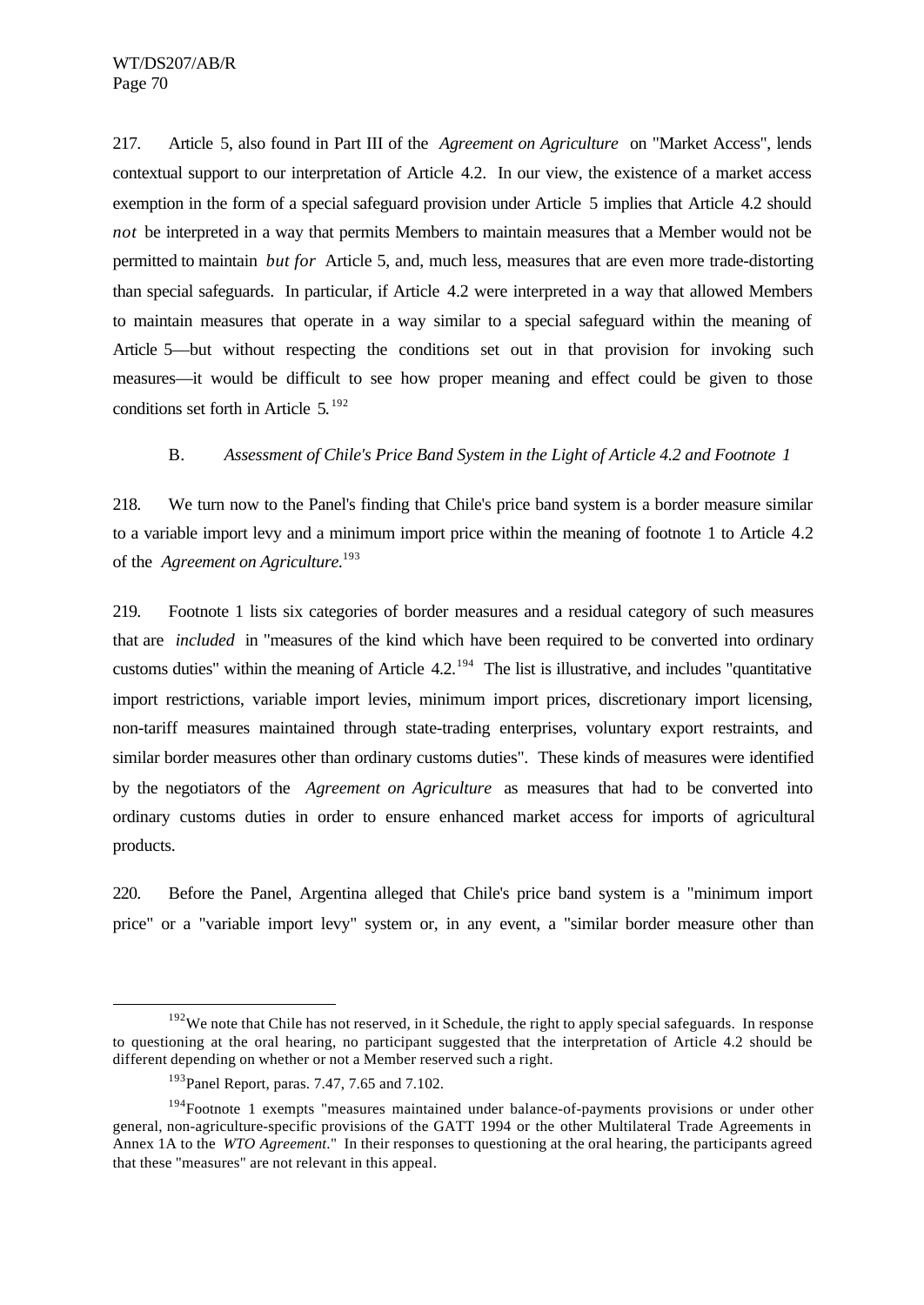ordinary customs duties", and that, because of the prohibition of such measures in Article 4.2, Chile's price band system must not be maintained. <sup>195</sup>

221. A plain reading of Article 4.2 and footnote 1 makes clear that, if Chile's price band system falls within any *one* of the categories of measures listed in footnote 1, it is among the "measures of the kind which have been required to be converted into ordinary customs duties", and thus must not be maintained, resorted to, or reverted to, as of the date of entry into force of the *WTO Agreement*. 196 Therefore, we will examine whether Chile's price band system falls within one or more of the categories of measures that are prohibited by Article 4.2 and footnote 1.

222. It must be emphasized that the Panel did not find that Chile's price band system constitutes a "variable import levy" or "minimum import price" system *per se*. Rather, the Panel found that Chile's price band system:

> … is a hybrid instrument, which has most, but not all, of its characteristics in common with either or both a variable import levy and a minimum import price. After careful assessment of the evidence before us, however, we consider as a factual matter that the Chilean PBS shares *sufficient fundamental* characteristics with those schemes for it to be considered similar to them, and that the observed differences between the Chilean PBS and either of those schemes are not of such a nature as to detract from this similarity.<sup>197</sup> (original emphasis, underlining added)

223. Chile argues, on appeal, that the Panel erred in finding that Chile's price band system is a border measure similar to a variable import levy or a minimum import price within the meaning of footnote 1 to Article 4.2.

224. At the outset, we stress that, as Argentina argues<sup>198</sup>, the Panel's characterization of its finding "as a factual matter" does not mean that the issue whether Chile's price band system is a border measure similar to a variable import levy or a minimum import price is shielded from appellate review. This is a question of law, and not of fact, and thus is clearly within our jurisdiction under Article 17.6 of the DSU.<sup>199</sup> As we said in our Report in  $EC-Hormones$ , the assessment of the consistency or inconsistency of a given fact or set of facts with the requirements of a given treaty

<sup>195</sup>Panel Report, para. 7.20.

<sup>&</sup>lt;sup>196</sup>Provided such measure is not exempted under the latter part of footnote 1.

<sup>&</sup>lt;sup>197</sup>Panel Report, para. 7.46. The Panel also concluded that Chile's price band system applies exclusively to imported goods and is enforced at the border by Chile's customs authorities and that it is, therefore, clearly a *border* measure. We agree. Panel Report, para. 7.25.

<sup>&</sup>lt;sup>198</sup>Argentina's appellee's submission, para. 141.

<sup>&</sup>lt;sup>199</sup>Article 17.6 of the DSU provides: "An appeal shall be limited to issues of law covered in the panel report and legal interpretations developed by the panel."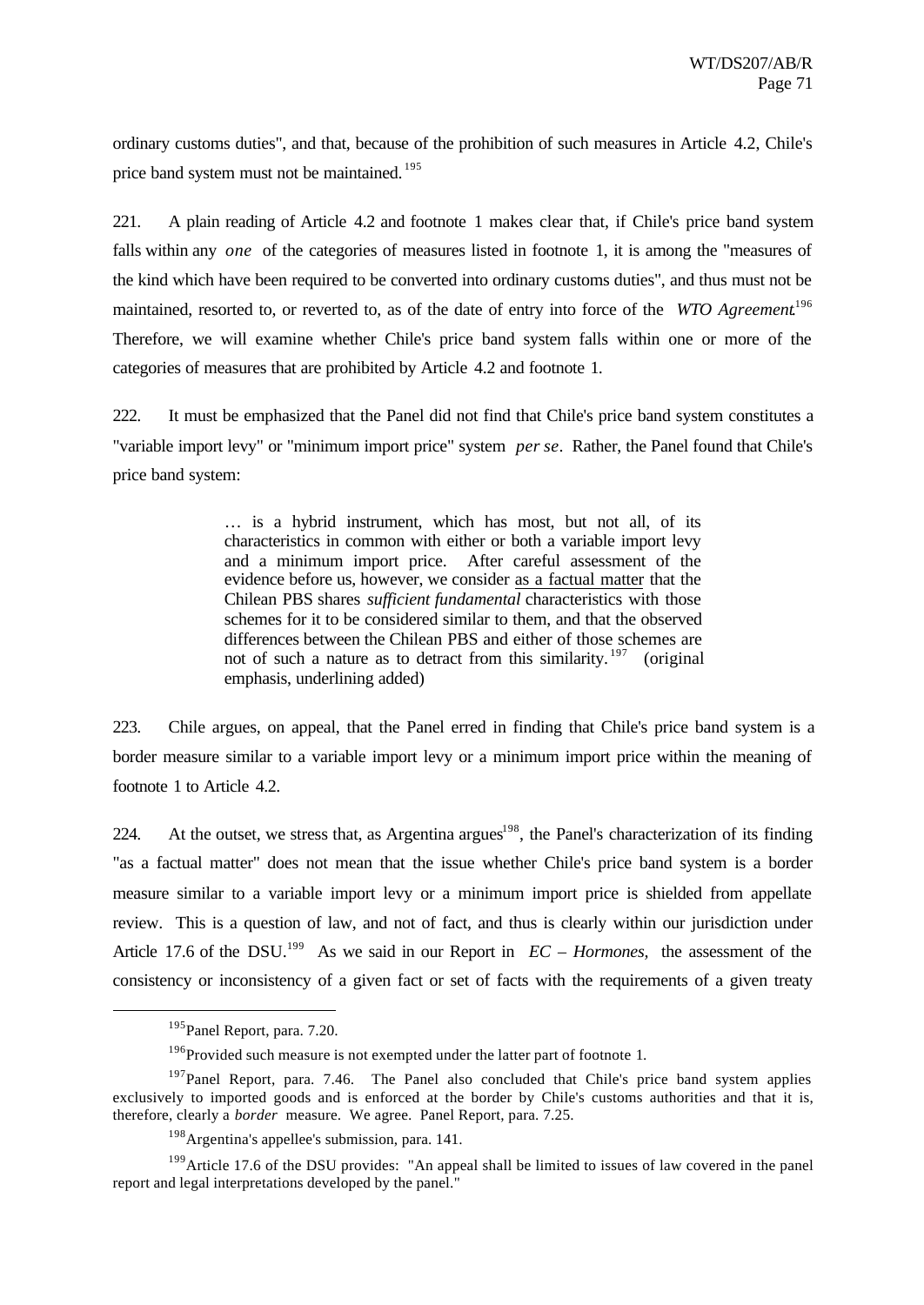provision is an issue of legal characterization.<sup>200</sup> The mere assertion by a panel that its conclusion is a "factual matter" does not make it so. Here, the Panel's interpretation of the terms "variable import levies", "minimum import prices", and "similar border measures other than ordinary customs duties", as these terms are used in footnote 1, constitutes, not a *factual* determination, but rather a *legal* interpretation of the words of Article 4.2. Hence, these interpretations are within the purview of appellate review under Article 17.6 of the DSU. Moreover, the Panel's appraisal of Chile's price band system in the light of its legal interpretation is an application of the law to the facts of the case. All the same, in reviewing the Panel's assessment of Chile's price band system, we are mindful of the need to give due deference to the discretion of the Panel, as the "trier of fact", to weigh the evidence before it.

225. The Panel described its approach to assessing whether Chile's price band system is *similar* to "variable import levies" and/or "minimum import prices" within the meaning of footnote 1 as follows:

> First, as regards the term "similar", dictionaries define this term as "having a resemblance or likeness", "of the same nature or kind", and "having characteristics in common". Two measures are in our view "similar" if they share some, but not all, of their fundamental characteristics. If two measures share all of their fundamental characteristics, they are identical rather than similar. A border measure should therefore have *some* fundamental characteristics in common with one or more of the measures explicitly listed in footnote 1. It is then a matter of weighing the evidence to determine whether the characteristics are sufficiently close to be considered "similar".<sup>201</sup> (emphasis added, footnotes omitted)

226. We agree with the first part of the Panel's definition of the term "similar" as "having a resemblance or likeness", "of the same nature or kind", and "having characteristics in common".<sup>202</sup>

Appellate Body Report, *supra*, footnote 69, para. 132.

<sup>201</sup>Panel Report, para. 7.26.

 $^{200}$ In our Report in *EC – Hormones*, we held that:

Under Article 17.6 of the DSU, appellate review is limited to appeals on questions of law covered in a panel report and legal interpretations developed by the panel. Findings of fact, as distinguished from legal interpretations or legal conclusions, by a panel are, in principle, not subject to review by the Appellate Body. … Determination of the credibility and weight properly to be ascribed to (that is, the appreciation of) a given piece of evidence is part and parcel of the fact finding process and is, in principle, left to the discretion of a panel as the trier of facts. *The consistency or inconsistency of a given fact or set of facts with the requirements of a given treaty provision is, however, a legal characterization issue. It is a legal question.* (emphasis added)

<sup>202</sup>*The New Shorter Oxford English Dictionary*, *supra*, footnote 190, p. 2865.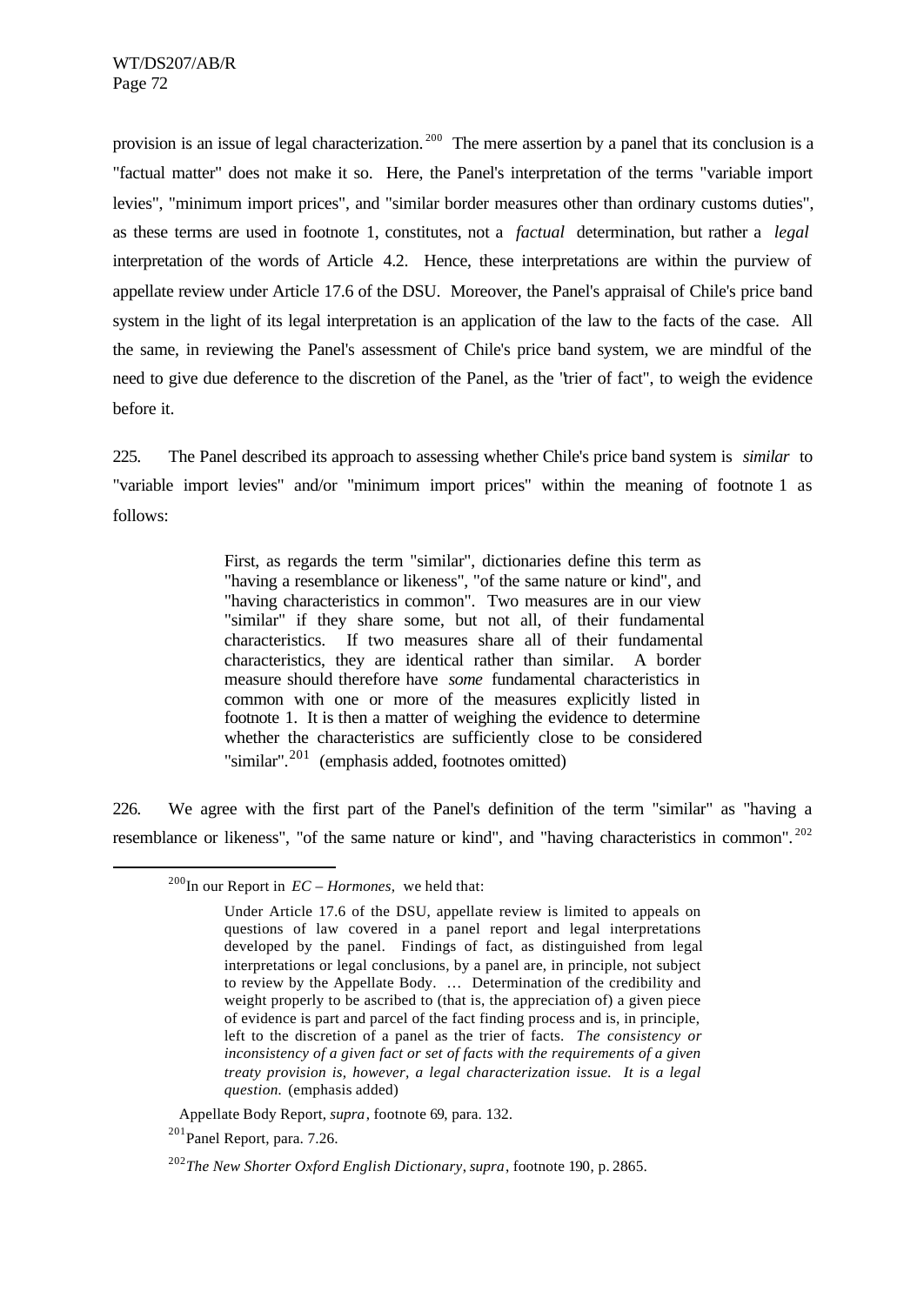However, in our view, the Panel went unnecessarily far in focusing on the degree to which two measures share characteristics of a "fundamental" nature. We see no basis for determining similarity by relying on characteristics of a "fundamental" nature. The Panel seems to substitute for the task of defining the term "similar" that of defining the term "fundamental". This merely complicates matters, because it raises the question of how to distinguish "fundamental" characteristics from those of a *less than* "fundamental" nature. The better and appropriate approach is to determine similarity by asking the question whether two or more things have likeness or resemblance sufficient to be similar to each other. In our view, the task of determining whether something is similar to something else must be approached on an empirical basis.

227. As suggested by Argentina, the Panel decided to assess Chile's price band system by comparing it to several individual categories of measures listed in footnote 1. Before looking at these categories of measures, we note that *all* of the border measures listed in footnote 1 have in common the object and effect of restricting the volumes, and distorting the prices, of imports of agricultural products in ways different from the ways that ordinary customs duties do. Moreover, *all* of these measures have in common also that they disconnect domestic prices from international price developments, and thus impede the transmission of world market prices to the domestic market. However, even if Chile's price band system were to share these common characteristics with all of these border measures, it would not be sufficient to make that system a "similar border measure" within the meaning of footnote 1. There must be something more. To be "similar", Chile's price band system—in its specific factual configuration—must have, to recall the dictionary definitions we mentioned, sufficient "resemblance or likeness to", or be "of the same nature or kind" as, *at least one* of the specific categories of measures listed in footnote 1.

228. Before addressing the issue of *how much* or *what kind* of "similarity" Chile's price band system must display to be a measure prohibited by Article 4.2, it is necessary for us to identify *with what* that system is required to be similar. Any examination of "similarity" presupposes a *comparative* analysis. Thus, to determine whether Chile's price band system is "similar" within the meaning of footnote 1, it is necessary to identify *with which categories* that system must be compared. The Panel compared Chile's price band system with the same categories as those identified by Argentina. While Chile disagreed with the conclusions the Panel reached in relying on that comparison, Chile does not dispute the choice of those categories.

229. In assessing whether Chile's price band system is a "similar border measure", the Panel compared Chile's system to "variable import levies" and "minimum import prices" within the meaning of footnote 1. WTO Members have not chosen to define any of these "terms of art" in the *Agreement on Agriculture* or anywhere else in the *WTO Agreement.* The Panel concluded that it could not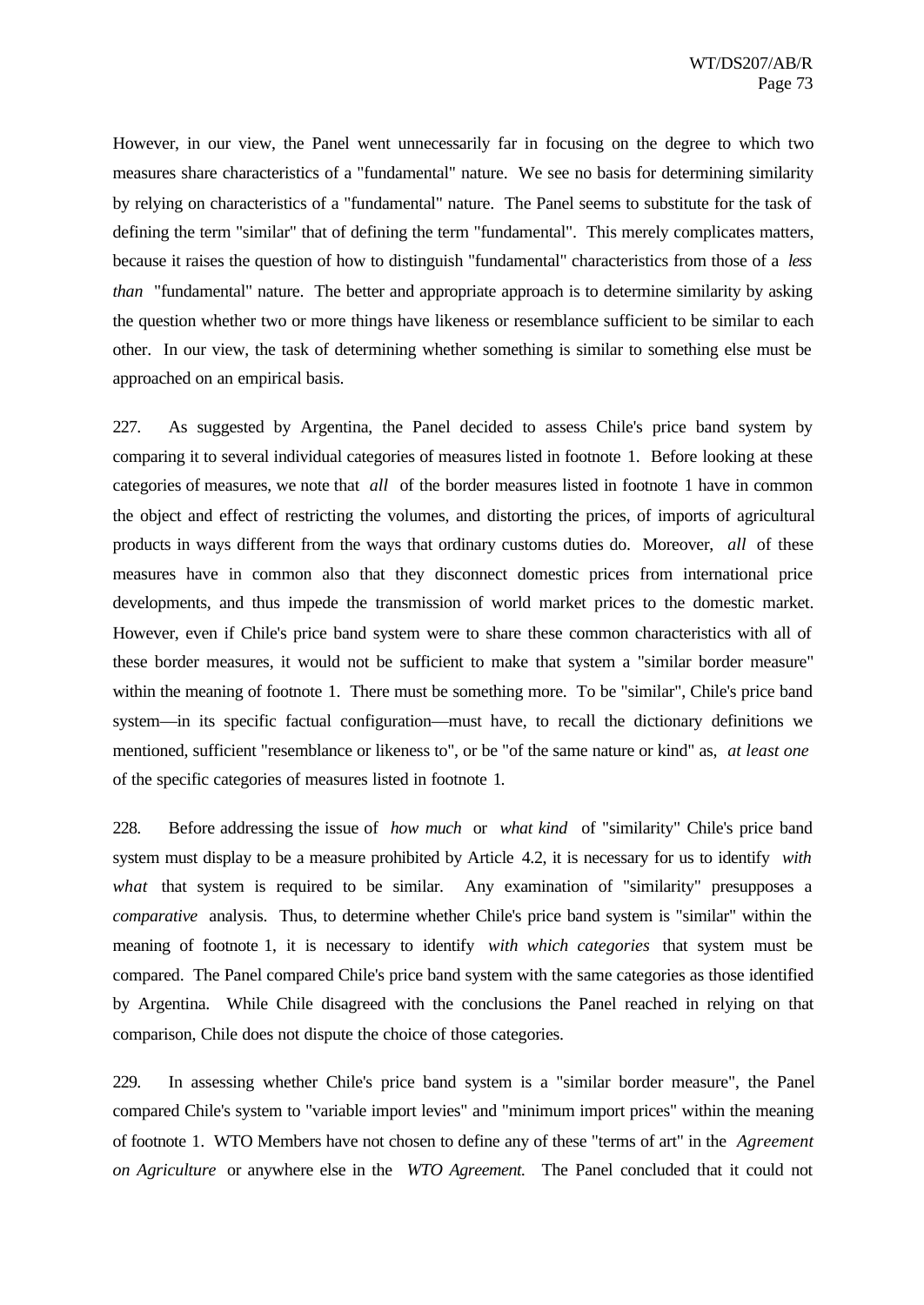l

develop an interpretation of the term "variable import levies" solely on the basis of the methods of interpretation codified in Article 31 of the *Vienna Convention.*<sup>203</sup> The Panel decided, therefore, to have recourse to "supplementary means of interpretation" within the meaning of Article 32 of that Convention. This led to the Panel's identification of what the Panel described as "fundamental characteristics" of "variable import levies" and "minimum import prices".<sup>204</sup>

230. In response to our questioning at the oral hearing, the participants said that they agree with these characteristics, although Chile believes that the Panel's list is incomplete.<sup>205</sup> However, we do

(d) In addition to their protective effects, the stabilization effects of variable levies generally play a key role in insulating the domestic market from external price variations.

(e) Notifications on minimum import prices indicate that these measures are generally not dissimilar from variable levies in many respects, including in terms of their protective and stabilization effects, but that their mode of operation is generally less complicated. Whereas variable import levies are generally based on the difference between the governmentally determined threshold and the lowest world market offer price for the product concerned, minimum import price schemes generally operate in relation to the actual transaction value of the imports. If the price of an individual consignment is below a specified minimum import price, an additional charge is imposed corresponding to the difference.

In paragraph 7.34 of the Panel Report, the Panel also states:

As regards the context of those terms in footnote 1, we note that all the measures listed there are instruments which are characterized either by a lack of transparency and predictability, or impede transmission of world prices to the domestic market, or both.

 $205$ Participants' responses to questioning at the oral hearing. In Chile's view, the list of characteristics of "variable import levies" should include the absence of a "cap" at the level of the tariff binding.

<sup>203</sup>Panel Report, para. 7.35.

 $204$ The characteristics identified by the Panel in paragraph 7.36 of its Report, are the following:

<sup>(</sup>a) Variable levies generally operate on the basis of two prices: a threshold, or minimum import entry price and a border or c.i.f. price for imports. The threshold price may be derived from and linked to the internal market price as such, or it may correspond to a governmentally determined (guide or threshold) price which is above the domestic market price. The import border or price reference may correspond to individual shipment prices but is more often an administratively determined lowest world market offer price.

<sup>(</sup>b) A variable levy generally represents the difference between the threshold or minimum import entry price and the lowest world market offer price for the product concerned. In other words, the variable levy changes systematically in response to movements in either or both of these price parameters.

<sup>(</sup>c) Variable levies generally operate so as to prevent the entry of imports priced below the threshold or minimum entry price. In this respect, that is, when prevailing world market prices are low relative to the threshold price, the protective effect of a variable levy rises, in terms of the fiscal charge imposed on imports, whereas this charge declines in the case of *ad valorem* tariffs or remains constant in the case of specific duties.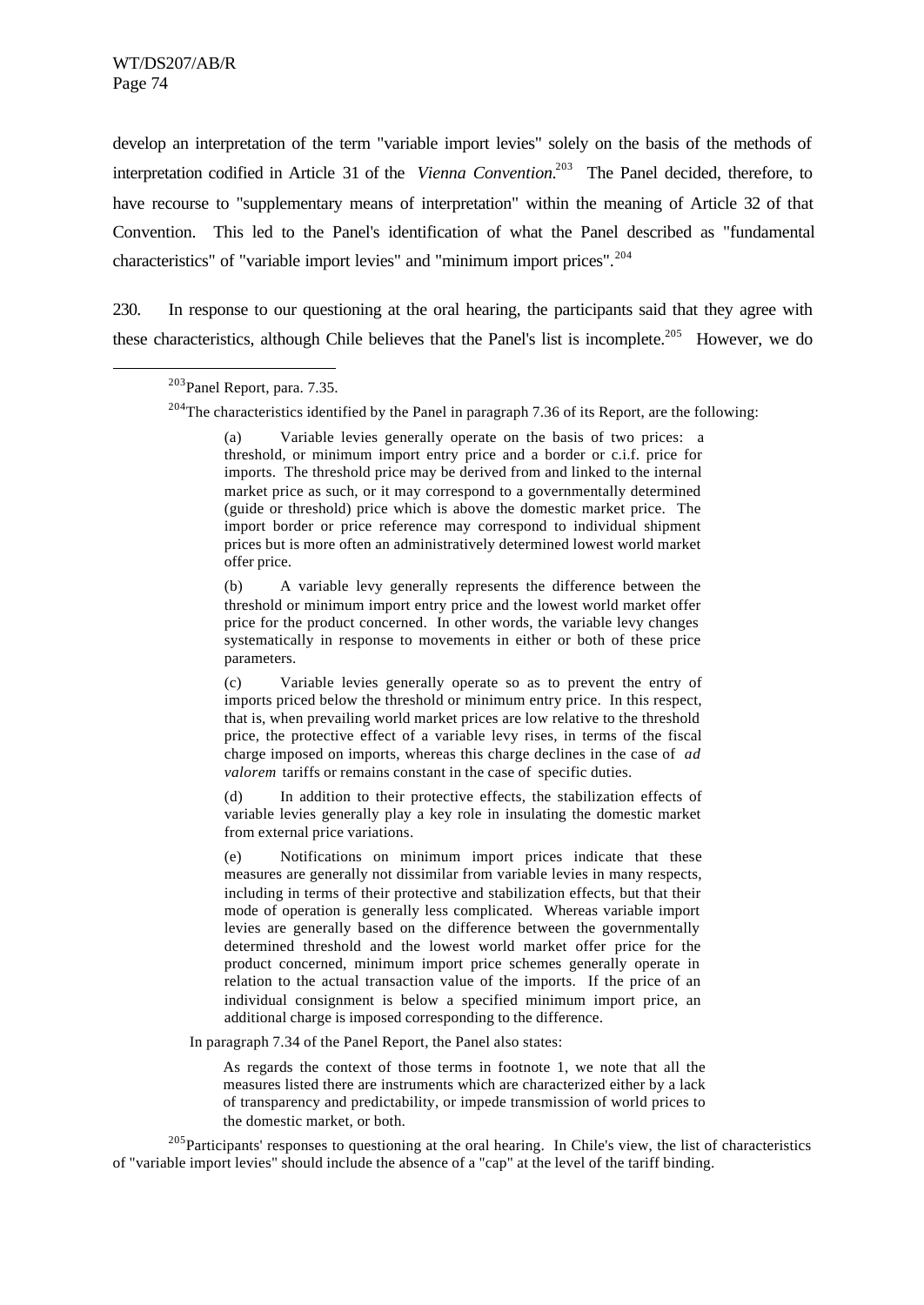not believe that the Panel properly applied Article 32 of the *Vienna Convention* in its analysis;<sup>206</sup> nor do we find it useful to endorse the characteristics identified by the Panel through this process as being of a "fundamental" nature.

231. Instead, we proceed to interpret the terms "variable import levies" and "minimum import prices, using the customary rules of interpretation as codified in the *Vienna Convention.* As always, in employing these rules, we discuss the ordinary meaning of these terms in their context, and in the light of their object and purpose.

232. We begin with the interpretation of "variable import levies". In examining the ordinary meaning of the term "*variable import levies*" as it appears in footnote 1, we note that a "levy" is a duty, tax, charge, or other exaction usually imposed or raised by legal execution or process.<sup>207</sup> An "import" levy is, of course, a duty assessed upon importation. A levy is "variable" when it is "liable to vary". <sup>208</sup> This feature alone, however, is not conclusive as to what constitutes a "variable import levy" within the meaning of footnote 1. An "ordinary customs duty" could also fit this description. A Member may, fully in accordance with Article II of the GATT 1994, exact a duty upon importation and periodically change the rate at which it applies that duty (provided the changed rates remain *below* the tariff rates bound in the Member's Schedule).<sup>209</sup> This change in the *applied* rate of duty could be made, for example, through an act of a Member's legislature or executive at any time. Moreover, it is clear that the term "variable import levies" as used in footnote 1 must have a meaning different from "ordinary customs duties", because "variable import levies" must be *converted into* "ordinary customs duties". Thus, the mere fact that an import duty can be varied cannot, alone, bring that duty within the category of "variable import levies" for purposes of footnote 1.

233. To determine *what kind* of variability makes an import levy a "variable import levy", we turn to the immediate context of the other words in footnote 1. The term "variable import levies" appears after the introductory phrase "[t]hese *measures* include". Article 4.2—to which the footnote is

 $^{206}$ Panel Report, para. 7.35. The Panel attempted to "distill" fundamental characteristics of "variable" import levies" and "minimum import prices" from GATT 1947 committee reports and other documents from the period between 1958-1986. (See Panel Report, para. 7.35). Although the Panel conceded that these documents were not "preparatory works" within the meaning of Article 32, it considered them to form part of the "circumstances of the conclusion" of the *WTO Agreement,* because Uruguay Round negotiators "had access" to these documents during the negotiations. (See Panel Report, footnote 596). However, in response to questioning at the oral hearing, the participants did not contest that the Panel acted, in accordance with Article 13 of the DSU within its authority "to seek information from any relevant source" (although Chile maintained that the documents referred to by the Panel would not qualify as "supplementary means of interpretation" within the meaning of Article 32 of the *Vienna Convention*).

<sup>207</sup>*The New Shorter Oxford English Dictionary*, *supra*, footnote 190, p. 1574.

<sup>208</sup>*Ibid.*, p. 3547.

<sup>209</sup>Appellate Body Report, *Argentina – Textiles and Apparel*, *supra*, footnote 55, para. 46.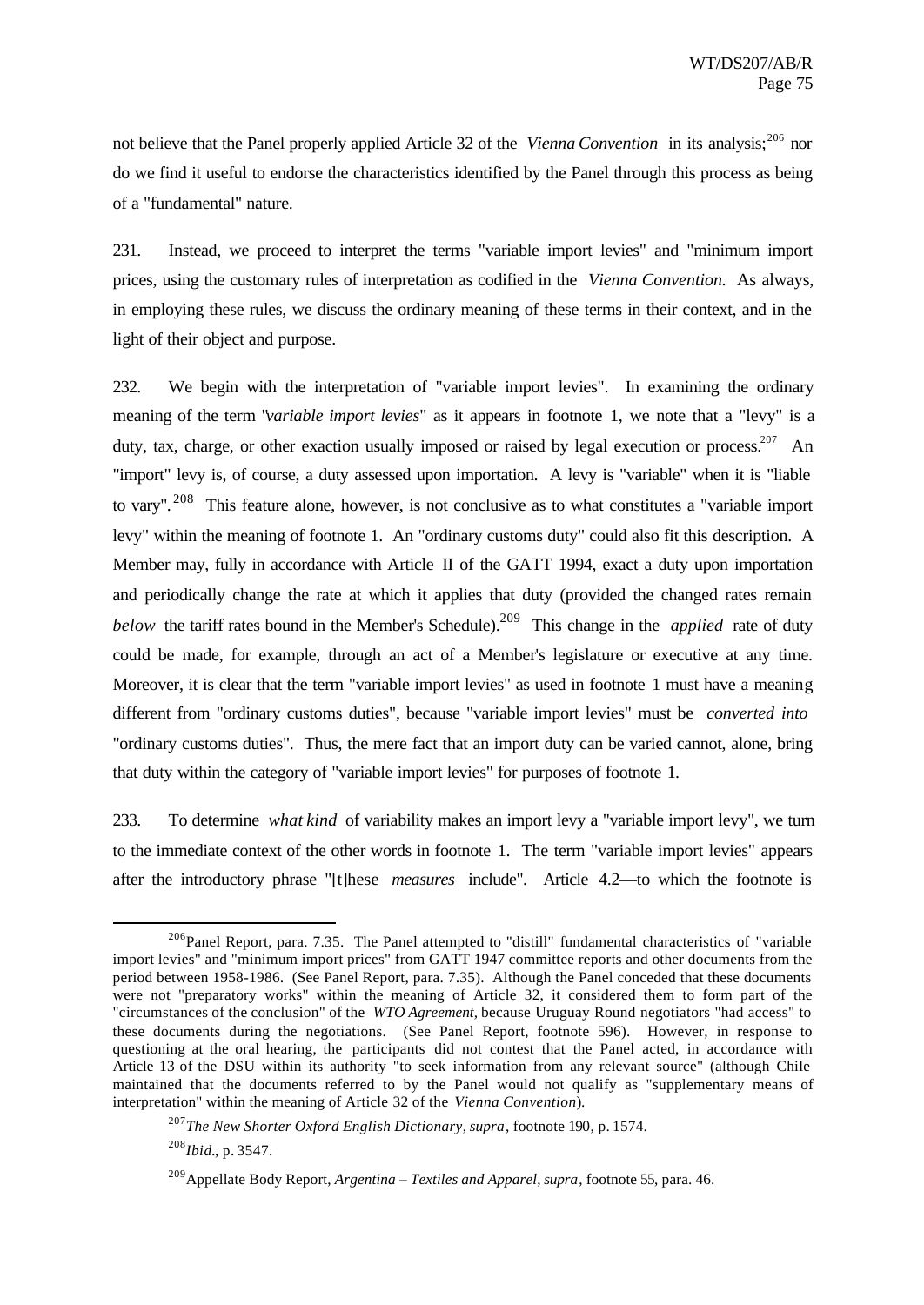attached—also speaks of "*measures*". This suggests that at least one feature of "variable import levies" is the fact that the *measure* itself—as a mechanism—must impose the *variability* of the duties. Variability is inherent in a measure if the measure incorporates a scheme or formula that causes and ensures that levies change automatically and continuously. Ordinary customs duties, by contrast, are subject to discrete changes in applied tariff rates that occur independently, and unrelated to such an underlying scheme or formula. The level at which ordinary customs duties are applied can be *varied* by a legislature, but such duties will not be automatically and continuously *variable.* To vary the applied rate of duty in the case of ordinary customs duties will always require *separate* legislative or administrative action, whereas the ordinary meaning of the term "variable" implies that *no* such action is required.

234. However, in our view, the presence of a formula causing automatic and continuous variability of duties is a *necessary,* but by no means a *sufficient,* condition for a particular measure to be a "variable import levy" within the meaning of footnote  $1.^{210}$  "Variable import levies" have additional features that undermine the object and purpose of Article 4, which is to achieve improved market access conditions for imports of agricultural products by permitting only the application of ordinary customs duties. These additional features include a lack of transparency and a lack of predictability in the level of duties that will result from such measures. This lack of transparency and this lack of predictability are liable to restrict the volume of imports. As Argentina points out, an exporter is less likely to ship to a market if that exporter does not know and cannot reasonably predict what the amount of duties will be.<sup>211</sup> This lack of transparency and predictability will also contribute to distorting the prices of imports by impeding the transmission of international prices to the domestic market.

235. We turn now to the interpretation of the term "*minimum import prices*". Argentina alleges, and the Panel found, that Chile's price band system is similar also to a "minimum import price"<sup>212</sup>, which is another prohibited measure listed in footnote 1 of Article 4.2.

236. The term "minimum import price" refers generally to the lowest price at which imports of a certain product may enter a Member's domestic market. Here, too, no definition has been provided by the drafters of the *Agreement on Agriculture*. However, the Panel described "minimum import prices" as follows:

<sup>&</sup>lt;sup>210</sup>The participants agreed with this in their responses to questioning at the oral hearing.

 $^{211}$ Argentina's responses to questioning at the oral hearing.

<sup>&</sup>lt;sup>212</sup>Panel Report, para. 7.46; Argentina's appellee's submission, para. 71.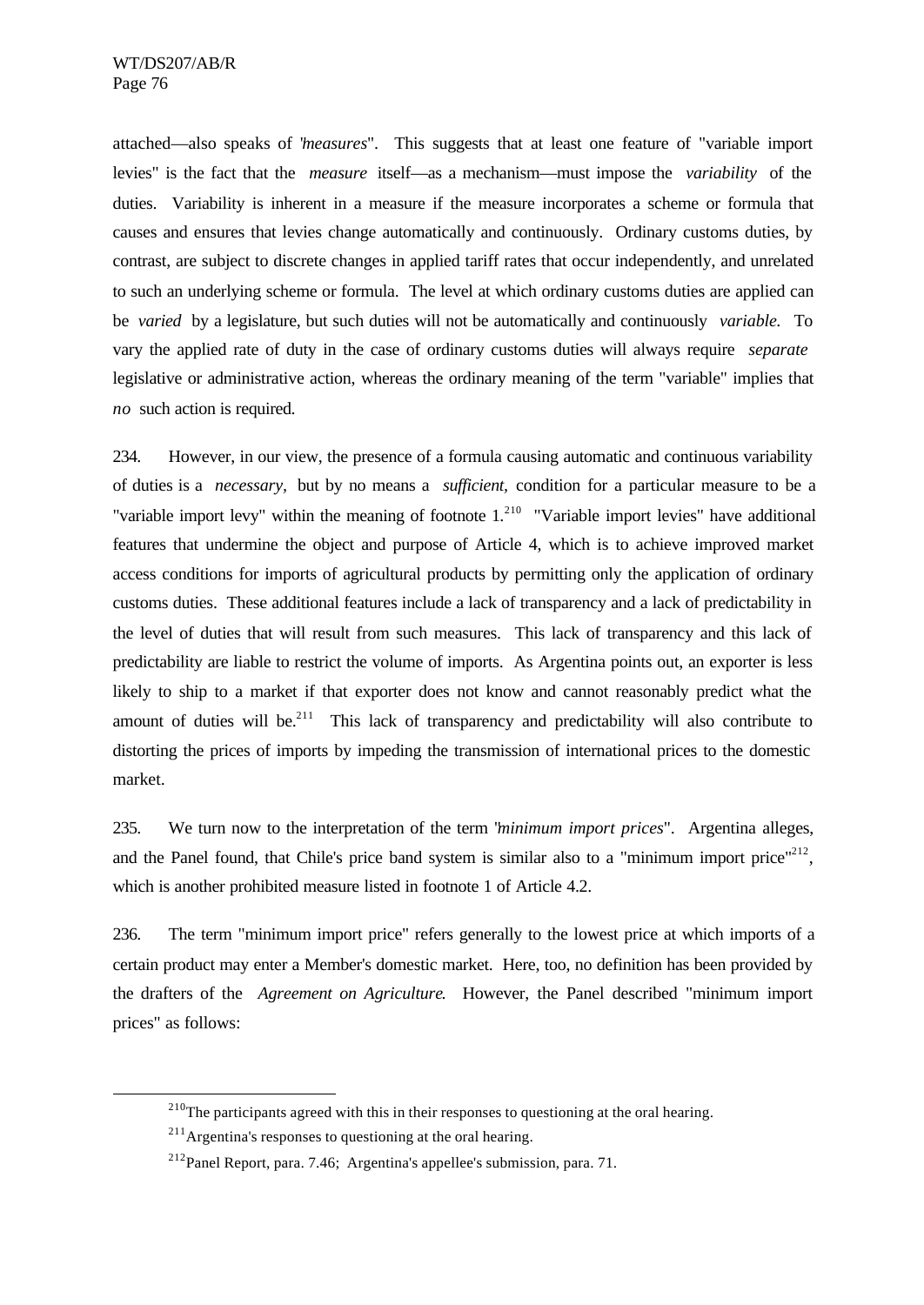[these] schemes generally operate in relation to the actual transaction value of the imports. If the price of an individual consignment is below a specified minimum import price, an additional charge is imposed corresponding to the difference. $2^{13}$ 

237. The Panel also said that minimum import prices "are generally not dissimilar from variable import levies in many respects, including in terms of their protective and stabilization effects, but that their mode of operation is generally less complicated. $1^{214}$  The main difference between minimum import prices and variable import levies is, according to the Panel, that "variable import levies are generally based on the difference between the *governmentally determined threshold* and the lowest world market offer price for the product concerned, while minimum import price schemes generally operate in relation to the *actual transaction value* of the imports."<sup>215</sup> (emphasis added)

238. In response to questioning at the oral hearing, the participants said they do not object to the Panel's definition of a "minimum import price". Their disagreement relates instead to whether Chile's price band system is *similar* to a minimum import price system prohibited by Article 4.2.

239. We turn next to the Panel's determination that Chile's price band system is a border measure *similar* to "variable import levies" and "minimum import prices". We must determine whether Chile's price band system—in its particular features—shares sufficient features with these two categories of prohibited measures to resemble, or "be of the same nature or kind" and, thus, also to be prohibited by Article 4.2.

240. The Panel described Chile's price band system as having an "intrinsically unstable, intransparent and unpredictable nature  $\ldots$ ".<sup>216</sup> Indeed, the Panel saw "a considerable lack of transparency and unpredictability" in the measure.<sup>217</sup> On appeal, Argentina emphasizes that the combination of a lack of transparency and a lack of predictability are the features of Chile's price band system that, most of all, make it "similar" to "variable import levies" within the meaning of footnote  $1^{218}$ 

241. We note that it is undisputed between the participants that a formula inherent in Chile's price band system causes and ensures automatic and continuous variability of the duties resulting from that system. However, one of Chile's arguments on appeal relates to the particular formula used in

 $213$ Panel Report, para. 7.36(e).

<sup>214</sup>*Ibid.*

<sup>215</sup>*Ibid.*

<sup>216</sup>Panel Report, para. 7.61.

<sup>217</sup>*Ibid.*, para. 7.44.

<sup>218</sup>Argentina's appellee's submission, paras. 80, 122 and 147.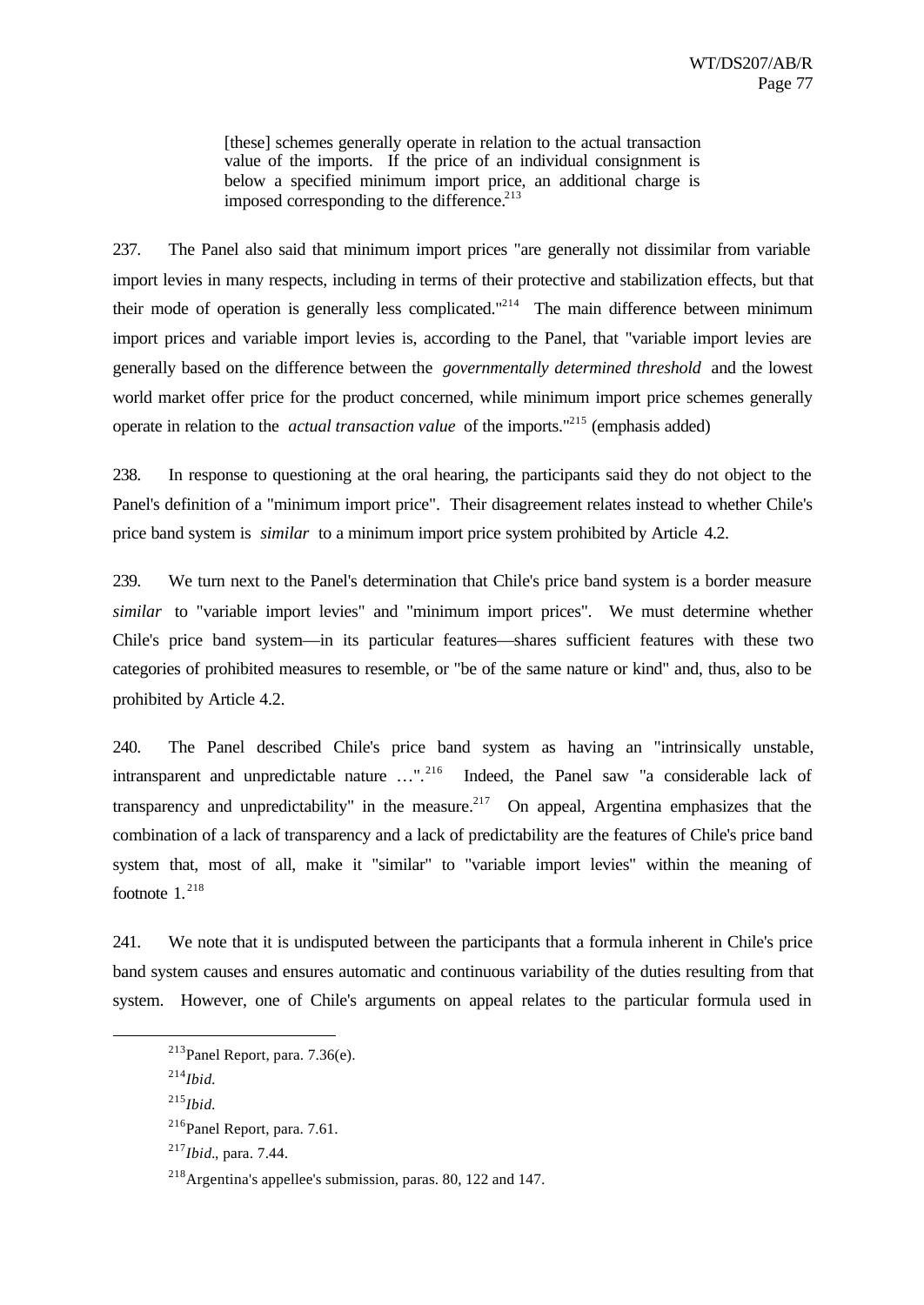establishing the price bands in Chile's system. Chile alleges that the Panel did not take sufficient account of the fact that the lower and upper thresholds of Chile's price bands vary in relation to "world prices", and not in relation to domestic prices, or to some Chilean target price.<sup>219</sup> Chile argues that its price band system compares "current world prices" with "historic world prices" over a five-year period, rather than comparing them with prices on Chile's domestic market. Chile maintains that the lower thresholds of Chile's price bands are different in this respect from the floor or minimum price that the Panel thought was one of the characteristics of both variable import levies and minimum import price systems.<sup>220</sup>

### 242. The Panel stated that:

the lower threshold of the Chilean PBS is not explicitly derived from, or linked to, an internal market-related price, as is often the case in variable import levy schemes.<sup>221</sup>

The Panel thus recognized that Chile's price bands vary in relation to "world prices", and that, in this respect, Chile's price band system is not *identical* to a variable import levy or a minimum import price scheme. The fact that Chile's price bands vary in relation to—albeit historic—world prices, rather than in relation to domestic market or target prices, does not suggest—at first glance—that Chile's price band system effectively disconnects the domestic market from international price developments. We will, however, return to this issue later.

243. The Panel also stated that Chile's price band system *need not be identical* to variable import levies or minimum import prices to be considered *similar* to these prohibited categories of measures listed in footnote 1, provided that Chile's price band system bears sufficient resemblance to such measures. The Panel went on to examine whether the determination of the lower thresholds of Chile's price bands operates in such a way as to render it similar to a domestic target price or domestic market price. The Panel noted that:

<sup>&</sup>lt;sup>219</sup>Here, Chile refers to the Panel's characterization of "variable import levies" as "generally operat[ing] on the basis of … a threshold price [that] may be derived from and linked to the internal market price as such, or it may correspond to a governmentally determined (guide or threshold) price which is above the domestic market price". Panel Report, para. 7.36(a).

 $220$ Chile's appellant's submission, para. 110.

 $221$ Panel Report, para. 7.45.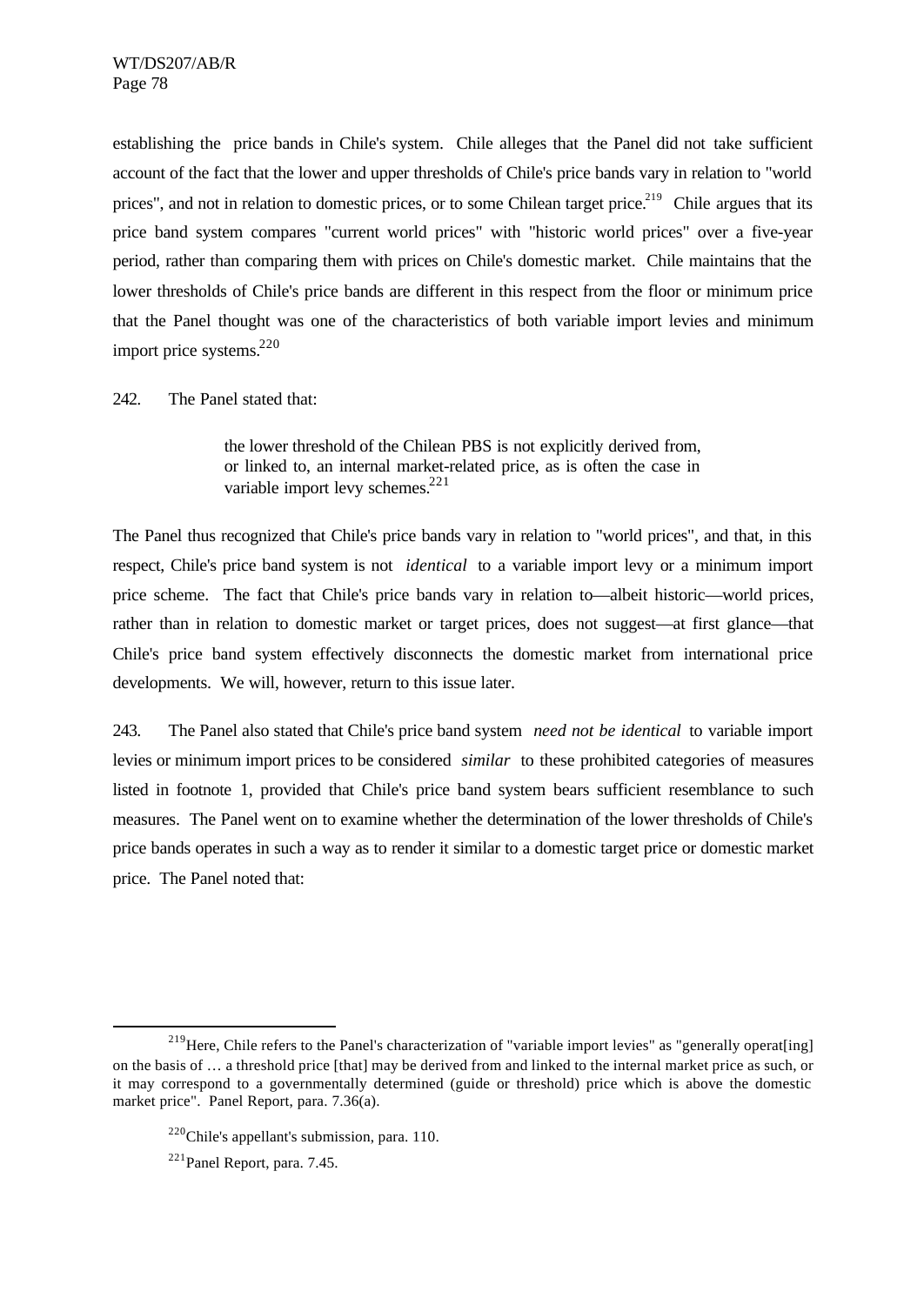on the basis of the evidence before us, it cannot be excluded that the lower threshold of the PBS, given the way in which it is designed, particularly with the many adjustments made by the administering agencies to the basic world market price quotations employed, including for inflation, operates in practice as a "proxy" for such internal prices.<sup>222</sup>

244. In Chile's view, the Panel erred in law in finding "similarity" based on what "cannot be excluded". We believe that Chile reads too much into the Panel's formulation. The Panel *did not equate* Chile's price band system with variable import levies or minimum import price systems that are related to domestic target prices. Rather, taking into account the evidence submitted, the Panel stated only that the lower thresholds of Chile's price bands may often, but not in all cases, be equal to or higher than the domestic price. This may be due—in part—to the way in which the price band thresholds, which are first calculated on the basis of monthly f.o.b. world prices over the last five years, are converted to a c.i.f. basis. As Chile points out, this may also be due—in part—to the way in which domestic prices to a certain extent reflect changes in world market prices.<sup>223</sup> As we see it, the Panel found "similarity" based on actual evidence, and not, as Chile implies, on conjecture.

245. We also find merit in the Panel's finding that:

the PBS thresholds are determined, inter alia, after discarding 25 per cent of "atypical observations" at the bottom and at the top, hence substantially increasing the likelihood that the lower threshold of the PBS will equal or exceed the higher internal price.<sup>224</sup>

Based on this, the Panel concluded that the lower thresholds of Chile's price bands operate like *substitutes* for domestic target prices. Hence, the Panel was satisfied that this feature of Chile's price band system was also similar to the features of variable import levies and minimum import prices.

246. We agree with the Panel's view—to a point. But we believe that the Panel placed too much emphasis on whether or not Chile's price bands are related to domestic target prices or domestic market prices. In our view—even though Chile's price bands are set in relation to world prices from a past five-year period—Chile's price band system can still have the *effect* of impeding the transmission of international price developments to the domestic market in a way similar to that of other categories of prohibited measures listed in footnote 1. There are factors other than world market prices that are relevant to the assessment of Chile's price bands. The prices that represent the highest

<sup>222</sup>Panel Report, para. 7.45.

 $223$ In Chile's view, the fact that the products at issue are commodities makes domestic prices more prone to align with prices for commodities in any foreign market, because of the high degree of substitutability. Chile's response to questioning at the oral hearing.

<sup>224</sup>Panel Report, para. 7.45.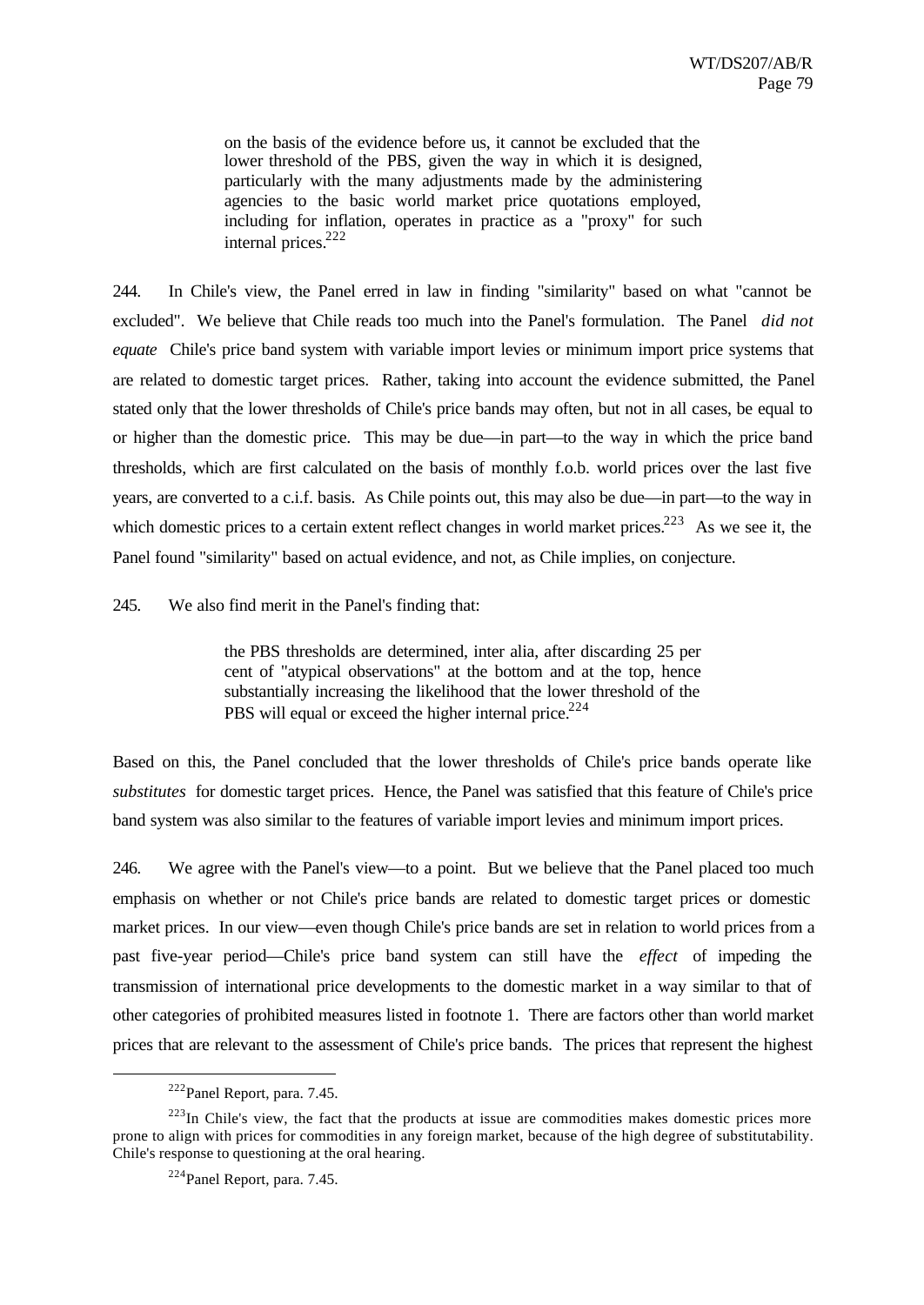25 per cent as well as the lowest 25 per cent of the world prices from the past five years are discarded in selecting the "highest and lowest f.o.b. prices" for the determination of Chile's annual price bands. Furthermore, we place considerable importance on the intransparent and unpredictable way in which the "highest and lowest f.o.b. prices" that have been selected are converted to a c.i.f. basis by adding "import costs". As Chile concedes, no published legislation or regulation sets out how these "import costs" are calculated. $225$ 

247. In addition to the lack of transparency and the lack of predictability that are inherent in how Chile's price bands are established, we see similar shortcomings in the way the other essential element of Chile's price band system—the reference price—is determined. As we have explained, the duties resulting from Chile's price band system are equal to the difference between the price band thresholds and the reference price. Chile sets the reference price on a weekly basis, and it does so in a way that is neither transparent nor predictable.

248. The Panel described the particular reference price used in Chile's price band system in the following terms:

> The Reference Price used in the context of the Chilean PBS is clearly disconnected from the actual transaction value, unlike minimum import price schemes. It does use a lowest "market of concern" price, however, similar to the lowest market offer price generally used in variable import levy schemes.<sup>226</sup>

249. Under Chile's price band system, the price used to set the weekly reference price is the lowest f.o.b. price observed, at the time of embarkation, in any foreign "market of concern" to Chile for "qualities of products actually liable to be imported to Chile".<sup>227</sup> No Chilean legislation or regulation specifies how the international "markets of concern" and the "qualities of concern" are selected.<sup>228</sup> Thus, it is not by any means certain that the weekly reference price is representative of the current world market price. Moreover, the weekly reference price used under Chile's price band system is certainly *not* representative of an average of current lowest prices found in *all* markets of concern. As a result, the process of selecting the reference price is not transparent, and it is not predictable for traders.

 $225$ Chile's responses to questioning at the oral hearing.

<sup>226</sup>Panel Report, para. 7.45.

 $227$ Chile's response to questioning at the oral hearing. Chile informed the Panel that, "the weekly reference price corresponds to the lowest f.o.b. price for wheat during that week for the markets and qualities of concern to Chile, i.e. for the wheat actually liable to be imported". Chile's response to question 9(c) of the Panel.

 $228$ Chile's response to questioning at the oral hearing.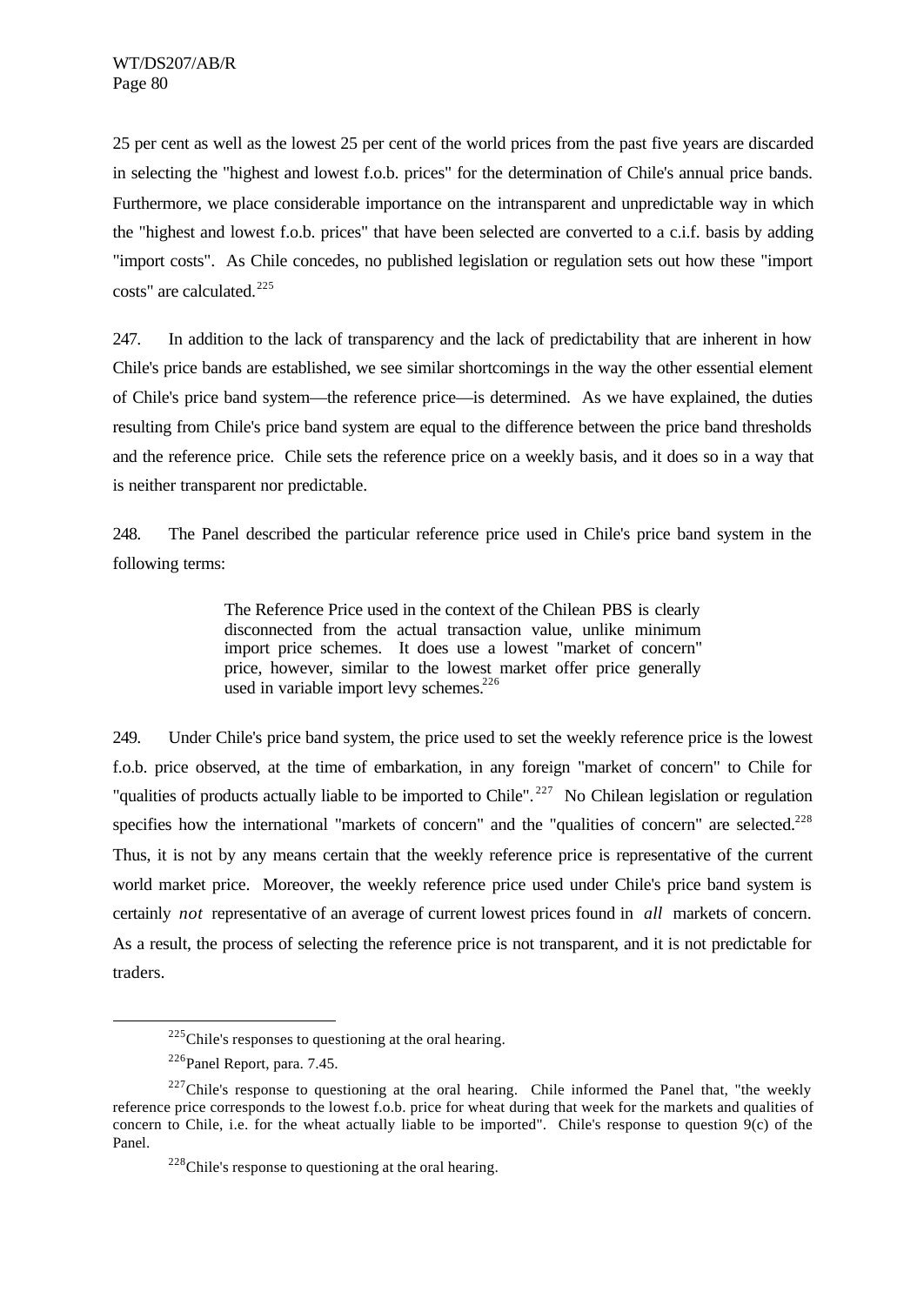250. Furthermore, under Chile's system, the same weekly reference price applies to imports of *all* goods falling within the same product category, regardless of the origin of the goods, and regardless of the transaction value of the shipment. Moreover, unlike with the five-year average monthly prices used in the calculation of Chile's annual price bands, the lowest "market of concern" price used to determine the weekly reference price is not adjusted for "import costs", and thus is not converted from an f.o.b. basis to a c.i.f. basis. This is likely to inflate the amount of specific duties applied under Chile's price band system, because these duties are imposed in an amount equal to the difference between Chile's *annual* price band thresholds, which are based on *higher* c.i.f. prices, and Chile's *weekly* reference prices, which are based on *lower* f.o.b. prices. Therefore, the way in which Chile's weekly reference prices are determined contributes to giving Chile's price band system the effect of impeding the transmission of international price developments to Chile's market.

251. Consequently, even if were to assume, for the moment, that one feature of Chile's price band system is *not* similar to the features of "variable import levies" and "minimum import prices" because the thresholds of Chile's price bands vary in relation to—albeit historic—world market prices rather than domestic target prices, this would not change our overall assessment of Chile's price band system. This is because specific duties resulting from Chile's price band system are equal to the *difference* between two parameters––the annual price band thresholds and the weekly reference prices applicable to the shipment in question. Therefore, continuing with our hypothesis, even if we were to assume that one of the two parameters––Chile's annual price band thresholds––does *not* distort the transmission of world market prices to Chile's market, it would nevertheless remain that the other parameter––Chile's weekly reference prices––is liable to distort—if not disconnect—that transmission by virtue of the way it is determined on a weekly basis. Consequently, even in such a hypothetical case, the duties resulting from Chile's price band system, which are equal to the difference between these two parameters, would *not* transmit world market price developments to Chile's market in the same way as "ordinary customs duties".

252. Thus, although there are some dissimilarities between Chile's price band system and the features of "minimum import prices" and "variable import levies" we have identified earlier, the way Chile's system is designed, and the way it operates in its overall nature, are sufficiently "similar" to the features of both of those two categories of prohibited measures to make Chile's price band system—in its particular features—a "similar border measure" within the meaning of footnote 1 to Article 4.2.

253. However, Chile argues that, in making its finding, the Panel failed to take proper account of the fact that the total amount of duties that may be levied as a result of Chile's price band system is "capped" at the level of the tariff rate of 31.5 per cent *ad valorem* bound in Chile's Schedule.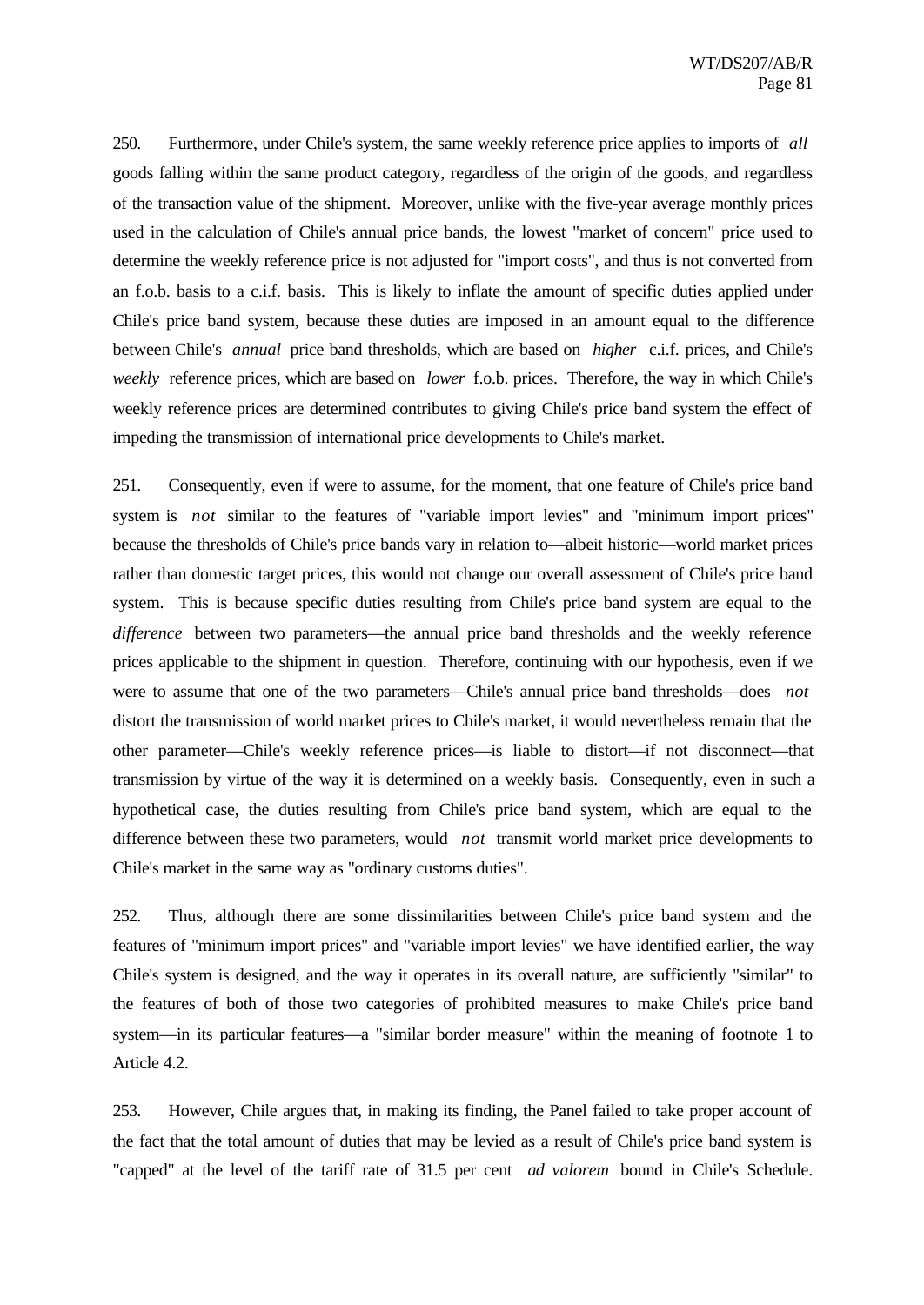l

According to Chile, the existence of this cap differentiates Chile's price band system from a "variable import levy". Chile argues that Chile's price band system enables imports to enter Chile's market below the lower thresholds of Chile's price bands when world market prices drop below a certain level, while allowing imports to enter at duty rates that can be as low as zero when the weekly reference prices rise above the upper thresholds of Chile's price bands. Chile submits that the cap makes Chile's price band system less distortive and less insulating than if Chile simply levied duties at its bound tariff level. $^{229}$ 

254. This argument by Chile compels us to consider whether Chile's price band system ceases to be similar to a "variable import levy" because it is subject to a cap. In doing so, we find nothing in Article 4.2 to suggest that a measure prohibited by that provision would be rendered consistent with it if applied with a cap. Before the conclusion of the Uruguay Round, a measure could be recognized as a "variable import levy" even if the products to which the measure applied were subject to tariff bindings.<sup>230</sup> And, there is nothing in the text of Article 4.2 to indicate that a measure, which was recognized as a "variable import levy" before the Uruguay Round, is exempt from the requirements of Article 4.2 simply because tariffs on some, or all, of the products to which that measure *now* applies were bound as a result of the Uruguay Round.

255. The context of Article 4.2 lends support to this interpretation. That context includes the *Guidelines for the Calculation of Tariff Equivalents for the Specific Purpose Specified in Paragraph 6 and 10 of this Annex ("Guidelines"),* which are an Attachment to *Annex 5 on Special Treatment with respect to Paragraph 2 of Article 4.* Both the Attachment and the Annex form part of the *Agreement*

<sup>&</sup>lt;sup>229</sup>Chile's appellant's submission, paras. 106-109. Moreover, Chile submits that the way in which the European Communities converted its pre-Uruguay Round variable import levies is "highly relevant" because it reveals what negotiators meant by the "unclear provisions of Article 4.2". Chile points out that the European Communities' conversion of its pre-Uruguay Round variable import levies involved binding the tariff in a way that made clear that those levies would continue to vary below a cap, but would not exceed that cap. Chile concedes, however, that the European Communities' pre-Uruguay Round variable import levies and its post-Uruguay Round converted systems are not at issue in this appeal. Chile's appellant's submission, paras. 91-92.

 $^{230}$ In this respect, we note that, as illustrated by documents from GATT 1947, Contracting Parties to GATT 1947 regarded import levies which were applied to products subject to a tariff binding as variable import levies in spite of the existence of that binding:

The General Agreement contains no provision on the use of 'variable import levies'. It is obvious that *if any such duty or levy is imposed on a 'bound' item*, the rate must not be raised in excess of what is permitted by Article II … . (emphasis added)

See Note by the Executive Secretary on "Questions relating to Bilateral Agreements, discrimination and Variable Taxes", dated 21 November 1961, GATT document L/1636, paras. 7-8.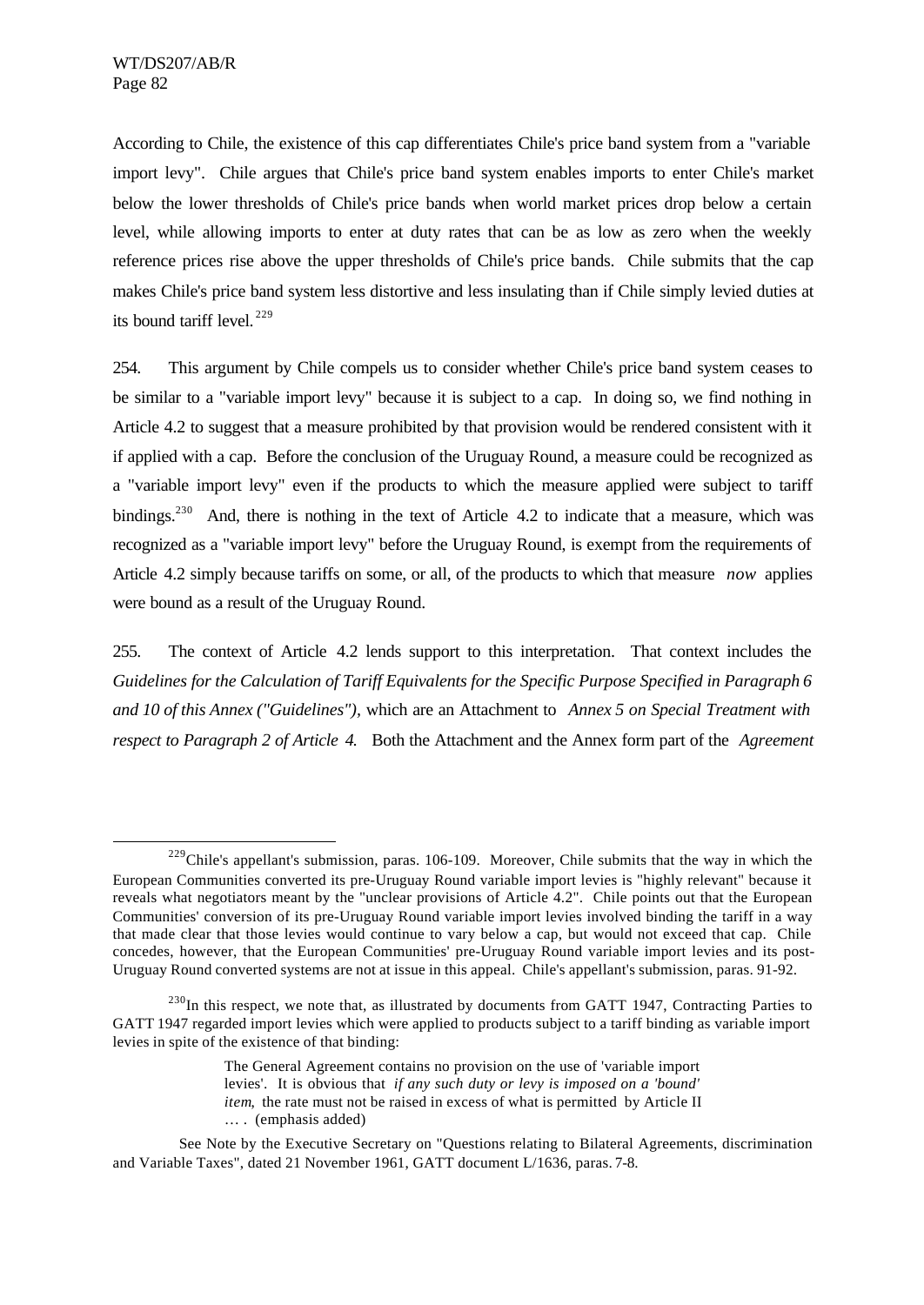*on Agriculture.* Paragraph 6 of the Guidelines<sup>231</sup> envisages that tariff equivalents resulting from conversion of measures within the meaning of Article 4.2 may *exceed previous bound rates*. This implies that, even if the product to which that measure applied was in fact subject to a tariff binding before the Uruguay Round, conversion of that measure may nevertheless have been required. Therefore, a measure cannot be excluded *per se* from the scope of Article 4.2 simply because the products to which that measure applies are subject to a tariff binding.

256. Relevant context can also be found in Articles II and XI of the GATT 1994. If Members were free to apply a measure with a "cap"—which, in the absence of that "cap", would be a prohibited "variable import levy"—Article 4.2 would, in our view, add little to the longstanding requirements of Articles II:1(b) and XI:1 of the GATT 1947. In fact, Chile concedes that the scope of measures prohibited by Article 4.2 extends beyond the tariffs in excess of bound rates that are prohibited by Article II and the "restrictions other than taxes, duties and charges" that are prohibited by Article  $XI:1.^{232}$  In any event, it is difficult to see why Uruguay Round negotiators would "compensate" Members for converting prohibited measures by permitting them to raise tariffs on certain products, while permitting those Members to retain those measures and, at the same time, impose those higher tariffs on those same products. It is not clear why, if this were so, a Member would ever have converted a measure. All that a Member would have had to do to comply with Article 4.2 would have been to adopt a tariff binding—even at a higher level—on the products covered by the original measure. Had this been the intention of the Uruguay Round negotiators, there would have been no need to list price-based measures in footnote 1 among the categories of measures prohibited by Article 4.2. The drafters of the *Agreement on Agriculture* simply could have adopted a requirement that all tariffs on agricultural products be bound.

257. Contrary to Chile's view, we are not persuaded that the presence or the absence of a cap is essential in determining whether or not Chile's price band system is similar to a measure prohibited by Article 4.2. Chile's tariff binding will impose a limit on the total amount of duties that may be applied, and thus permit fluctuations in world market prices to be reflected in Chile's market, in cases when the duties resulting from Chile's price band system, when added to the applied *ad valorem* duty, exceed that tariff binding. However, the existence of the tariff binding will not eliminate the distortion in the transmission of world market prices to Chile's market in all other cases, where the

<sup>231</sup>Paragraph 6 provides:

Where a tariff equivalent resulting from these guidelines is negative or lower than the *current bound rate*, the initial tariff equivalent may be established at the *current bound rate* or on the basis of national offers for that product. (emphasis added)

 $^{232}$ Chile's appellant's submission, para. 81.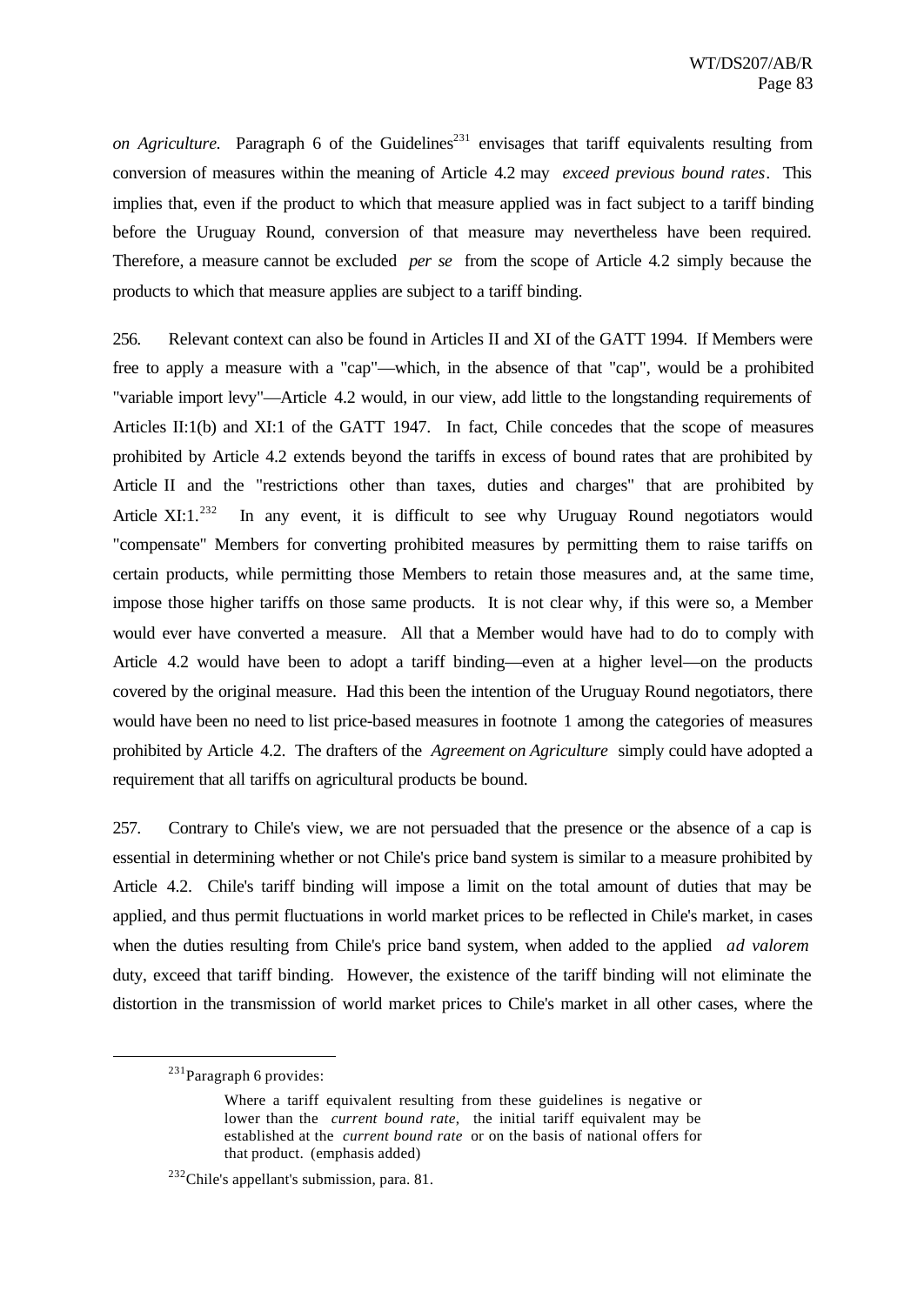combination of the duties resulting from Chile's price band system, when added to the applied *ad valorem* duty, remains below Chile's bound rate of 31.5 per cent *ad valorem*. 233

258. Moreover, contrary to what Chile argues, Chile's price band system is not necessarily less trade-distorting Nor does it insulate Chile's domestic market less, than it would, if Chile simply imposed duties at the *bound* tariff level of 31.5 per cent.<sup>234</sup> As Argentina stresses, the amount of a duty is not the only concern of Chile's trading partners. As Argentina argues, significant for traders, also, are the lack of transparency of certain features of Chile's price band system; the unpredictability of the level of duties; and the automaticity, the frequency, and the extent to which the duties fluctuate. These specific characteristics of Chile's price band system prevent enhanced market access for imports of agricultural products, contrary to the object and purpose of Article 4.

259. The fact that duties resulting from Chile's price band system are "capped" at 31.5 per cent *ad valorem* merely reduces the extent of the trade distortions in that system by reducing the extent to which those duties fluctuate. It does not, however, eliminate those distortions. Moreover, the cap does not *eliminate* the lack of transparency, or the lack of predictability, in the fluctuation of the duties resulting from Chile's price band system. Thus, the fact that Chile's price band system is subject to a "cap" may be said to make this system *less* inconsistent with Article 4.2. But this is not enough. Article 4.2 not only prohibits "similar border measures" from being applied to *some* products, or to *some* shipments of *some* products with low transaction values, or the imposition of duties on *some* products in an amount *beyond* the level of a bound tariff rate. Article 4.2 prohibits the application of such "similar border measures" to *all* products in *all* cases.

260. Therefore, contrary to what Chile contends, Chile's price band system does not simply ensure a reasonable margin of fluctuation of domestic prices.<sup>235</sup> In our view, "such reasonable margin of fluctuation" would mean that duties resulting from Chile's price band system would ensure that declines in world prices would not be *fully* reflected in domestic prices. However, when international prices *fall*, and when the weekly reference prices are below the lower thresholds of Chile's price bands, the total duties applied to particular shipments will, in many cases, result in an

<sup>233</sup>Panel Report, footnote 608.

 $^{234}$ Chile's appellant's submission, para. 108.

<sup>&</sup>lt;sup>235</sup>See Article 12 of Law 18.525. Chile's appellant's submission, para. 12.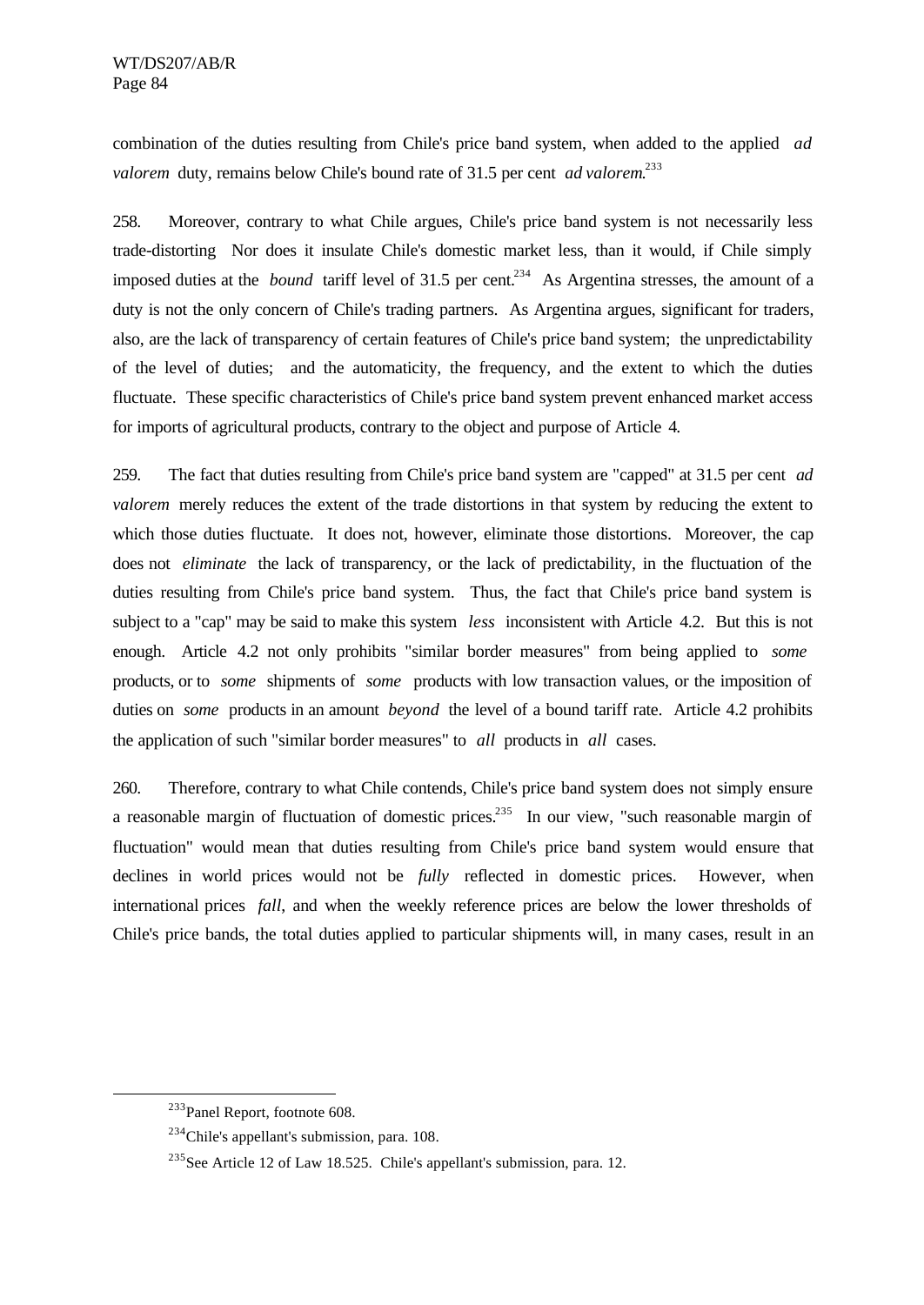overall entry price of that shipment that *rises* rather than *falls*.<sup>236</sup> Therefore, Chile's price band system does not merely moderate the effect of fluctuations in world market prices on Chile's market because it does not ensure that the entry price of imports to Chile falls in tandem with falling world market prices—albeit to a lesser extent than the decrease in those prices. Nor does it tend only to "compensate" for these price declines. Instead, specific duties resulting from Chile's price band system tend to "overcompensate" for them, and to elevate the entry price of imports to Chile above the lower threshold of the relevant price band. In these circumstances, the entry price of such imports to Chile under Chile's price band system is even higher than if Chile simply applied a minimum import price at the level of the lower threshold of a Chilean price band. Therefore, we disagree with Chile that its price band system simply "moderates the effect of fluctuations in international prices on Chile's market".<sup>237</sup> Chile's price band system tends to "overcompensate" for the effect of decreases in international prices on the domestic market when weekly reference prices are set below the lower threshold of the relevant price band—up to the level at which Chile's tariff binding imposes a limit on the amount of duties that can be levied.

261. We emphasize that we reach our conclusion on the basis of the particular configuration and interaction of all these specific features of Chile's price band system. In assessing this measure, no *one* feature is determinative of whether a specific measure creates intransparent and unpredictable market access conditions. Nor does any particular feature of Chile's price band system, on its own, have the effect of disconnecting Chile's market from international price developments in a way that insulates Chile's market from the transmission of international prices, and prevents enhanced market access for imports of certain agricultural products.

262. We, therefore, uphold the Panel's finding, in paragraph 7.47 of the Panel Report, that Chile's price band system is a "border measure similar to 'variable import levies' and 'minimum import prices'" within the meaning of footnote 1 and Article 4.2 of the *Agreement on Agriculture.*

263. We turn now to examine the Panel's findings regarding the meaning of the term "ordinary customs duties" under Article 4.2 of the *Agreement on Agriculture*. We look first to the Panel's consideration of that term, and then review the Panel's interpretation in the light of Chile's objections on appeal.

<sup>&</sup>lt;sup>236</sup>This is so because, when the weekly reference price is below the lower threshold of a Chilean price band, the specific duties resulting from Chile's price band system are equal to the difference between the lower price band threshold and the f.o.b. reference price, while the total duties applied to a particular shipment are added to that shipment's c.i.f. transaction value.

<sup>237</sup>Panel Report, para. 4.49.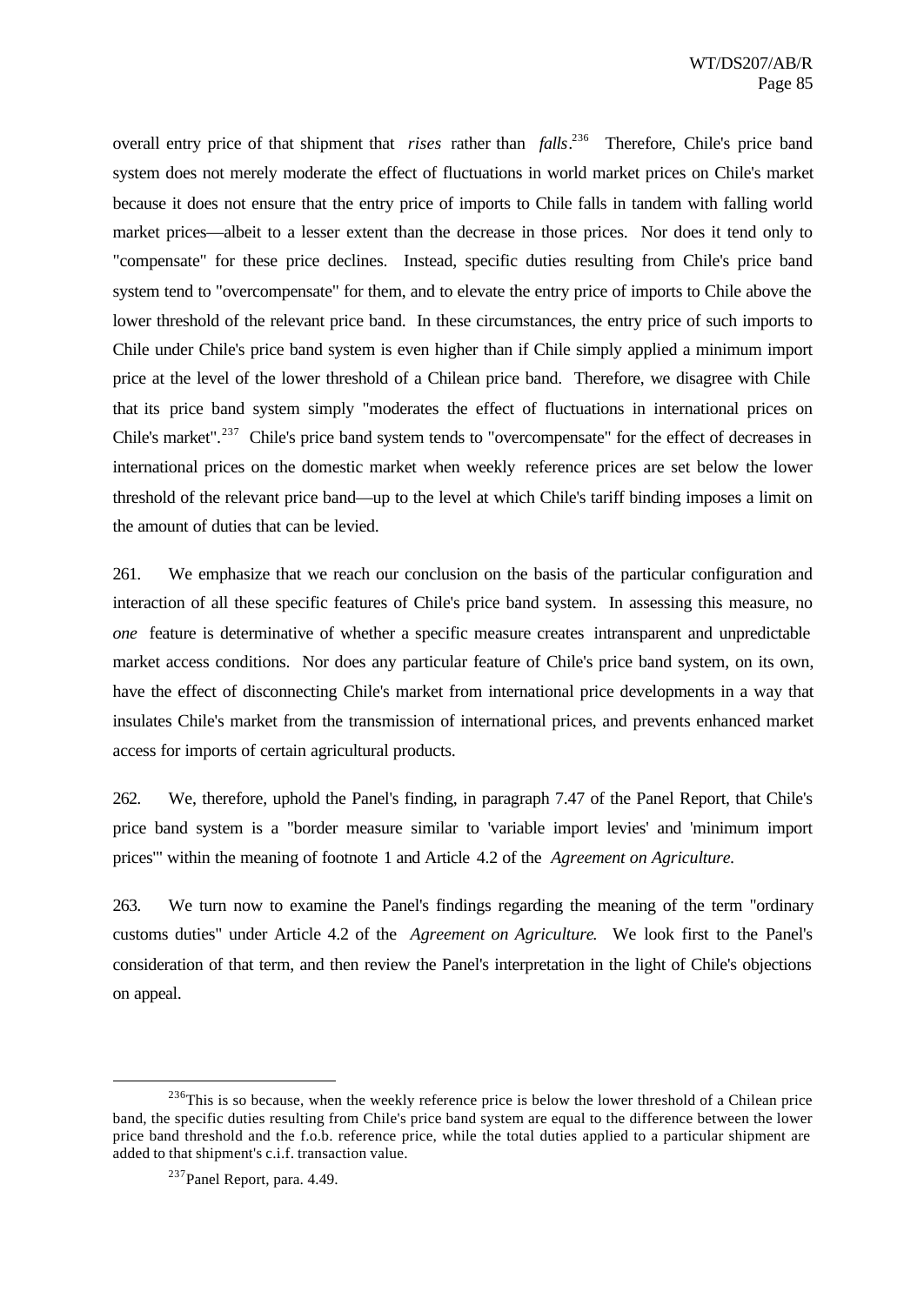## C. *The Interpretation of the Term "Ordinary Customs Duties" as used in Article 4.2 of the Agreement on Agriculture*

264. The Panel observed, first, that a measure of the kind which has been required to be *converted into* ordinary customs duties pursuant to Article 4.2 of the *Agreement on Agriculture* "is necessarily *not*, at the same time, an ordinary customs duty."<sup>238</sup> Accordingly, the Panel found that "a measure which is 'similar to' any of the measures listed in footnote 1 will also be 'other than ordinary customs duties'."<sup>239</sup> The Panel concluded, therefore, that a finding that Chile's price band system is "other than an ordinary customs duty" could "be expected to reinforce" its finding that Chile's price band system is similar to a variable import levy and a minimum import price.<sup>240</sup> For this reason, the Panel went on to examine whether Chile's price band system is "other than an ordinary customs duty" within the meaning of Article 4.2 of the *Agreement on Agriculture*. The Panel found that Article II:1(b) of GATT 1994 provides relevant context for the interpretation of the term "ordinary customs duties" in Article 4.2 of the *Agreement on Agriculture*. 241

265. The Panel observed that neither Article 4.2 of the *Agreement on Agriculture* nor Article II:1(b) of the GATT 1994 defines explicitly what should be understood by "ordinary customs duties".<sup>242</sup> From an examination of the ordinary meaning of the term in the three official languages of the WTO $^{243}$ , the Panel concluded that the term should be considered from two perspectives—one "empirical" and one "normative". The Panel explained:

 $^{238}$ Panel Report, para. 7.24. The Panel notes that this is, of course, subject to the proviso that such measure is not maintained under balance-of-payments provisions or other general, non-agriculture-specific provisions of the GATT 1994 or the other Multilateral Trade Agreements in Annex 1A to the *WTO Agreement*.

<sup>239</sup>Panel Report, para. 7.24.

<sup>240</sup>*Ibid.*

<sup>241</sup>*Ibid.*, para. 7.49.

<sup>242</sup>The Panel noted that these provisions do "give some indication as to what is *not* an 'ordinary' customs duty. On the one hand, Article II:1(b) of the GATT 1994 distinguishes 'ordinary' customs duties in its first sentence from 'all other duties or charges of any kind imposed on, or in connection with, the importation' in its second sentence. The latter category of '*other* duties or charges *of any kind*' appears to be a residual category, encompassing duties or charges imposed on or in connection with importation that cannot be considered 'ordinary' customs duties. On the other hand, Article 4.2 prohibits Members from maintaining, resorting to, or reverting to any measures of the kind which have been required to be converted into ordinary customs duties. As indicated earlier, all the measures listed in footnote 1 to Article 4.2 are, by definition, not 'ordinary' customs duties". Panel Report, para. 7.50.

<sup>&</sup>lt;sup>243</sup>The Panel reasoned: "We note that 'ordinary customs duties' appear in the co-authentic French and Spanish versions as '*droits de douane proprement dits*' and '*derechos de aduana propiamente dichos*'. The dictionary meaning of 'ordinary" is 'occurring in regular custom or practice', 'of common or everyday occurrence, frequent, abundant', 'of the usual kind, not singular or exceptional, commonplace, mundane'. '*Propiamente dicho*' has been translated as 'true (something)' or '(something)' in the strict sense'". '*Proprement dit*' has been explained as '*au sens exact et restreint, au sens propre*' and '*stricto sensu*'". Panel Report, para. 7.51.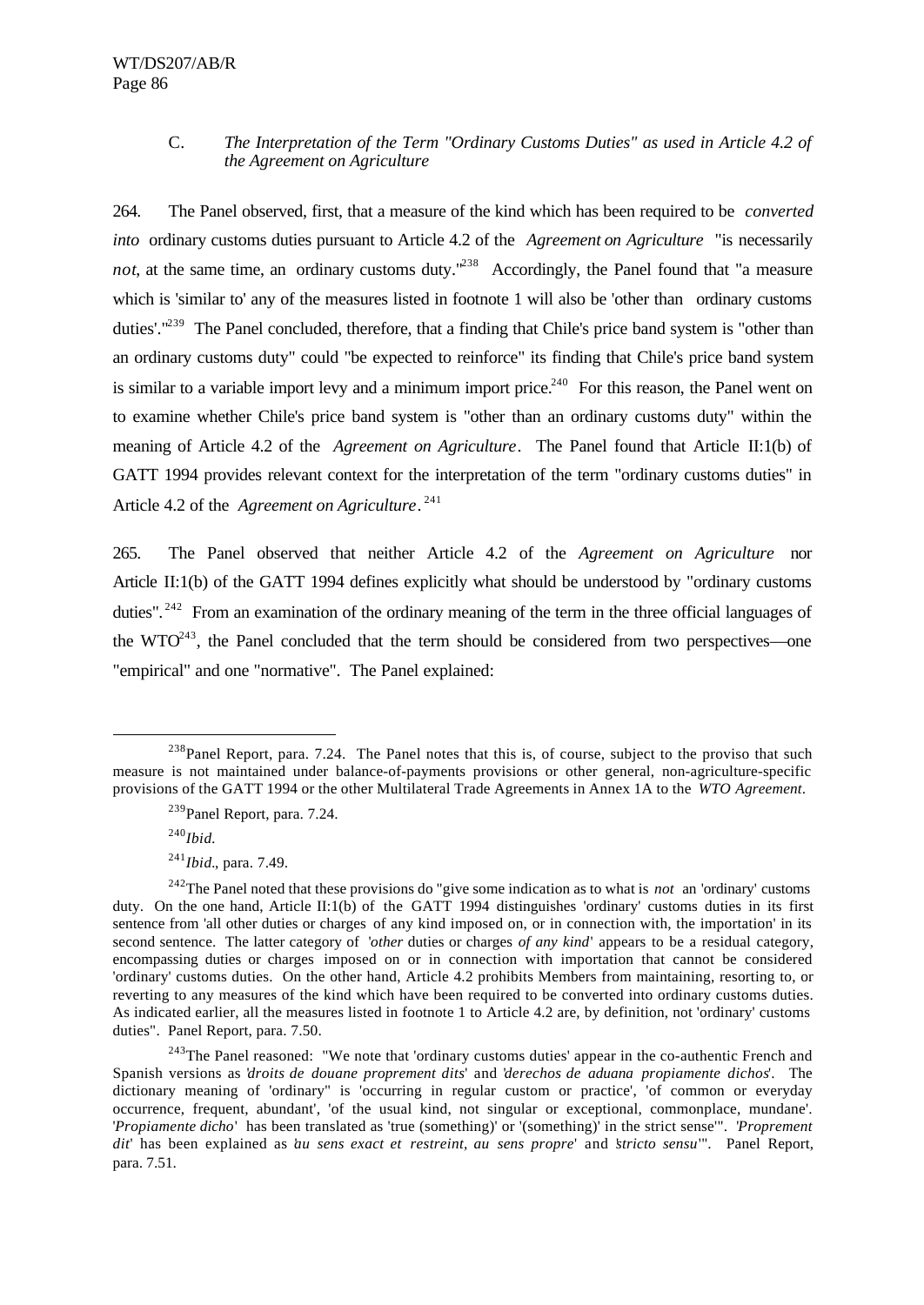It appears from these dictionary meanings that the English text, on the one hand, and the French and Spanish texts, on the other, differ in terms of the perspective from which they define "ordinary": the use of "ordinary" in the English text appears to define a particular kind of "customs duties" in reference to the *frequency* with which such customs duties can be found, whereas the French and Spanish texts suggest that the *narrow sense* of the term "customs duties" is being referred to. Thus, the English version describes a particular kind of customs duty from an *empirical* perspective, whereas the French and Spanish versions describe it from a *normative* perspective. We will therefore proceed to examine what should be considered "ordinary" both on an empirical and a normative basis."<sup>244</sup> (original emphasis, footnotes omitted)

266. With respect to these two perspectives, the Panel then provided its findings:

As an *empirical* matter, we observe that Members, in regular practice, invariably express commitments in the ordinary customs duty column of their Schedules as *ad valorem* or specific duties, or combinations thereof. All "ordinary" customs duties may therefore be said to take the form of ad valorem or specific duties (or combinations thereof). As a *normative* matter, we observe that those scheduled duties always relate to either the value of the imported goods, in the case of *ad valorem* duties, or the volume of imported goods, in the case of specific duties.  $245$  (emphasis in the original, footnotes omitted)

267. The Panel conceded, however, that its own proposition is not valid in the reverse:

We do not believe, however, that, conversely, the fact that a duty ultimately is labelled as an *ad valorem* or specific duty necessarily qualifies that duty as an ordinary customs duty. As a matter of fact, quite some "other duties or charges", registered as such in the "other duties and charges" column of Members' Schedules, appear to be expressed in specific or *ad valorem* terms. Put another way, a duty or charge can be expressed either in *ad valorem* or specific terms, but nevertheless not constitute an "ordinary" customs duty.<sup>246</sup>

268. Reasoning that the consideration of "exogenous" factors was also significant, the Panel concluded:

<sup>&</sup>lt;sup>244</sup>Panel Report, para. 7.51.

<sup>245</sup>*Ibid.*, para. 7.52.

<sup>&</sup>lt;sup>246</sup>Panel Report, footnote 624 to para. 7.52.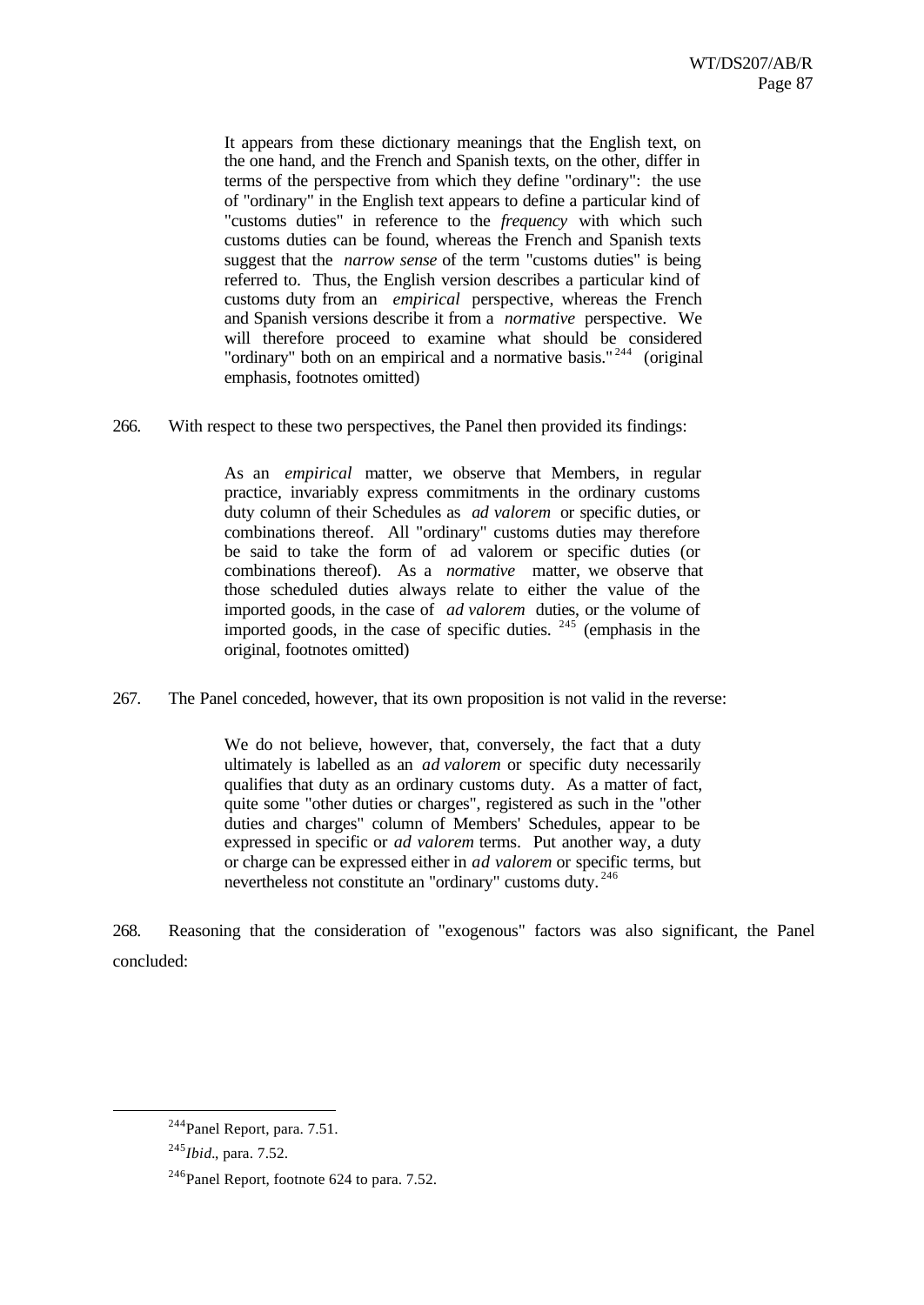Such ordinary customs duties, however, do not appear to involve the consideration of any *other, exogenous, factors, such as, for instance, fluctuating world market prices*. We therefore consider that, for the purpose of Article II:1(b), first sentence, of GATT 1994 and Article 4.2 of the Agreement on Agriculture, an "ordinary" customs duty, that is, a customs duty *senso strictu*, is to be understood as referring to a customs duty which is *not applied on the basis of factors of an exogenous nature*. <sup>247</sup> (emphasis added)

269. In examining whether the duties resulting from Chile's price band system are "ordinary customs duties" in the light of the interpretation that it had developed for that purpose (that is, whether they are based on exogenous factors), the Panel found that such duties are "neither in the nature of *ad valorem* duties, nor specific duties, nor a combination thereof, in the sense that they are not just assessed on the transaction value of individual shipments, nor just on the volume of the goods<sup>1248</sup>, but rather are assessed on the basis of "exogenous price factors i.e. the [difference between the] lower threshold of the PBS and the Reference Price."<sup>249</sup> For this reason, the Panel found that the *duties* resulting from Chile's price band system are not "ordinary customs duties".

270. On appeal, Chile challenges the Panel's interpretation that the term "ordinary customs duties" has a *normative* connotation. Chile also contests the Panel's interpretation that "ordinary customs duties" must not be applied on the basis of *exogenous* factors such as, *inter alia*, fluctuating world market prices, and argues that a decision to apply a duty at less than the bound rate will *always* be based on exogenous factors. We share Chile's misgivings about the Panel's definition of "ordinary customs duties".

271. We do not agree with the Panel's reasoning that, necessarily, "[a]s a *normative* matter, … those scheduled duties always relate to either the value of the imported goods, in the case of *ad valorem* duties, or the volume of the imported goods, in the case of specific duties."<sup>250</sup> (emphasis in original, underlining added) Indeed, the Panel came to this conclusion by interpreting the French and Spanish versions of the term "ordinary customs duty" to mean something *different* from the ordinary meaning of the English version of that term. It is difficult to see how, in doing so, the Panel took into

<sup>&</sup>lt;sup>247</sup>Panel Report, para. 7.52.

<sup>248</sup>*Ibid.*, para. 7.62.

<sup>249</sup>*Ibid.*

<sup>250</sup>*Ibid.*, para. 7.52.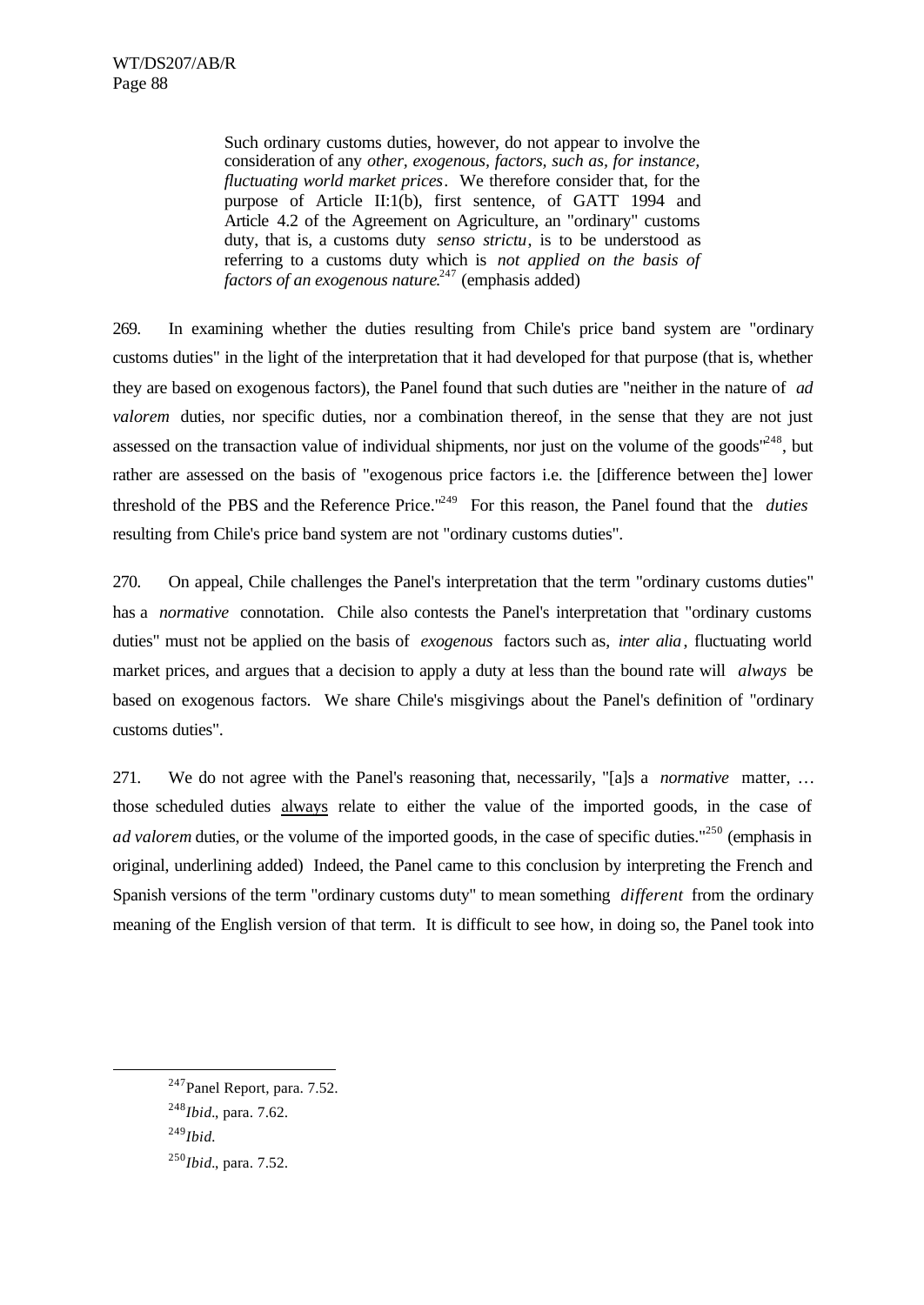account the rule of interpretation codified in Article 33(4) of the *Vienna Convention* whereby "when a comparison of the authentic texts discloses a difference of meaning …, the meaning which best *reconciles* the texts … shall be adopted." (emphasis added).

272. We also find it difficult to understand how the Panel could find "normative" support for its reasoning by examining the Schedules of WTO Members. We have observed in a previous case that "[t]he ordinary meaning of the term 'concessions' suggests that a Member may yield rights and grant benefits, but it cannot diminish its obligations".<sup>251</sup> A Member's Schedule imposes obligations on the Member who has made the concessions. The Schedule of one Member, and even the scheduling practice of a number of Members, is not relevant in interpreting the meaning of a treaty provision, unless that practice amounts to "subsequent practice in the application of the treaty" within the meaning of Article 31(3)(b) of the *Vienna Convention*.<sup>252</sup> In this case the Panel Report contains no support for the conclusion that the scheduling activity of WTO Members amounts to "subsequent" practice".

273. Surely Members will ordinarily take into account the interests of domestic consumers and domestic producers in setting their *applied* tariff rates at a certain level. In doing so, they will doubtless take into account factors such as world market prices and domestic price developments. These are *exogenous* factors, as the Panel used that term. According to the Panel, duties that are calculated on the basis of such *exogenous* factors are *not* ordinary customs duties. This would imply that such duties be *prohibited* under Article II:1(b) of the GATT unless recorded in the "other duties or charges" column of a Member's Schedule. We see no legal basis for such a conclusion.<sup>253</sup>

274. Moreover, not each and every duty that is calculated on the basis of the *value* and/or *volume* of imports is necessarily an "ordinary customs duty". For example, in the case at hand, the *ad*

<sup>251</sup>Appellate Body Report, *EC – Bananas III, supra*, footnote 58, para. 154. Panel Report in *United States Restrictions on Imports of Sugar*, adopted 22 June 1989, BISD 36S/331, para. 5.2.

<sup>252</sup>Appellate Body Report, *European Communities – Customs Classification of Certain Computer Equipment*, WT/DS62/AB/R, WT/DS67/AB/R, WT/DS68/AB/R, adopted 22 June 1998, DSR 1998:V, 1851, paras. 84, 90 and 93. See also our paras. 213-214 of this Report.

<sup>253</sup>We stated in *Argentina – Textiles and Apparel*, *supra*, footnote 55, para. 46, that "a tariff binding in a Member's Schedule provides an upper limit on the amount of duty that may be imposed, and a Member is permitted to apply a rate of duty that is less than that provided for in its Schedule." Thus, the fact that the "cap" (recorded in the ordinary customs duty" column of a schedule) is a specific or an *ad valorem* duty does not mean that a Member will not apply a tariff at a lower rate, or that the rate it applies will not be based on what the Panel calls "*exogenous*" factors. Indeed, as we noted above, it is difficult to conceive that a Member would ever make changes to its applied tariff rate except based on *exogenous* factors such as the interests of domestic consumers or producers.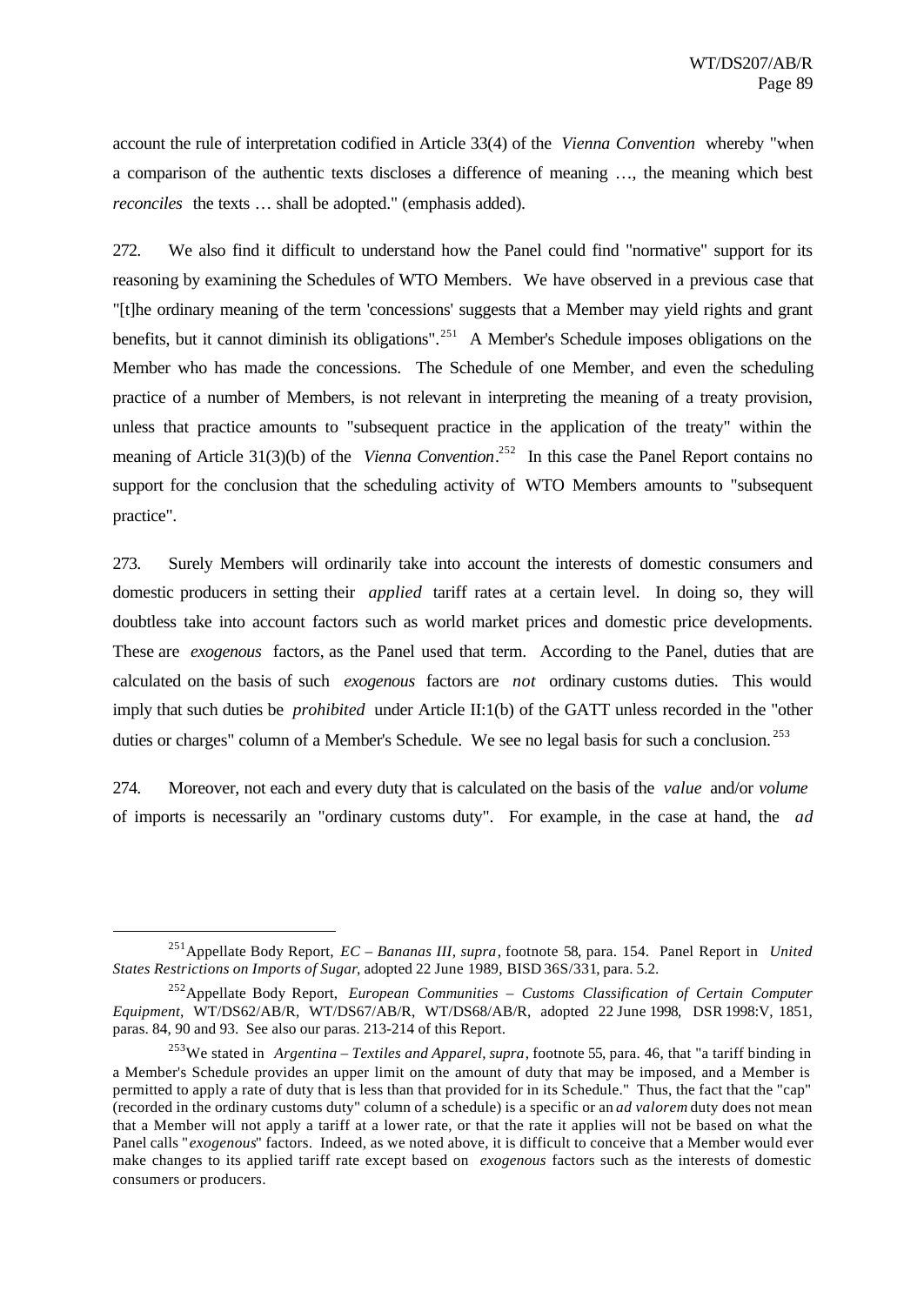l

*valorem* duty is calculated on the *value* of the imports. The calculation of the *specific* duty resulting from Chile's price band system is, on the other hand, based, not only on the difference between the lower threshold of the price band and the applicable reference price, but also on the *volume* per unit of the imports.

275. We further note, in examining Article 4.2 of the *Agreement on Agriculture*, that the *second* sentence of Article II:1(b) of the GATT 1994, does *not* specify what form "other duties or charges" must take to qualify as such within the meaning of that sentence. The Panel's own approach of reviewing Members' Schedules reveals that many, if not most, "other duties or charges" are expressed in *ad valorem* and/or specific terms, which does not, of course, make them "ordinary customs duties" under the first sentence of Article II:1(b).

276. As context for this phrase in Article 4.2 of the *Agreement on Agriculture*, we observe that Article II:2 of the GATT 1994 sets out examples of measures that do *not* qualify as either "ordinary customs duties" or "other duties or charges". These measures include charges equivalent to internal taxes, anti-dumping and countervailing duties, and fees or other charges commensurate with the cost of services rendered. They too may be based on the value and/or volume of imports, and yet Article II:2 distinguishes them from "ordinary customs duties" by providing that "[n]othing in [Article II] shall prevent any Member from imposing" them "at any time on the importation of any product".

277. Contextual support for interpreting the term "ordinary customs duties" also appears in Annex 5 to the *Agreement on Agriculture*. Annex 5, read together with the Attachment to Annex 5 ("*Guidelines for the Calculation of Tariff Equivalents for the Specific Purpose Specified in Paragraphs 6 and 10 of this Annex*"), contemplates the calculation of "tariff equivalents" in a way that would result in ordinary customs duties "expressed as *ad valorem* or specific rates". We do not find an obligation in either of those provisions that would require Members to refrain from basing their duties on what the Panel calls "exogenous factors". Rather, all that is required is that "ordinary customs duties" be expressed in the *form* of "*ad valorem* or specific rates".

278. In the light of the foregoing, we disagree with the Panel's definition of "ordinary customs duties" and, therefore, we *reverse* the Panel's finding, in paragraph 7.52 of the Panel Report, that the term "ordinary customs duty", as used in Article 4.2 of the *Agreement on Agriculture*, is to be understood as "referring to a customs duty which is not applied to factors of an exogenous nature". <sup>254</sup>

<sup>254</sup>In doing so, we wish to underline that we are not saying that Chile's price band duties *are* "ordinary customs duties" within the meaning of Article 4.2 of the *Agreement on Agriculture*. We are merely saying that Chile's price band duties take the *form* of "ordinary customs duties", rather than seeking to qualify them as "ordinary customs duties" or as "any other duties or charges".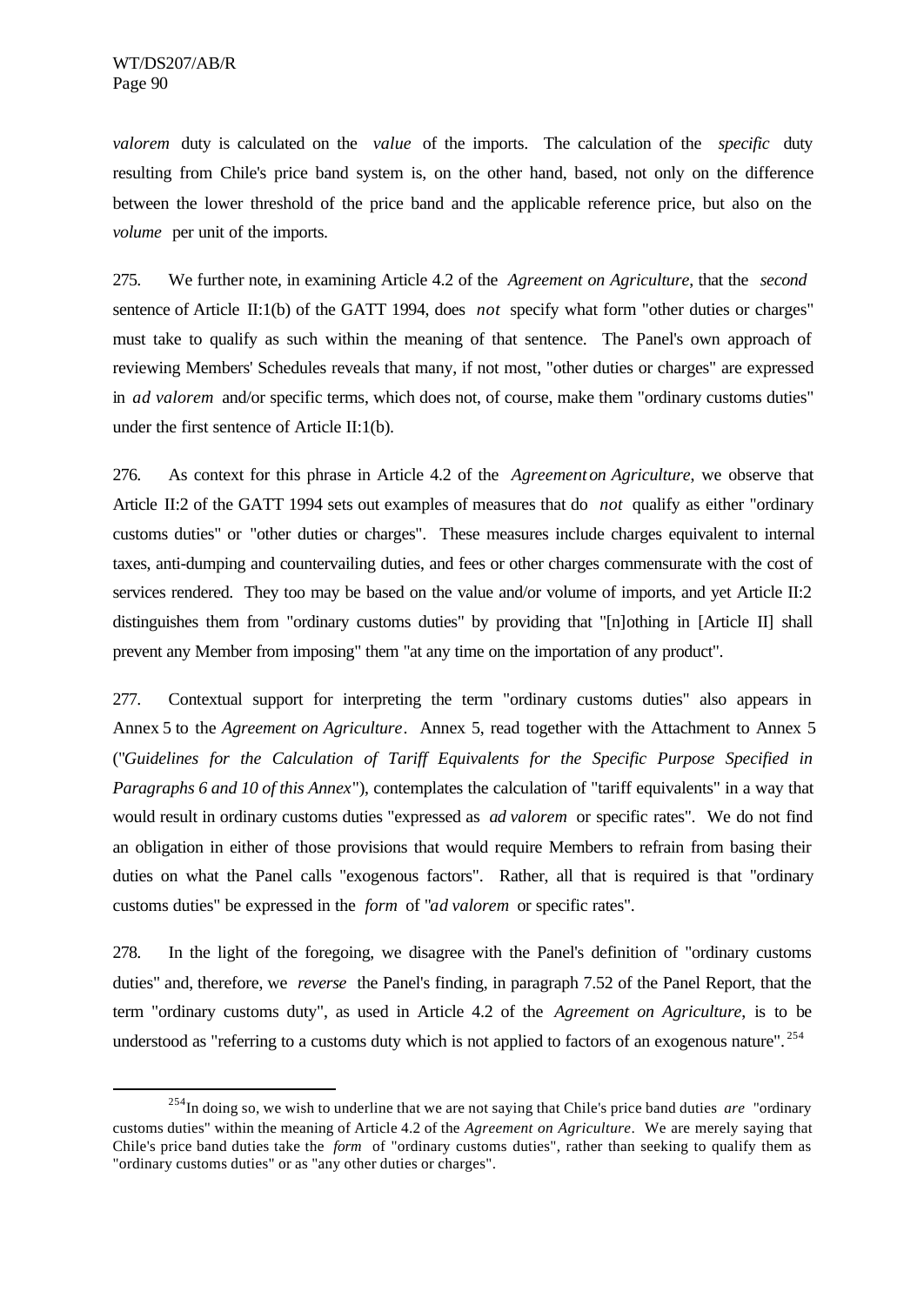279. This does not change our conclusion that Chile's price band system is a *measure* "similar" to "variable import levies" or "minimum import prices" within the meaning of Article 4.2 and footnote 1 of the *Agreement on Agriculture*. In other words, the fact that the *duties* that result from the application of Chile's price band system take the same form as "ordinary customs duties" does not imply that the underlying measure is consistent with Article 4.2 of the *Agreement on Agriculture*.

280. We find, therefore, that Chile's price band system is inconsistent with Article 4.2 of the *Agreement on Agriculture.*

## **IX. Article II:1(b) of the GATT 1994**

281. In addressing Argentina's claim under Article II:1(b) of the GATT 1994, the Panel recalled that it had found Chile's price band system to be a border measure "other than an ordinary customs duty", which is prohibited under Article 4.2 of the *Agreement on Agriculture*. Having also found that "ordinary customs duties" must have the same meaning in Article 4.2 of the *Agreement on Agriculture* and Article II:1(b) of the GATT 1994, the Panel then concluded that duties resulting from Chile's price band system do not constitute "ordinary customs duties" and that, therefore, "their consistency with Article II:1(b) cannot be assessed under the first sentence of that provision."<sup>255</sup>

282. The Panel further observed that Chile did not record its price band system in the column of its Schedule for "other duties and charges" and stated, in this respect, that:

> If other duties or charges were not recorded but are nevertheless levied, they are inconsistent with the *second* sentence of Article II:1(b), in light of the Understanding on the Interpretation of Article II:1(b). We note that Chile did not record its price band system in the "other duties and charges" column of its Schedule.<sup>256</sup> (emphasis added)

283. Based on this reasoning, the Panel then concluded that:

… the Chilean PBS duties are inconsistent with Article II:1(b) of the GATT 1994.<sup>257</sup>

284. On appeal, Chile argues that the Panel erred in finding that the duties resulting from Chile's price band system are "other duties or charges" prohibited by the second sentence of Article II:1(b).

<sup>255</sup>Panel Report, para. 7.104.

<sup>256</sup>*Ibid.*, para. 7.107.

<sup>257</sup>*Ibid.*, para. 7.108.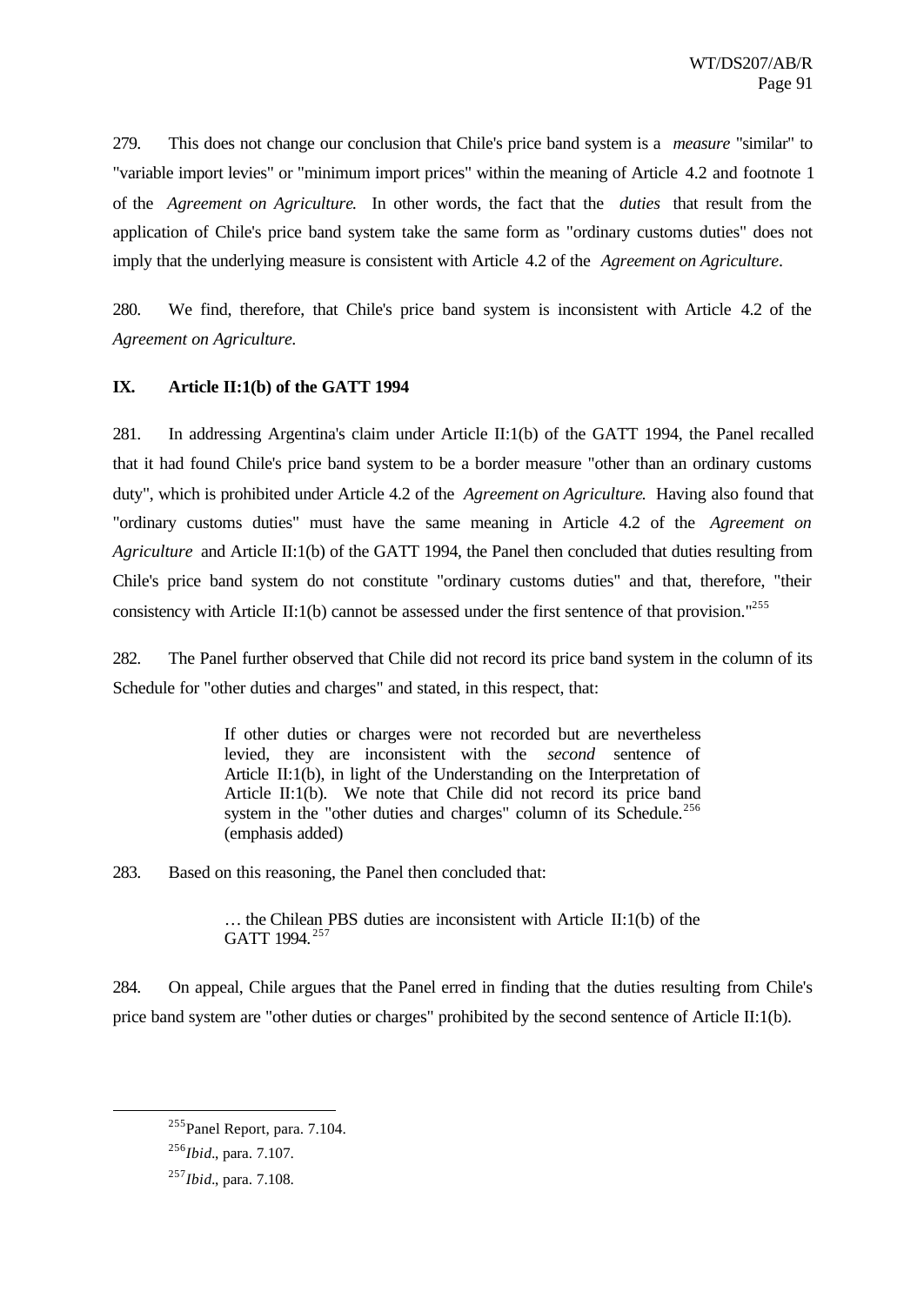285. We have reversed the Panel's finding that the duties resulting from Chile's price band system constitute a violation of the *second* sentence of Article II:1(b) on the grounds that the Panel acted inconsistently with Article 11 of the DSU. We also note that the Panel made no finding on the *first* sentence of Article II:1(b), because, in the Panel's view, the consistency of the duties resulting from Chile's price band system could not be assessed under that provision.

286. Argentina asks us to rule that Chile's price band system is inconsistent with the *first* sentence of Article II:1(b). Argentina's request is, however, conditioned on our reversal of the Panel's finding that Chile's price band system is inconsistent with Article 4.2 of the *Agreement on Agriculture*. As this condition has not been fulfilled, and as Chile has not requested a finding with respect to the *first* sentence of Article II:1(b), we do not see it as necessary for us to rule on whether Chile's price band system is inconsistent with the first sentence of Article II:1(b) of the GATT 1994.

287. In this respect, we also recall our earlier conclusion on the issue of the order of analysis between Article 4.2 of the *Agreement on Agriculture* and Article II:1(b) of the GATT 1994. We said that, if we were to find that Chile's price band system is inconsistent with Article 4.2 of the *Agreement of Agriculture*, we would not need to make a separate finding on whether Chile's price band system also results in a violation of Article II:1(b) of the GATT 1994 to resolve this dispute.<sup>258</sup> Thus, we make no ruling on Article II:1(b) of the GATT 1994.

# **X. Findings and Conclusions**

288. For the reasons set out in this Report, the Appellate Body:

- (a) finds that the Panel acted inconsistently with Article 11 of the DSU by making its finding, in paragraph 7.108 of the Panel Report, that the duties resulting from Chile's price band system are inconsistent with Article II:1(b) of the GATT 1994, on the basis of the *second* sentence of that provision, which was not before the Panel, and, therefore, reverses this finding;
- (b) decides that the Panel did not err in choosing to examine Argentina's claim under Article 4.2 of the *Agreement on Agriculture* before examining Argentina's claim under Article II:1(b) of the GATT 1994;
- (c) with respect to Article 4.2 of the *Agreement on Agriculture*:

<sup>&</sup>lt;sup>258</sup>See para. 190 of this Report.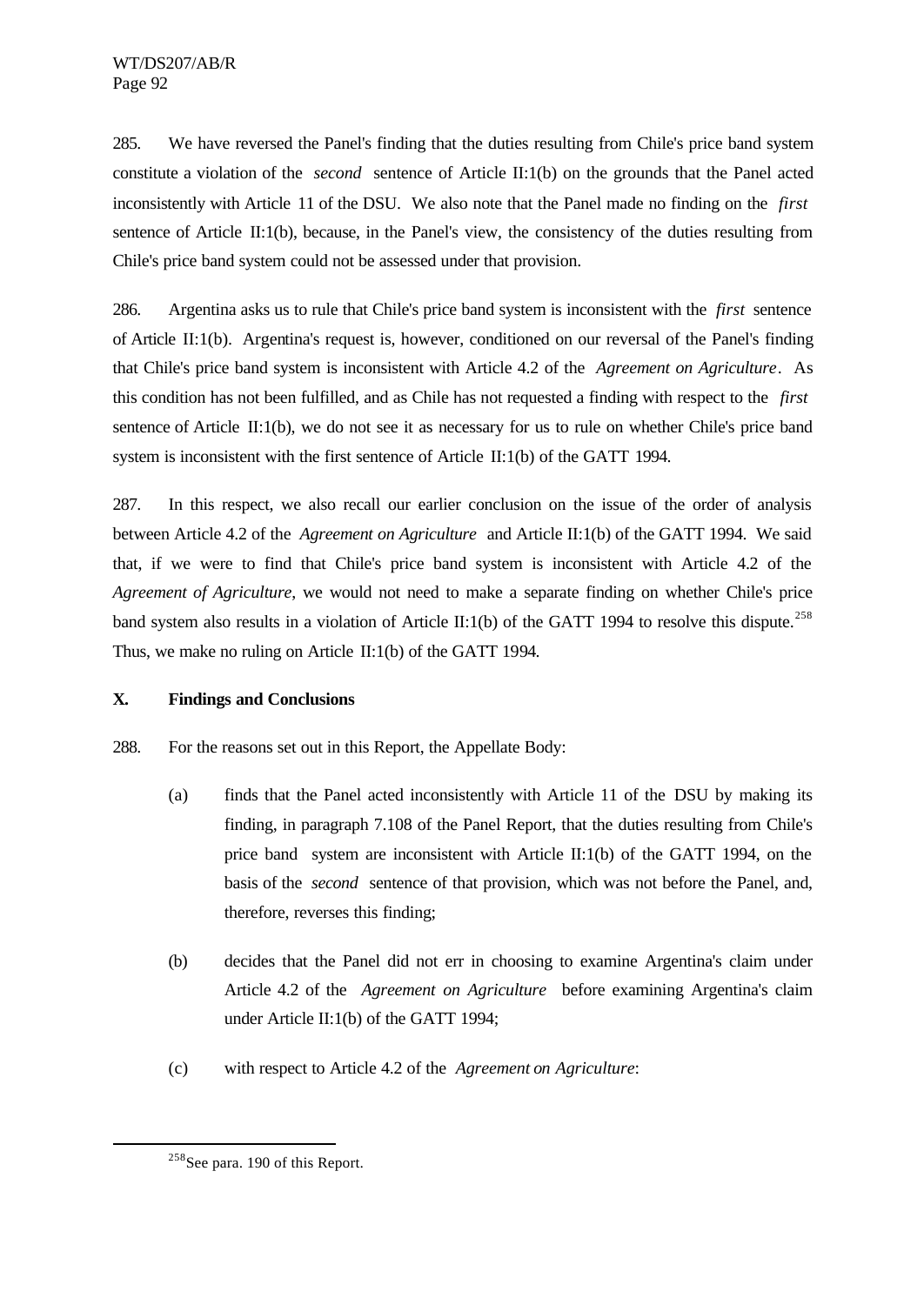- (i) upholds the Panel's finding, in paragraphs 7.47 and 7.65 of the Panel Report, that Chile's price band system is a border measure that is similar to variable import levies and minimum import prices;
- (ii) reverses the Panel's finding, in paragraphs 7.52 and 7.60 of the Panel Report, that an "ordinary customs duty" is to be understood as "referring to a customs duty which is not applied on the basis of factors of an exogenous nature";
- (iii) upholds the Panel's finding, in paragraphs 7.102 and 8.1(a) of the Panel Report, that Chile's price band system is inconsistent with Article 4.2 of the *Agreement on Agriculture*;
- (d) decides, in the light of these findings, that it is not necessary to rule on whether Chile's price band system is consistent with the *first* sentence of Article II:1(b) of the GATT 1994.

289. The Appellate Body recommends that the DSB request Chile to bring its price band system, as found, in this Report and in the Panel Report as modified by this Report, to be inconsistent with the *Agreement on Agriculture*, into conformity with its obligations under that Agreement.